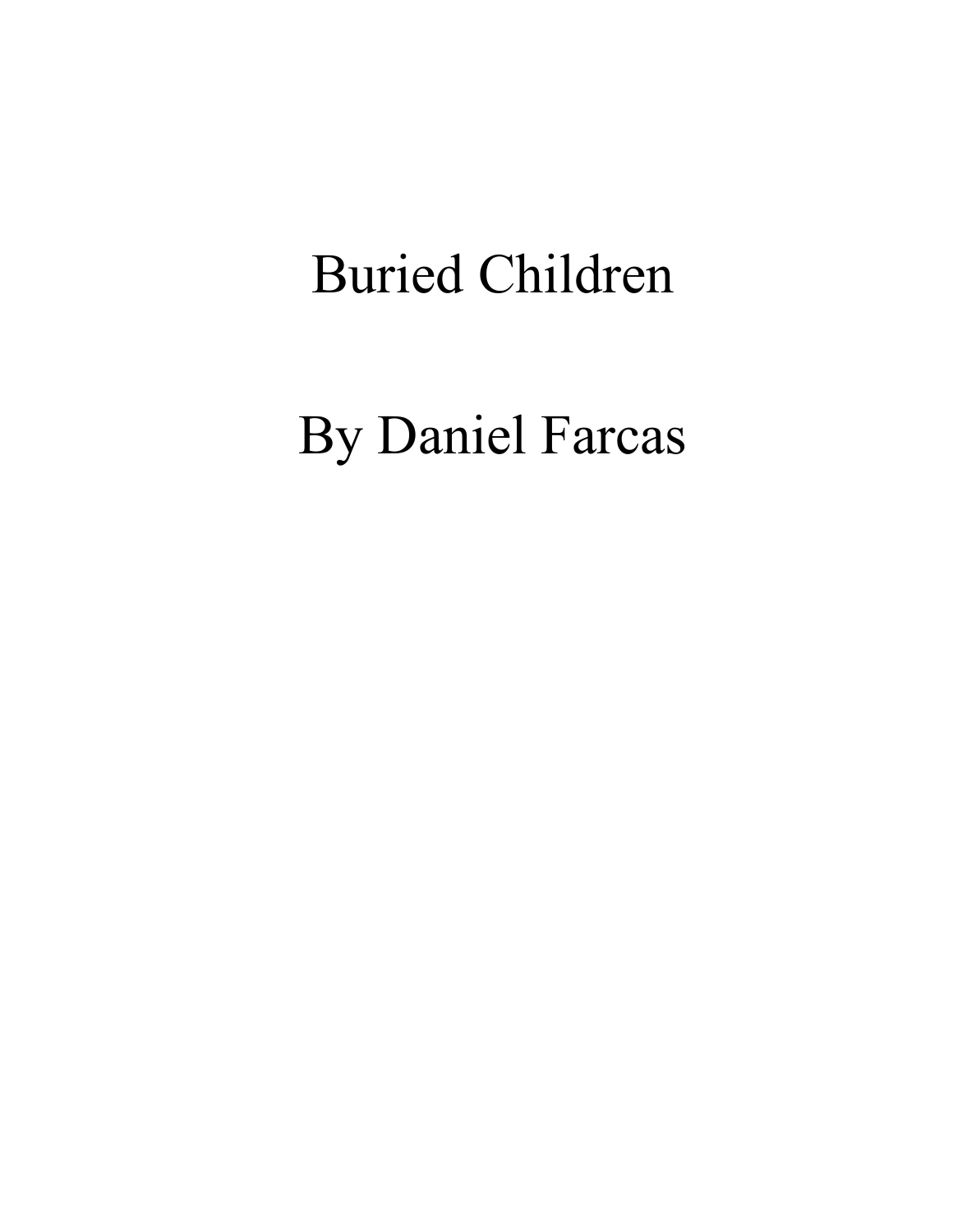In an effort to increase Romania's population, the communist dictator Nicolae Ceausescu authorized Decree 770 in 1967 that criminalized contraception and abortion.

Abandoned and unwanted by their parents, thousands of children ended up in state orphanages where they were neglected and abused, and later become homeless on Bucharest streets. This is the journal entries of one of them.

This book is dedicated to the 3000 American Families that adopted Romanian orphans after the December 1989 Revolution.

> Buried Children Copyright 2014 by Daniel Farcas Cover Design: Daniel Farcas, 2014.

> > Title: Buried Children

Author: Daniel Farcas

.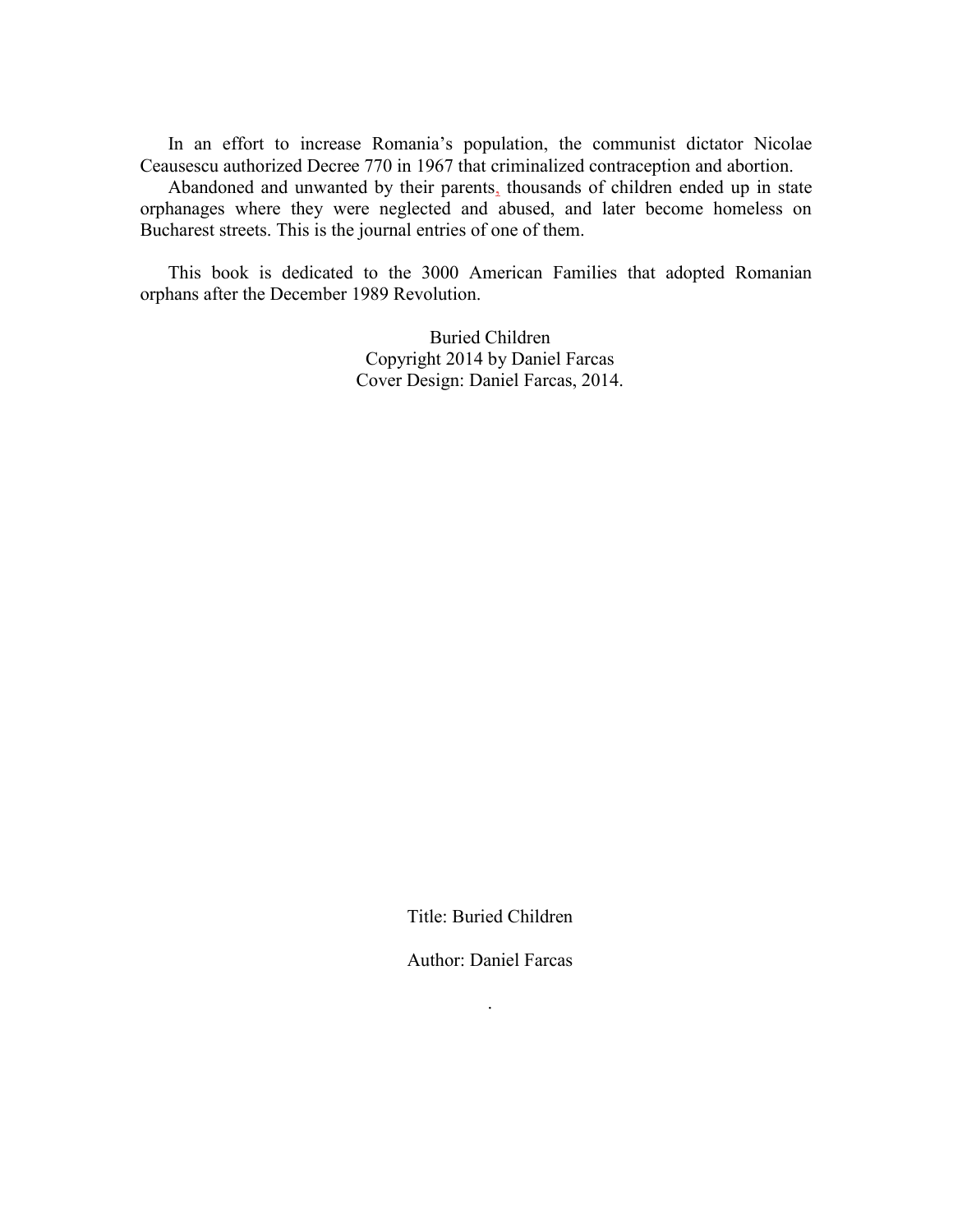Table of Contents

Chapter 1: Born in Hell

Chapter 2: Inferno expulsion

Chapter 3: Where dreams collide

Chapter 4: The Oracle

Chapter 5: Dusk of an Era

Chapter 6: Judgment Day

Chapter 7: Sacred Times of Revenge

Chapter 8: Freedom on Sale

Chapter 9: Prayer for a Father

Chapter 10: Youth without old age, and life without death

Chapter 11: Green card to Heaven

Chapter 0: My America

About the Author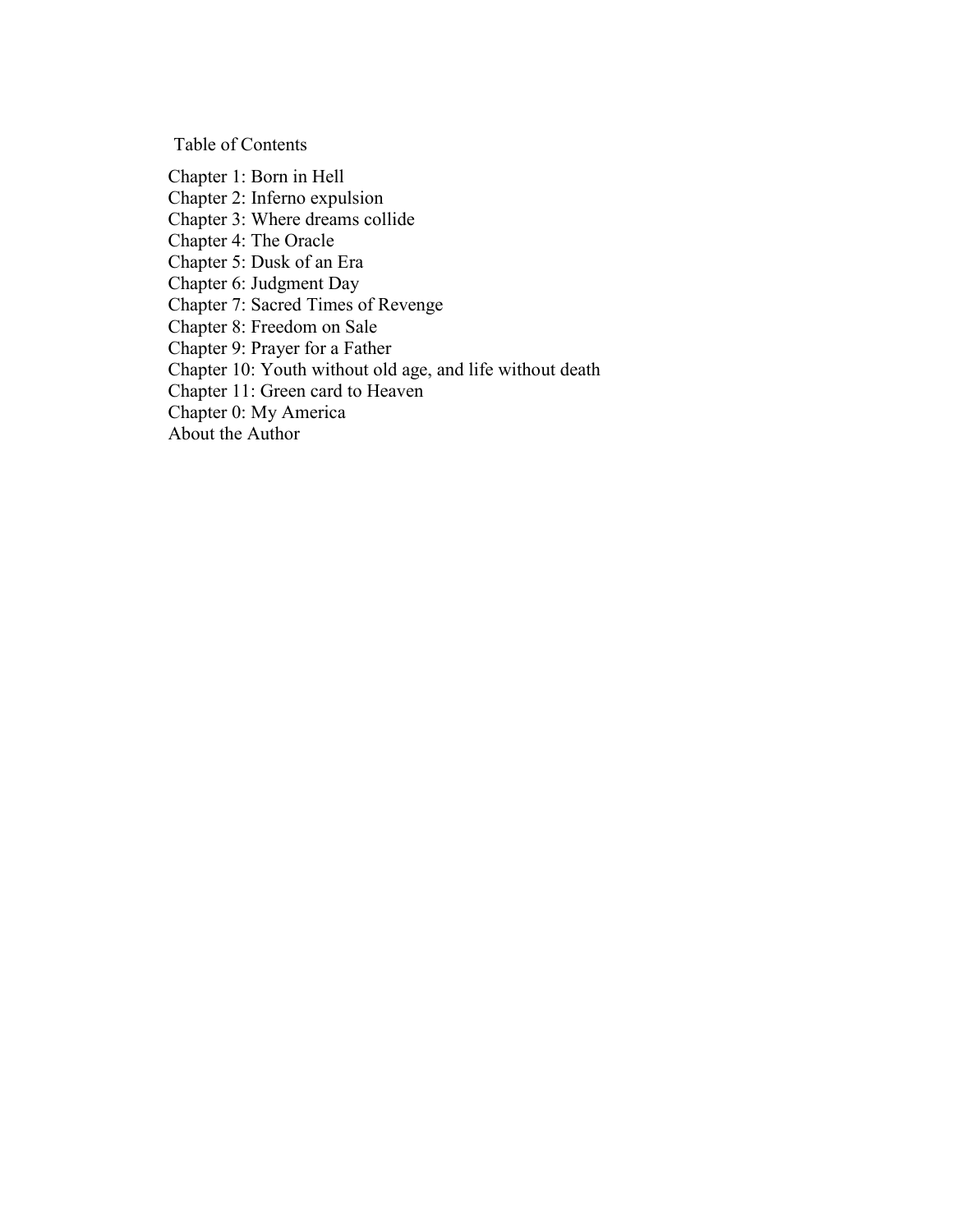# Chapter 1: Born in Hell

## **Sector 6. Orphanage Bucharest, Romania 1980's**

"Never fall asleep in the basement". They all say that.

"Vlad did it, and when he woke up everything was missing: the nose, the ears, two fingers..."

Vlad was truly disfigured, but he didn't say why, and if you stared too much at him he would whack you, and nobody had the courage to ask him about what happened in the basement.

It's pitch dark in the basement and the concrete floor is so cold that you have to keep walking or your bowels will start hurting and then in a week you're gone. The cold starts crawling inside you and you would like to lay down just for a moment and rest, and then you will get up immediately, but you don't do it because you know you're not going to have the power to rise from down there if you do.

Sometimes you fell asleep on your feet but you have to wake up immediately or the rats will come to gnaw your toes. You don't hear them but you know they watch you, there in the darkness and their belly is hurting of hunger too.

You throb! It seems you hear steps and the wizened old woman is coming down to get you out of this dark hole, but is not true, you deceive yourself and suddenly you feel the need to eat something, anything or your stomach starts to eat you. And what's the worst is that you don't know how much time has passed, sometimes you believe it has been weeks since you have been down here, or other times just few hours and you ask yourself how long the old hag is going to keep you locked this time. Did she forget about you? Or is she waiting for you to die?

You start to cry. "Cry as much as you want", you're telling yourself in your mind, "…nobody hears you anyway".

Some of us start shouting for help or kick the basement's iron door, but you only anger her if she hears the echoes, and then it becomes worse.

I like to start thinking about my life.

My memories are vague, I don't know if I was born at a particular moment or if I always existed in this orphanage. Soon I realized that I didn't represent a whole lot of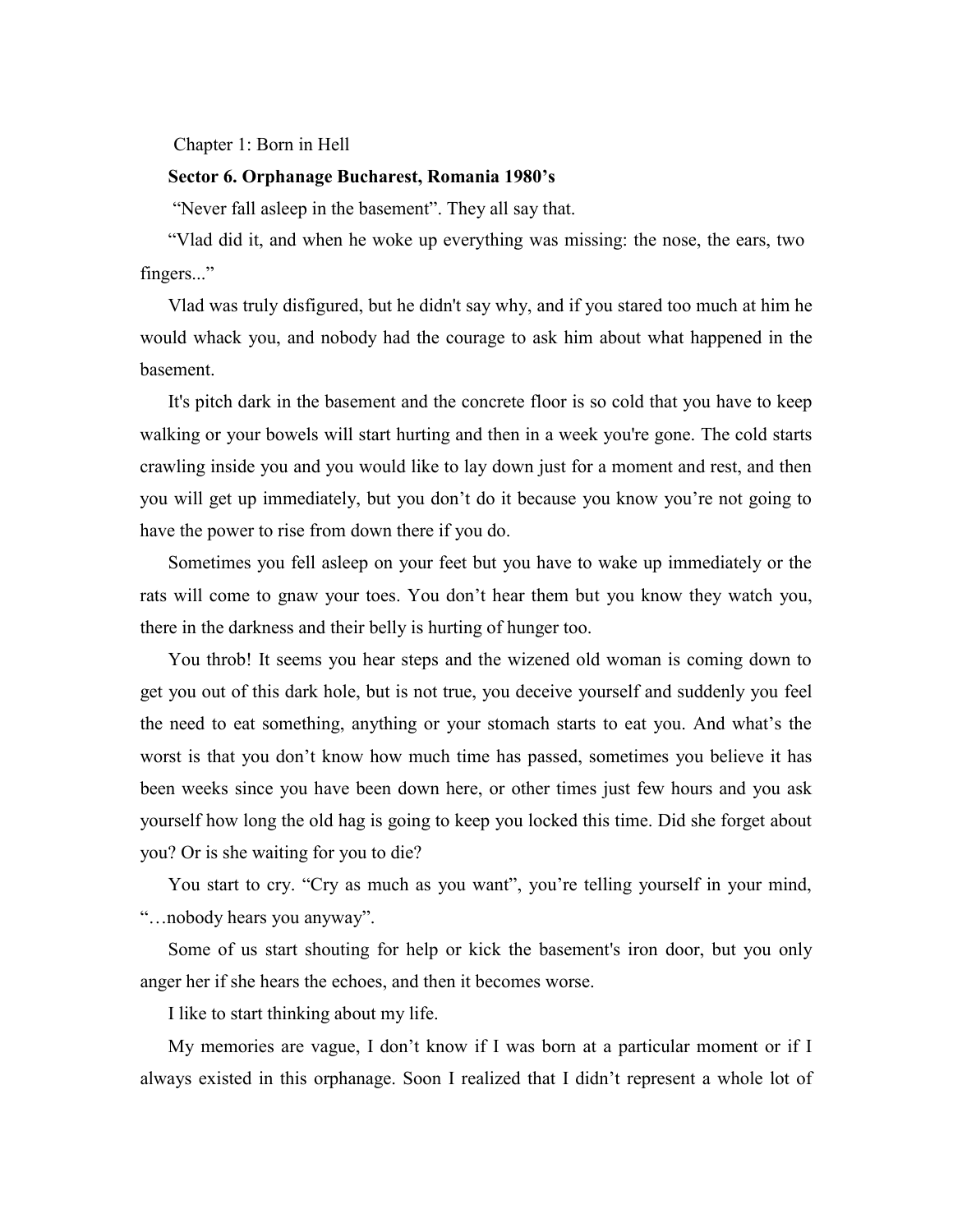interest to anyone, my world was reduced back then to an immense room in which we slept, ate, survived and especially suffered and back then I didn't believe that there was anything outside of it. I remember the shock I felt when they took me outside the first time. I saw for the first time the sky, the trees, the ground, and the buildings… the world outside as it was.

And so, I was born in a world where nobody wanted me: my parents, my relatives and even I didn't ever want to exist. But what did I know back then? Whoever was supposed to love me and protect me, they didn't, and they just buried me there in this graveyard of my childhood, with rotten carpets and cigar-smelling drapes, and forgot all about me.

But even here nobody wants you and you know it because they make you suffer, and that is when you realize that life is suffering, and death is the end of suffering. That is how you begin to imagine how you are going to kill yourself, how would that be like, nobody will mourn you anyway.

But you don't do it because eventually the basement door opens and for a moment you see the light at the end of the tunnel even though in it is the old woman's silhouette that we call Mama.

Outside, it is warm and bright and you wonder yourself why you have you been left down there for so long in the darkness. You step towards the bright light that intoxicates your eyes and you hate her, your jailer, with all your heart. The old hag that locked you up in that black hole helps you step over the door's big iron threshold and says:

"Oh, poor you, what happened to you…" and then Mama kisses you forehead while you are dark blue and benumbed of cold, with red eyes from the lack of sleep.

This is how they like to be, with one hand they pat you and with the other they slap you. And it works… you always feel closer to the people that beat you, you love that wizened old woman as if she was not the one that put you in that hell.

As you go back in the room, the others look at you with pity, they all know how it is like in the basement, in fact the basement is the first thing they remember and the first thing they want to forget.

You are sleepy and all you want is to fall asleep, but you are not getting away that easy because they are coming: Horse, Blackie, Crow, Scabby, Burned, Nicu, Spot, Tuca, Mariuca, Carrion, Nelu, Vlad, Jail, Crazy, Stammered, Sleeper and One Eye, and they too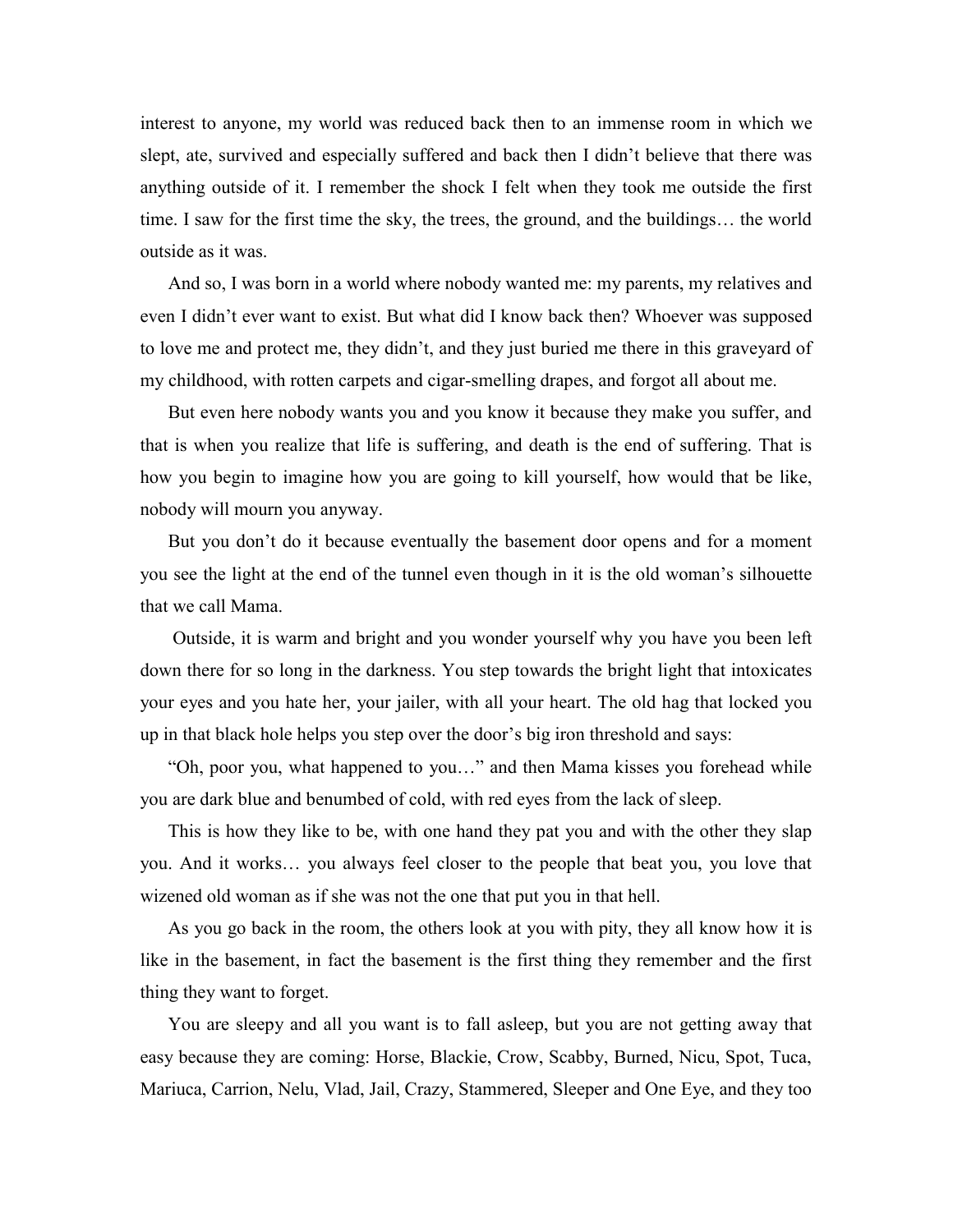like to hurt you, because this is the way they have been taught, it is the only joy they know. We don't have names, or if we do, we don't know them. We only know the nicknames that others give us.

How old were we? I don't know that, but I know we didn't know how to count anyway.

Finally, later on, when we fall asleep, the old hag followed us even in our childish dreams.

The old woman is evil but the Janitor is worse.

The Janitor is an old sailor that lost all his life savings gambling. You need to run away from him or he will whack you with the first thing he lays his hands on, that is how One Eye lost his right eye when he got hit with the rake. During the night he comes and whacks you in your sleep and you wake up in the morning with the clogged blood on yourself and you wonder what happened.

Back then everything looked normal and you accepted it, this is the way things are and people like us couldn't do anything else than survive even though those moments will hunt you all your life and you don't know it yet. Later you realize you want to take revenge on those people that wretched and hurt you for so many years and did not let you have a normal life, but you can't, because this is how pain is, this is how life works.

You become yourself one of the demons that tormented you for so many years and start torturing others because now you become one of them and you like it. But even here, there is hope, not a lot, just enough to make your life feel a little more bitter. We don't believe in that merciful and gracious God that the pastor is preaching about on Christmas, we don't believe in the God that protects the innocents, but we all pray for a mother.

Sometimes a young woman enters the room and she looks at us and we look at her and ask ourselves: What does she wants? She leans over and pats one of us and gives him a candy, and then we all plunge and cling to her neck and yell: "Mamiiiiii……." She hugs all of us and then she starts to cry. Later we hardly let her go and she promises us that she will return but we all know that she will never come back. Who wants to come here again?

This is what hurts the most, to see what is missing from your life, your heart starts to cry. In fact for people like us, ignorance is bliss. You realize that not everybody has sad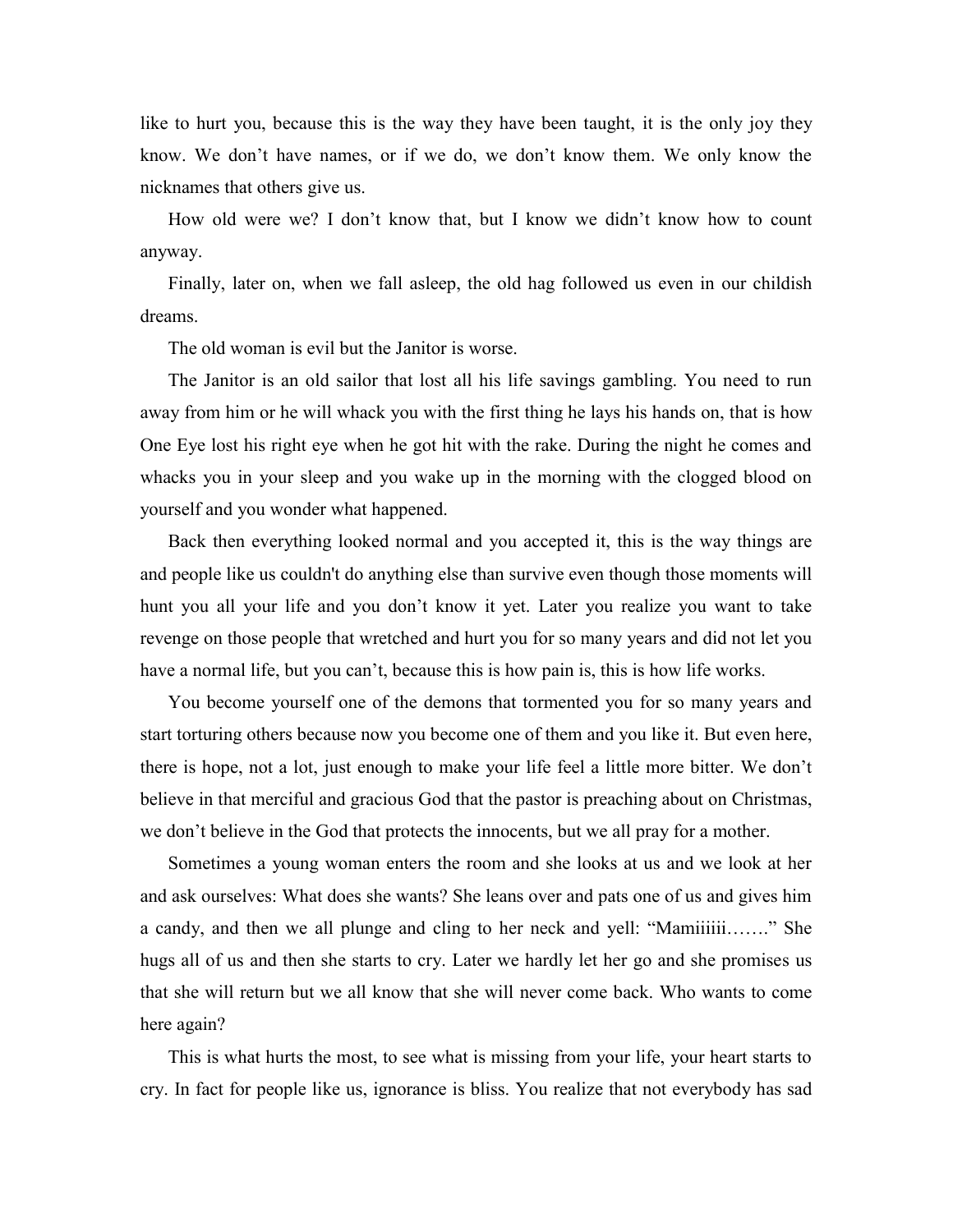memories that they don't want to remember. Some people have the most beautiful stories to tell, with parents and siblings, and friends and soft beds in homes by the beach.

Suddenly, the hate entrails you, and you realize that everything depends on luck.

You could be born in one of those families and have parents, and live the dream they call a normal life.

Sometime you start to hurt yourself just to be sure that you still feel something. Tuca's forearm is her diary of self-mutilation, she cuts herself after each suffering.

In the morning, the Janitor comes and he is looking for little girls, usually he chooses Tuca maybe because she is the oldest girl or maybe because she got used to it and she doesn't cry and scream anymore. He picks her up and puts a lollipop in her mouth and then locks himself with her inside his closet, and after a while he comes out holding her hand and pats her head and gives her another lollipop. This is how the girls begin fearing that closet, when they see how bad Tuca hurts when she gets in there.

One morning when she came out of the closet she was hurting so bad that she was praying to die just to feel a little bit better.

But what we are all afraid of is the old paper press machine, made of wood, iron, steel and brass. The Janitor used to put our hands in the machine and spin the lever till he would hear cracking sounds.

"If you cry and scream, I'm not going to hear them crack…" he used to say, "…just be quiet till I hear the cracks."

Spot was disfigured by the children living over the other side of the fence, they threw a brick to his head and he was left with this big white spot that wouldn't grow hair, which is why we call him Spot.

Burned had a kitchen accident when his drunken father spilled boiled oil on his face. His mother brought him here after that and she promised him that she would take him back home shortly, but she never wanted to see him again.

For kids like that, there is no one that will take them home, not even The Unclean One, or this is what the priest told us.

Jail's father went to jail because he killed his mother, Jail was still hoping that one day he would come back and take him home.

Blackie and Crow were sisters, they came here when they were young but they still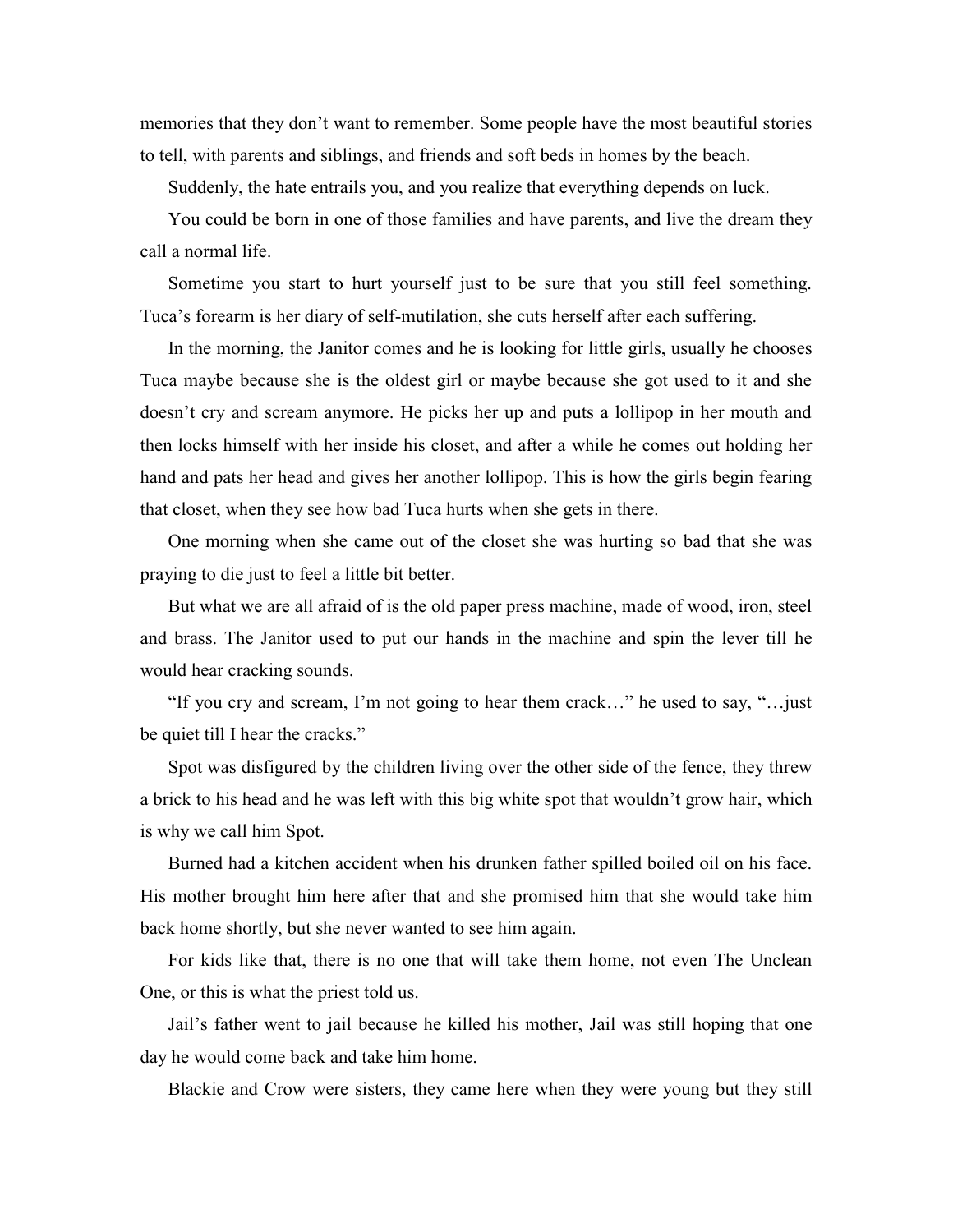remembered living in a tent with lots of cows. Their skin was dark but their eyes were bright green.

Carrion had this skin disease that made his skin fall like flakes, nobody wanted to touch him or talk to him, and he was always sitting in the corner.

Crazy was really crazy, even the old hag and the janitor were afraid of him sometimes.

He would get this demented glow on his eyes every time he was about to do something insane.

Nelu was deaf. I don't know if became deaf after he got here or if his parents brought him here because he was deaf. But he was deaf. He was always carrying with him a matchbox full of flies, he had this weird dexterity and he could catch flies in his closed hands and put them in his matchbox.

Sometimes he gave the box to people when they asked for a match to light up their cigarettes.

Nicu didn't have that name in the beginning, but we started calling him Nicu because he looked a lot like Nicolae Ceausescu, some people were saying that he might be his grandfather since Ceausescu's sons slept with a lot of women. And, now, every time Ceausescu was on television we used to yell at him: "Your grandpa is on TV!" He even started to wear this dirty and absurdly oversized suit that he found later, picking through trash on the quiet street.

We did that so much that Nicu started to like it, and believe it, and he forgot his real name or at least he was confused when he was called by the name he had before he became "Nicu".

We were children, growing without love and surviving with just bread and water. But one day we grew up.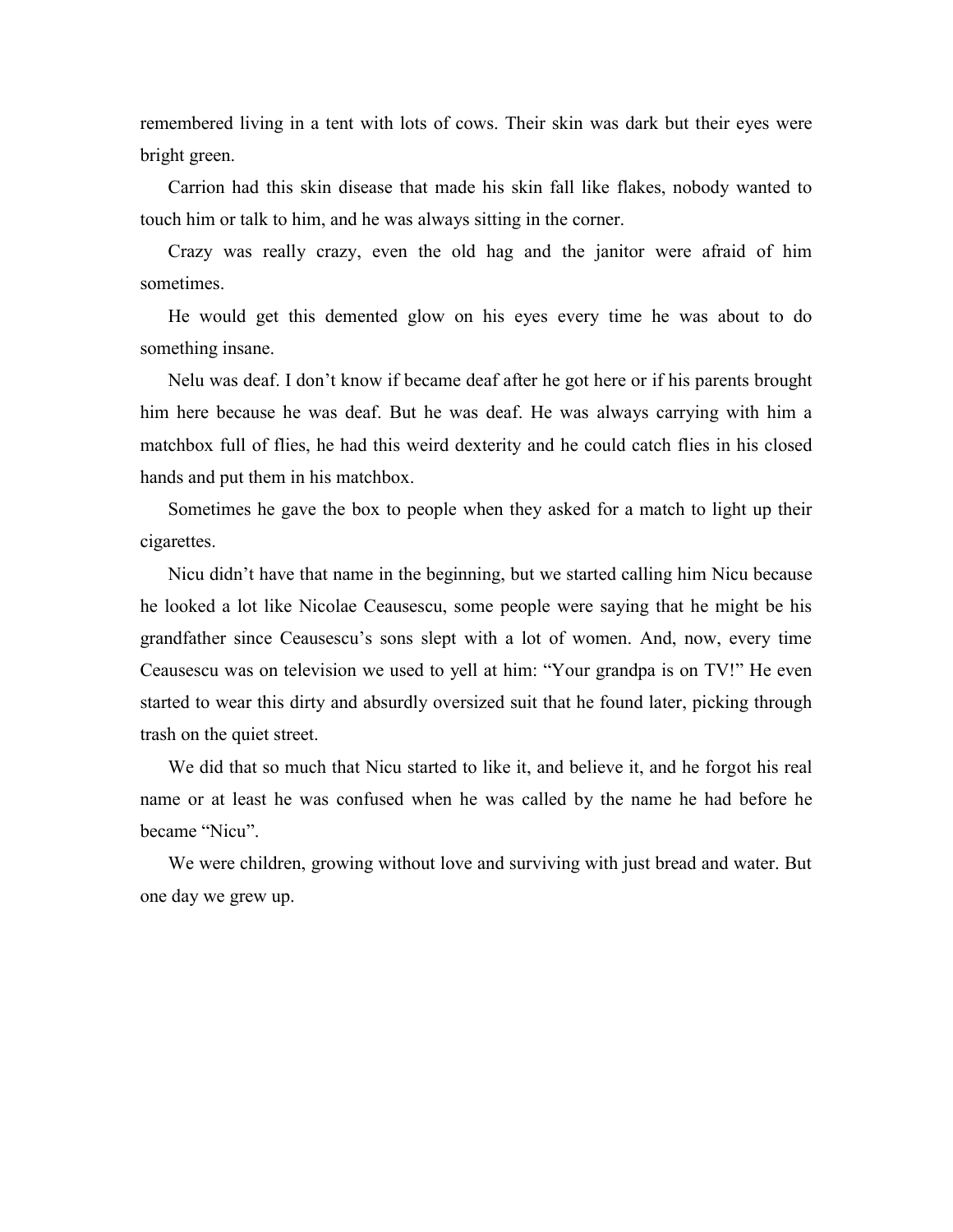Chapter 2: Expulsion from Inferno

My sin was that I was born there, in that hell that I never imagined I could run away from. But even the underworld ejects something sometimes, just to let others know it's there, close to them.

"Vlad jumped the fence!" the Janitor yelled at the old hag coming in to get his cudgel. "What?" I throb quietly from the nostalgic liturgy in which we all fell sometimes, contemplating our own existence.

The Janitor never found him, Vlad ran for hours.

He was the first one to run away from the orphanage, before any of us even ever conceived the idea of escaping this bottomless pit of misery. He did well begging especially because he looked like a hopeless child, exactly what people like to see when they give money to beggars.

I couldn't jump the fence but I ran away from the hospital. What got me to the hospital? I can't remember, but I vividly remember walking threw these empty foulsmelling insalubrious corridors made out of cement echoing the heartbreaking screams and cries of babies tied to their cribs and banging their heads against the walls.

It was dark and there was nobody in that building with broken light bulbs: the kids were left alone in there. I walked towards the light coming from a window and found some stairs and then finally got out through the backdoor and breathed my freedom for the first time. I jumped on a trolleybus, sat down and got as far away as I could from that place.

I remember the first time I saw the downtrodden communist city with its thousand grey tall apartment buildings erected sad and depressed as in a recap of my gloomy dreams, build relentlessly by huge cranes with their iron arms burning in a silver colorless afternoon sun.

People with depressed spirits and emptied of their soul were looking at me with bleakness in their eyes. Families kept in darkness by the everyday rolling blackouts and in the cold by the useless freezing water heaters that never worked. Lightless streets deserted in darkness at dusk.

People fear the beggar, the soul who holds out his hand to a better world hoping for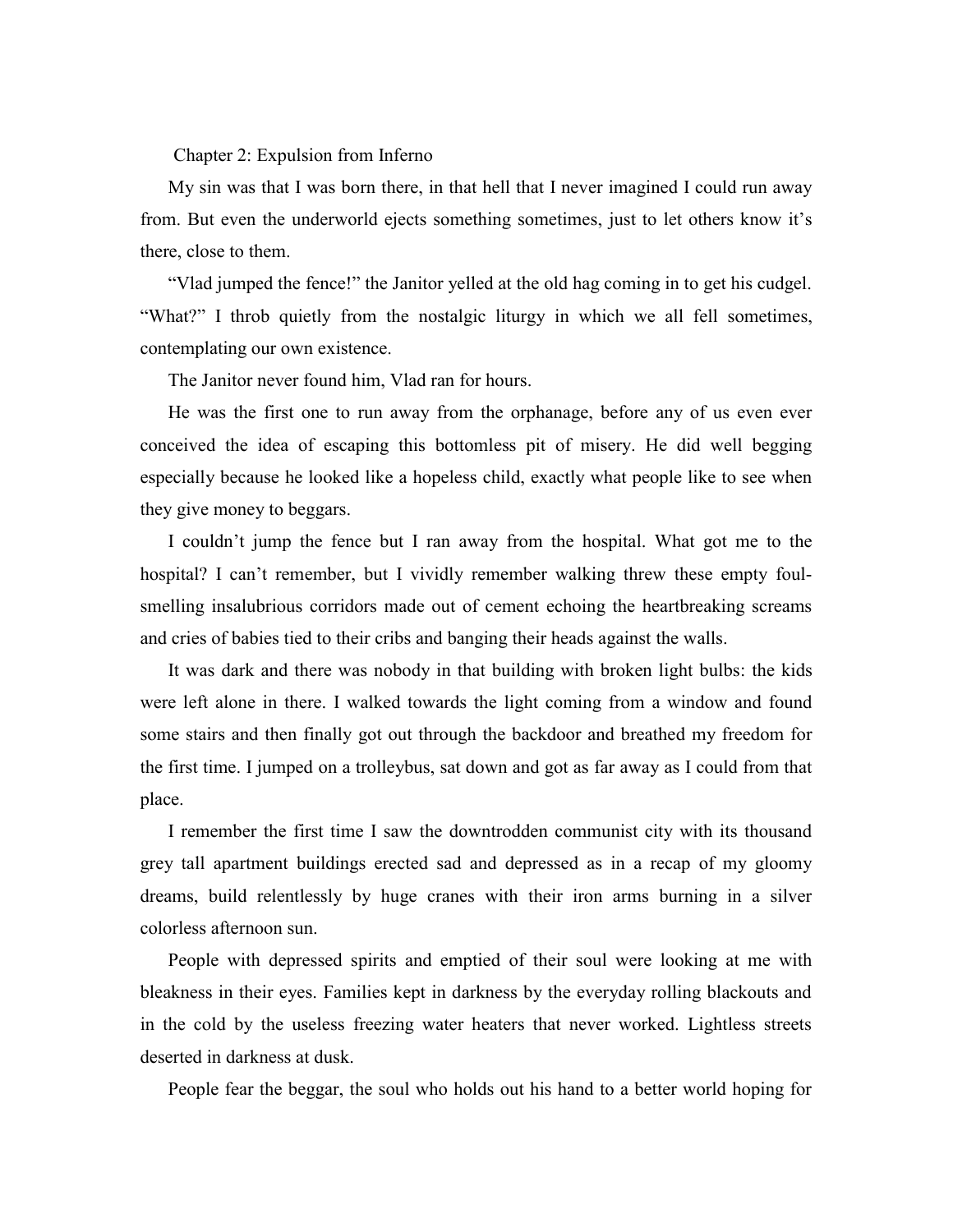crumbs of happiness coming from above. I see them, staring at me out of the window or in the subway, in silence and resentment. They rather raise dogs and cats than street kids.

They gather themselves in long lines in front of stores waiting to buy milk and bread, meat and eggs. They would stay in haunted silence in these lines for hours fueled by the hope that the food won't run out by the time they finally make it inside the store and also fearful of leaving empty-handed. The shelves are empty, the meat is scarce, and their faces are unpainted.

They can't complain to anyone or they will be arrested by the communist militia.

Sometimes, I just stay there and look at them passing by, a mother in a hurry, a guy with a motorcycle smoking nervously a cigarette, a really old couple walking lonely in silence, a drunk.

Spot once articulated his thoughts to me: "Look at these people, they only care about the roof over their heads. We are like an accident, a wreck that they slow down to look at. They just enjoy staring at our suffering; it makes them feel better about their own grim life. They are the real monsters, it's morbid and macabre. Sometimes I am amazed I can still take it…"

I guess their indifference toward us breeds resentment towards them later.

We try to stay away from the gypsies. They are poor and underprivileged like us but people hate them and they barely get any money when they beg, they have to steal.

Gypsies have their own language and beautiful girls with sad eyes.

\*\*\*\*\*

We didn't have people that were friends, the stray dogs were our best friends, especially the puppies. They don't judge you; they don't know that you have been abandoned by society. They just see you for you, a friend.

The Bandit was this one big stray dog. Dogs can be found on any street in Bucharest, but this dog was really big, mean and strong. We called him The Bandit because he used to stay behind the butcher`s shop door and snatch the meat right out the clients' grocery bag. Every time I used to see that dog I would freeze with fear and try to back away slowly, so he would not feel my fear, chase me and bite me. Lots of times I took my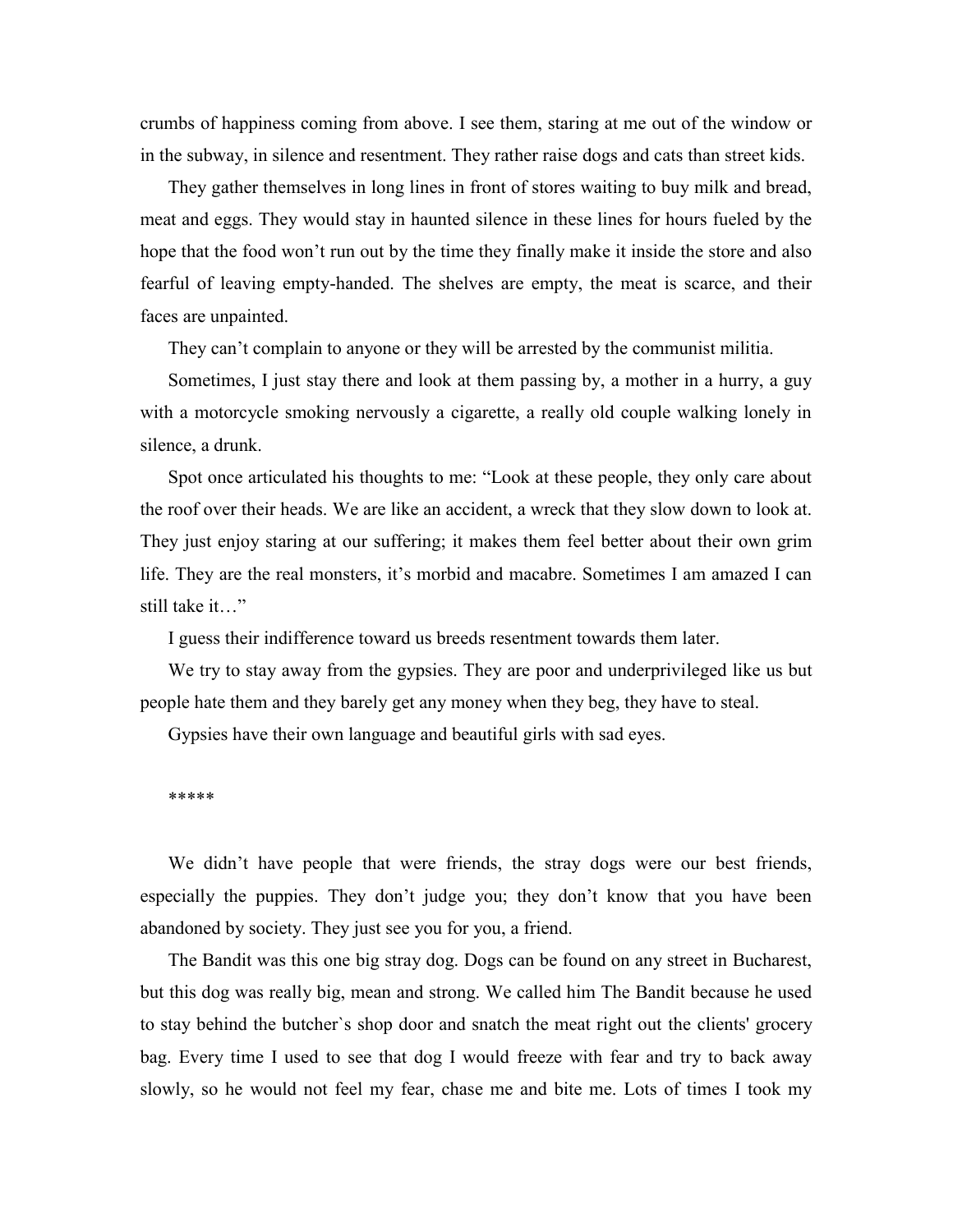jacket off just to have something to give him to bite in case he would attack me. He also had this loud mean bark that would paralyze you with fear.

Back then, each one was afraid of the militia and the secret police that was called securists. There was this one fat cop that everyone called Fatty, to whom we, the beggars in the North Railway Station, paid a part of what we got from the people's kindness. He only took bills and left us to keep the coins. I didn't know how things were working there in the beginning till he hit me in the back of my head with his big rubber baton. I instantly got the idea but my head hurt for a week after that.

Fatty was obese, almost bold and you could tell by his eyebrows that he was hairy as a bear under the dark blue uniform. He had one skinny son that he was driving to school and picked from school every day in his militia car with his lights and siren on.

He spent most of his time in a local bar, eating grilled ground meat rolls made from a mixture of beef, lamb and pork when he was not in the brothel next door spending our money on young peasant's girls freshly arrived in Bucharest from the country side, looking for a "better life".

And then, there was this really old woman. She was alone or maybe she had grandkids or something. We called her the Ghost, because she was always dressed in black as if she was mourning someone and she was very quiet.

She brought spoiled food to the church: old eggs, rotten meat… She asked you to say "Bodaproste" for her sickening offering which means: "Thank you and God forgive your dead ancestors".

People are evil, they want to see us eating their spoiled food and they want to see us getting sick. They bring us foods they don't want to throw in the garbage. "Let's give it to the homeless kids, they will be happy to eat anything…"they think in their mind and then they give you plates with inedible meals that smell and look bad. I just take them and tell them that I'm going to eat them later.

Somebody even gave me painted eggs four weeks after the Easter.

"Ungrateful!" they all yell at you, upset that you don't eat their foul smelling moldy pastries, "This is why you are homeless and nobody wants you! You are not listening! I'm not going to give you food or money again!" they scream while playing the act of the wounded Good Samaritan.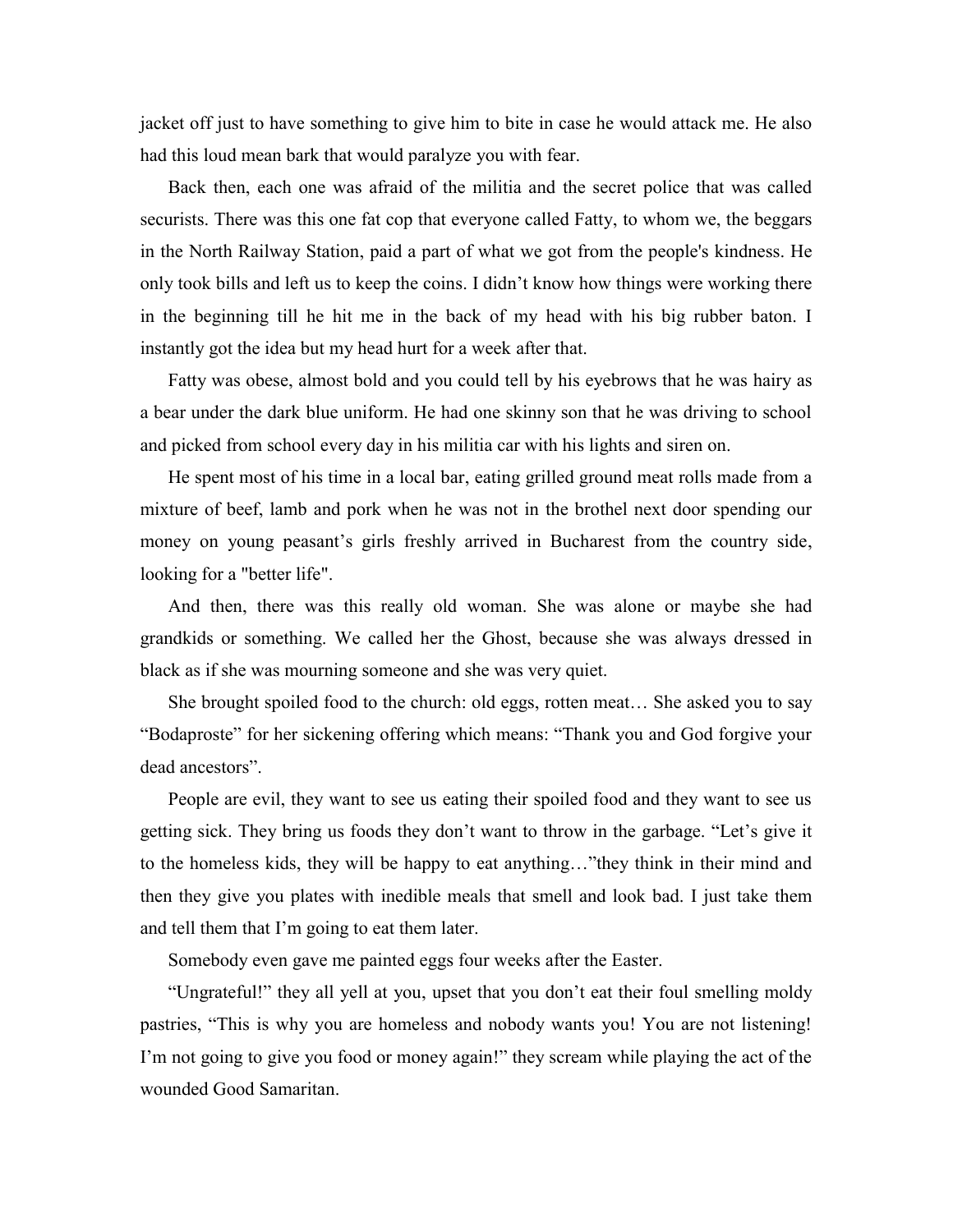"I'm just trying to help an ungrateful homeless child…" they whine to the others around them.

They don't fool me …or God…maybe the others! Most of the time they fool themselves. Crazy got sick one time… He got sick really bad!

He lay there in the underground for weeks. His belly was hurting all over and he cried and screamed, and we all thought he was going to die, but he didn't. He didn't eat anything for a week but we brought him lots of good foods, he just lay there…and then one day he crawled out on his own.

Crazy still looked ill, but we knew he was now getting better.

"I knew it was spoiled…" he broke the silence with the first words he said in weeks, "…but I didn't know it was so old."

We were just happy to have him back.

"I had to eat, they were all looking at me…they would have made me feel guilty if I hadn't eaten…" he confessed to us.

After he got stronger, he went back deep into the sewer, to that abysmal place where all the city's piss and feces are fermenting for years and he came back with a jar of that yellow- brownish zymotic poison. I used to get sick to my stomach just for thinking of it.

Somehow he gave the guy who poisoned him that nightmarish spunk. I didn't know it until I saw the guy in church, all his skin was purple-beige, dark and frightening looking.

"You did this?" I asked Crazy.

He looked back at me with his still diseased red-yellowish eyes and didn't say anything.

He kept it to himself, but I knew he did it.

The guy died two weeks later. I got an empty feeling inside me that day, a void for the first time in my life, not because I was sorry for the guy but for realizing how fragile life really is.

The food they brought to the funeral was good, though.

\*\*\*\*\*

Vlad had fallen prey to the aurolac's hallucinogenic pleasures of the huffing silver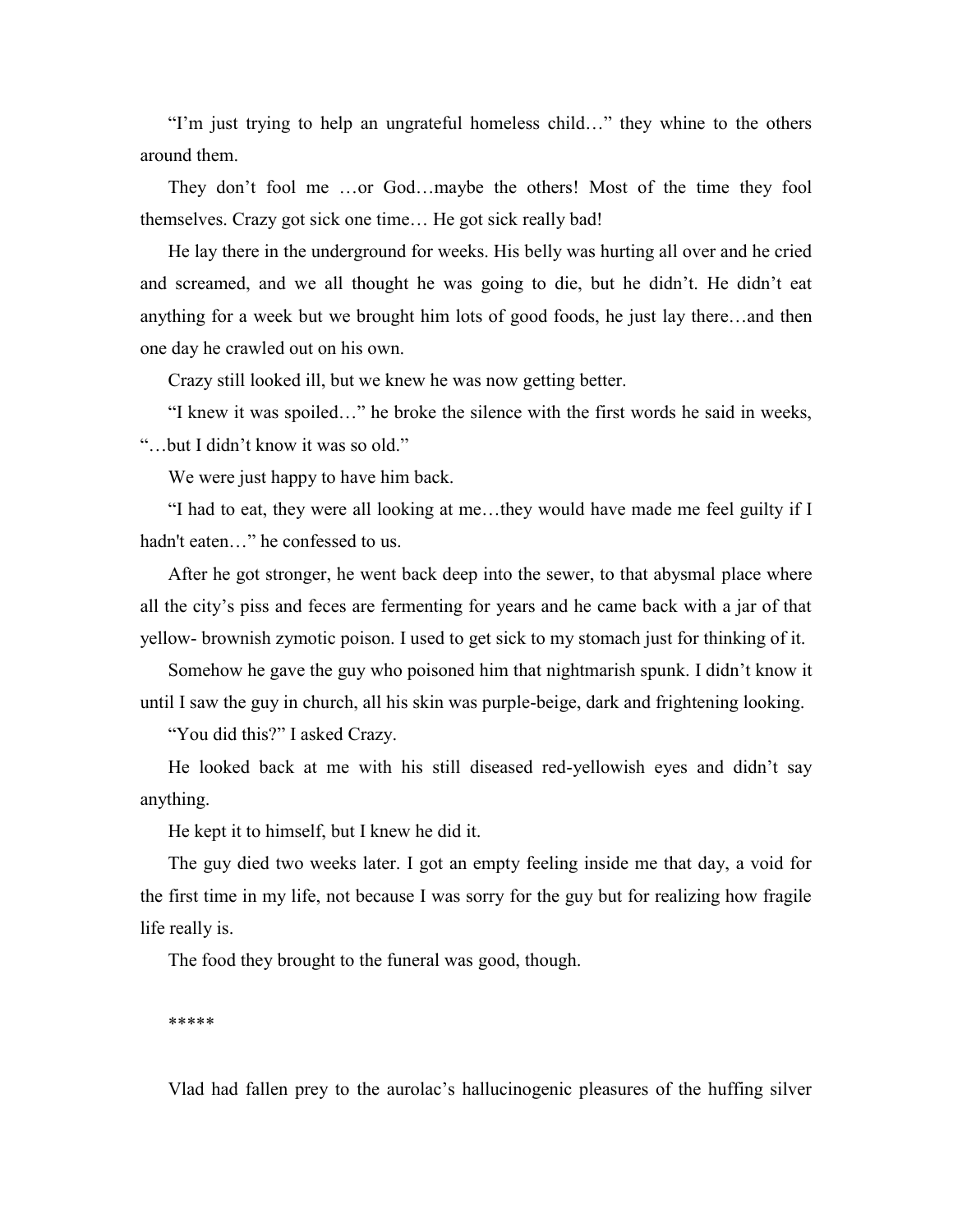spray paint from a plastic bag that lets you inhale the vapors and gets you high... it's was the cheapest drug on the market, very popular with the people living on the streets or underground. The first phase is disinhibition and sleepiness, just like alcohol, but if you inhale too much, you can get delirious especially in the beginning. It's the morning after that gets you addicted, I mean the squeamishness, the vomit, the headache, the apathy, and the depression will make you get the next dose. Nobody can stop using aurolac, they just go to the next more powerful drug.

When you take the drug, you don't need food or water, but then hunger strikes even though you are in that dream world.

The drug takes its toll and you have to eat something, anything. You suck and bite your finger, just like a baby is sucking milk from his mother's nipple, but you're eating your own flesh. The blood flows down your hand in little stripes, and then you rip with your teeth whatever meat is left on your finger and swallowed everything… the skin, the nail, the muscles. What remains is the white, shiny, clean bone. Soon it is going to dry out and fall off.

The silver dust is keeping you alive but in the same time is sinking you in the ground, Bucharest is puling you underneath in the hidden city canals.

I feel I'm not like the other orphans; I don't like their vulgarity and I don't share their hate for the world. They've seen that in me already... and they want to crack me open now.

I don't think of myself as being special, just different, but aren't we all?

Beneath the street of Bucharest there is a quagmire that people call "The city of the living dead" made out of intricate subway tunnels and passages where homeless children cook, eat and sleep among steaming wet pipes that shields them from the cold outside. There is no law here, not the one from above at least.

We are built and united by suffering, misfortune and horrible memories of our own life that are going to hunt us forever. The portals between worlds are the manhole covers that drop you into a parallel reality where cockroaches are creeping around and the heavy musty air grabs your stomach and squeezes it until your brain starts to hurt.

You can find your place in there, but you have to reclaim it from the rats, pests, billions of worms and human dejections. In these catacombs we all finally find each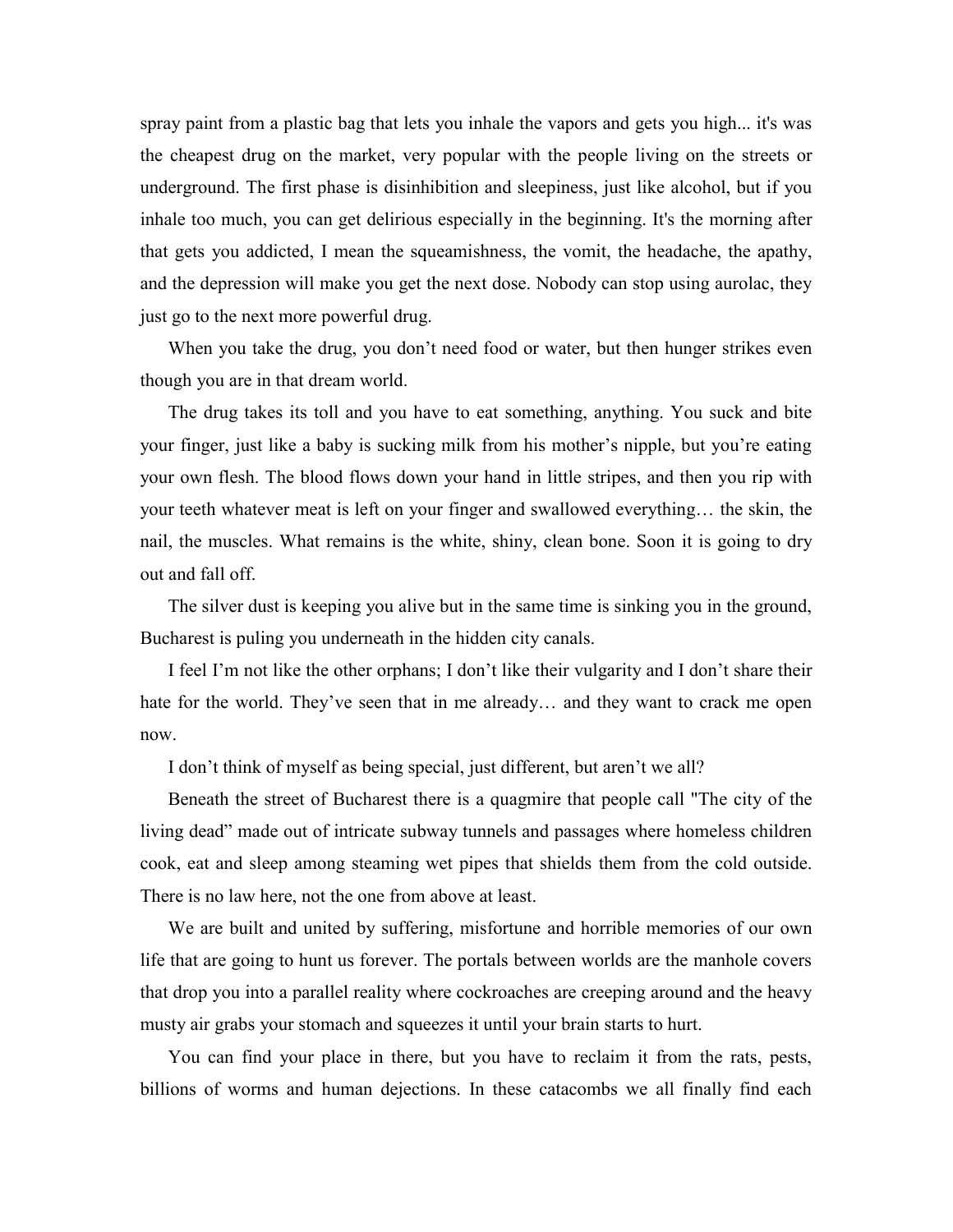other, waiting to die.

\*\*\*\*\*

We all need somebody to protect us, and if we don't have that someone, we will invent him: a parent, a big brother, God.

Carrion created an underground shrine to Jesus and decorated the dark walls with scripture verses written in white chalk on the black candle-smoked cement. He has been baptized in church by Christians that promised him a place in heaven. With that came his godparents, a young couple that he spoke about with great affection and respect.

He put up all these reddish-brown pictures of his baptism that none of us knew anything about next to a big religious icon stolen from a church. He used to call it his "window to heaven".

"You can't really steal anything from God" was his excuse for the appropriated artifacts, as in nothing belonged to man, everything belonged to God in the end.

"I am waiting for Jesus to clean me! He healed the lepers!" Carrion said with his eyes full open and full of hope staring at me blindly. "He healed the lepers!" he repeated ecstatically while throwing himself on a big dirty mattress. I was wondering how he managed to get this through the small manhole.

Carrion's full beard came, since I last saw him in the orphanage, and he is now tall in stature and has long hair. Dressed in those dirty ripped clothes he really looked like The Savior. It also inspired some respect, partly based on the fact that he believed so strongly, partly because he just might go insane at any moment and strike us in the name of the Lord.

I was speechless since I didn't know what I should say without offending him.

"The cross Jesus carried is nothing like the cross you carry. You are as bad as it gets.'' Vlad yelled at him and then turned to me, whispering: "He has seen the Oracle, and the Oracle gives him this vision that Jesus will heal him one day. He hasn't stop talking about that since then".

"But, hey, if you get people to believe the stories in the Bible…you can make them believe anything," Vlad said to me as if he was talking for himself.

"Well if God made Carrion, he has to be a pretty messed up God! He has a pretty sick sense of humor," he added.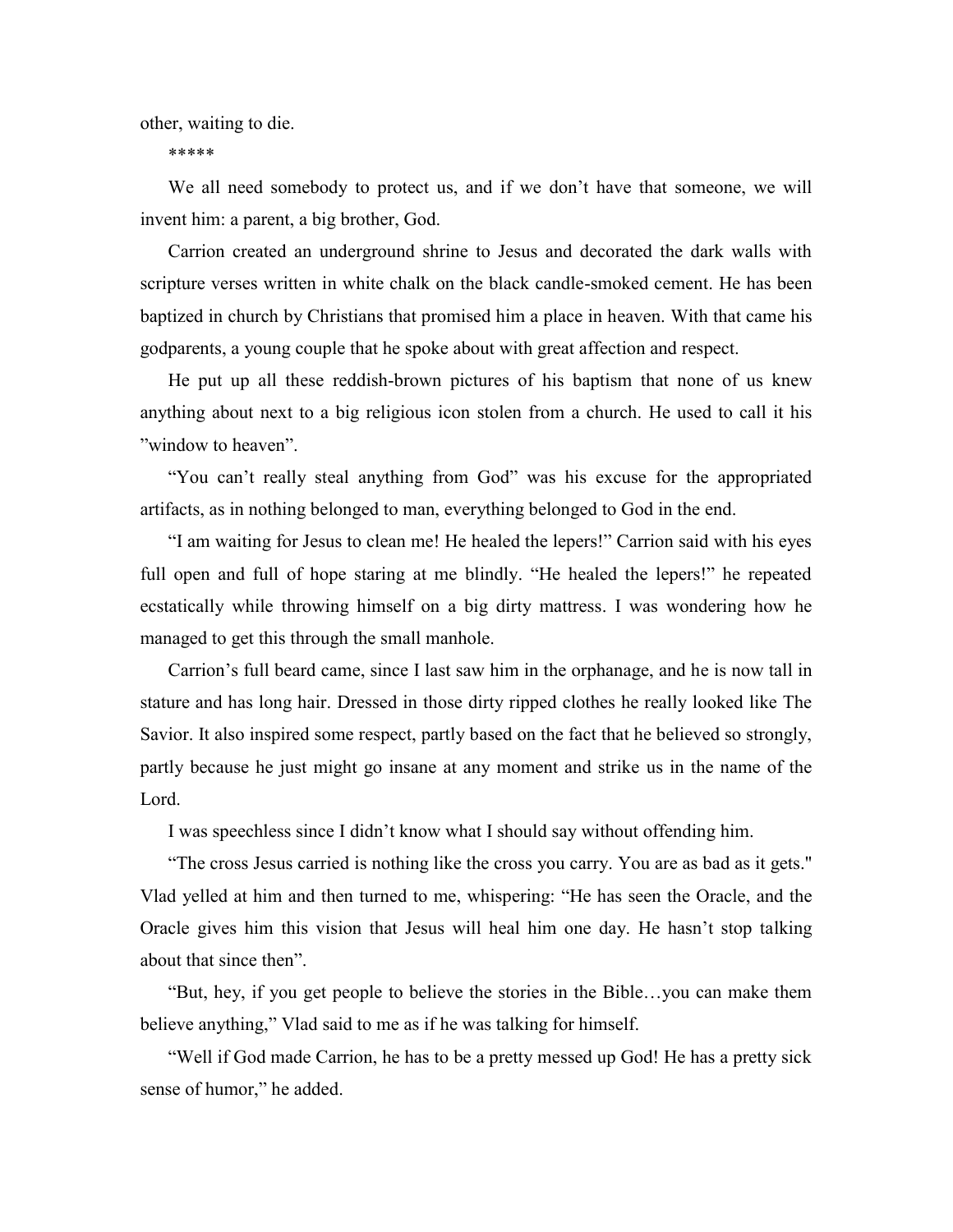"Jesus loves everyone equally" Carrion replied talking with a rough priest like voice. "This is what you want? To be equal to them? You are better than them, Carrion…" he replied fast.

A silent tension started to rise between them as they looked deep into each other's eyes.

"Who is the Oracle?" I changed the subject.

They looked at me like they didn't understand the question or as if I was already supposed to know some universal well know truth.

"The Oracle is not a person, it is a place, which is kept secret by a blind man who calls himself The Guardian." Vlad explained while Carrion turned his back to us and left. The confrontation lost its momentum.

Vlad turned towards Carrion's chamber and shouted:

"All those religious stories are for the rich. If Jesus had loved you he would have given you some parents by now." Vlad was furious at Carrion while throwing himself in an improvised bed that he made out of multicolored garbage discarded pillows.

"Oh Jesus is so great. Every word I say from now on is Jesus!" he concluded for himself. "Jesus! Jesus! Jesus!" he said quickly then he took a short break and looked at me and he started again using a prophet voice "Jesus! Jesus! Jesus!"

"This is my church!" said Vlad proudly after a little while, showing me his room full of old lifting weights that he probably got from the city trash.

"Where is this Oracle?" I asked him.

"I have this idea…" Cray interrupted me jumping in the conversation while coming down the manhole"…that this is the lowest level that man can reach, you know: the sewer." He threw his right hand in the air with a bad temper. "As you go up, first floor, second floor life gets better, like heaven" raising his hand and eyes more and more, and then he lit up a cigarette out of nowhere.

"When did he start smoking?" I remember thinking for myself.

"Don't listen to him, he is an informant for the Romanian secret police" Carrion jumped in, smiling. I laughed. We were all relaxed now.

"Do you know anything about Scabby?" I asked Vlad.

He left his head down and his smile suddenly disappeared.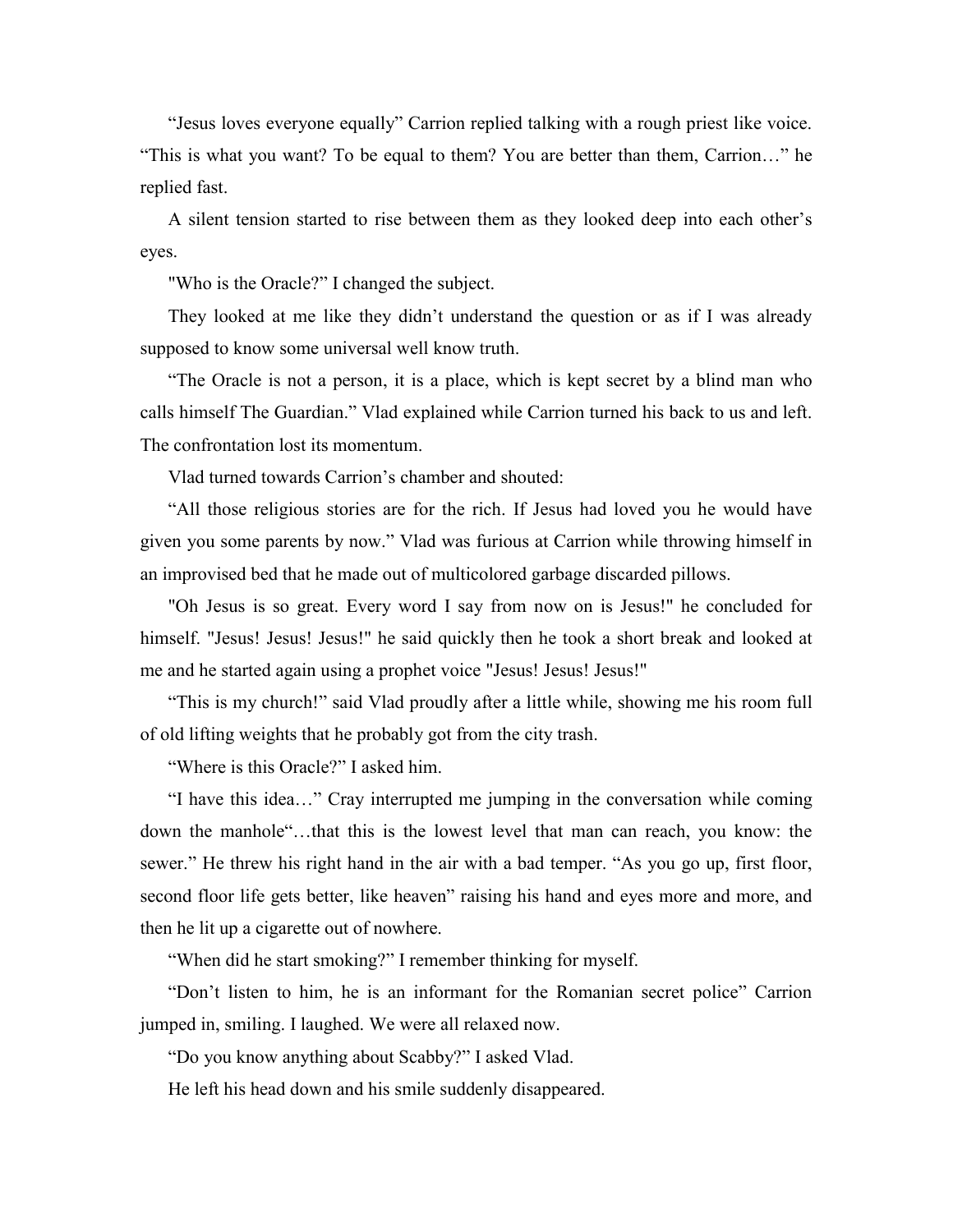"He died a month ago… You know how he was picking up his scabs of his wounds and never let them heal to impress people with his blood draining down his legs when he was begging in the subway? After a while the wounds refused to heal any more and they were growing bigger and bigger. Some people told him he had cancer," Vlad answered while he began washing his clothes in an improvised bucket made out of a garbage can cut in half.

There was a brief moment of silence while all of us tried to remember our last moments with him.

The silence was soon broken by Vlad.

"But let me tell you about Mariuca! A week ago, I was in the Uniri Square minding my own business, you know… begging for money, when I saw her all dressed up holding a new born baby in her arms and with a guy, I guess her husband or something, kind of peasant looking young man." Vlad was really trying to get me in the story.

"I go to her: Hello Mariuca. How are you? You know… and she is all acting like she doesn't know me" he said raising his hand in the air sarcastically like asking: What's her problem?

"It's me Vlad! But she is like: I don't know you! Leave me alone!" and he mimicked her expression.

"And then the guy she is with start asking questions: Who is he? How come he knows you name? Is he the baby's father? Like I was her secret lover of something, and then he started to hit her. Bang! Again bang!" he said simulating the punches in the air.

He accentuated his last words: "While she was still holding the baby…everyone there was looking!" and he stood there waiting for my reaction to the whole thing.

\*\*\*\*\*

It was a late autumn when Burned died, he was in Blackie's arms but he died happy with a big smile on his face. We were all there around him surrounded by candles and in the silence that lies beneath the streets at night.

"Your mama came today from that village far away in the mountain to see you." I told him trying to stop myself from crying.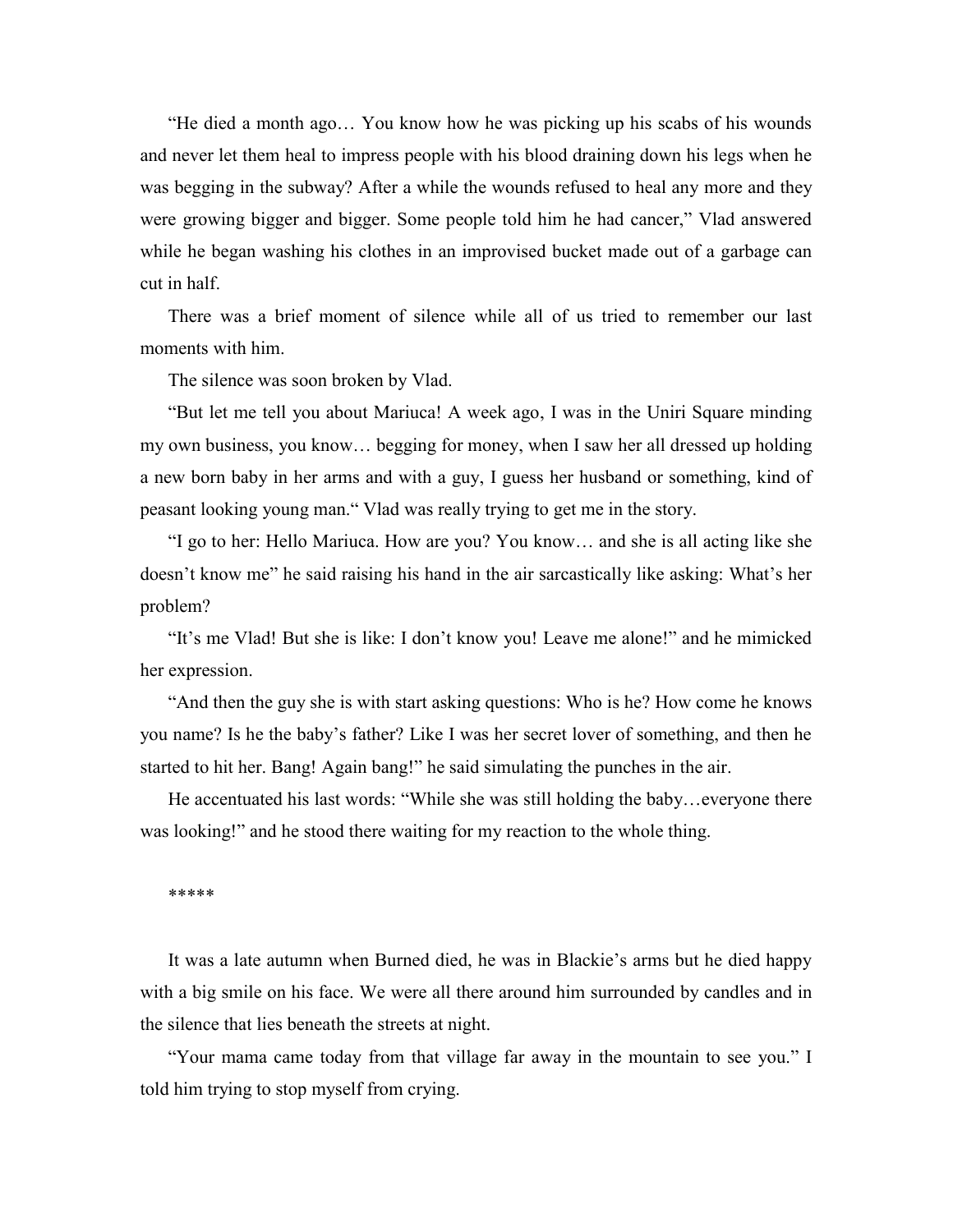"Is that true? My mama came for me?" he asked us with his eyes closing slowly down. We all nod our heads.

"Yes, but she didn't want to wake you up, and then she hugged you while you were sleeping, and there were tears in her eyes and she said she was going to come back soon… she just went up to get some candy and chocolate for you" said Blackie weeping quietly while gently patting his hair, "You better rest now, so she will find you well rested when she is coming back."

"You should have waken me up…I don't want to fall asleep until she is coming back…" he said gently.

He looked at all of us one more time and stared at Spot when he spoke his last words: "See, I told you she is going to come! She loves me!" He died shortly after that in Blackie's arms. We all stood motionless and silent for an hour.

And that is how we lost Burned. Later some people told us that he had been hit by a speeding car and that the driver didn't even stop to take him to the hospital when he saw it was a homeless child. He crawled for a half a mile to get back in the sewer tunnels and that's where we found him.

"There is no justice in society and even if there is, it has nothing to do with what is right!

Burned used to say. He reminded us of Spot later that day.

"It's all pointless. Our whole existence, we are just shadows from the underworld…we are not real" he continued.

"Stop reading those books. They are going to poison your mind and just make everyone feel miserable" snapped Vlad at him.

Vlad, Spot, Carrion and Crazy were the only ones that could read and write. Crazy was actually trying to forget how to read, because he believed that he already read too much for his entire life and he thought he would become too smart somehow.

Vlad was always writing on his manuscript and never left anyone read it, he was very psychotic about even letting anybody get close to his bunch of dirty yellow paper glued together and tied with different colored strings.

Carrion was only reading "The Good Book" and Spot was reading anything since he found a lost library card in the streets. The librarian knew the guy on the expired card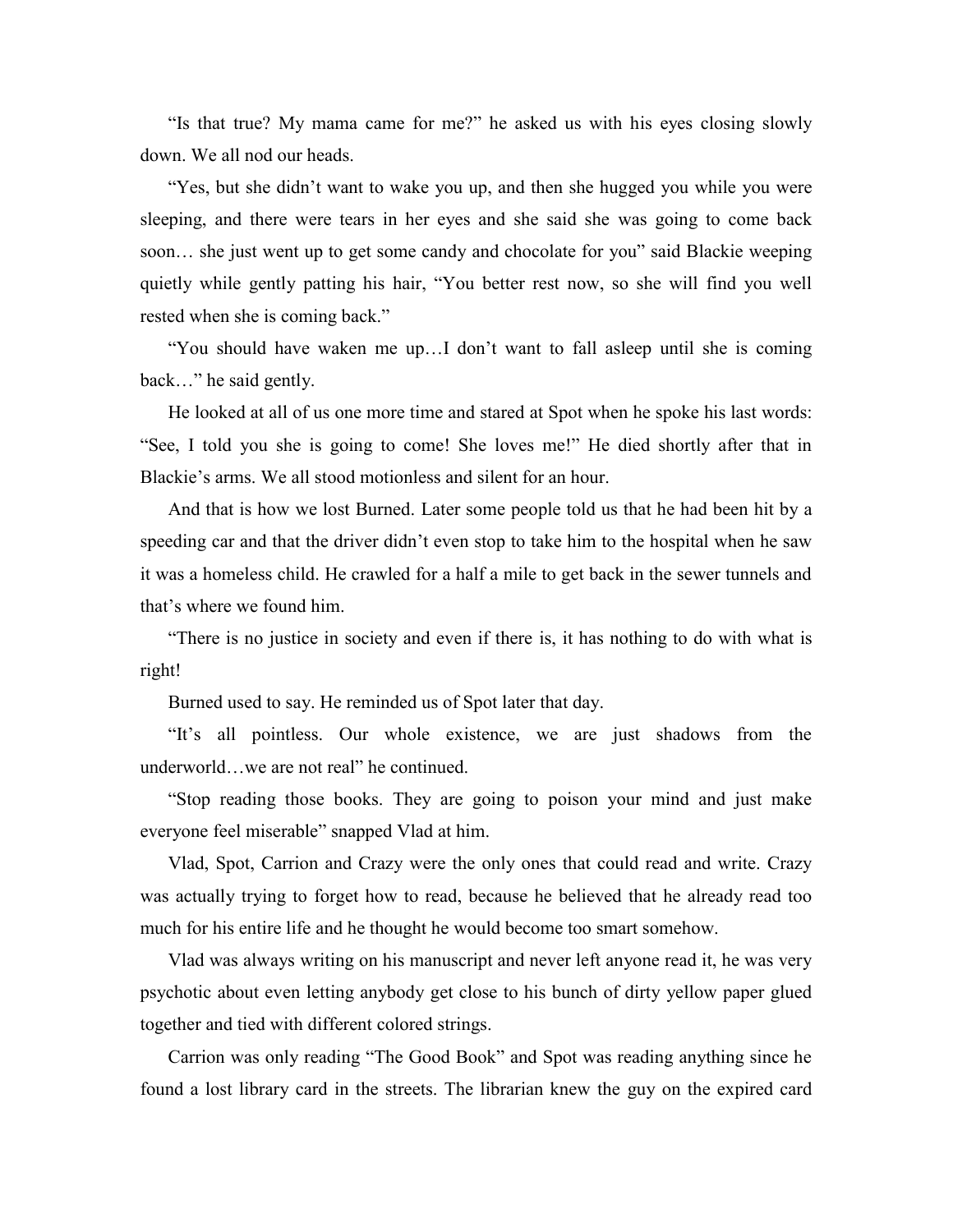wasn't Spot, but she took a liking of his love of literature and lent him books.

We buried Burned in the dead of the night, under a weeping willow in a public park in Bucharest, close to a high school hangout. He always told us that he wanted young girls to come by his grave so people would think of him as a big lecherous womanizer. Carrion wanted to administer the last rites, although Burned was not Christian and Carrion was not a priest.

Vlad opened a bottle of vodka and stuck the bottle with its neck down in the ground and whispered mournfully "One last drink!" then he recovered the bottle very fast and started drinking.

We covered everything with leaves. Next day it started to snow anyway, and it covered everything in white.

Witnessing his death was one of the most profound tragic experiences that we all shared. Burned's loss frustrated all of us, and his disappearance became an unspoken subject as if we were afraid to acknowledge that it could ever happen to us.

No one really dies anyway in this world. Your life is not yours, it is made from bits and pieces of memories of people you love and hate. You are a blend within everyone that ever existed in your life, you just believe that you are you.

Often I used to stop by his grave, sit on a bench and talk to him and let him know what was new with all of us.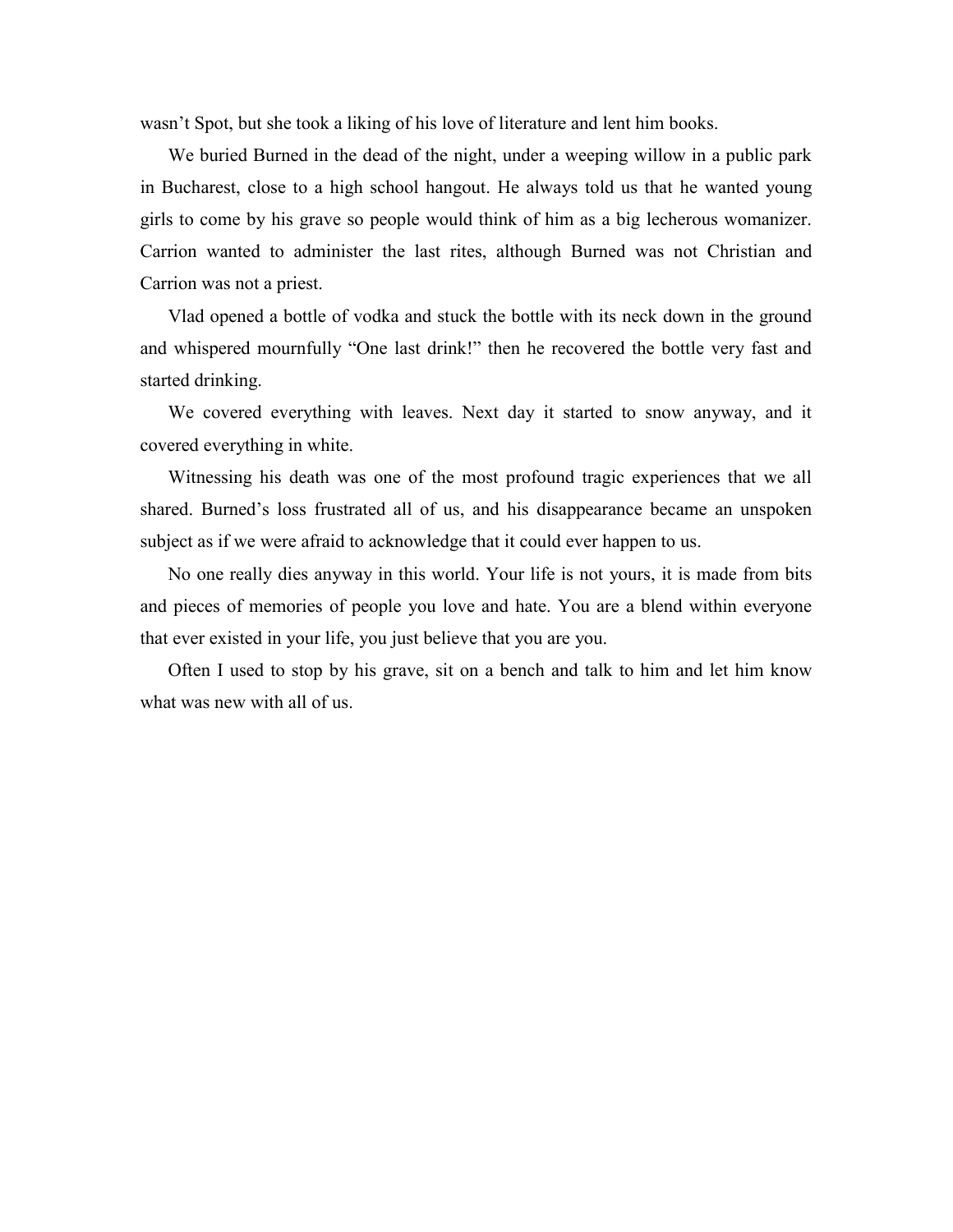Chapter 3: Where dreams collide

Tuca used to feel her pain the worst of us all. I remember walking with her through the old broken Bucharest streets, aimless, lost in the maze created by the old dirty houses with tumultuous histories. Those sad deteriorating bourgeois houses had been confiscated in the spirit of socialistic patriotism by Ceausescu's regime and filled with boorish peasants drafted into the capital's new industrial units.

She suddenly stopped in the front of an old rusty iron gate that she'd been looking at for a year now. The house looked deserted, the yard was chocked with herb growing through the cobblestone pavement. There was a very old oak tree leaning over the roof and a neglected large stone fountain filled with leaves and muddy water.

I turned back intrigued and as I was getting closer to her when she whispered to me:

"I used to live in this house till it caught on fire, that is when they took me to the orphanage" she stopped for a moment touching with her fingertips the fence grating, "…I remember the gate and the house, I lived here a long time ago…"

One of the outside walls of the house looked really black with soot above the windows. "They took grandma to the hospital but they didn't brought her back to me. They said I

had to stay at the orphanage... just for a little while...till she gets better..."

I looked at her scared as I saw tears rolling down her puffy cheeks from her blue beautiful eyes.

"Let's stay here and wait for my grandmother, maybe she came back…" she said very peacefully.

"I always wanted to run away and join the circus…" I told her to ease her pain but she didn't listen. I used to make her laugh in difficult times but not now.

She stood there, still. Waiting for hours, until a young couple finally walked out of the house and then we left. She knew them, Tuca was sure that they had started the fire so they could move in their place.

That day I felt someone else's pain like never before and that made me feel in a way stronger. I still have that blurred image of her in my mind, a beautiful skinny young girl dressed in boy clothes leaning against the metal fence of her grandmother's house.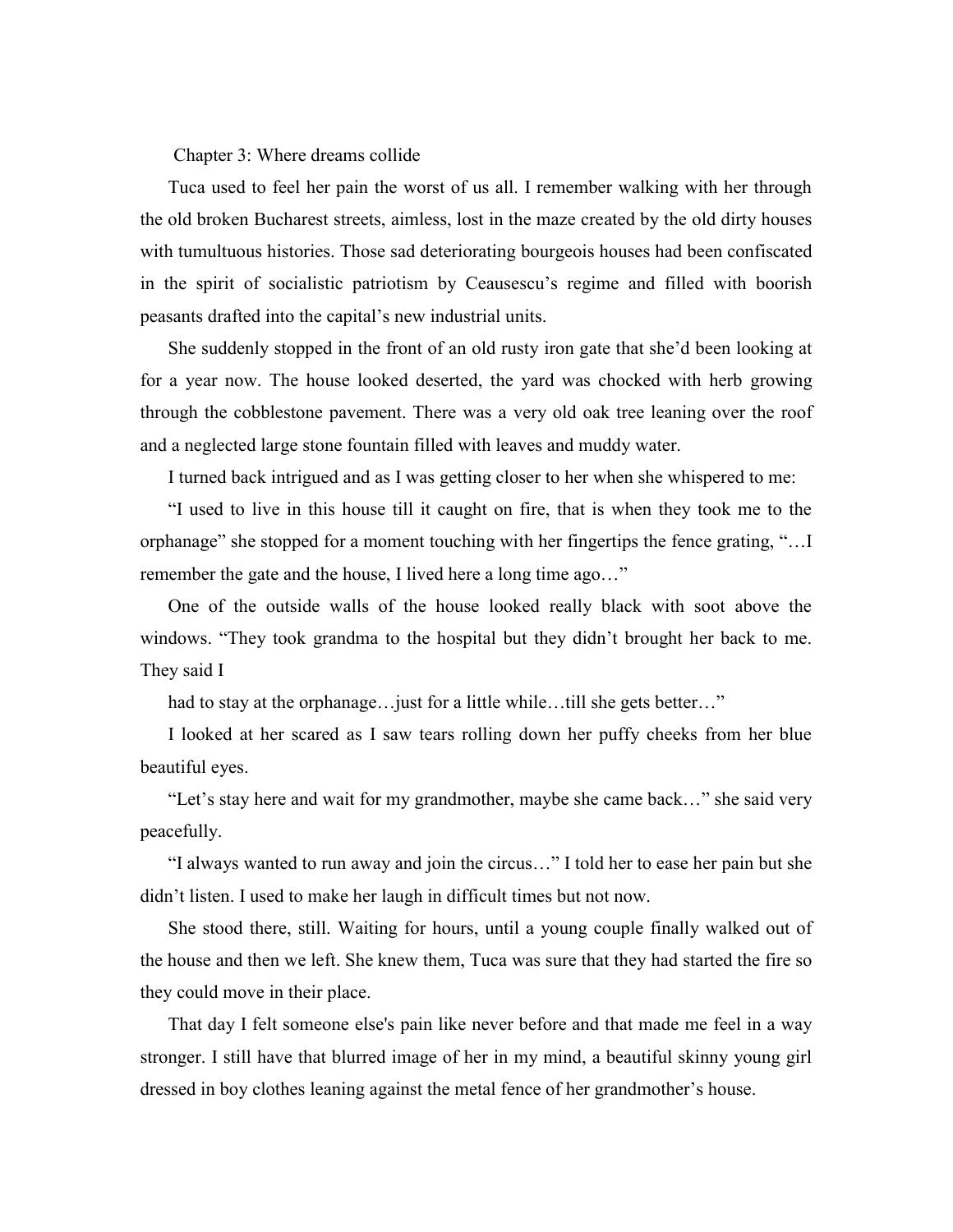#### \*\*\*\*\*

We used to talk down there in the sewer about a lot of things, trying to make sense of us and our meaning in this hopeless world.

"When you're dreaming… What are you dreaming of?" Tuca took us by surprise, one night, before falling asleep.

"I, I, I… keep having this dream. The, The, There… is angel with a white dress and blonde hair floating towards me, whispering: My child, my child..." said Stammered.

Stammer started to smoke recently, to make himself look tough, and he was sitting under the manhole waiting for cigarettes half smoked that people sometime throw down the holes.

"Wha, Wha, What are you dreaming of Vlad?" asked Stammered looking at him through the smoke.

Vlad leaned his head against his dirty side of the wall and looked up to the moonlight and spoke.

"I dream of a shepherd house in a village up in the mountains, I know I was a born there in a family just like my father and my forefathers before me in an old settlement. It's night and there are alphorn calling out in the evening as the flocks return to their pen. I am a shepherds' child coming home tired from working in the field that day."

He closed his eyes and continued indulging himself in the story:" The sky is crystal clear and the stars twinkle and the moon feels warm although there is a cold breeze as is getting late into the summer. The sky is dark but the clouds are pure silver. There is a fine brownish dust into the valley raised by cattle and oxcarts.

Everybody is serene and contempt because we know that we are going to have a good harvest this year. A beautiful peasant girl is passing me by holding a wicker basket. She has big warm eyes and long silky brown hair. It seems that she doesn't notice me but her heart is burning with love for me. She cannot wait to meet me after the whole village is falling asleep into the night. We have a secret meeting spot in the forest close to a whispering spring. I am waiting for her and she comes running to me, breathless, we spend the whole night in each other's arms for the rest of our life." Vlad finished while hugging himself with passion.

We waited for a moment as we all said goodbye to the beautiful pictures he painted in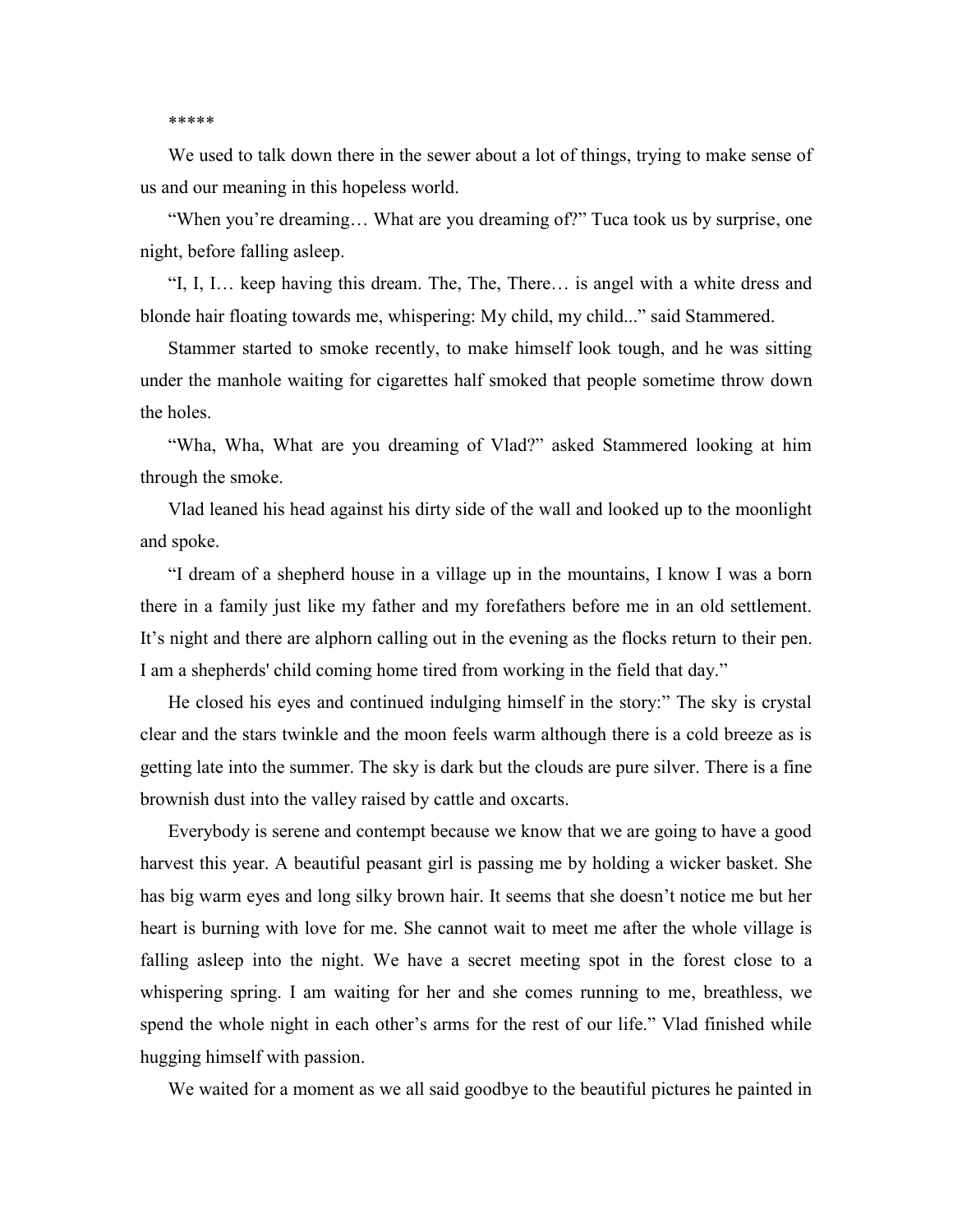our minds, then we all looked at Crazy in the same time.

"You want to hear my dream?" Crazy said melancholically laughing.

"My dream is not beautiful like yours is a dark inescapable nightmare that my mind created just to be able to survive another morning" and the he continued:

"There is this road cover in mist with no sun but just enough light to see where you are stepping that everyone is traveling on. People go in one way or the other; nobody knows what the right way to go is but they just keep going.

Their clothes are wooly, dirty, loose fit and they smell. Nobody wants to go anywhere but they cannot stop because others are coming from behind and push them to go on. It is quiet, you can only hear the boots stomping in mud or maybe once in a while you hear a lost child screaming for his mama or old people coughing. They are godless, faceless and enshrouded in blackness and grief that is clinging onto them. Sometimes I see this childless insane woman, holding a puppet baby in her arms and talking to him.

I was born there on this road, I remember we sit there for a while just enough till I learn to walk and then we were all on the road again. Before we left, my mother carved my name in this tree along the road, an old oak. She said: "People should have a cross also where they were born, not just where they died."

And then we walk for a while, I cannot remember for how much but along the way I lost my mother. She said: "Keep going, I just need a little bit of time to rest for a while and I will catch up with you." And she cries and I cry but we both know that this is the last time we are going to see each other.

In the end I arrive back to the tree, the one I was born next to. Then, something happens. I look in a puddle and I see my reflection but it's not me is an old man at the end of the journey. And as I fall down in the mud looking at the cross my mother carved in the oak tree for me. My only thought is "It all has been in vain!"

"Ho, Ho… How about you Blackie?" asked her Stammered.

"You want to know how I got by Stammered?" Blackie said crying. "I keep telling myself that this life is a stupid nightmare, and one day I'm gone wake up surrounded myself by my mom and dad, my brothers and sisters, and they are going to tell me that all has just been a bad dream" she yelled at all us angry that we dare to ask her.

The whole underground went into a funeral silence, even the sound of the cars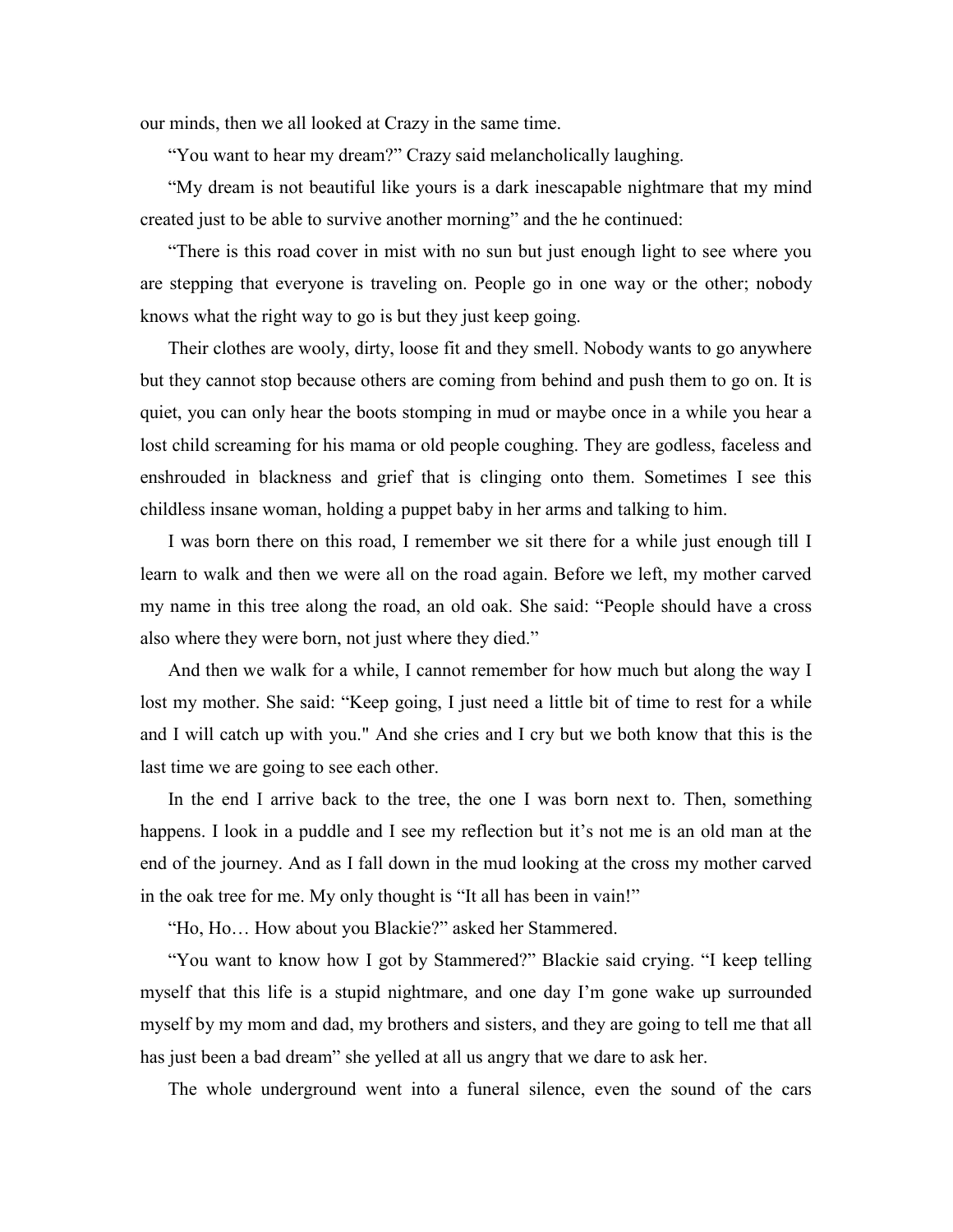passing above us stopped for a moment, while Blackie was crying in her sisters' arms.

"You know that is not gone happen. You will still be here tomorrow" said Vlad cruel after some time.

"We all have parents. Maybe they are up there looking for us!" Crow said to comfort her sister's sorrow.

"Look at me! I have nothing to lose!" Vlad snapped frantically, "They took everything!

What else can they take? Who would want me know?"

"You take that hate! And you hold it in you and then one day, one day, one day you die" Crazy said, hopeless.

Everything froze in time. Our eyes called us together.

"Let's make a pact here and now to kill our parents, to kill all those people that put us in here and make us suffer. That should be our dreams…" Vlad spoke again after a moment of silence.

He pulled out his knife and cut a straight line on the back of his right hand and then he grabbed my hand and did a smaller cut. I wanted to stop him but it was too late now and he already pressed our cuts together by squeezing my hand.

"Blood brothers! Our blood now flows in each other!" he yelled as I recalled vaguely Vlad telling me very excited about this ritual that he saw in a movie once, something about warriors.

"We have grown as little puppies without a mother, without protection with no one to care for us. It's time to make that bitch pay! Because this dog can bite now!" Crazy allied with him putting his hand forward so he can be cut too.

"Back then when we were children it was their time to make our life good, now it's our time to make their life a nightmare!" he continued while grabbing my hand in his.

"Yes!" said Stammer passionately after he got cut too, "We…We are blood brothers!" he sworn loyalty to each other through our blood oath. I don't know about them but my cut started to hurt in a real weird way.

"Deal," One Eye said, extending his hand to seal the deal.

"Well, we have to go back to the orphanage anyway, they have our files, we can find out who our parents are." I said.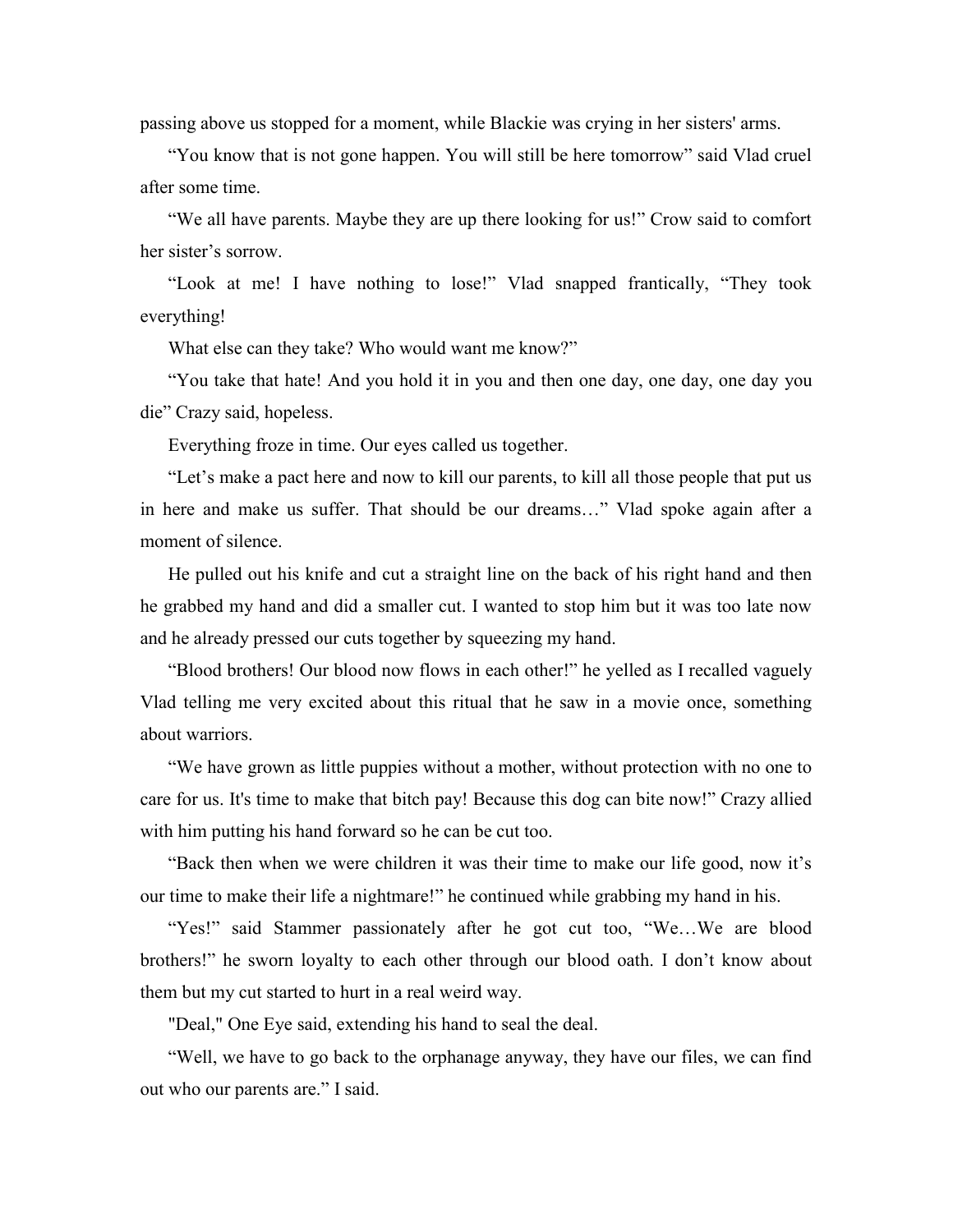"I want to be a blood brother too!" Tuca jumped towards Vlad. Vlad enthusiasm stopped suddenly and we all got quiet.

"No! It's only for men!" he took his knife and put it back in his belt.

Tuca was frustrated but she knew he was very firm in his decisions and ideas about manhood so she didn't say anything about it. An awkward silence lied now between us. "Let's do it tomorrow! Let's go to the orphanage." Crow asked us, but it was too late.

As soon as the inspiring, emotional moment had passed, we all quickly returned to their beds. The meaning of what just transpired was not lost, merely postpone for now.

We all went to sleep after that with our own thoughts. I clean my wound with clean water and soap.

We didn't go to the orphanage the next day, we were all too afraid to face our demons.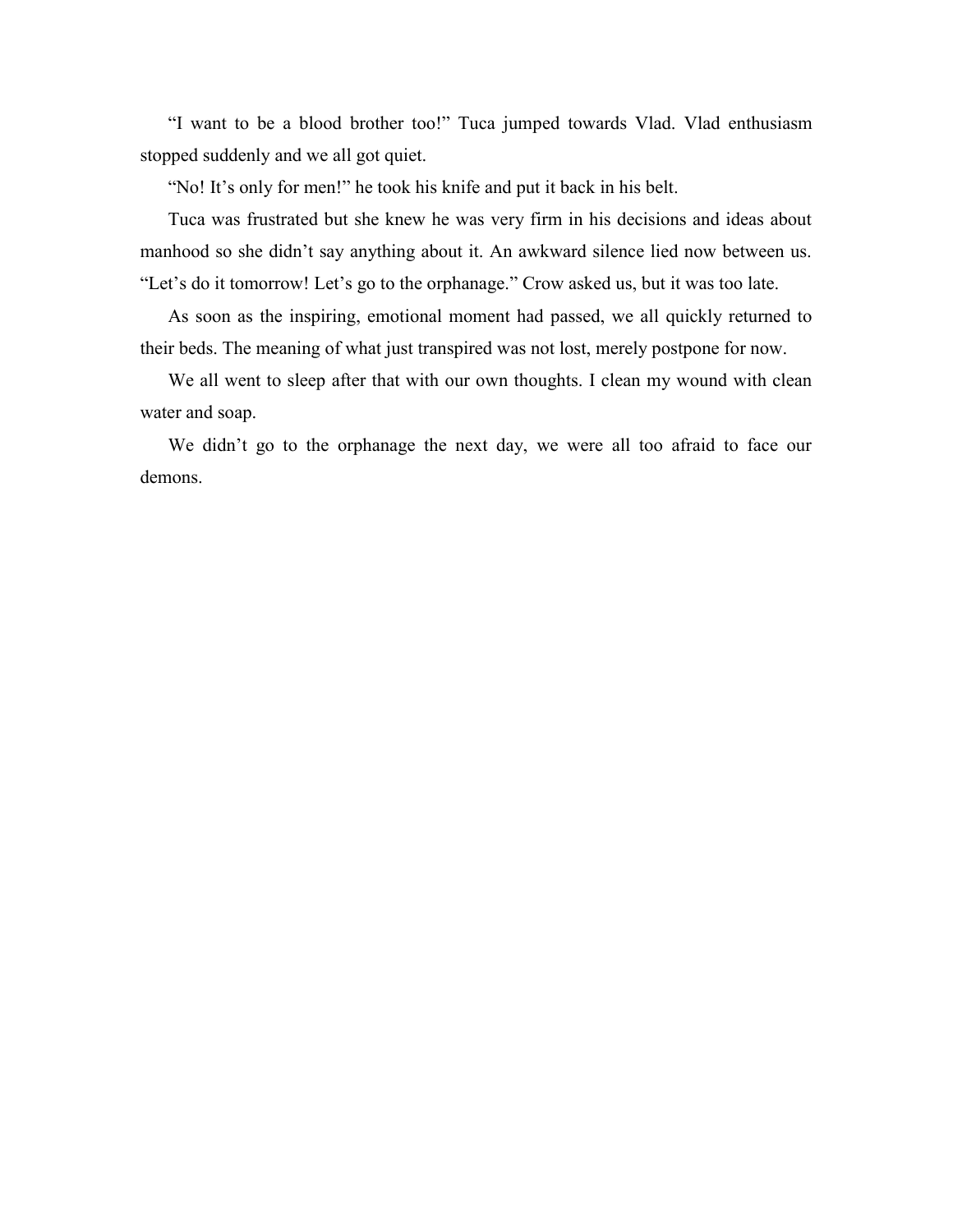Chapter 4: The Oracle

Sometimes you see other beggars in the subway, younger or older, and you don't know anything about them. You look at them, they scrutinize you from a distance.

You're asking yourself: Are they after your begging spot?

We are all there waiting for the 5:20 PM subway trains on Friday, that's when the most people are getting paid. Everybody feels happy, they are generous to us. On weekends, when I see a couple, I go straight to him and ask if he can spare some change, most of the boys give me something just to impress the girl, especially if they are on their first date.

You have to be smart if you want to survive in this apocalyptic world of ours.

I like the bus, the trolley, the subway, and the underpasses: anything that catches them on the spot with no way to turn and run from the reality. If you look deep into to their eyes you will feel their shame, they will give you something. The soul knows that the rationality stinks, it knows that the emotions and feeling are led astray into a dark and deserted place there, alone. It's ugly.

I remember this young beggar…he must have been 10 years old. I always wanted to talk to him, to find out his story, to find out how he lost both his legs. To me, he was looking like a broken toy, riding a skateboard to get from one place to another. He looked clean; he must have had a family somewhere, maybe a mom. I wouldn't have traded places with him, but I envied him somehow.

There is also an old man who pretends he is blind. I know he can see because one time I watched him buy a lottery ticket from a vending machine and scratch it. He looks dangerous, we all stay away from him… there is always another subway train coming, let him go first.

We don't talk with each other, we are not interested in other people's pain and story… we can barely carry our own.

We don't have regulars. I mean people who give me money every day, except this young guy with a big scar on his face.

"Why do you help us?" I asked him one time, eager to know.

"Because I'm one of you…" he said as if he expected someone to ask him that at some point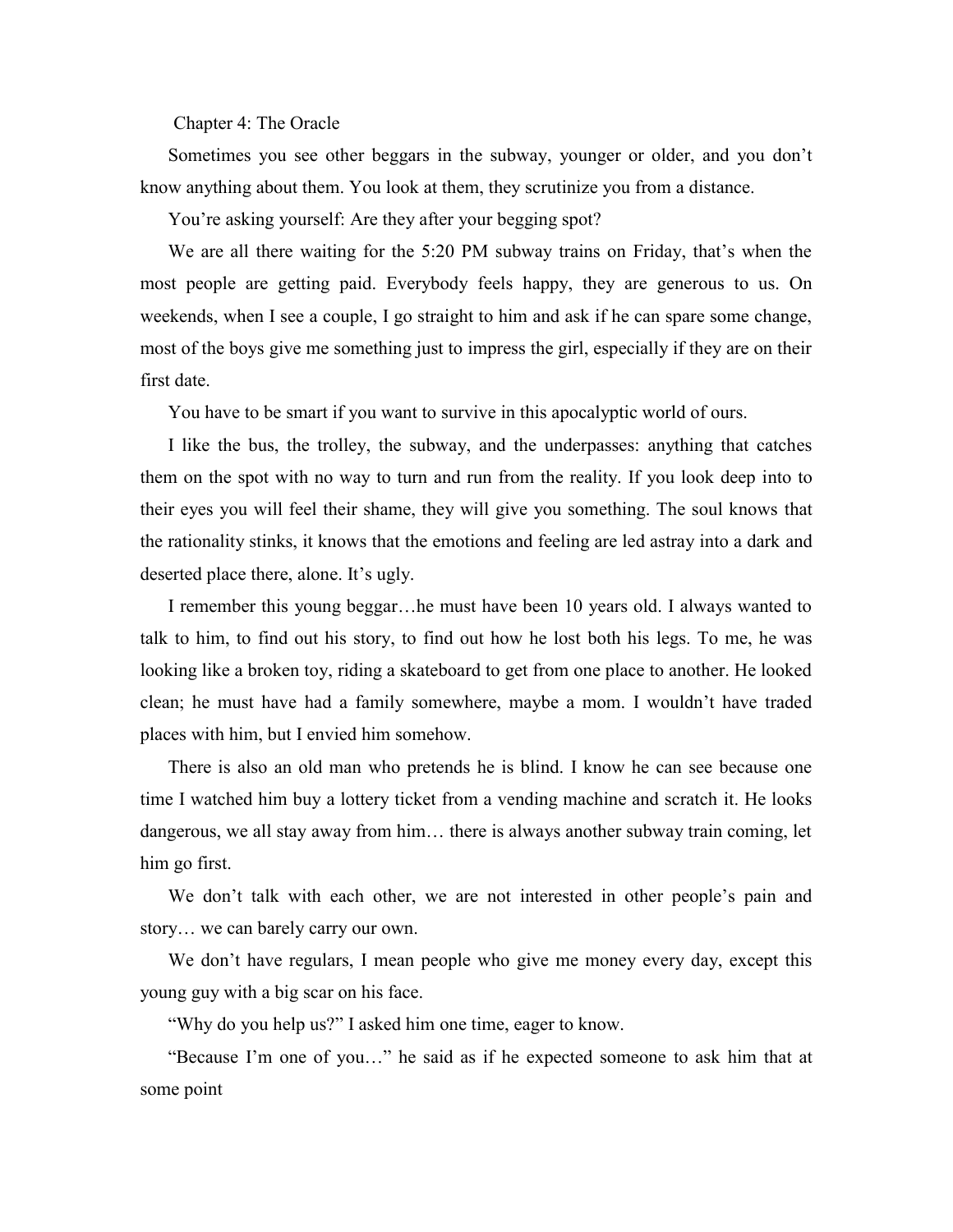"You? Are you one of us?" I asked, intrigued, "How come?"

"My parents made me just because they wanted to have someone to mock…they didn't love me, they abandoned me emotionally in the home instead of the orphanage like you…" he started confessing.

"They never cared about me or my health, or my future…by the time I was a teenager, I was a mental wreck. It took me a decade to get the courage to talk to a girl," he kept going.

"But by then it was top late…Maybe having bad parents is sometimes worse than having no parents in the end" he concluded.

I didn't understand the concept of being abandoned in a house. Houses are such a wonderful thing. How can anyone be abandoned in one?

"Because of that I grew up weak, lonely, outcast by the society. Yes, maybe I am more sensitive than the others. But do I have to be run down by their cruelty and hate?" He was now talking more to himself that me.

"All children grow up with love, I believe. If one child doesn't receive love he should not be considered a man and go to trial as a two-year old even if he is in his eighties…" he said.

He never told me the story behind the scar.

\*\*\*\*\*\*

Horse's mind sickness scared me the most, with his white eyes that seemed without an iris, searching like in a coma through the mountains of garbage of Bucharest's city landfill.

None of us ever talked to him after he left the orphanage. Somehow he ended up there, he lives in the garbage dump now.

For some, the Garbage Mountains are hypnotic, it drives them into a dependence of sub- existence and there is always more new garbage coming from the city.

I've been to that wasteland, I felt the decrepit smell that you will eventually get used to, and heard the call of the Garbage Mountains calling soulless humans looking to find their luck.

The first time you will get to the mountains, you will find something, just to drag you deeper and deeper into the thrills of waste findings and before you know it you will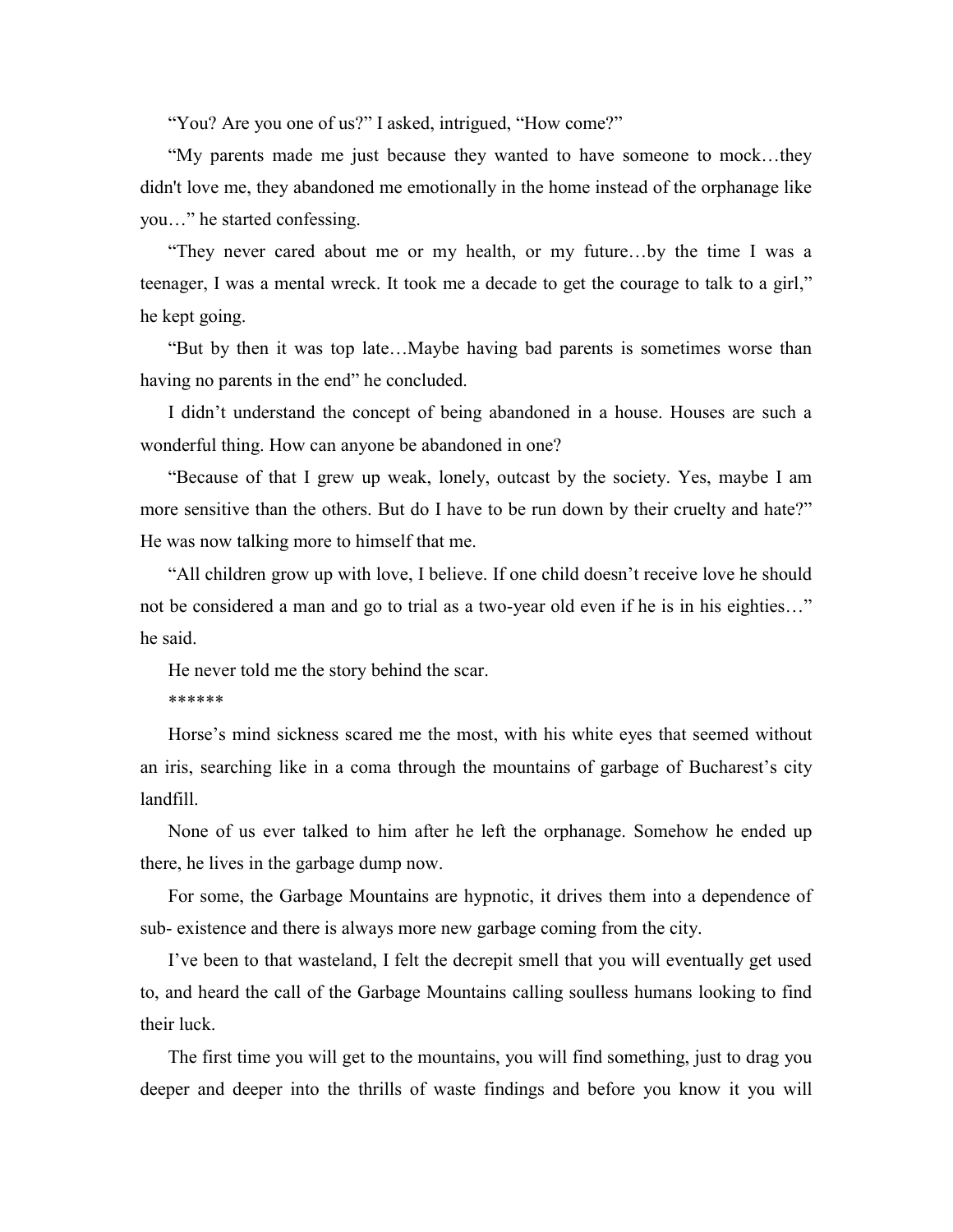become a "Searcher".

There are stories among the Searchers of gold and money found in garbage bags. The Searchers hike silently among each other looking for something that will save them from their sub-existence. They don't see one another anymore but they search from dawn till dusk.

They find their food and water in the mountains too. A half eating sandwich or an almost empty water bottle is all they need to survive for another day,

"Horse found an engagement ring or this is what other searchers say in that garbage" I remember Crazy told me once.

"It was an engagement ring! I was there with him when he found it in this big bag with a wedding dress and other bridal stuff" Vlad jumped into the conversation.

"Horse put it in his coat's pocket but it had a hole in it and the ring got lost again in the mountains from which it came from, that was 2 years ago" he continued.

When I saw Horse later that year I knew we had lost him to the Garbage Mountains, his face was blackened by dirt burned and impregnated in his skin by the hot summer sun and his hair looked like black wires coming from under his filthy hat.

"Horse! Is me Daniel!" I told him, trying to stop myself to throw up because of his stench. He turned his head slowly, shivering for a second and looked at me, he didn't seem to remember who I was. He went around me stepping through the garbage in his clothes that now looked solidified by fermented filth with cockroaches crawling all over his back.

That was my last image of him, sitting there at the close of the day, still searching.

We are all searching, searching for something, something that will take us out from this miserable world of ours, money, love, anything.

\*\*\*\*\*

One day I met the Geologist. He was an old beggar living in Bucharest's North railway station by the train tracks or, in winter, you could find him in one of the waiting rooms. He used to be a professor at the University but he refused to swear allegiance to the communists and denigrated "the genius of the Carpathians," Ceausescu. They cast him out for good.

His begging spot was under this giant shoe sign hanging in front of a cobbler's shop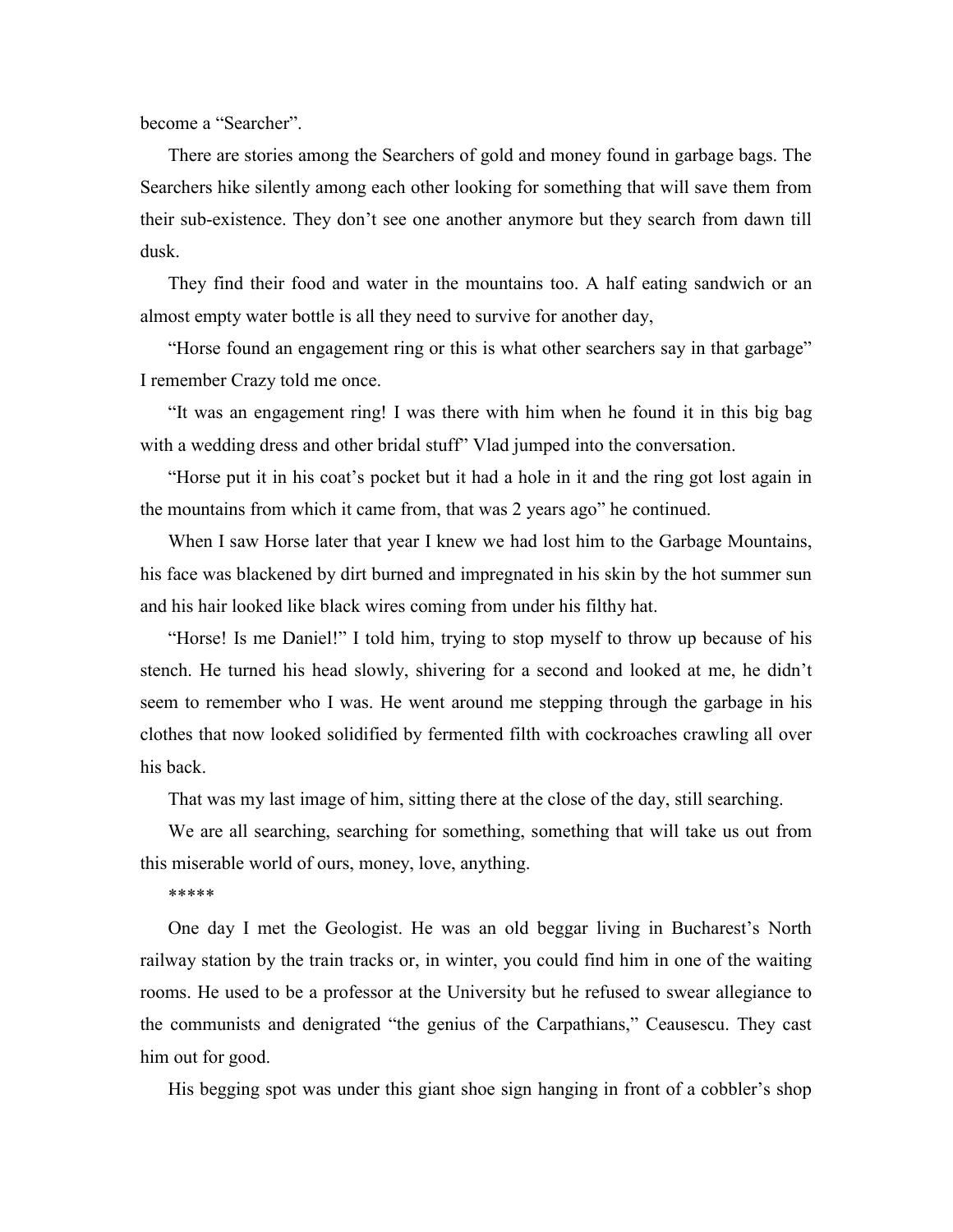called "At the Big Shoe" and he lived in an improvised shelter that he had built in the garbage shack of his old apartment building. He surrounded himself there with his old books trying to keep his academic appearance despite the brutality and primitivism showed by his former neighbors.

He was known among vagabonds for his powerful stink of cheap cigars accompanied by his red, bloodshot eyes, yellow stained teeth and a wrinkled damaged face.

That day he had gotten enough change to play the slot machines and I was just passing through the railway station when I got hypnotized by the spinning of the fruity reels and I stopped to see them closer.

He was all fired up about something and he was chatting with the guy playing next to him. "The whole Iron Curtain is falling... Didn't you listen to Free Europe radio yesterday? Then, he angrily started to count on his fingers: "Poland, Hungary, East Germany, Bulgaria, and Czechoslovakia…the Russians, Gorbaciov is with us…the Americans, Bush is with us… "

He turned his head back to the machine screen and looked at me for a brief second as if wondering if he should know me from somewhere. He took another sip of his white plastic cup, pulled the slot machine's lever and turned around to his sympathetic listener.

"I mean you constructed the "New Man" for the last 40 years. You mold these people to be the ideal communist and shape their minds. But you never thought of creating the "Moral Man". You know… the one who cares for people less perfect than him…about what is right..."

Suddenly the rumble of bells and loud pinging of quarters hitting metal trays stopped him in mid-sentence. He had hit the jackpot.

He rotated on his chair towards me: "I like you kid… You bring luck." He got a handful of coins from the payout tray and told me:

"Here, get me another coffee and get yourself a chocolate, too". I took the money from his shaking hand.

He took a pause and looked shortly above his shoulder as I was leaving to see if I was going to run away with his money and continued: "Ceausescu lied to us and to himself. He should have known that people don't want honesty, morality or common property."

I hurried up to get his coffee from the espresso kiosk and came back just to hear him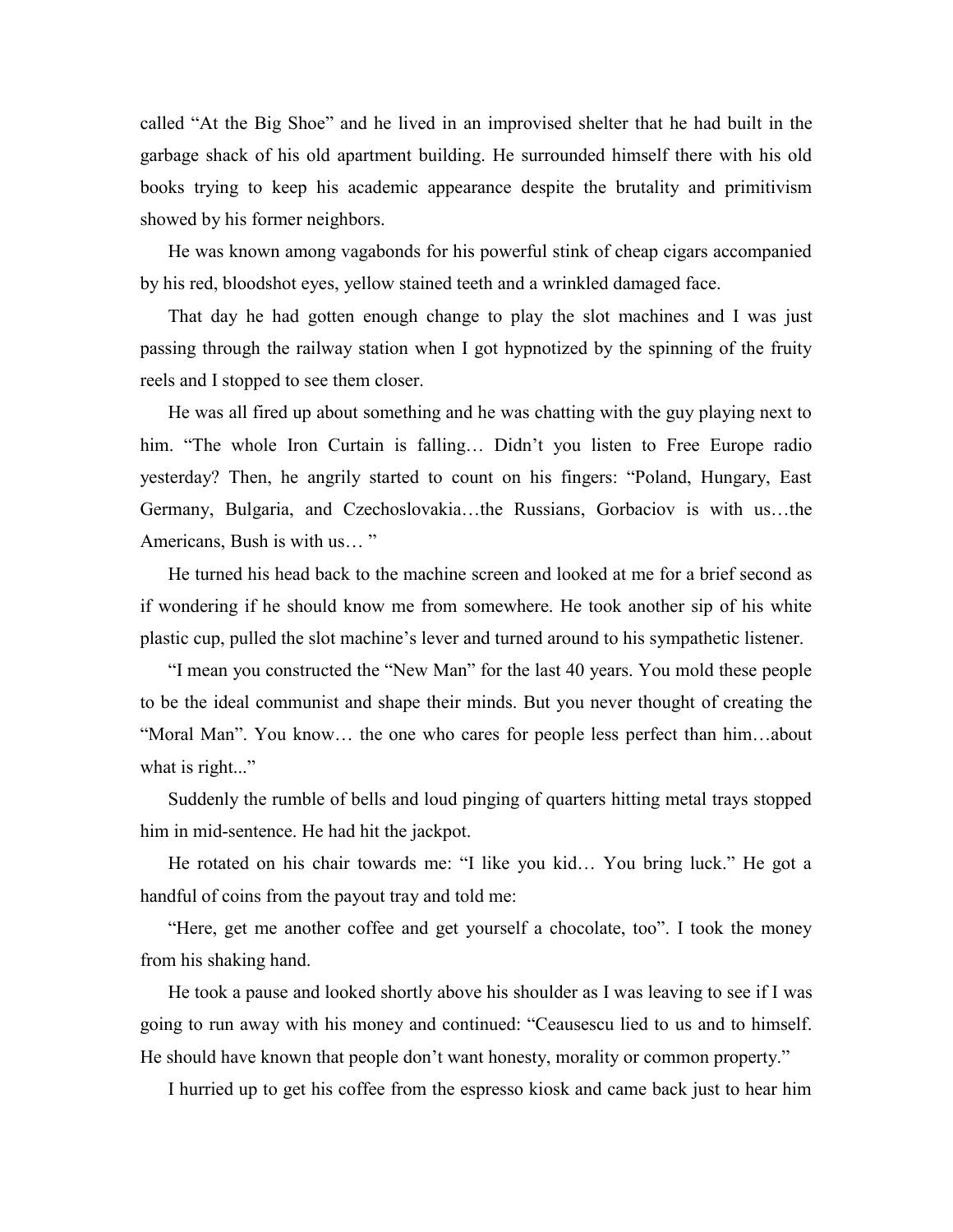finishing his conversation: "This "New Man" elite of yours with "good connections", the recipient of "favors" is eager to step in and take his leader's place. They don't have principles. They don't have any decency and they will throw you and your family under the bus for just one leu."

The guy he was talking to unexpectedly left without a word. "Ehh!" he said throwing his right hand in the air disgusted and frustrated "Come on! Let's go. I'll buy you a cake," he told me generously.

We found a table overlooking the street. He lit up another cigarette and he smoke it fast, without taking any fresh breath of air and exhaling the smoke by his nose.

He fell back on his chair. He offered me a cigarette, I took it out of respect. I didn't smoke. "You see him." he pointed to Carrion who was sitting at the intersection and held up an old icon of the Virgin Mary and the Child Jesus to people passing by, "A nutcase!"

"He has seen something call The Oracle and…" I was telling him when the Geologist abruptly interrupted me.

"Do not go in there! There is only a hole in the ground full of methane gas that will mess up with your mind and make you crazy"

He lit up another cigar and then he told me:

"The story is that two geologists descended into the pit darkness about 40 years ago with flashlights and equipment but they never came back, even their bodies that were tied to the ropes were never recovered. The communist regime decided to cover the pit under the subway and utilities, and the hole was lost for another 20 years until one of the children living underground found it again."

"How do you know this story is true? Maybe is all just a myth," I said.

"Because one of the geologists was my brother…" he yelled at me, suddenly crying. I ate the rest of my cake in silence while he was still crying next to me.

Later he taught me how to fish money out of the wishing wells in Bucharest gardens, using a long string with a magnet tied at the end. Some of the Romanian money was made of iron but the most valuable ones were made of aluminum, and those were impossible to get with a magnet. He also gave me this big round ring like magnet that was guaranteed that is going to pick all the iron if you drag it on the bottom of the well.

The only trouble was to watch out for the park maintenance guys, who will beat you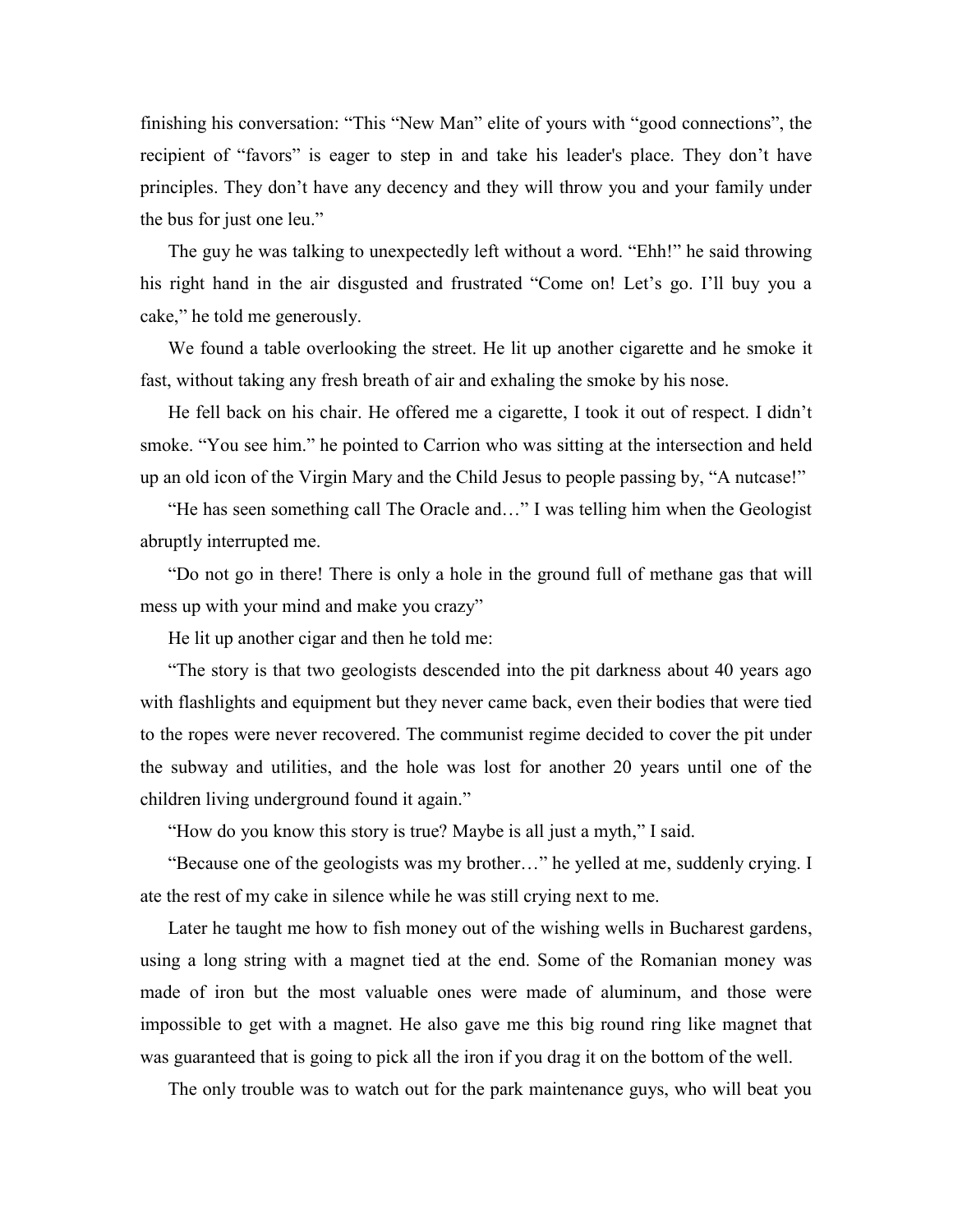to a bloody pulp for stealing what they consider "their rightful cash".

\*\*\*\*\*

We do not have the notion of time; there is no time down there in the underground. We eat whatever we brought from above and we sleep, and when we get out we find out if it is night or day, morning or afternoon.

Sometimes, we all sleep together at the same time. I like to hear their peaceful breathing. "Hey! Wake up! Wake up! Spot did hang himself in the subway", Nicu screamed at us angrily and with tears in his eyes, shaking both me and Vlad.

We all woke up at the same time looking at him, still blinded by sleep. "What? Why?" asked Crow with her eyes barely open..

"He couldn't take it anymore! " Nicu cried crouching in a corner and rocking back and forth "I was there; in the other subway wagon begging... nobody did anything… they just stood there and looked at him hanging himself with a piece of cord. The wagon was full of men, woman and kids. Nobody cared. Nobody did anything. My friend is dead…" he said crying and rocking. I could see he was really broken hearted and in a lot of pain.

When did all this happen to Spot? I felt betrayed and furious; I felt that at least he should have lived for us. Didn't he care of what all this will mean to us in the end?

"Spot, went to see The Oracle last night" said Vlad after a while. "What did he see?" I asked."

"I don't know…he didn't tell…but he came out changed" Vlad replied and he told me: "If my mother, ever comes for me, tell her that I live somewhere in a village and I'm married to a beautiful girl…but you dumb guys can't remember the village's name" and he put his head on Tuca's chest.

She stroke gently his hair and put her head on his.

"Maybe the Oracle is a sham…But it is too late now and for him is no way back…" Tuca thought sadly.

"We are the rejects of the society. We were all supposed to be dead by now, but some of us survived somehow. That wasn't supposed to happen," said Vlad and then he added some more: "It's not a great revelation! Or a complaint! We all knew this," he said pointing to all of us with an angered look, eyeing each of us.

"The Lord took pity on our souls and gave us His mercy!" Carrion got carried on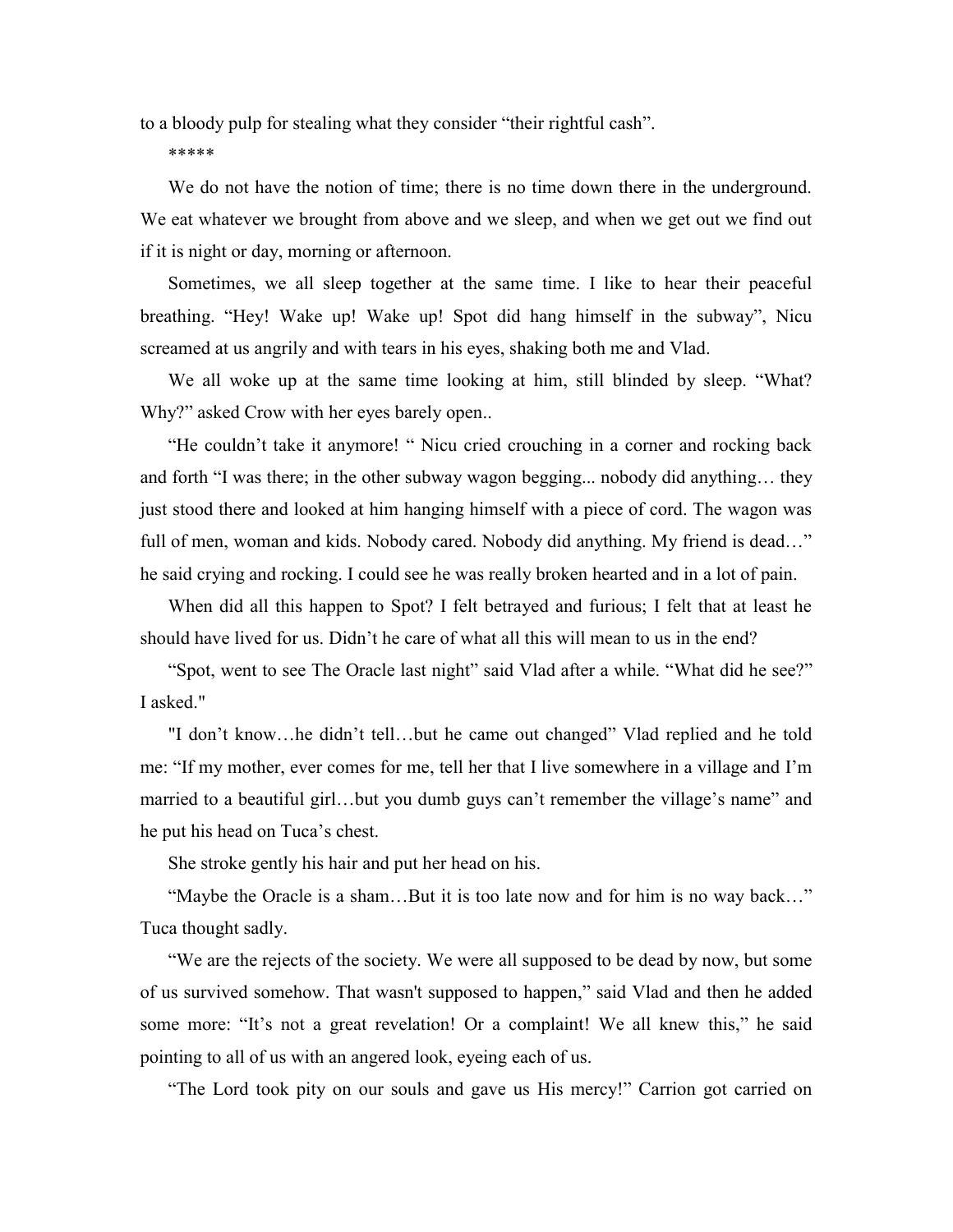raising his cross, lecturing, but nobody was listening to him.

"For them, Spot was already dead. I don't understand why you thought that someone would ever care about him." Crazy said looking above us.

We all kept our heads down, listening to his rage.

"None of us has an identity card, none of us has any idea where we coming from. Do you know where his parents are? Where are his brothers and sisters? Do they know their son just died?" Vlad asked us, reproaching.

"There goes a boy who lost his mother, father and himself…" Blackie said.

Nobody said anything, it was just life and we accepted it the way it is. Nicu cried for hours, mourning his passed friend.

\*\*\*\*\*

I took the decision to see The Oracle, I knew I had nothing to lose.

"You have to earn your own passage to The Oracle. In a way it is not you that goes to The Oracle, it is The Oracle that comes to you." told me the Geologist once.

"O.K., before you go in there you need to bring a gift to The Guardian, like a meal from one of those luxury restaurants, then he will let you in." Vlad said.

"There is a maze in there and only The Guardian can take you to The Oracle and bring you back to the surface, so you have to be nice to him." Vlad continued.

I met him several hours later by the University subway entrance after I visited numerous restaurants looking for a dish that The Guardian might enjoy.

The Guardian's story was that he used to be a great collector of antiquities and historic artifacts. He used to work as a curator for Bucharest's Art Museum; old paints, statues, books, banquets at extravagant restaurants, the whole thing, but he also liked to disprove mysteries and at some point in his life he overheard about a malefic endless hole which can be found in the underground. The Oracle fascinated him and he decided to protect it at the price of his life, and so he became like us: an underground dweller.

Sometimes we used to hear this melodiously sound which rises and comes down in a creepy key note that scared us breathless, "The Call of The Oracle" we used to say.

We got in one of the old deserted subway serving corridors after jumping several gates.

He knocked on a small door twice with his fist and took a step back.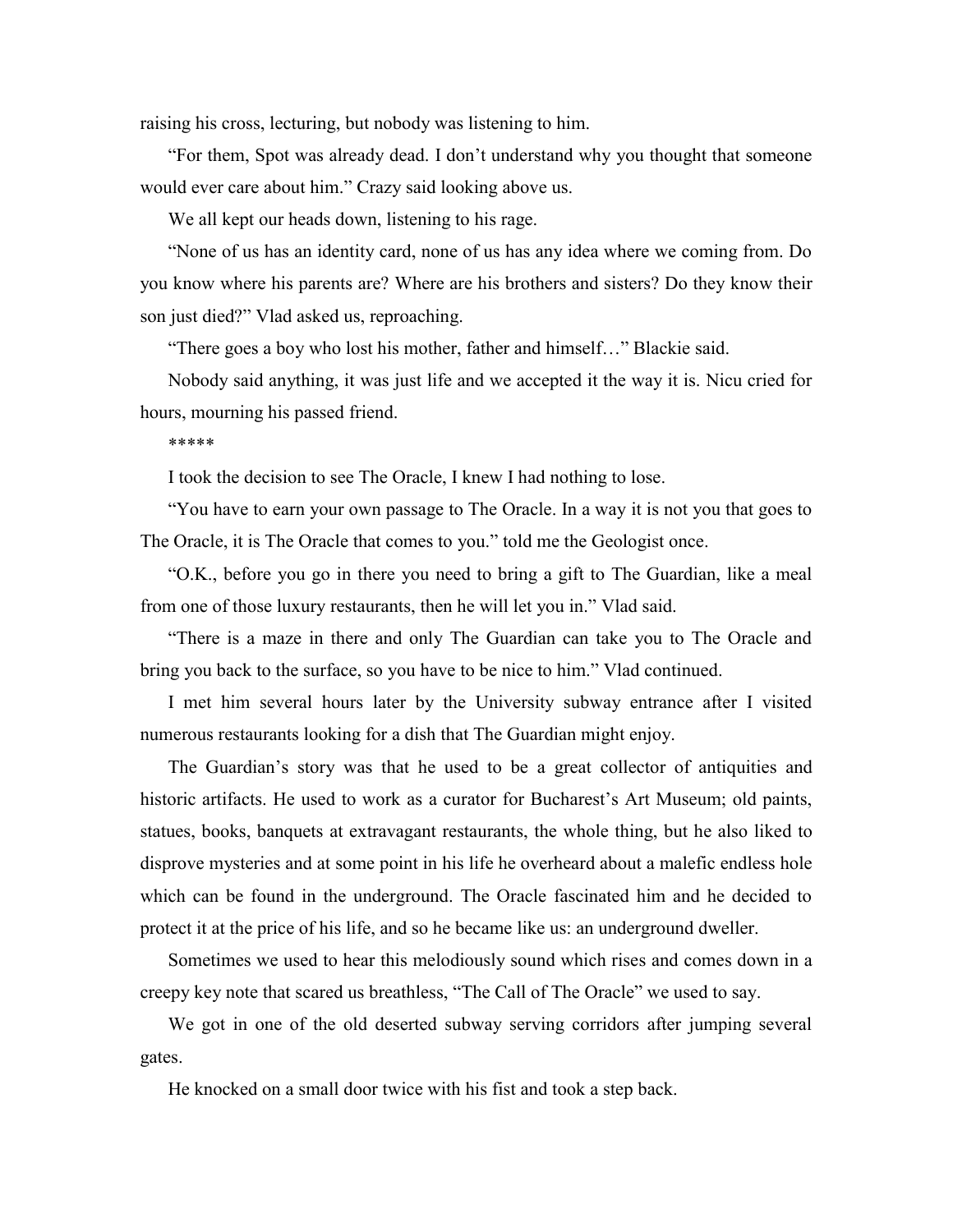"Now you wait, and don't knock again or you will get him mad and then he will not take you to see the Oracle or dump you in the maze." A couple of hours after that I heard the door cracking open and a dim light pushing through along with a gravelly voice which imposed fear and respect: "You need to get in.

"I'm here to see The Oracle!" I spoke towards whoever opened the door while waiting for my eyes to adjust to the darkness.

I barely saw two eyes looking at me from the dark.

"We call it The Oracle because we need a name but its name should actually be the Nothingness…" he told me while making me follow his voice blindly through such blackness that I was afraid that I was going to walk into a wall.

The Guardian turned around to me and spoke: "Over there in the silence of the bottomless pit you will be able to look into the abyss, the nothingness that we all are coming from, and there is where the nothingness will look into you to see what you are. What is there is for you only; there is something different for everyone, a child memory, a lost lover, an afternoon with your grandfather. There is a truth to learn about yourself down there, some people come right back and others jump in to become one with the abyss."

After a long walk of turns and climbs up and down, sluggishly moving on in total darkness as we sloshed through puddles of water under our feet, feeling our way along the labyrinth of old iron pipes and concrete walls accompanied by a dim sound of a subway train passing by now and then, we finally reached an old rusty steel gate weld shut. A stone crucifix was close to the door in which burned a small candle.

At first look, it seemed that there was no way in but then I realized that the right lower corner of the gate was bended and the wall near the hinge was chiseled just enough to crawl in.

The old man turned toward me and said, sounding like he was reading from a book: "Behind this door is the great abyss that was here from the beginning of time, older than

God. It's so deep that some people believe it is going straight to hell, other believe that it is a shortcut to the end of days, when everything will stop to exist…any way will tell you the future." He ended the speech abruptly as if he suddenly got bored with telling his entire monologue.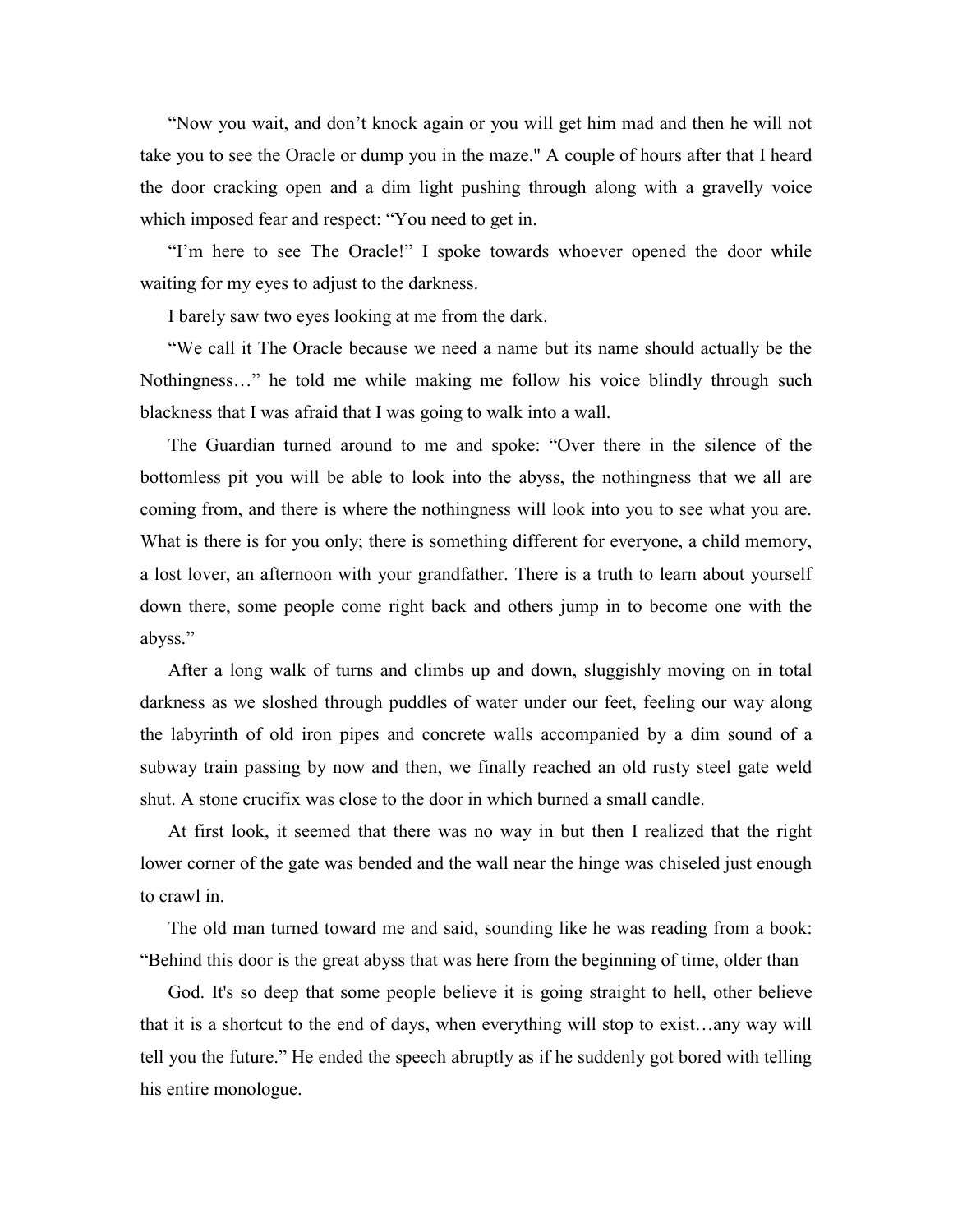"Put your right hand in this black poodle before you get in and leave your print on the right wall if you make it out you will put your left hand on the left wall."

I stepped back for a second and looked and the right wall were I could see thousands of hand prints that transformed what was once a white wall into a dark-grayish mixed pattern. The left wall was almost empty, you could count maybe less than one hundred hands' prints.

"I will be back soon," I told him as I was losing my breath.

"There is no time down here!" young man, "you may be there for hours or days." I crawled in.

## \*\*\*\*\*

There I was, left in complete darkness, reminding me of the orphanage basement, except this time the decrepit stench alone could kill me. I waited and waited in the cold blackness, and nothing happened. The opening through which I crawled did disappear as if it never existed.

I started asking myself desperately: "Why did you do this? Why did you come here?"

I tried to make several small steps feeling the ground with my feet, I was afraid I was going to fall in the abyss. Then I stopped scared when I heard an old woman's fade laughing in a distance that in the beginning I thought was the subway.

A swarm murmur of voices came from above and I thought I heard the Janitor and the old woman talking about me. A few feet away I got a short glimpse of Spot's face for a second as if he was just turning around. I got really scared; I was feeling vulnerable and I was shivering.

I started crying while stoned with fear while I plundered into the darkness.

After a while I thought I could see a dim light and feel a wind breeze. I wasn't sure it was real or just in my mind.

As I stepped further towards the light I could hear the sound of water rushing over rocks and I could feel a gentle breeze of fresh mountain air coming towards me. The path was no longer paved with cement but I was stepping on small gravel and rocks. As I was getting closer to the sunlight I could see small hemlock saplings growing on the sides of the path.

I kept following the path that led me to a beautiful sun-dappled forest glen in the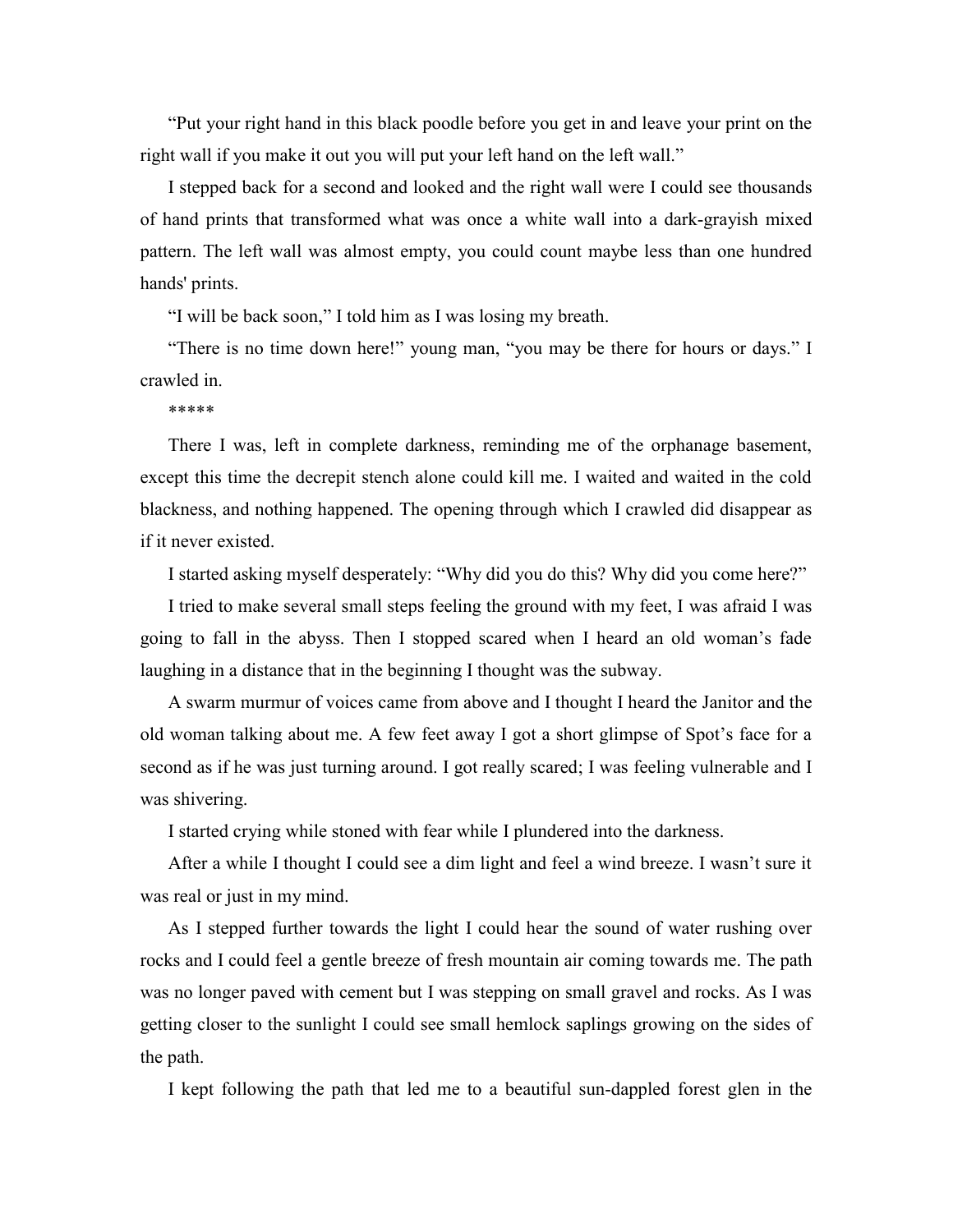mountains. The forest floor was covered with dried and soft, fallen leaves and pine needles. A couple of squirrels stopped for a second to look at me and then disappeared quickly from my sight hiding in the tree foliage.

I was so happy I had made it out that I hugged the first tree I could find and lay in the grass for a while, looking up to small white clouds floating gently across the blue sky.

I was sitting on a rock with my toes dipped deep into the river, my eyes closed, immersed in the sounds of nature when I heard a fade girls' whisper: "Daniel"

I jumped up and looked at her. She was so beautiful, looking at me with her big brown beautiful eyes.

"Are you my mother?" I asked her. "No." she laughed.

She came closer to me and I could feel the warmth of her body while she hugged me. I melted; it was the best feeling I had ever had in my life.

"I am dead?' I asked her, although I didn't care as long I could be with her forever. "No, silly!" she laugh again gently fondling my hair.

"I am your girl!" she looked deep in my eyes and I got lost in hers.

"Sometimes the best thing a girl can do for her man is to promise him that she will never leave him whatever will happen" she said while still playing with my hair.

"And sometimes, she had to be there for him even though they hadn't meet yet...she can be there for him in his dreams…"

She hugged me again.

"I felt you need it me. That is why I came to you in your dream…"

\*\*\*\*\*

"Daniel!" yelled at me again the Guardian.

I jumped up and opened my eyes. I realized that all had been a dream.

"Oh, you're alive…I was about to push you in the pit" The Guardian said sounding disappointed, "Never mind, let's go!" he said pulling me like a sack of potatoes behind him.

"I don't understand The Oracle showed me an amazing life with a wife, kids and a house by the sea. That's impossible!" I told him while I was still trying to recover my senses.

"Life is nothing but a dream. That was your life, your dream.," said the Guardian.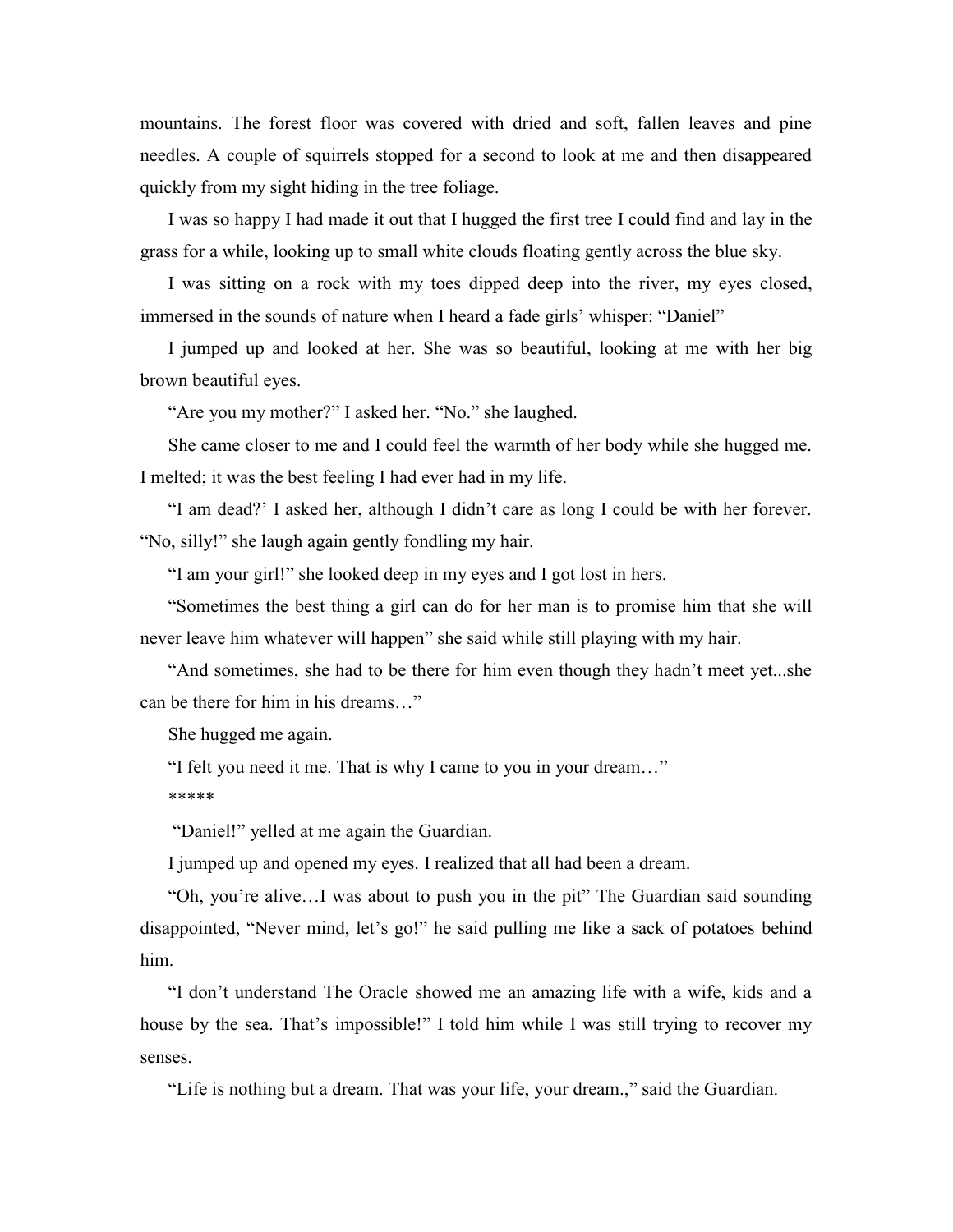And then he opened a door that was five feet from the Oracle's gate. The bright afternoon light hit straight my eyes and gave me instantly a deep headache and the vertigo.

"What?" I asked in anger. "Why didn't you use this door when you got me in here?" I asked revolted while he was pushing me through the door outside. He looked at me one more time before he closed the door and told me: "You can't see the Oracle again. Everybody sees it only once! But you can bring yours friend to see it."

He shut close the metal door with a powerful squeak, I never saw him again.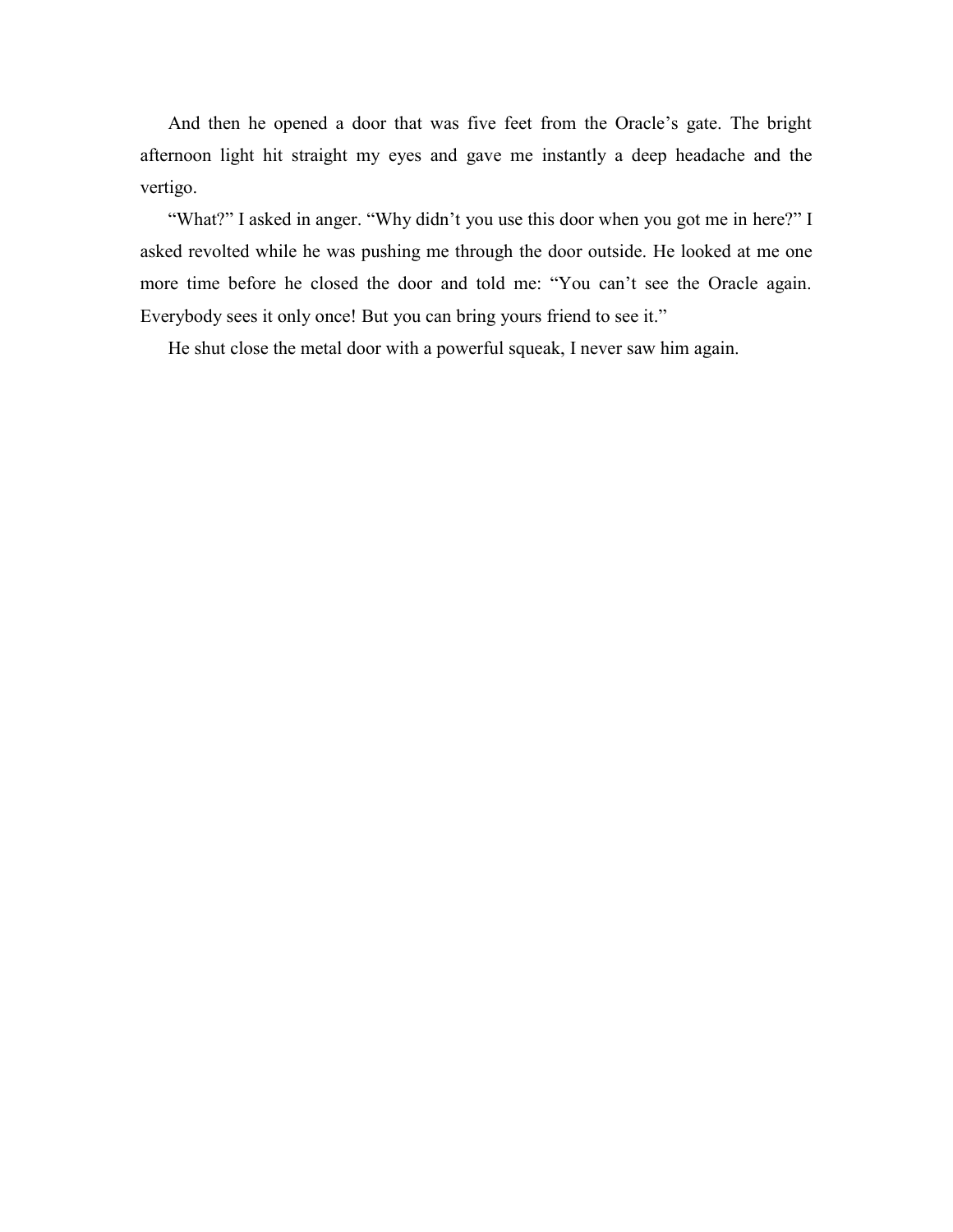## Chapter 5: Dusk of an Era

Our weapon of choice was called Tuberman, a blowgun. Tubermans were made from the water running white plastic pipes stolen from construction sites. We used to cut them one foot long and used them as barrels for our paper arrows.

The trick was to have a good aim, a steady hand on the blowgun and enough force in your lungs and in your breath to give the paper arrow momentum. Now, these were pretty harmless, till Crazy came up with the idea to put sewing needles in the arrows tip, and that was it. Crazy was a calculating man with an evil intelligence, he liked to make people suffer in silence. He was always thinking carefully of each step he made and he was able to suppress his emotions: you never knew his feelings about some things until it was too late to do anything about it.

Nelu became an expert at building Tubermans and Crazy got crazy good at firing them, he even got a practice target and kept on exercising till he became the best of us all. He used to shoot them at dogs, cats and young girls' assess.

And from that point they both worked as a team, feeling somehow contentment in their life for the first time.

\*\*\*\*\*

A young unshaved man in blue jeans came to us one day in the subway station when we were begging. I remember his jeans because back then, only people with relatives in other countries could get them in Romania.

He got very close to us and gave Nelu and me a big warm smile. I got afraid when he started to whisper: "Here take these prints and give one to each man coming in." He gave us a big stack of small black and white printed leaflets.

Nelu took the prints, and it looked like he knew what he was supposed to do already. He probably had done it before.

"Look, I have one hundred lei for you when you are done," he said showing me a blue bill with the face of an old Romanian revolutionary starring back at us. I never had one of those big blue bills, but I always wanted to have one.

"I will sit right there and watch you giving them to the people" he pointed to a place that was half way between the subways exists. He looked me straight in the eyes and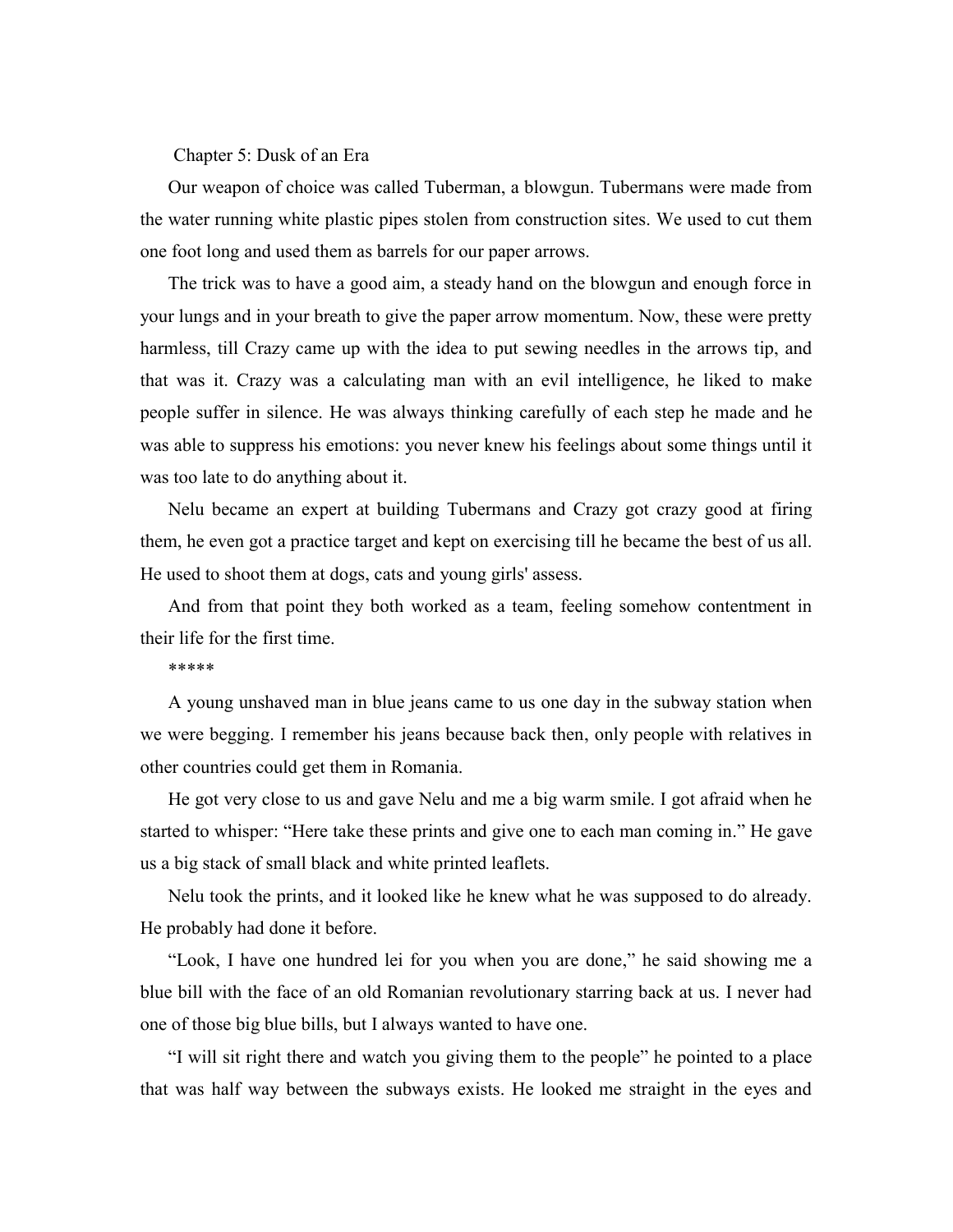smiled. I can never tell if people are being sincere.

"O.K." I said, happy and amazed.

"You stay here…" he pointed to Nelu, "…and you go to the other exit" he told me pointing to a place by the stairs.

"So much money for such an easy job?" I remember thinking for myself.

I started giving the prints. People reacted weird and differently after reading them, some got scared and threw them on the floor, some put them in their pocket and hurried up the stairs.

An hour passed by and I was almost done giving out the prints.

"Do you know what these are?" an old man asked me leaning on his cane. He looked like a good man, a good grandpa. "No, I can't read." I told him ashamed.

"They are anticommunist manifestos, you better just leave them there and go away," he said and then he gave me back the print that I just gave him.

"And lose my half of the one hundred bill?" I remember thinking in my mind, and then I started imagining all I could buy with that: cake from the sweet shop, peach nectar and some Sibiu salami. My mouth started to water while my mind was daydreaming.

I must have fallen in that food indulging melancholy when I was suddenly woken up by some ear-splitting yelling coming from the other subway exit. I jumped up just for a second to have a look.

I saw Nelu in the distance. He was surrounded by the blue-gray militia's uniforms, I hid behind a column so they wouldn't see me just in time. The guy in jeans was nowhere to be found.

Nelu was on his knees with a bunch of anticommunist manifestos spread on the subway floor in front of him and I noticed some blood on his forehead.

"Are you a spy? Are you a terrorist?" a young skinny cop yelled at him before hitting his head again merciless with the baton.

Nelu wasn't saying anything, he was just standing there looking down waiting for the whole thing to be over with like he always does with us. That's how he deals with his tormenters, he just let them hit him till they get bored and leave him alone. He always shrinks into himself wishing everything would go away.

People were passing by trying not to look as if there was nothing going on there.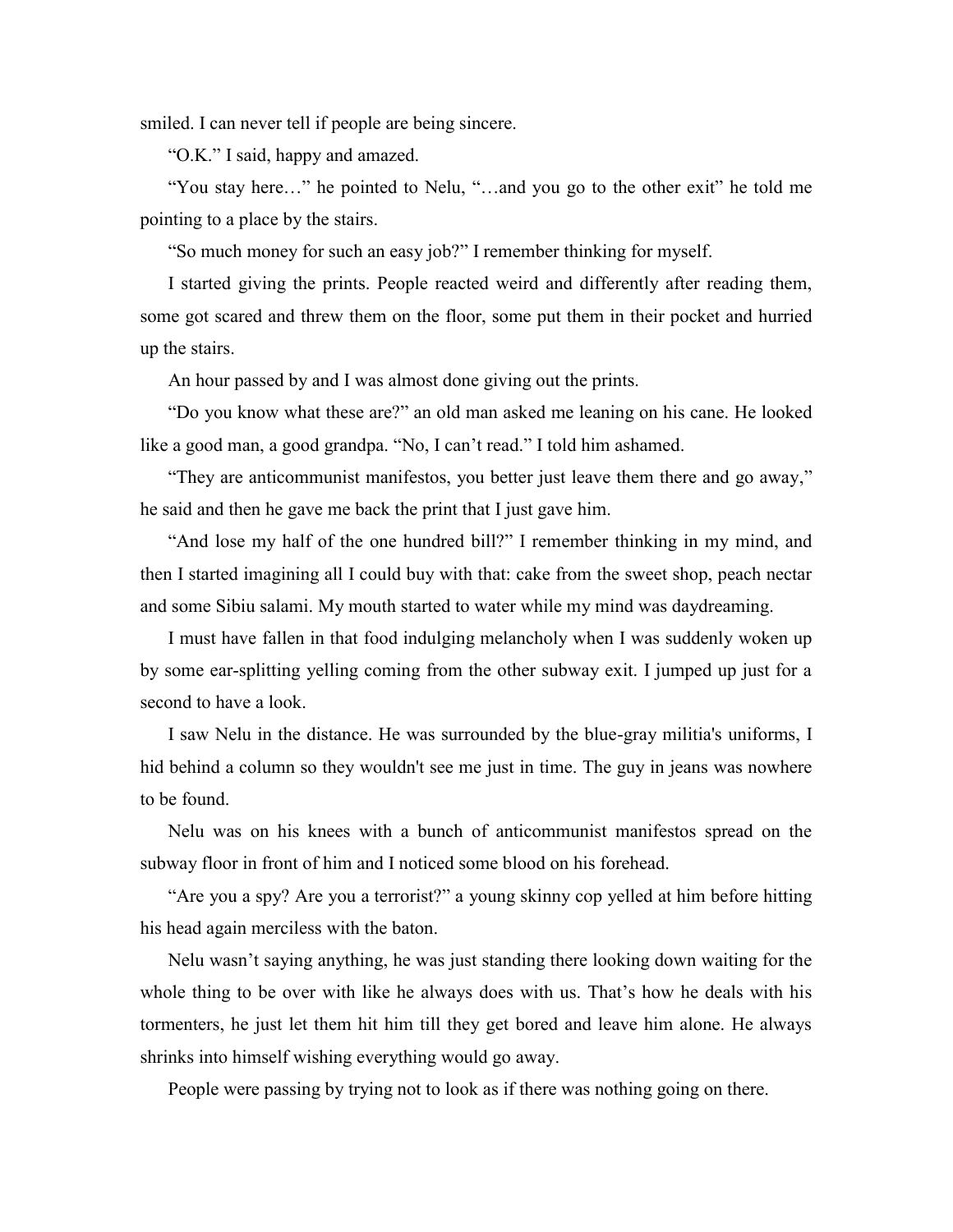"Boss. He doesn't want to talk. What do we do?" said another cop talking into the station receiver.

"Bring him to the main post and …" a scramble voice of an older man instructed them after a moment of silence. The subway was coming, I could feel the pavement vibrations under my feet and the noise engulf everything in the aggressive metallic sound.

I couldn't hear anything after that.

The young man grabbed Nelu by the vest's collar as if he was grabbing a bag of potatoes or a farm animal and pulled Nelu forcefully after him.

He looked back for a second, reaching in vain to his bag and his dirty blanket that he didn't have time to get. I have never seen a bull going to the slaughter house, but I imagine that if I ever see one, he will have the same look Nelu had then.

"We think they are all dumb animals, but they all know where they are going. They can feel and smell blood, desperation and the stench of death a mile away." I remember overhearing someone's conversation a long time ago.

I waited a while to make sure they were not coming back and went and got his things for him, but he never came back.

"What's going to happen to him?" I remember asking myself back then.

Two days later I saw Nelu's photo in the police station, severely beaten, they were saying that he died by slipping under the subway train or that maybe somebody pushed him on the tracks. Anyway, they were trying to find out his name, but they didn't know that Nelu was already forgotten by all.

They never found out who he was, and nobody came to claim his body.

Nelu was really deaf, none of us ever talked to him and we never got to really know him or what was going on in that silent world of his. All I could remember about him was the image of the boy sitting in the corner with a blank look in his eyes and a dirty blanket in his hands. Looking back, I feel that I should have gotten to know him, but back then everything we cared about was our own survival.

I always thought of him as the watcher, the one who sees life as it is, always eager to help.

\*\*\*\*\*

Nicu ran in, wearing his signature suit: "I know where she lives!" he said breathless.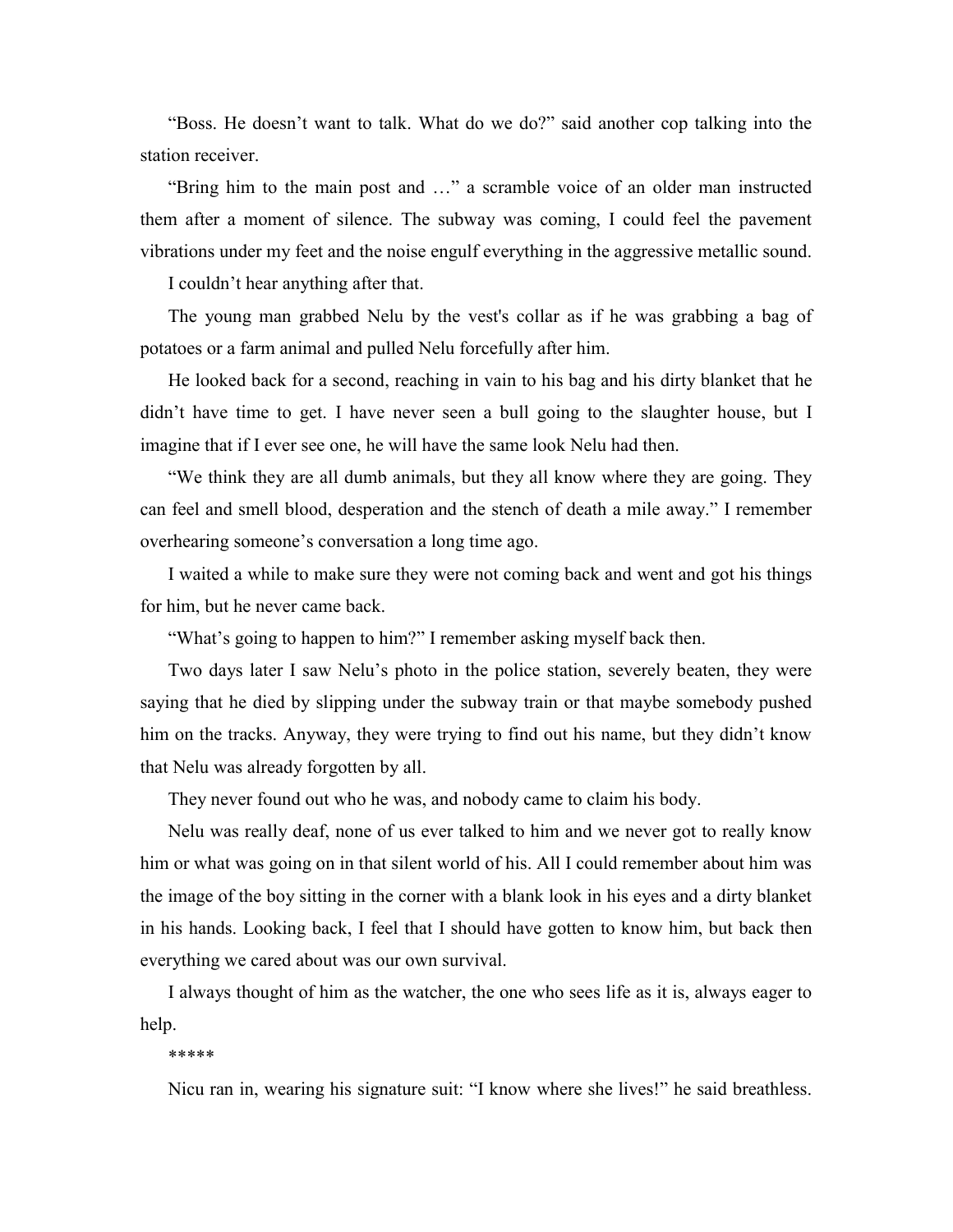We all looked at him anxiously. "What? Who?" one of us asked annoyed.

He took a second to catch his breath: "Mama, the orphanage Mama, I know where Mama lives… I've seen her building apartment." And then he looked at us all to see how we were going to react.

The moment of silence froze us in place.

"We need to give her The Bandit" Vlad said with a big grin on his face while standing up, "We need to give her The Bandit …".He said it again and started to laugh.

We didn't have a plan, Vlad had one, but we didn't know it and he wouldn't tell it to us. We all got along with his plan since we trusted him. Vlad used to be skinny and tall as a child but with his body building training he was starting to look intimidating now even for an adult.

We waited for the cover of the night. We knew she always left the orphanage just before dusk.

"You just stay here and watch for that old sow. When you see her, just run back to me as fast as you can and let me know" he told us.

Vlad refused to call her "Mama", he knew what a mama is, and she was no mama.

Crazy and I kept staring at that corner, watching carefully. We wanted to see her, but we didn't want her to see us. It was a late winter evening and it was dark, a street light was illuminating from somewhere behind the corner. As soon as I saw her shadow on the snow, I knew it was her but I waited till the moment her face came from around the corner before I started to run.

I ran as fast as I could, pushed the door open and yelled:" She's coming! Mama's coming!"

Vlad had already prepared a piece of electrical cord and while holding firmly the Bandit jaws closed with right hand, with the left hand he began striking forcefully the back of the dog with the cord for a whole minute. We all watched Vlad pushing the insanely livid dog in the elevator and shutting the door closet. The barking gradually stopped and became a fading mad growl.

We all ran on the steps to the next floor and waited quietly till we heard Mama's steps getting into the building apartment main door.

Vlad, Blackie, Crazy, Carrion and Tuca were watching from behind the steps, I didn't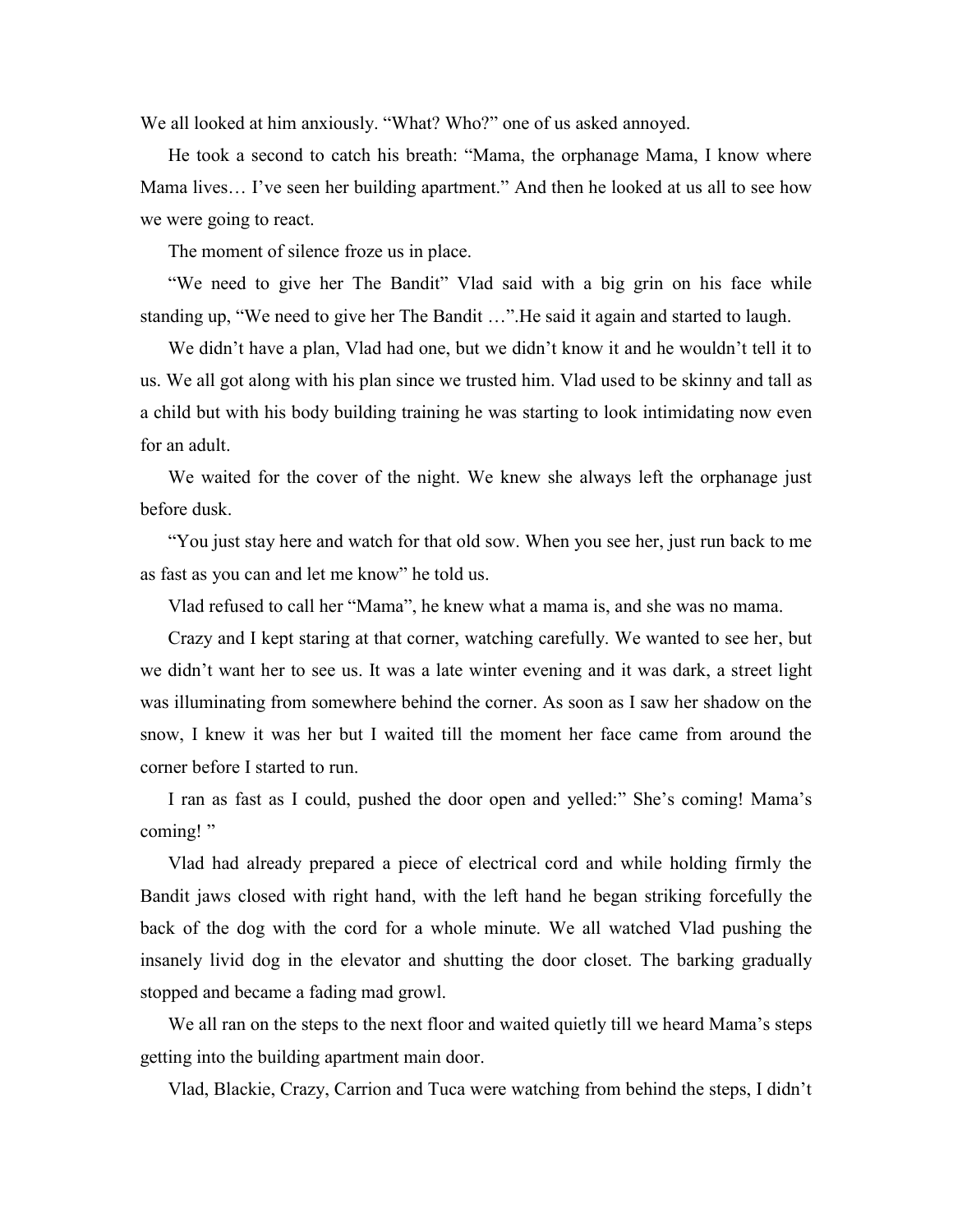want to look but I realized that for the first time in our life we were watching the accident that was about to happen as Spot would have articulated it.

They told me that the Bandit jumped straight for her neck when she opened the elevator door. That is why I never heard any screaming, just the sound of Bandit's jaws opening with thirst and a struggle crushing sound. She never saw it coming.

"It's done!" Vlad said, "Let's go!"

Just before we ran away, I stopped, I had a look, I had to and then I saw her for the last time. There she was, the tormenter of my childhood finally lying dead in her own puddle of blood.

I felt that the times changed, we were beginning a new era, an era that gave us the power for the first time to fight back and take our fate in our hands.

Yes, she killed kids down in that basement for her torture pleasures, we knew them and we found out more later.

We ran out of the building through the back door and we didn't stop till we got to our place in the underground. They were so proud of themselves…

"It felt so good to hear her screaming in pain for a change!" Blackie burst out laughing. She and Crow were hugging and looking in each other eyes, rejoicing.

Tuca jumped on Vlad's neck and kissed him, she was waiting for a moment like this for a while now.

I stood there and looked at them celebrating the killing.

"Are we any better than her? Who gave us the right to do this?" I said quietly but just loud enough for them to hear me.

Everyone stopped cheering. I broke their momentum.

Vlad reached and smacked me in my face as if I took something that he had rightfully gained. "What do you think? That she seeing you as an adult now will somehow make her regret putting you through that torture and agony? Would telling her how miserable she made you feel during those years somehow be acknowledged by even a glimpse of humanity in her?" Crazy asked me.

It felt as if he had dreamed of her demise before.

"She was a demon. She didn't have a soul." Vlad yelled at me.

"My only regret is that she didn't know we did it." Tuca added looking at me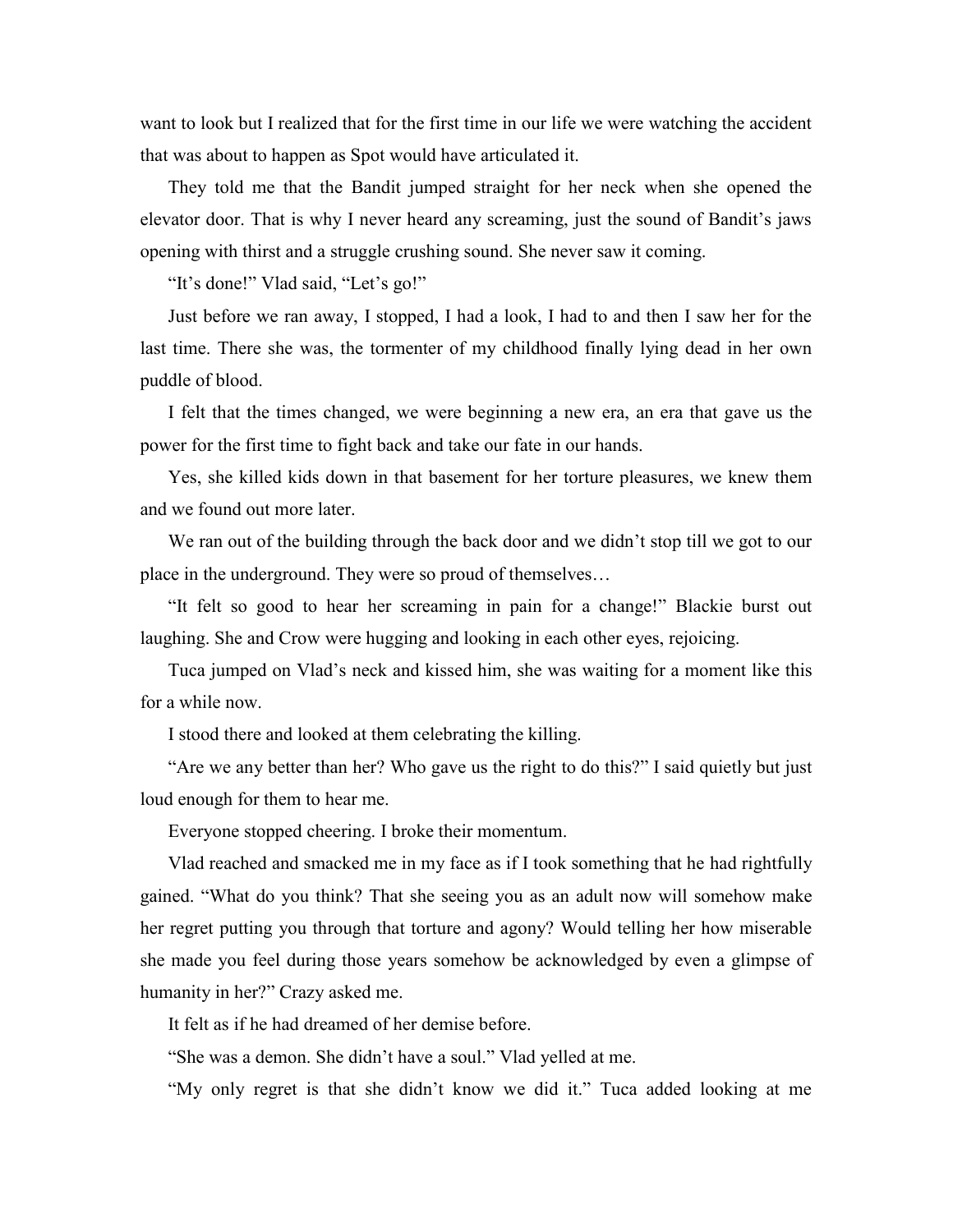despising. They put her out of her misery. How, noble?

"God gave us the power now, to test us. We should have turned the other cheek, not kill her…" said Carrion hugging and kissing his silver cross stolen from the church while taking my side.

My new ally got everybody's attention.

"Yes? When is the last time you talked to you godparents?" Vlad replied angrily to him "When they baptized you..." he also answered his own question.

"Shut up! Shut up!" Carion screamed jumping on his dirty mattress and taking a fetal position while rocking holding the cross to his chest.

They all got quiet. I knew they all felt somehow guilty even if they wouldn't admit it. "One of these days, Daniel, you are going to turn them against each other…" Tuca told me later, "…and they are all we have!"

#### \*\*\*\*\*

I couldn't sleep that night, my mind didn't accepted yet that she was finally dead. I just stood there looking at all of them sleeping, wondering if there was a purpose for people like us in this world. I ran and lost myself in Bucharest subway, travelling round and around aimlessly from one station to another, without a final destination. The passing lights of the subway and sleepless faces of people froze time for a moment just enough to confound myself in darkness and blind myself from the vindictive reality.

"How can they sleep so peacefully," I remember asking myself.

That night close to dawn, Vlad talked in his sleep, as if something began to haunt his dreams, he started to mumble: "No! Leave her alone. You…" His sleep became agitated and he pushed Jail who was next to him. He suddenly jumped out from his pillow chair screaming and reached for Jail's neck with both hands, trying to strangle him. He was in a trance with his eyes half open but full of hate and determination to kill.

Jail woke up and started to scream: "Help! Help!"

We all jumped trying to unwrap Vlad's fingers from Jails neck. Things calmed down very quickly, everybody went back to sleep fast.

"Who did you thought you were choking" I asked Vlad.

He looked at me with dead soulless eyes upset that I dared ask him that question and wrapped himself back in his big dirty blanket.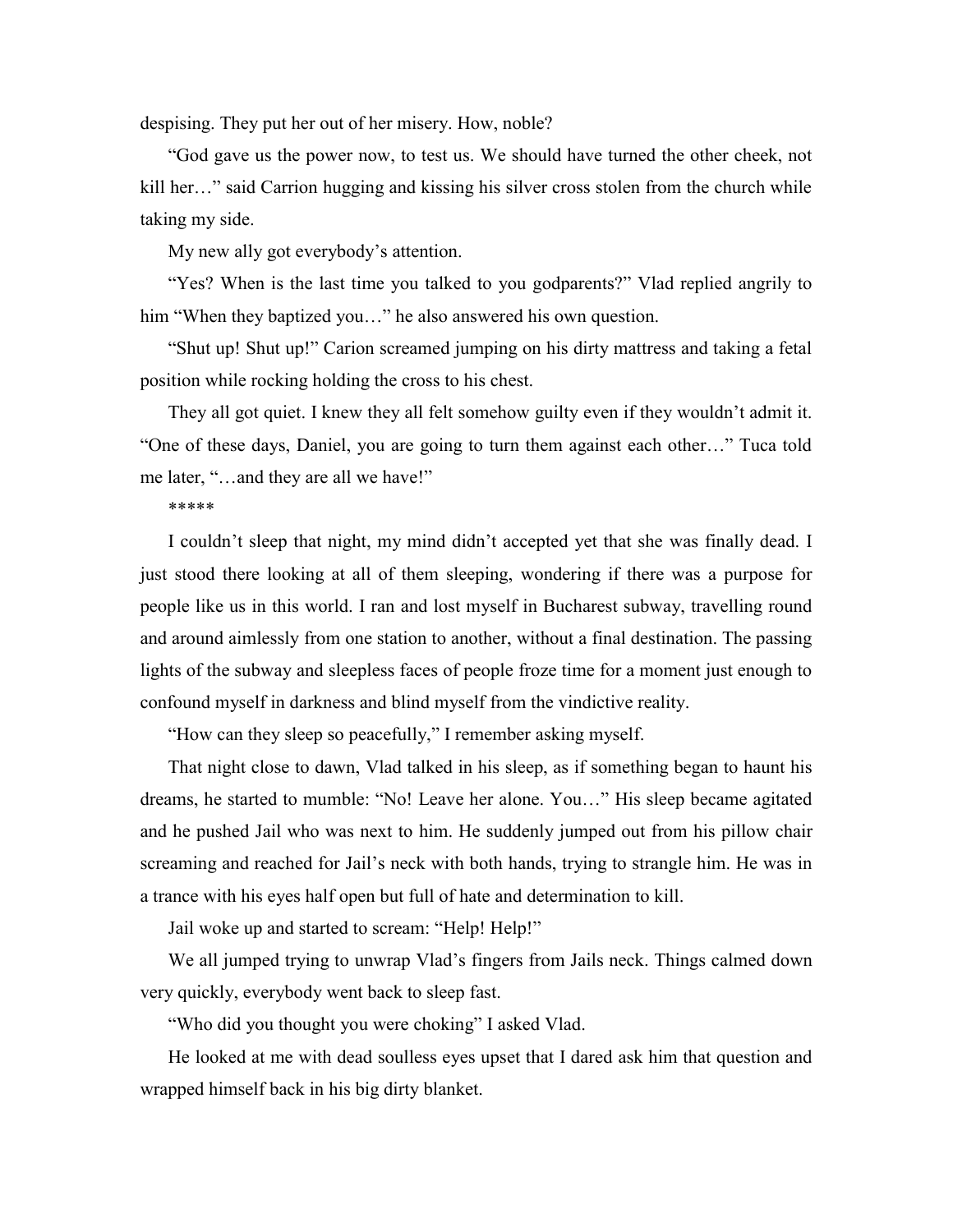He never told me who he thought he strangled that night. \*\*\*\*\*

Blackie came down the manhole one day and her eyes were radiating with joy. She was so happy, she wouldn't stop talking about him. She met a boy, Vladimir the soldier, that she had fallen in love with, she had that great feeling that anything in her life was now possible..

Love, is so pure, so powerful, that it numbs the reality and drugs your mind and you don't think of anything else but of the other one.

I saw her looking for a life up there, above the streets, smiling, building in her girly head the rest of her life with him. I wished I could have been happy for her then, but I wasn't.

We all are waiting for the hand that will pull us from the sewer, the dark. She was so lucky she was a girl, it was only natural that a boy would pull her out from among us.

"He took me to a sweet-shop. He is in the military training school but he will ask for permission to leave the unit every Sunday so we can meet." I heard her emotive voice bursting with glamour as I was getting closer to our noisy group

"You are so lucky!", Tuca said full of happy envy.

"That could also be her ticket out of here" I remember thinking about Crow, "They are sisters after all."

"He sure has, two or three of you." Vlad vociferated, bitter and cruel from his corner, but nobody was listening to him anymore. He never hid his feelings, he never lied.

That is the last thing I remember about that day.

After that her boyfriend was the only thing we could really hear about from her, day and night. I've seen them once, the lovers, in Cismigiu garden lying in a passionate embrace under a tree, kissing again and again, whispering meaningful things to each other. He was a military, all right.

\*\*\*\*\*

Vlad and I used to go on a block apartments' roof, the roof access door was closed but we found a trick to get it open. We first stumbled into that place by mistake and got mesmerized when we saw the swallows nests. We kept the place as our secret and we agree without talking to never tell anyone else about it.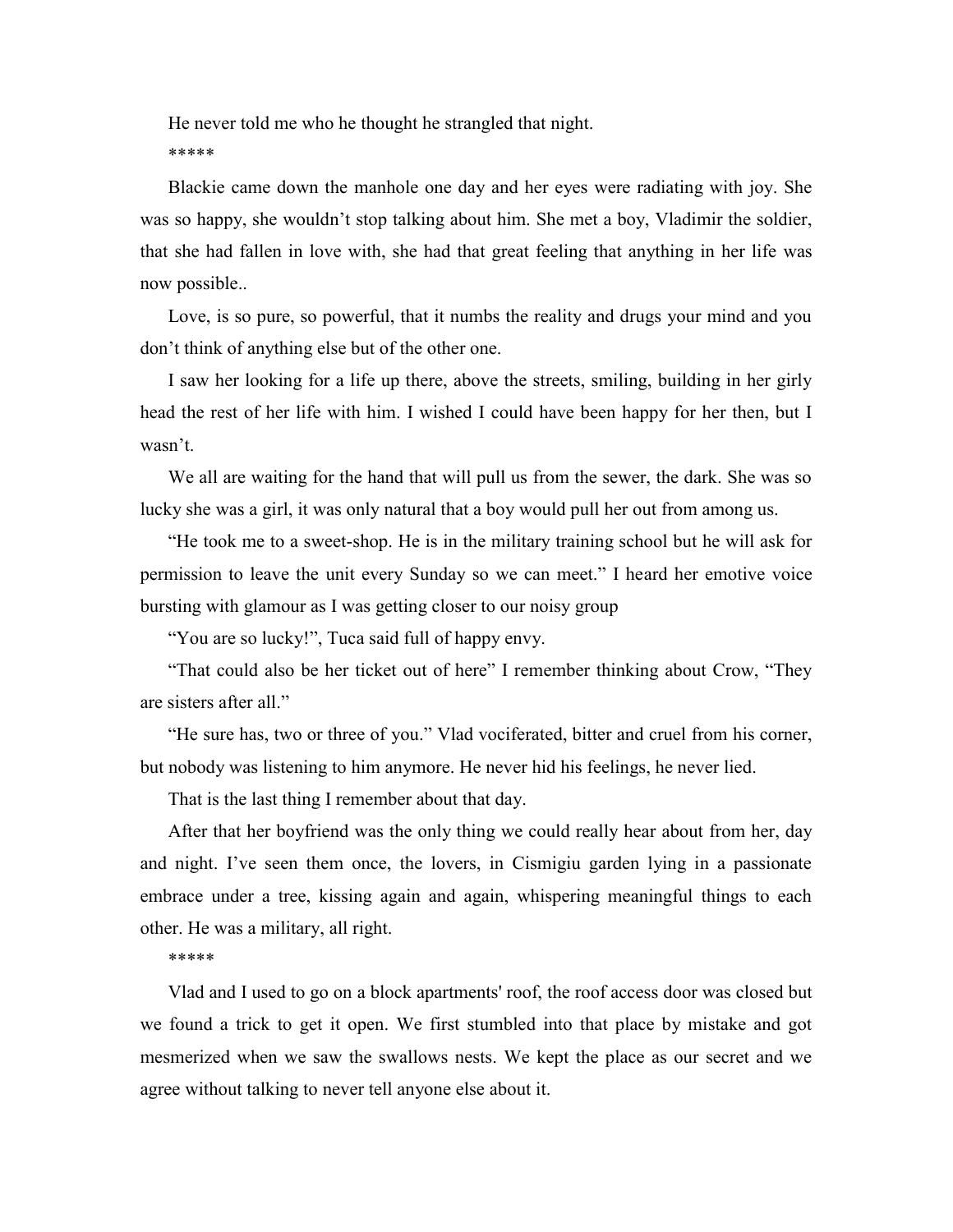The texture and materials used in the nest making fascinated us, or maybe it was the way the swallows were taking care of their young ones. I never figured that out.

We were just above the tenth floor of the block apartment and people looked so small and insignificants when you looked from up there to them over the hedge.

"Look! Up here I'm God." Vlad used to say. "I can take a nail throw it and end someone's life."

"Look at them, they are ants walking minding their own business when, Bang! It's all over" he used to say while holding a nail by its head and aiming to people going by.

The story was they found a woman a long time ago dead on the streets and nobody knew what had killed her until someone said to look in her hair, where they found this tiny nail head sticking out just a little bit on the top of her head. No blood or anything.

"Every time I hear Blackie I'm afraid…" he confessed one day"…I'm afraid that it is never going to happen again for me..."

He never dropped a nail, when I was there.

\*\*\*\*\*

The days went passing by and nothing really out of the ordinary happened for a year. I got used to my life down there in the sewer and with my wild friends. We kind of got a routine going and I knew nothing was going to pull us up from down there.

Then on a Sunday morning down the manhole came Mariuca, but she was not alone, she brought her son, he was three years old.

We all looked at her, she looked at us with her sad eyes and for a few moments we just stood there.

She was changed. She had authority and sacrifice showing on her face, the kind that you only get from making and raising another human.

"I couldn't take it anymore. He was drinking and beating me every day. I had to run." she exploded crying. "Look at what he did to my boy. Look at what he did to his son" he showed a big red fresh cut on his neck. I turned away, disgusted.

We didn't say anything. We always hoped that if at least one of us could make it out of this decrepit world, all of us would make it in the end.

We all knew how she felt when she got a glimpse of the good normal from above for a moment, just to get pulled back among us again. In the dusk of our life the evil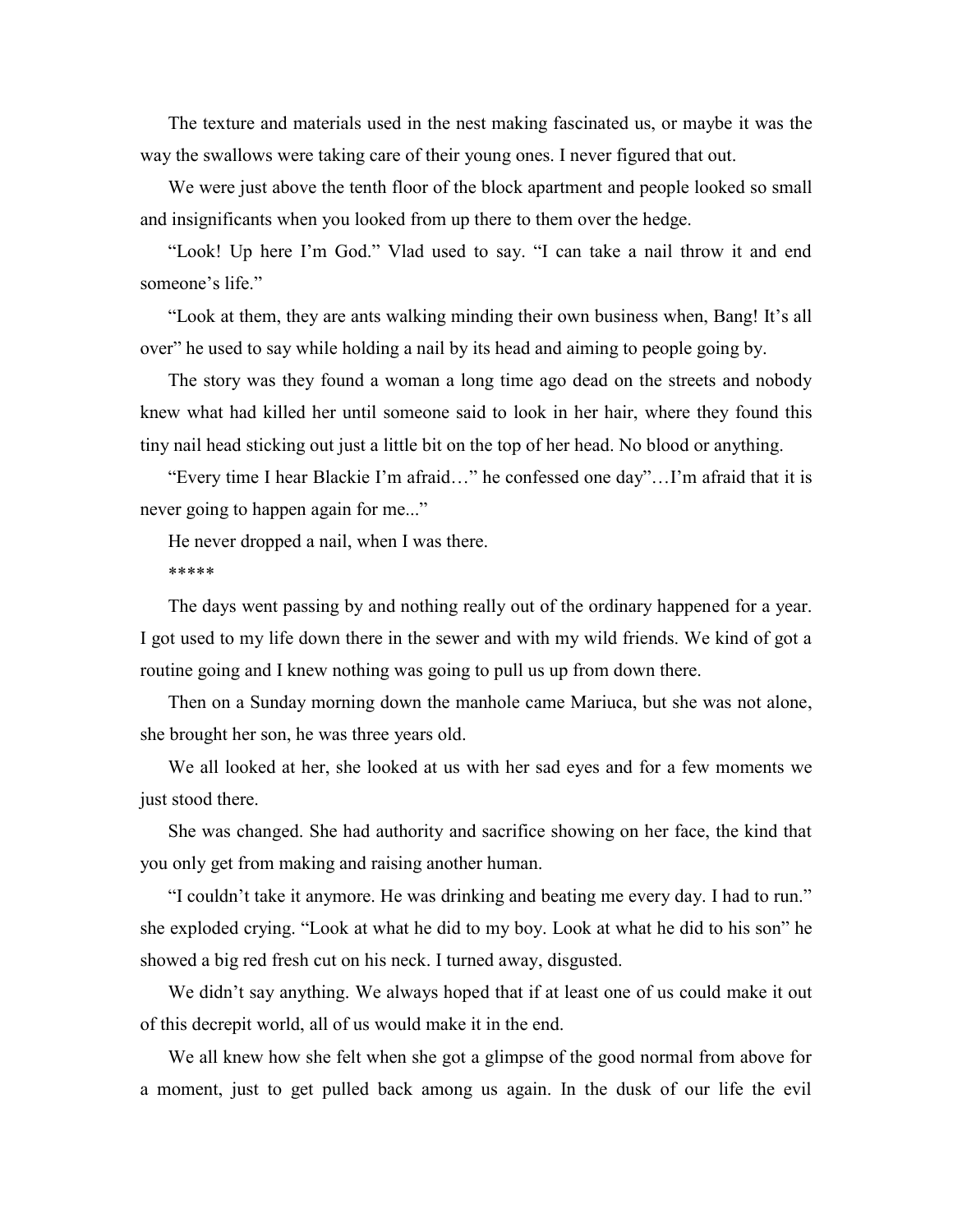perpetuates itself living in our kids.

"This is home mama?" the little kid asked innocently with his funny voice. "Yes." She said weeping. "It's home now, it's home"

Vlad and Mariuca never exchanged a look that day. Later she confessed to me:

"He was a man, and I was his woman, undoubtedly. He had some money from his parents when we met…" she said twitching her head to the right as if I was about to hit her, "...and then the money ran out..." she twitched again.

\*\*\*\*\*\*

One day I was with Nicu in the Aviator's subway station. I was begging by the entrance and Nicu was begging by the exit when the Geologist showed up.

"Who is your friend?" he asked me while eating roasted pumpkin seeds. "Nicu" I said.

He didn't make a move to reach and shake his hand, just stood there impassive, watching us and alternated smoking his cigarettes with spitting the seeds close to us.

"You know that his father is Nicu Ceausescu. He is very proud of that" I said trying to introduce him and to put him in a good light but at the same time to break that weird silence.

Nicu looked up at him and smiled, expecting the usual congratulatory outcome when he unexpectedly got a tirade from the Geologist.

"You are proud? That killer and rapist... There is nothing to be proud of… Come with me!" he said grabbing him by the jacket's collar and pulling him like a sack of potatoes toward the subway exit.

He hauled Nicu two blocks away to an intersection. I ran just to keep up with them.

Than he raised his hand while Nicu flinched with a scared look in his eyes. He didn't hit him he just pointed at something, somewhere.

"You see that woman over there" he pointed to a woman sitting on the sidewalk in the big intersection. We both looked at her; she was all dressed in black even her head was covered in a black kerchief as she was mourning for someone.

"No! She is not begging," he answered what we both were about to ask him.

He lit up a new cigarette crossed his arms and end up while he continued: "Ceausescu's son, Nicu, killed her daughter. She has been staying there at this very spot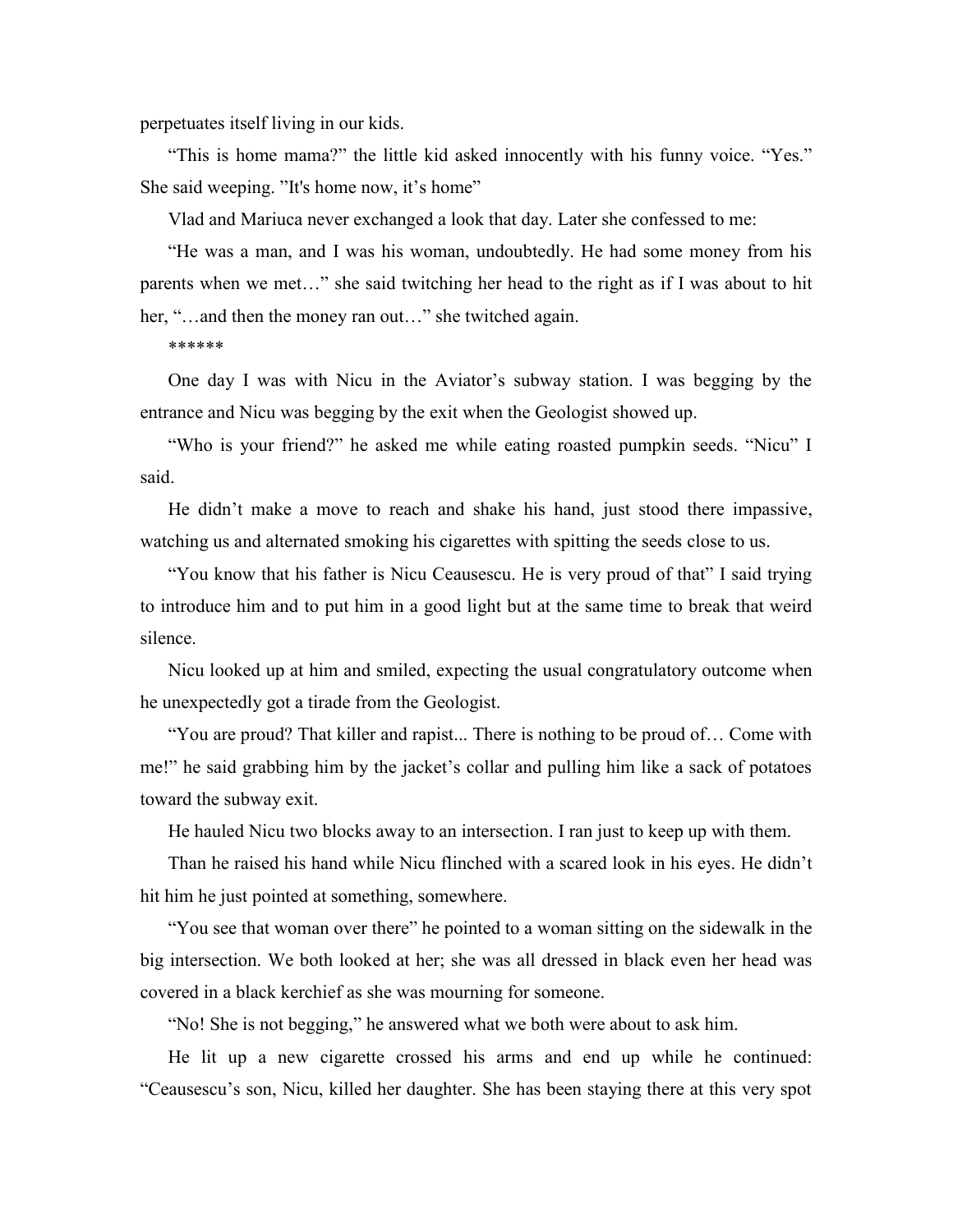where her daughter lost her life, waiting for him to pass by here again, waiting for a justice that will never come…"

The woman was looking left and right as if she waited for a particular car. He took a deep smoke.

"I was there when Nicu, "The Little Prince", ran her over with his car and killed her... He was doing 90 mph. He didn't even look back..."he said while puffing out.

Then he put his chin on his chest and with a child's cry he added in a whisper: "Dina was only 18, she was her only daughter..."

Nicu stared at her for a moment as if he was looking to his own mother and confessed: "I know he is a rapist. My mother told me he even had a rape chamber where he brought the female prisoners naked… my mother was one of them…"

A day later Ceausescu announced that Romania's foreign debt had been paid off. People were celebrating with parades in the streets.

\*\*\*\*\*

I never saw the Geologist again after that day. It took me a year to realize that I hadn't seen him for a while. I used to see him everywhere by the bus station, in the subway or next to the train tracks. I always felt him as a fungus that grows on you and I thought he would be there with me forever.

Sometimes I was pretending not to see him and I would lower my head as if I was watching my step and pass right by him. He was the kind of guy you are happy he is not there with you with to give you a mental anguish with his sad stories. The winter got tough that year and we barely came out of the sewer, once every couple of days.

Then one day I began to look for him. Finally a train mechanic told me:

"What? You didn't know? That old beggar that called himself "The Geologist" froze to death last winter over there by the train tracks, " the mechanic pointed to the fence with his dirty glove and continued in a mocking voice "There was so much snow near the tracks this spring that he spent Christmas and Easter frozen out there"

"You should be more respectful, he was a professor! I replied angrily looking straight in his eyes.

"Professor in beggary!"one of his fellow's colleagues said laughing with a satisfaction that only the low educated man can have seeing the fall of an intellectual.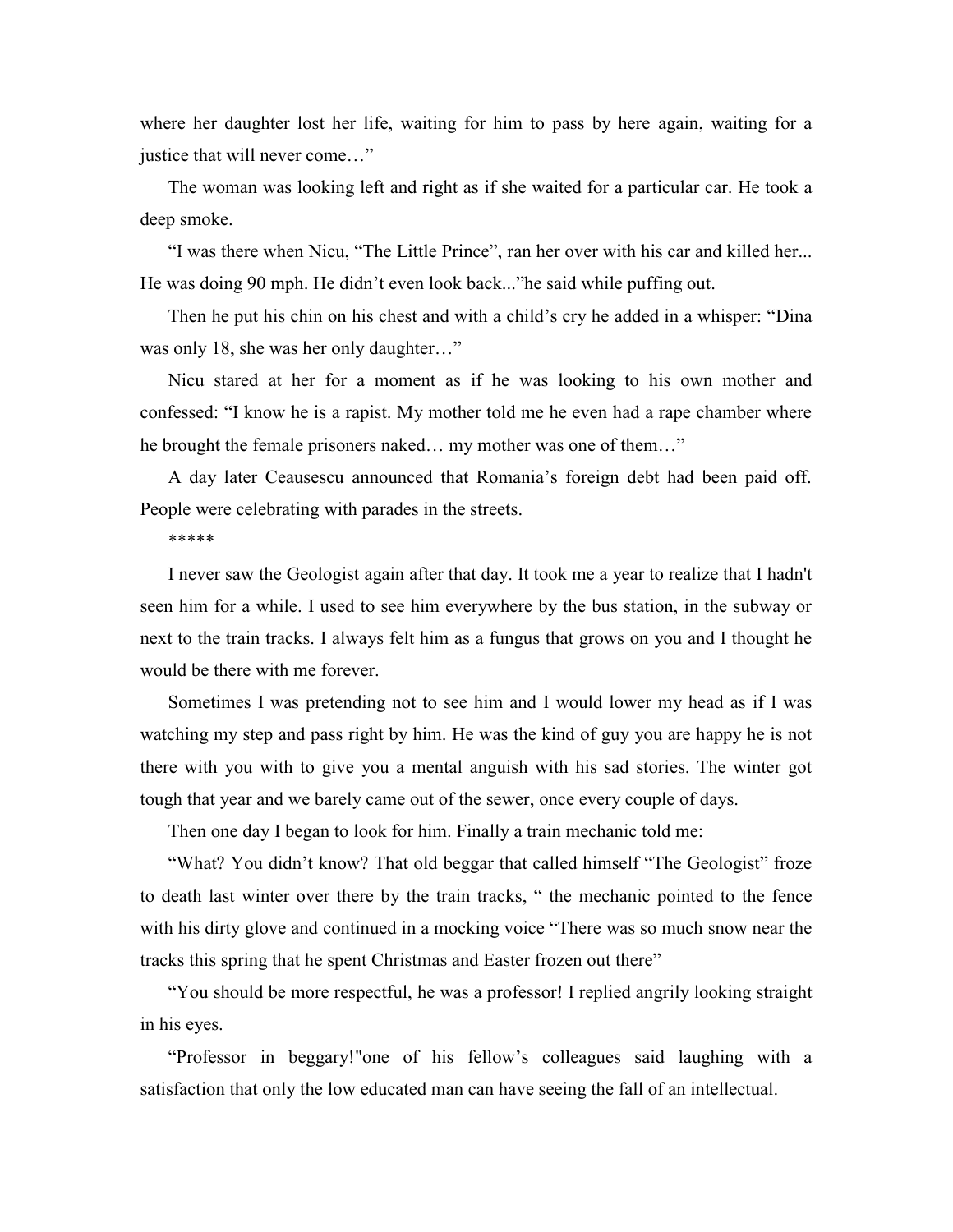I left. They were all laughing behind my back.

I always wanted to be a scientist, not because of the money or the respect but because they take the time to look at things, things out of this world that nobody else is interested in. It takes a special compassion to be interested in a bug, a plant or a rock, looking to understand the nature of things.

\*\*\*\*\*

It rained that Friday morning, when Mariuca got sick staying in line to get milk for her little son, wearing only a dirty shirt. Cold winds blew weeping through the cement city as she waited and waited for the milk truck to deliver to the store. Finally she came in shivering from the winter cold, already running a fever with an empty bottle in her hands.

"They didn't deliver" she said climbing down to her bed. Vlad came and sat next to her.

"Are you sick mama?" her little boy asked her several times with fear in his little eyes.

She curled up in the bed holding her hands around her stomach. The upper part of her body was on fire, the other half was freezing.

In late afternoon she rolled out of her bed dehydrated and shivering uncontrollably. Vlad left to get her some medicine.

"Mama is going to be fine" she mumbled to her little boy.

She went to the hospital, alone, coughing. I don't know if she ever made it, but if she had survived, she would have been right back for her little boy. I cannot remember anything more about that day, as is my mind locked all the memories in a vault to be buried and forgotten forever.

"The judgment day is coming. Mothers are dying. Newborns are weeping …" Carrion said a week later gazing at some black clouds up in the steel sky.

"I see Death lurking in the shadows, waiting to take a bite of people" he said while taking his place in his candle light up corner.

Vlad was sitting in his pillow bed sharpening his big shinny knife with a small stone since the day light shined through the sewer's holes. He raised his head and gave me a strange look.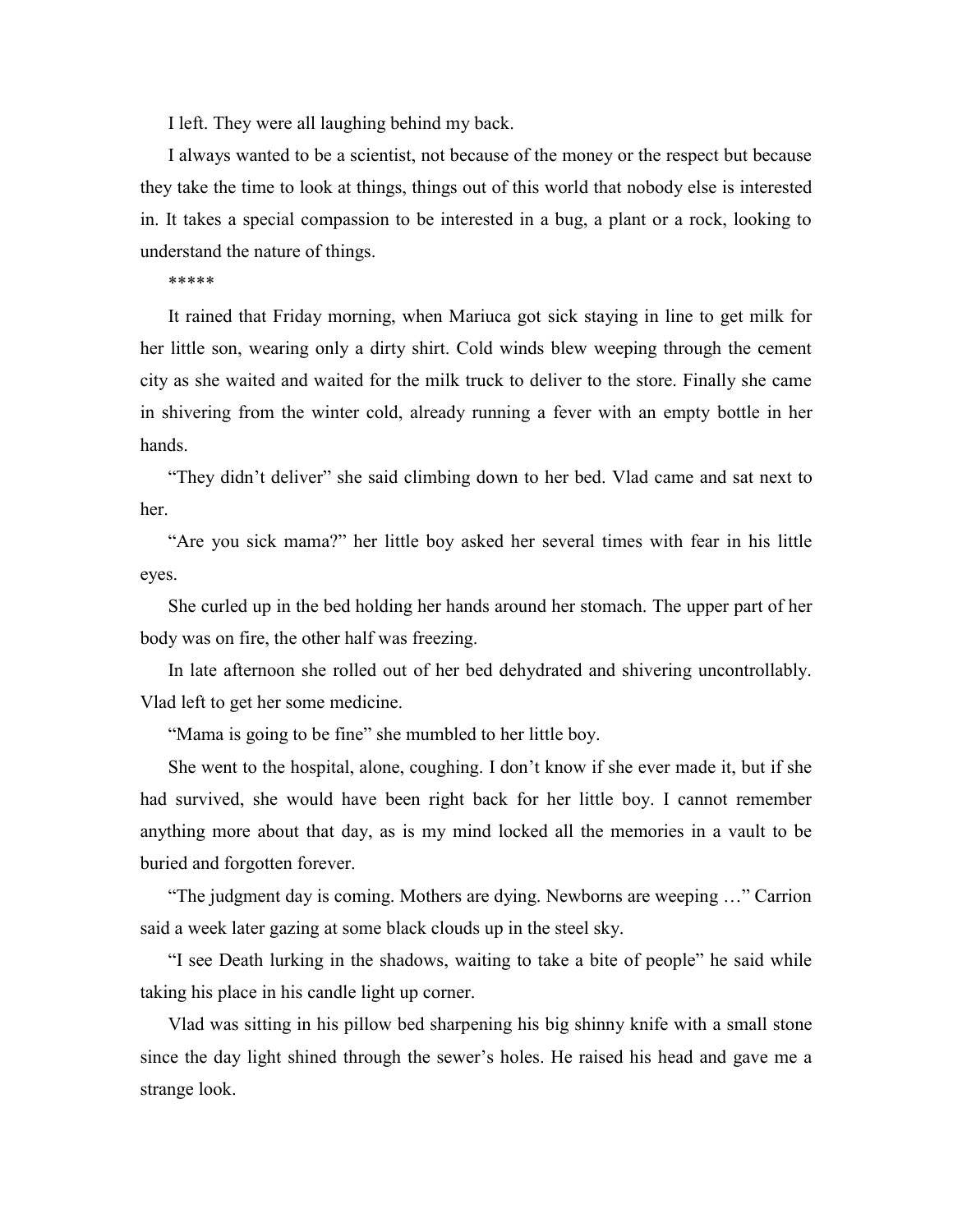"We need to get prepared. Do you have enough holy water?" Carrion turned to me. I could here unrest coming from the streets above us too.

Crow was taking care of Mariuca's little boy now. She never told us her son's full name.

We never knew how to find his father.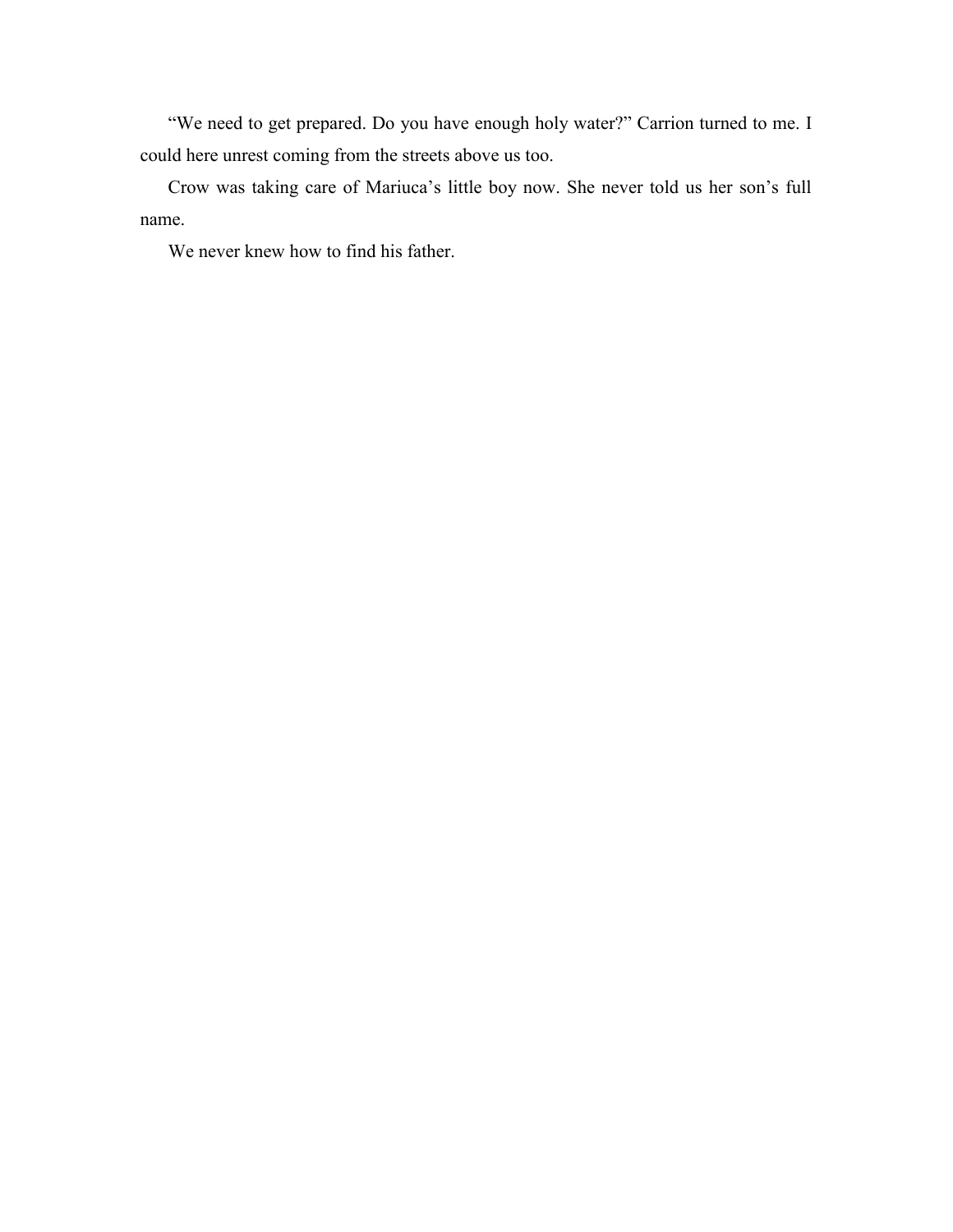#### Chapter 6: Judgment Day

## **Bucharest, December 1989**

It was a cold frosty winter that year. None of us had the courage to go up in the screaming freezing winds and snow flurries after what happened to Mariuca and we were all already sweating because of the underground pipes crushing heat. We all had been starving for the last three days.

The wishing wells had been frozen for the last two weeks and I couldn't have fished out money from them even if I had had the courage to venture out of the sewer.

Tuca was passionately drawing with chalk disturbing pictures on her side of the wall documenting her miserable childhood and life. "She is talented!" I remember thinking that day that she could have been a great artist. A torture artist is still an artist.

I was dozing on and off, and at some point in time I heard Carrion praying in a corner: "Even though I walk through the valley of the shadow of death, I will fear no evil, for you are with me…" again and again with more thirst and hunger.

"Please, no more!" I screamed in my mind.

We were waking up among ourselves in semi-darkness barely making any acknowledgment of each other.

That day, I prayed to God for my salvation. "Please God, if you ever had any pity for me, save me from this hunger now!" There was no one else to pray to anyway.

It was dark and hot, the air was stinky and I was moving through the decrepit mud that surrounded me, knowing that in a little while I was going to become mud myself. I don't know how long I lay in that cryptic state. I thought I was dead for a long time when I was resurrected by singing voices coming from the streets above.

"Wake up! From your sleep of death." the voices of thousands of people reverberate through the tunnels metal and cement walls.

I fought to get the strength to open my eyes.

"It is now or never! Make a new fate for yourself" the voices were sounding louder and louder.

"To which even your cruel enemies will bow…" so passionately the people were singing the national anthem.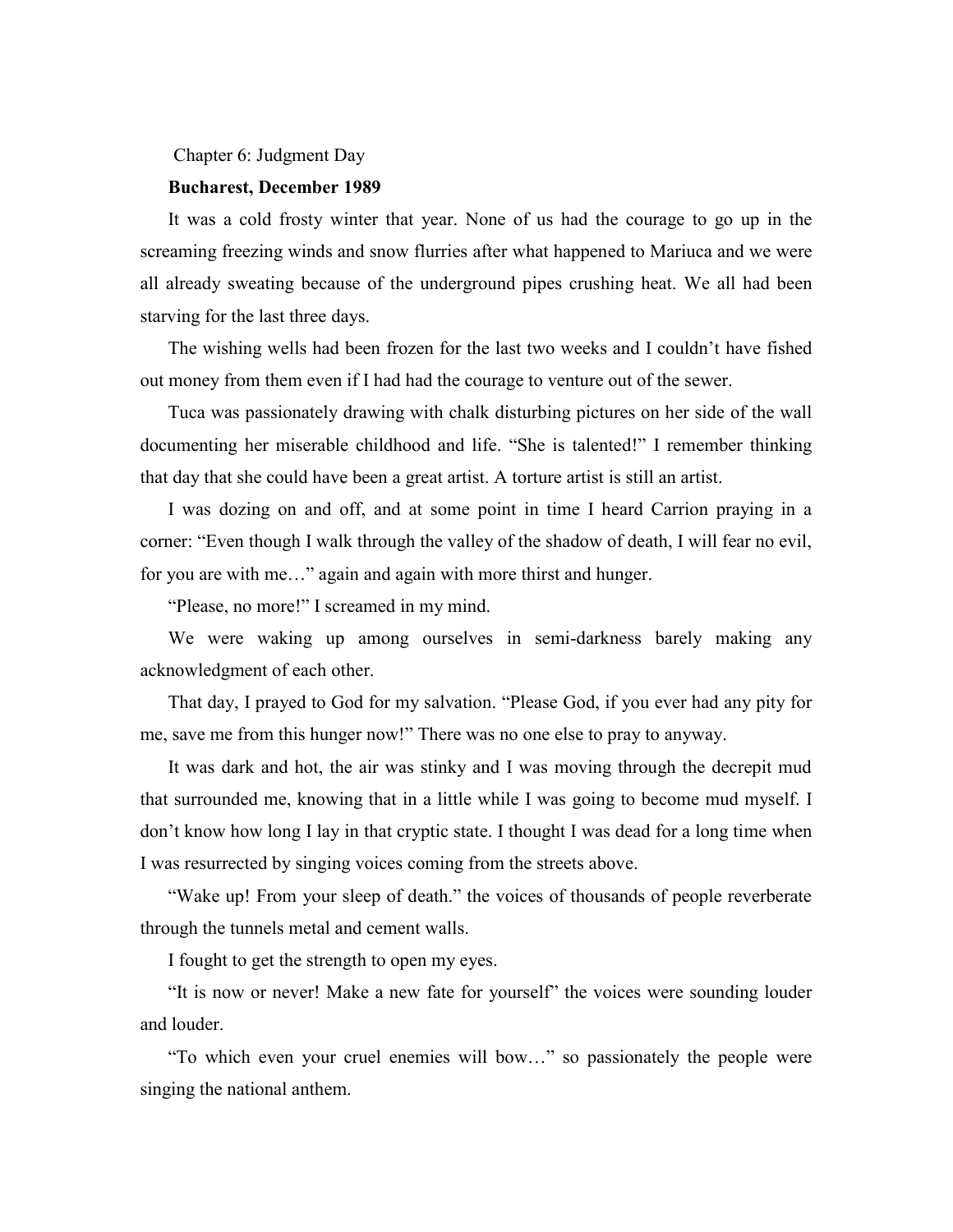I lost my hearing for a few seconds, something happened but I didn't care anymore.

My first memory after that is seeing dense smoke and isolated rays of sunlight pierce through the manholes and bright red blood gushing down from the street, getting Carrion soaked in blood which burst him out of his hunger-induced coma yelling: "The Judgment Day is here! Jesus! I am here! Save meeeeee...!"

He strained the muscles of his skeletal body and jumped to his feet splashing blood everywhere.

"Where is my cross? Where is my blessed cross!" he yelled at us as if were all supposed to know where he keeps his things.

"We fight! We die! But we want to be free!" the strong tonality voices rushed in again.

Someone shouted just above us: "Run! They are shooting again, the tanks!" and somebody else yelled backed: "Keep the children in front; they won't shoot if they see the children"

And then the thunder of the tanks guns resonated through the underground, shaking and cracking the walls.

My ears went deaf again, or it got really quiet for a while.

"Help me I need to get out! The Lord needs to see me!" Carrion screamed as he was trying from all his strength to push up the iron cast cover buried now under dead revolutionary bodies.

Carrion rose from beneath the death from the manhole and picked a flag and started to waive it towards the sky with his left arm while holding his big silver cross up in the air with his right hand finding himself in the very fight between good and evil.

And then I saw the power of his faith as he was standing on a pile of dead bodies in the middle of all that carnage screaming: "Take me Jesus! Take me!" while looking up in the sky.

His hair covered in blood was dripping all over his naked body.

A couple of good Christian soldiers knelt in front of him and one of them cried out "What did I do? I killed children. I will burn in hell for this! Jesus, forgive me!"

"You killed innocent kids! Children's assassins!" I could hear people's voices getting closer and closer to us.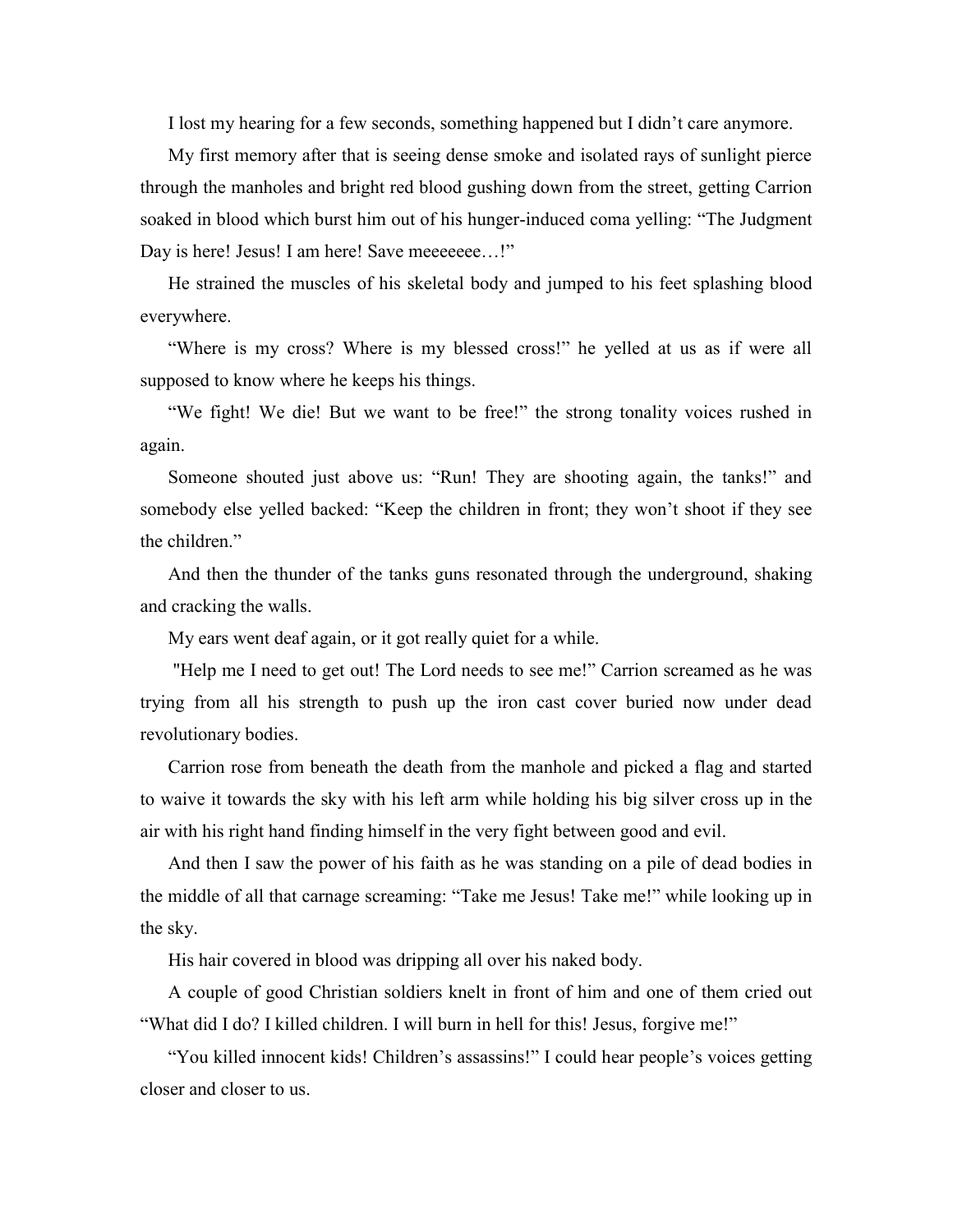On that day of 21 December, 1989 a homeless boy named Carrion with firm belief in God stood there in the middle of all those flying bullets looking up to heavens. He was fourteen years old, crazy, and we all loved him.

That was the last time any of us saw Carrion, later some people told us that he was really the Savior and that the sky opened in that moment and that he took back his rightful place by God's side in Heaven.

And then it happened, the Romanian military suddenly changed sides and fought with the revolutionaries against the communists to overthrow the dictator Nicolae Ceausescu.

\*\*\*\*\*

"It's a Revolution!" Vlad yelled excited while looking above the sewer drain cap. "What is that?" I asked him, curious.

"I don't know! But that is what I heard people shout outside: Revolution! Revolution!" he started to chant imitating them and throwing his right fist into the air while crawling out.

I finally got the courage to raise the manhole cover just a bit to have a peek. Vlad and Crazy were already out lost in smolder.

Debris was scattered across the square: chipped parts of vehicles bodywork and engine, glass, ripped pieces of plastic and reddish broken bricks. There was a hectic chaos: mist and smoke, mixed with death and flying bullets. Soldiers in brown-gray uniforms were running aimlessly with machine guns. Tanks were driving and blasting buildings. All around me were wounded people with broken jaws and noses, eyes falling out of their socket and intestines pouring out slowly of their abdomen.

In a corner there was a sniper looking up to the building roofs looking for other snipers, I guess.

A man with a knife was hatefully cutting out the communist symbols of the Romanian flag, the hammer and the sickle.

Vlad was a few meters away from me, checking a young dead military's pocket. He threw me a packet of biscuits that he had just found in the chest pocket, next to a small vodka bottle.

"Are you stealing from the dead now?" I asked him.

"Let God judge me! This man doesn't need it anymore" Vlad snapped at me, angry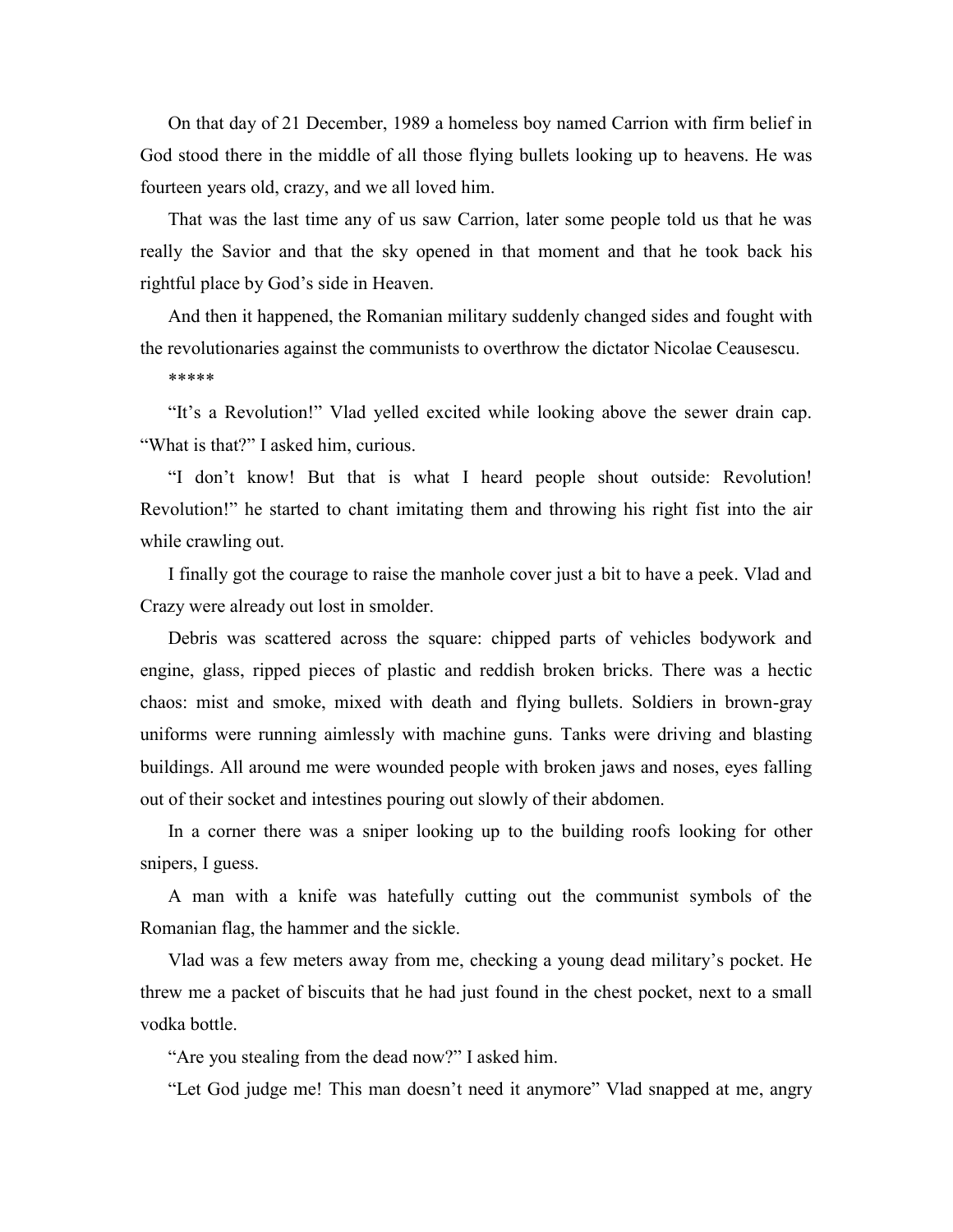that I dared to judge him while he was taking the last sip from the Vodka bottle.

He and Crazy were picking the dead people's pockets.

I followed them into the smoky square but I didn't look for anything to take, my heart wasn't in it. I just looked out for them so they wouldn't get shot or run over by a tank.

"I got a gun!" Vlad whispered happily, showing us a pistol that he had just found. "Look, I even got some spare bullets!" He revealed to me his right hand full of small silvery bullets.

"Yes, I got some grenades, too" replied Crazy, walking crouched to the next dead while looking around.

And as I was looking where to step, to evade walking on someone's entrails, I saw a black booklet with golden writings. The wind blew just enough to flip the pages and when it got to the last one, I could see a photo of myself.

I stopped there for a second, standing hypnotized and breathless. I didn't know what that was, but in that moment I felt it has something to do with me.

"Let's go! The tanks come back" Crazy shouted out in my ear, pulling me from my contemplation as the first tank made its presence known by the sounds of its caterpillar tracks crushing the old street cobblestone.

"Run! Come on!" screamed Vlad as he was holding a bunch of wallets in his pulled up shirt.

We had to run towards the safety of the underground sewer, towards the incoming tanks. Other people, freedom fighters and militaries full of passionate heroic spirit, started running chaotically next to us. In all that confusing smoke they thought we were also revolutionaries willing to die for freedom. Somebody screamed: "Look! They are not afraid. Follow them! Freedom!" More joined, shouting, exhilarated as the uprising came running, passionate and hectic, after us.

Vlad was the first one to reach the manhole and lift the heavy lid, so Crazy and I could jump in.

"Hurry!" he yelled as the tanks' guns were repositioned to shoot towards us.

I felt the time freeze all around us. Fear eviscerated me, mixed with a weak sensation in my legs and arms while I was waiting for the tanks to fire.

Crazy got there first and went down the ladder fast; by the time I came down I could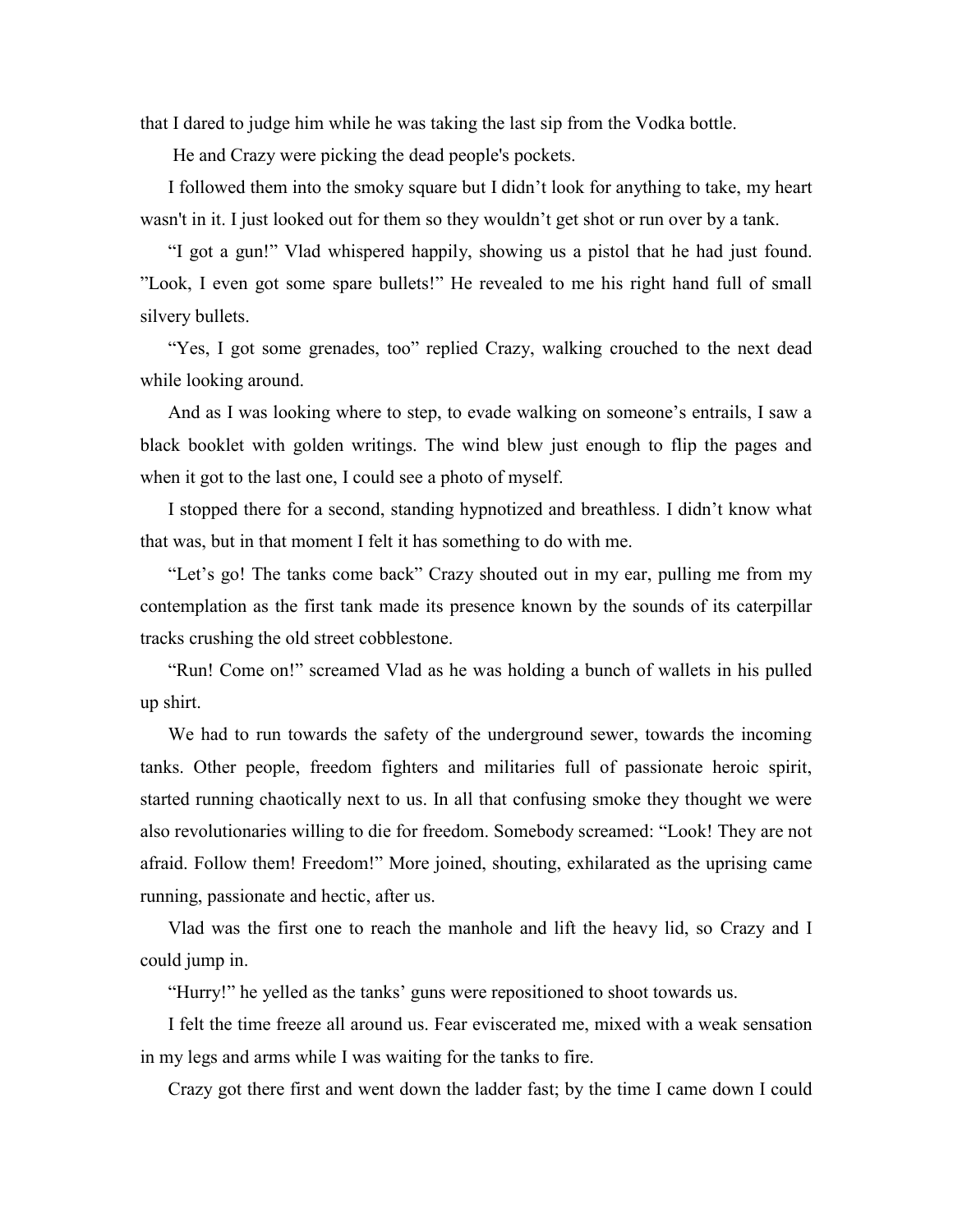hear the tank metal mechanism charging. Vlad jumped down on my head as he pulled the manhole cover closet. We both came tumbling down the ladder on Crazy's back when the first tank fired its gun.

We got up on our feet, none of us was hurt.

"You know, I'm not sure…but I think there were civilians driving those thanks…" Vlad said confused. I remember wondering: "Why did they fired on other civilians then?"

We looked at each other, surprised.

"You can shoot me now… let's get it over with." Someone up there yelled.

We looked up and listened to the sound of the heavy machines driving over the dead bodies breaking and snapping bones and scalps against the street cobblestones.

"How much did you get? I have about 300 lei!" Vlad pulled us from our horrific contemplation and I realized that he had been counting his money all this time.

There was still screaming and death above us when Crazy said: "I got 225 lei and some coins. How about you, Daniel?"

"I got something…he looks like me…" I told them, showing them the black document with golden writings. They all looked at each other and start laughing.

"Daniel, you are an idiot." Vlad said with affection. "Look, it is a Belgian passport" he said after he looked at the cover while he kept on laughing.

"He looks like me…" I said but by now nobody was listening to me anymore. They were all splitting the sandwiches and the biscuits that we collected from up there.

After some time when the screaming stopped and we were full of food, Vlad said: "I'm going up again, who is coming with me?"

"Don't get yourself killed out there" Tuca told him with a warm feeling in her voice. "Oh. I'm not a hero! I'm never going to die for a country that abandoned me in the gutter! It's my time now," he said with a big smile and a glint in his eyes.

### \*\*\*\*\*

"We have an American girl who was arrested here with the revolutionaries..." a shy voice declared.

The old Romanian secret service agent turned back and looked surprised at the militia that was holding a black U.S. passport.

He stared for a second at the ceiling and closed his eyes.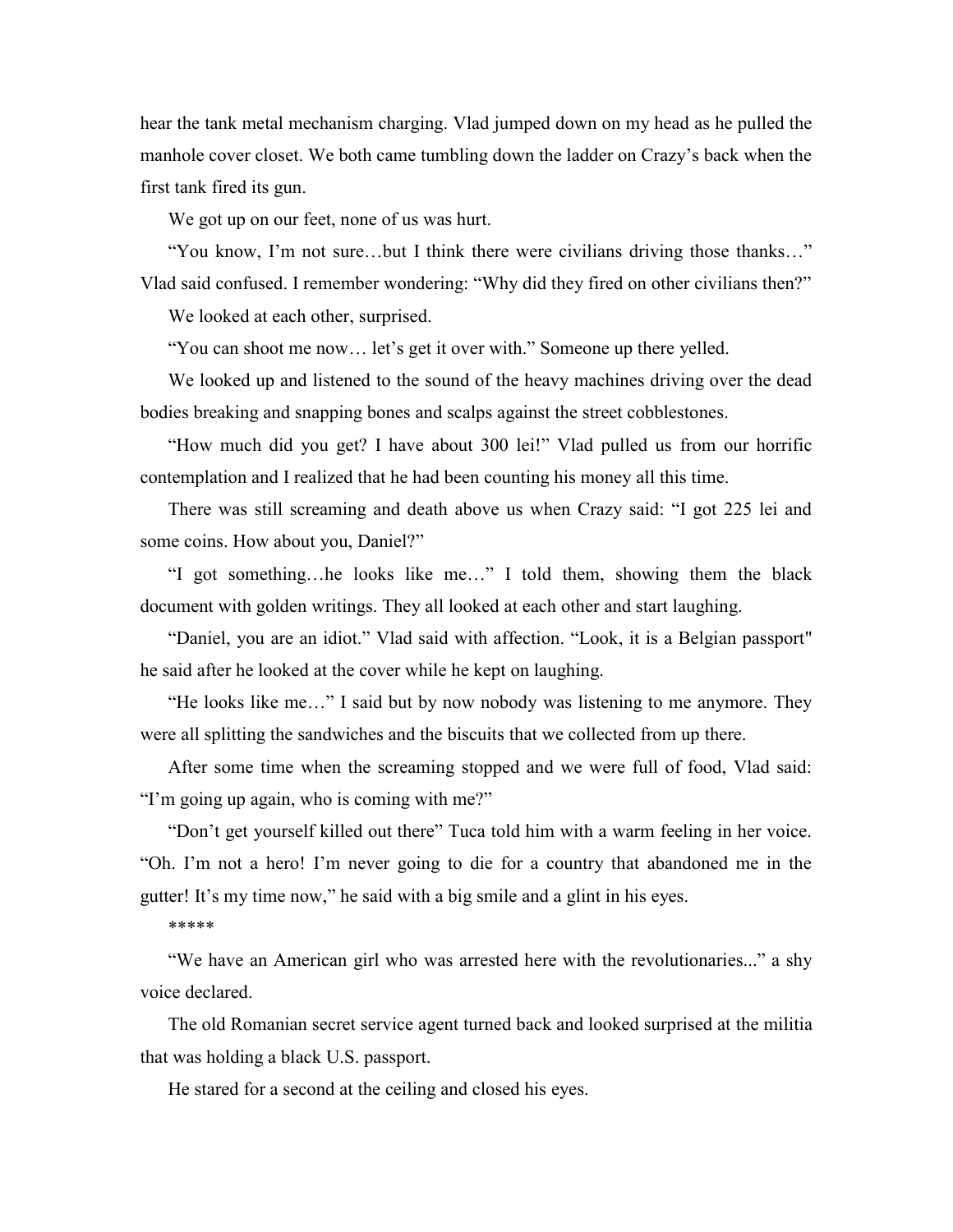"Really?" he said more to himself, "Bring her to me" he ordered to the militia who was handing him the passport. He smiled and leafed through it till the militia came back with a young girl, she must have been in her early twenties, maybe younger.

"Please take a seat…Miss Mariana Farcas" the secret agent spoke in English with a heavy Russian accent.

He didn't wait for her to say anything and he continued:

"What, you are surprised that I speak English? You know that they teach us English and Russian in schools? Since the fifth grade…" he said with a big smile while getting closer to her chair.

Mariana felt and looked tired. Her brown eyes were ready to go to sleep.

"Now, please tell me ….what you are doing with these revolutionaries, these terrorists that are trying to attack, unsuccessfully, the national security of Romania" he suddenly yelled at her.

Two other cops entered the room, one was obese and he was sweating. It was kind of rare to see someone corpulent those days, when food was scarce and all you could eat was given in rations, but he was managing somehow to get plenty of food.

They looked at her standing there on that chair, unresponsive, almost sleeping, till the overweight cop started to suggest the agent talking in Romanian:

"Maybe a night in the cell with Vasile, the Rapist, will make her more talkative…" he said laughing.

They all laughed.

"You know what I like about Vasile, the Rapist? He makes no discrimination, women, men, cripples, gypsies they are all the same to him…he loves everyone…." he continued in a mocking voice.

"Remember Dorina?" the other cop said and started to laugh while looking at the others for approval.

Mariana gave them a moment so they all could start laughing and in the middle of all that chuckling, she stood up and strongly hit the metal desk with her fist and yelled in Romanian: "Or maybe CIA will put a bullet in your brains…" and she gave a stern look to the secret service agent.

They all instantly stopped laughing, shocked. An American speaking Romanian? That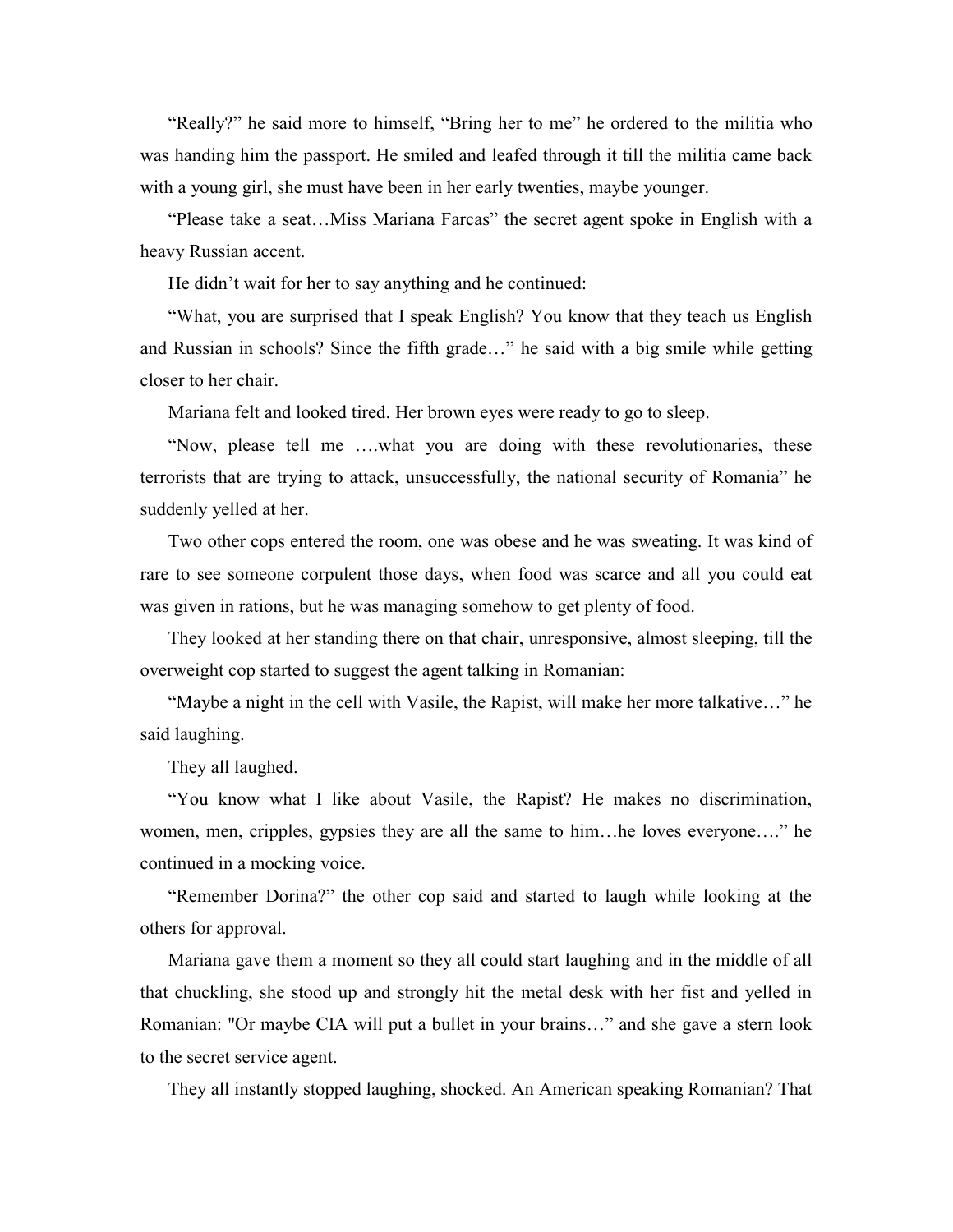was unexpected, even for them. Mariana could see the old agent swallow her words with fear.

He looked at the other two cops and nodded, closing his eyes. They left the room and closed the door slowly, scared.

"Ceausescu's regime is falling…in a couple of days you and your office will be history," Mariana continued unaware if he was listening to her.

The secret service agent pulled his firearm out carefully and kept measuring what to do, finally he raised his head and looked at her and with a short hand movement he slapped her with the back of his left hand.

The slap took Mariana by surprise, she lost her balance and fell down to the ground. She looked up at him, she didn't expect to get hit by someone high ranged like him.

He looked down to her with contempt, hating her for having the courage to threaten him. "I am an American citizen and I have rights..." she yelled.

He took a moment to look at her and then he threw her passport in her face.

"You are lucky you are an American citizen, Miss Farcas …otherwise you wouldn't see the light of day again in your lifetime in this country…and you can say that to your CIA…"

Mariana raised up, scared unsure of his intentions as he was coming towards her. The old secret service agent opened the door and said:

"You have 24 hours to leave Romania, madam" with a short mocking bow.

\*\*\*\*\*

Later that day when all the shooting stopped I got the courage to climb again to the surface.

The tanks were aligned in a straight line now, facing the immense crowd of revolutionaries, shining in the evening twilight and the blurring streets lights, like giant dark killing machines bowing down on their knees to their victims.

"Come down God and see what is left of us!" I heard a fade crying lost somewhere in the smoke.

"They stole my son…they stole the light of my eyes!" someone else was shouting to my left. Somewhere behind all that I could hear a church's bell ringing in a high tower far away. "We were soldiers once and we didn't shoot our brothers!" an old man was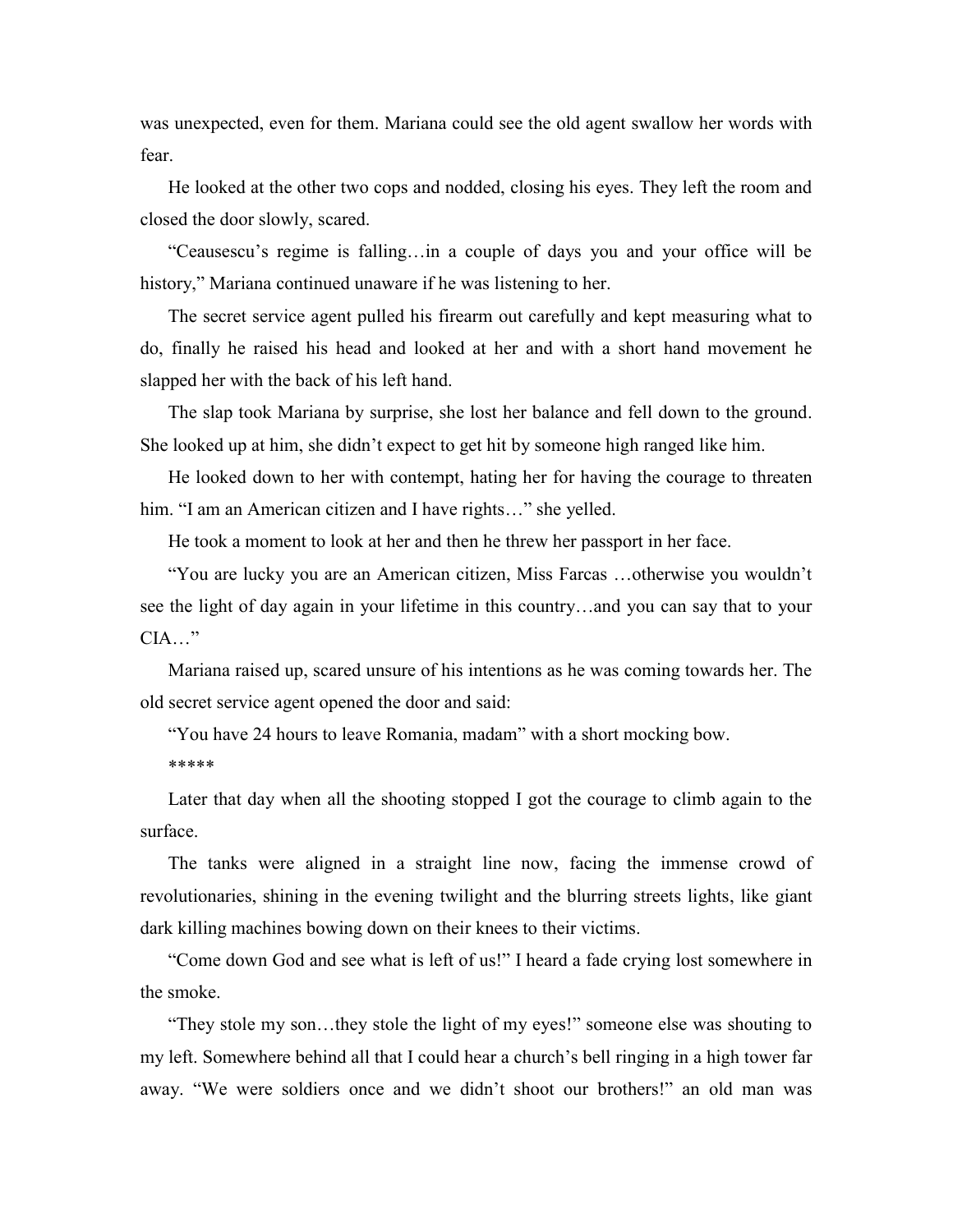lamenting next to his dead son while lighting a shaking candle above his head. "I begged you not to go with the revolutionaries!" an angry mother was yelling to her dead daughter "I begged you!"

"The mothers and wives came to claim the dead" said Crow sadly. "Even the streets are crying… if you listen very carefully there is a deep black feeling coming from the streets."

Once in a while, in all that racket, I could still hear street dogs barking in a distance.

I fell asleep that night, listening to their cries of suffering, thinking how strange it was that these many people who were well and healthy yesterday were dead now.

I woke up next day as dawn creped over the newly liberated Bucharest. I heard loud shouts of happiness pouring with uninhibited enthusiasm and pure joy. They cleaned the streets of bodies so fast! I saw young beautiful girls tie ribbons with the Romanian tricolor flag on soldiers' arms and exalted people carrying the defiled portraits of Ceausescu while chanting: "Ole! Ole! Ole! Ole! The dictator is gone!" Trucks with revolutionaries were driving in all directions waving the new Romanian flag.

The big square was full of happy people chanting the new Romanian hymn "Wake up Romanian". A middle aged man with a megaphone was sitting on the roof of a car and announced that the carnage had finally stopped but there was still a part of the secret police that was loyal to the dictator to Ceausescu.

People from a tall building were throwing books down in a big pile where people with torches were waiting to set them on fire.

"Burn the books! Burn them" Vlad approved, nodding while running to help "They only bring evil and death."

Vlad was feeling accepted for the first time in his life, nobody knew or care that he was homeless. Everybody was wearing dirty ripped clothes and celebrated the victory.

"We need to get up there!" Crazy shouted at me to make himself heard as he pointed to the tallest building, somewhere to the last floor." That is where the greatest good is…" \*\*\*\*\*

None of us knew his name or where he came from, we just called him The Martyr.

All we knew about him was that he had been in jail for thirty years and when they let him go, he had nobody to go to. His parents died soon after he went to jail and he didn't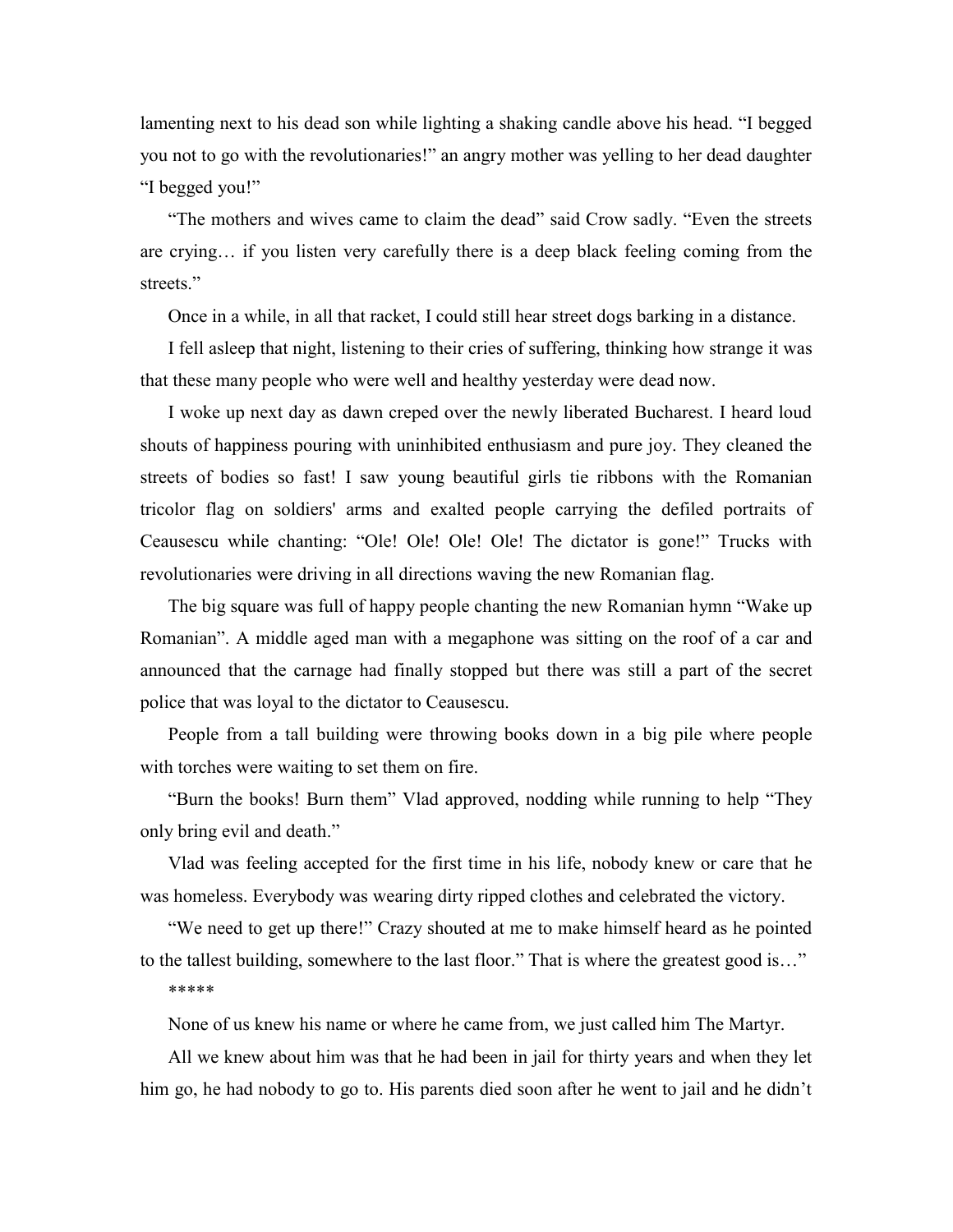have any relatives that would take him. In a way he was like us, homeless and unwanted.

He kept mostly to himself, into his world. He never paid any attention to any of us.

The Martyr didn't beg, he just stood there in front of the train station in his dirty prison clothes that he refused to change for any other clothes proud of his deep wrinkled face and his grey hair cut close to his scalp. People threw money at him, bills and kind words and once in a while a warm meal.

"Come, they are taking down Vladimir Lenin's statue, let's go and see." Crazy announced, breathless.

We all jumped in the first bus that went to the new Free Press Square, it used to be called Spark House in Ceausescu's time. We didn't need tickets for the bus. As homeless kids, the worst thing that could happen to us was to be thrown out by the guy who comes and controls to see if you punched your ticket at the first bus stop and even then, we just waited and took the next one, which happened a lot to us but we didn't care. It took me a couple of minutes to realize that the Martyr got in that bus with us too. I stared at him for just a second, he didn't raise his head to confront me.

The statue was not a statue anymore, but a sign of communist repression. A big crane was taking down the gigantic bronze man out of his pedestal in cheering and applauds of the people, leaving behind only a plaque with the "Vladimir Ilici Lenin" name.

And then out of nowhere the Martyr turned his sad eyes towards me and started talking to me as if I was one of his old friends:

"The society failed me and those people there in the morgue… students, intellectuals getting shot in their hope for a better life, or how the communist call them "the terrorists". For them, the revolution was moral and they died fighting for what they believed."

I froze for a moment, I didn't know what to say. Why did he choose me to confess his thoughts? I got afraid for some reason. All I knew at that time was that the communists were bad and we should celebrate that we finally got rid of them.

Later that evening he told me his story. His wife betrayed him and she brought the secret police, the securists got him at one of his underground anti-communist meetings. He lost everything, his parents' land was given to collectivization, and the house where he grew up in was now a school.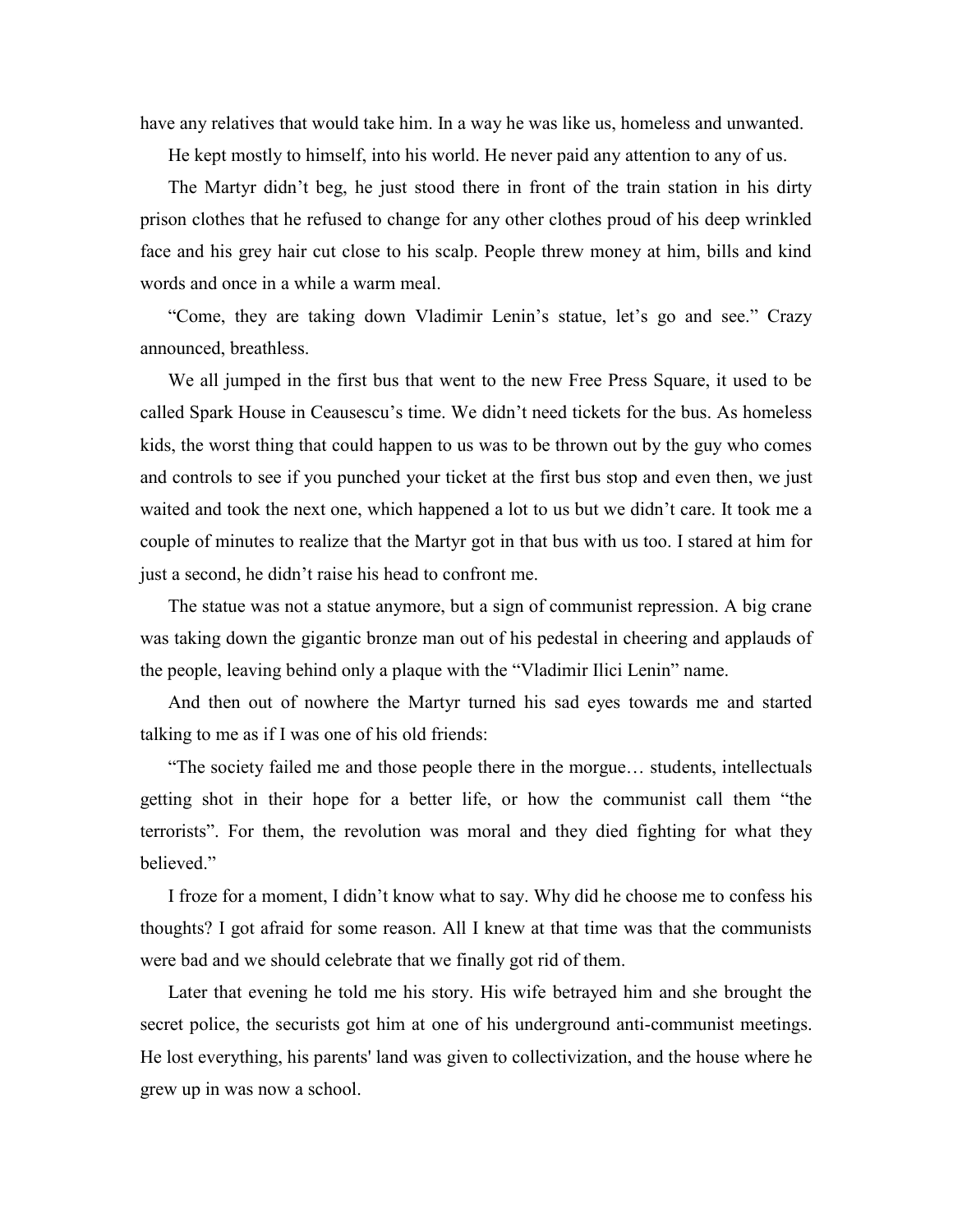"There is nothing to go back to," he said in a bitter and cruel tone. He didn't feel proud, he felt cheated and deserted.

"The communist rich elite didn't die, they exploited the revolution and now they have more power and more privileges in the new capitalist era, and they control the wealth of Romania. Nobody bad really died during the revolution except the innocents and Ceausescu, what is left for us is to live in misery…" he protested in vain to me. I felt bad for him.

The Martyr didn't want to sleep in the sewer with us. He said to us that the dark tunnels reminded him of Jilava's penitentiary black tar walls he shared with fifty other men and just one toilet.

One night I showed him the passport I found. "It's Belgian…" he said "…and he does look exactly like you. On a good day, you could go straight through customs and fly wherever you want!"

He was probably wondering if I stole it.

"Where would you like to go?" he asked me curiously. "America!" I answered quickly.

"Did you see them? The Americans?" he laughed. I didn't know what he was talking about.

"They are coming. They're bringing aid to help us, clothes, food, ideology...freedom!" he was talking probably about something he had seen on television.

"I was there! In America in the 60's…" he remembered for himself "...young kids who bike to school, cool white sneakers, a father on the block playing baseball with his young son in the middle of the street on one of those lazy late Sunday afternoons, Fords and Chevys, jeans… My mistake was that I came back to the inescapable Romania to take my mother with me after I applied for the refugee asylum and the communist called me a traitor, an informer, and they threw me to rot in jail. "

"America is not just the movies you see on television or at the cinema, America is not just Hollywood's California or New York," he said.

He told me that all his life he had believed that the Americans would come one day and free the country from communists: "We waited and waited…but the Americans never came to save us" he cried out to me. "Now is too late…we freed ourselves."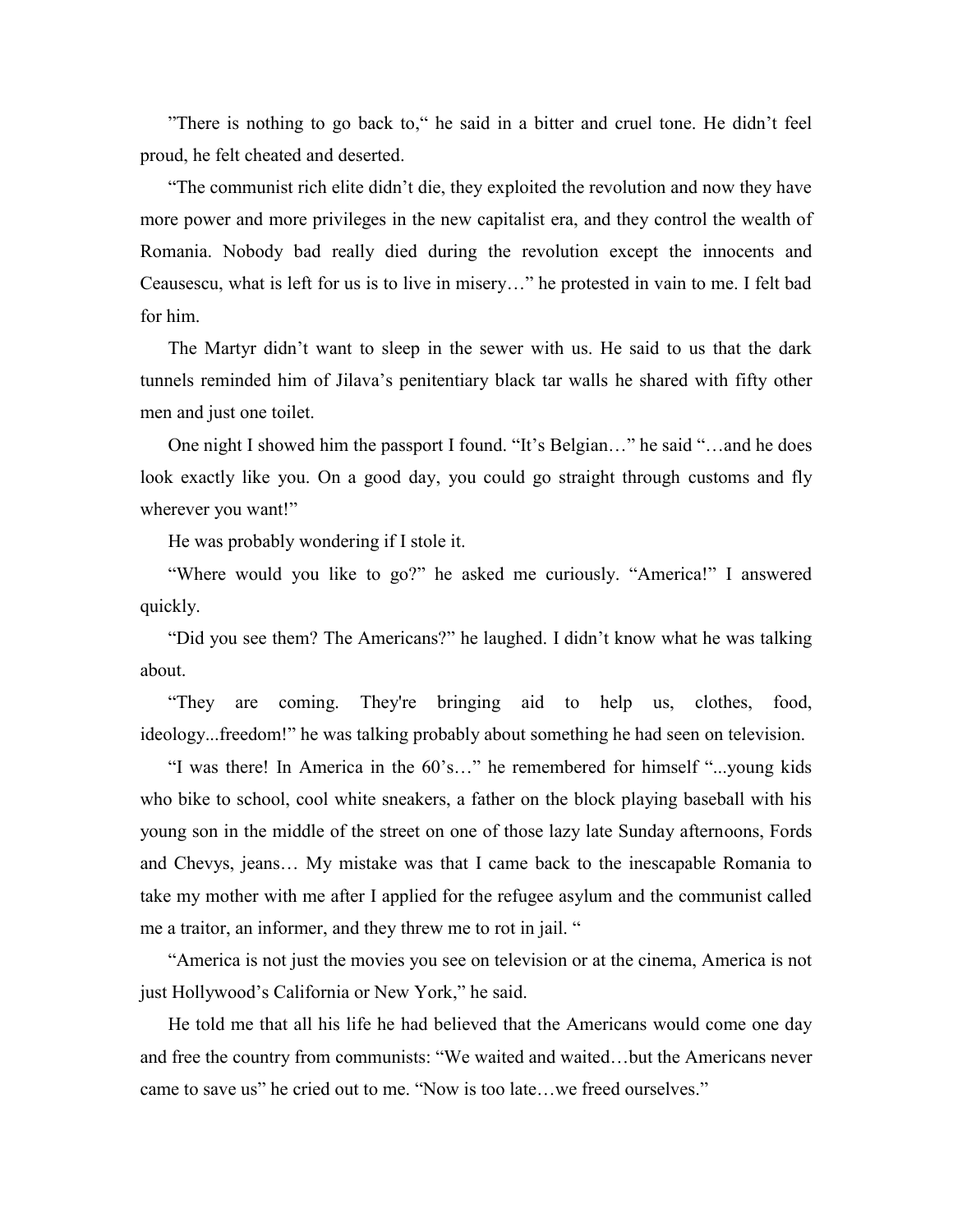\*\*\*\*\*

Later in that Revolutionary evening, when Blackie and I were going by the Municipal Hospital in our way to our sewer home, a doctor came out looking for people to help him on the street.

"Come, we need all the help we can get. Nobody wants to help. They rather be outside celebrating," the surgeon said. "Even the nurses!"

"We got twenty wounded and about fifty dead from the Otopeni Airport that just got here," the doctor was talking more to himself, "young boys, barely in their twenties. Everybody shot at them, they thought they were terrorists."

We ran after him through those dark long hospital corridors that reminded me of my childhood. There is always so much suffering between those walls, I should have just grab Blackie and run away then but the doctor said he was going to pay us.

"You see this one!" he said pointing to a young man's dead body lying peacefully on a stretcher.

"He came in last night wounded, I operated on him and he was going to be fine, then the secret communist police came last night and shot him in the head" the doctor confessed to us in frustration.

We were running just to keep up with his fast pace.

As soon as we got inside the morgue, the cedar smell of the new cut crosses lying on the floor hit me, they were made simply by nailing two unpolished wood boards together. The names on the crosses looked like were written clumsy and in a hurry with a paintbrush.

"You have to start from there and…" the doctor stopped suddenly from pointing hospital beds. Blackie was just frozen, only her upper lip was trembling and her eyes were locked somewhere behind me. I got suddenly terrified and watched her walking slowly as she was about to faint near one of corpses in the room. It was the body of a young boy, very young, too young for what had happened to him.

His face had a disillusioned look written by the moment of his death, the kind of look that would tell, "I need more from life, I wanted more."

He looked as he had fought his death all the way to the end. Blackie put her fingers on his wide-open eyes and gently closed them.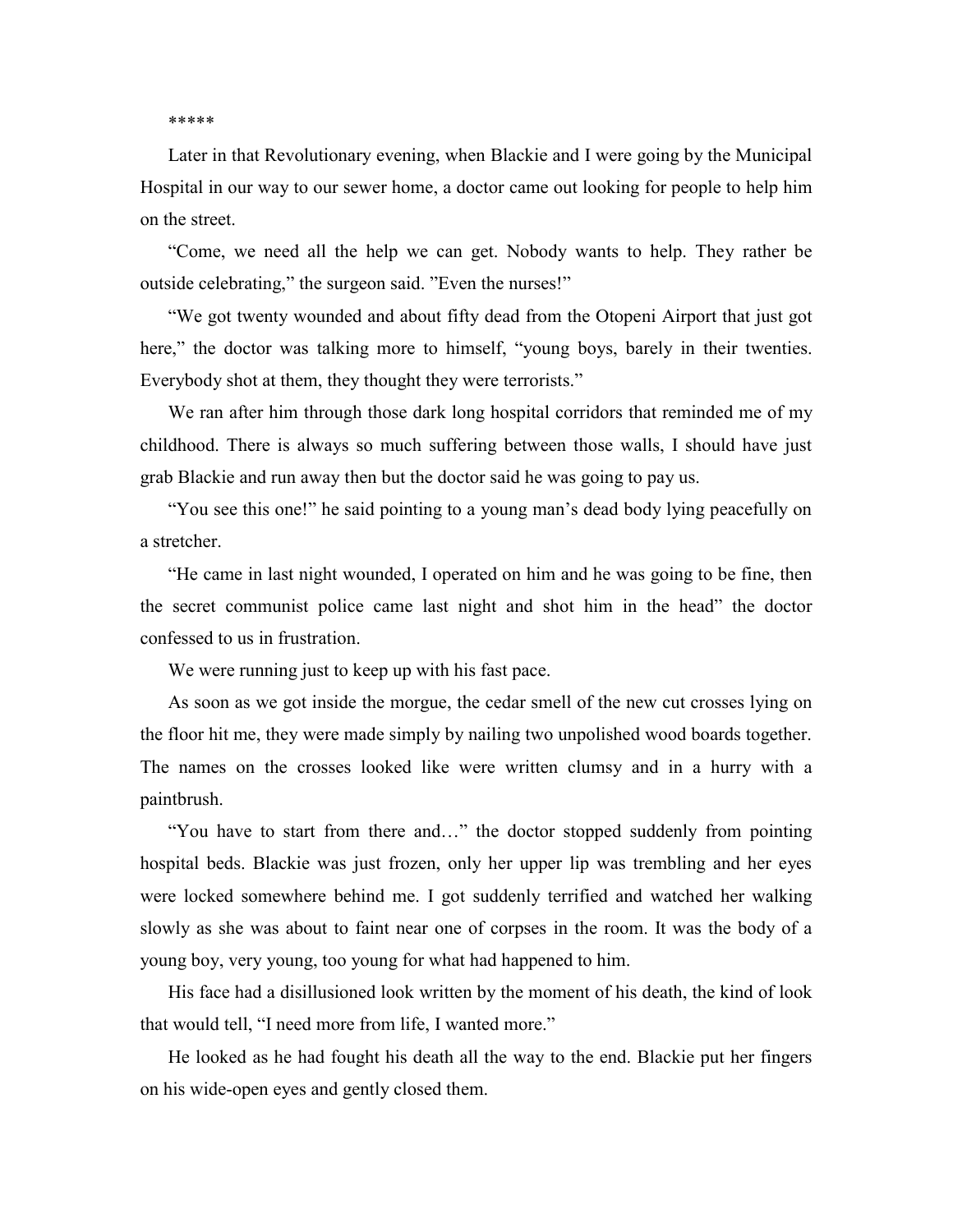I felt so bad for her. I hate myself because I didn't know what to do back then, she was there crying while holding that dead boy in her arms. Maybe, if I would have gone to her and consoled her, things would have end up differently.

I helped them with the wounds and the dead until night fell over the city.

Blackie was the only mourner that remained there throughout the night, when everybody left and the cruel silence came. A sergeant came to her and put his arm on her shoulder looked into her eyes and told her: "Heroes never die!" and then pinned a shiny medal on her lover's lifeless chest and saluted him.

"He was shot while he was shouting: Freedom! He was one of my boys," he added, "There were guns blasting from all directions in the cross fire and then I saw him lying on the asphalt. They didn't let us help him. They took us as prisoners and they let him die there like a dog…"

"His very last words were: Blackie, Blackie…." The sergeant turned around and left.

There was nothing glorious there, just a corpse and a mourning love. A country that has orphanages has no heroes. When did we start killing our kids?

Blackie said while rocking with him in hers arms, "He was my man, my world, my everything..."

She stood there with his inert arms wrapped around her in his coffin, lying next to each other and they were both sound asleep when I left that room.

I do not think Blackie really wanted to understand what happened to him; at first she just crawled next to his corpse in that black wooden coffin and started whispering his name in his ear, Marius, as if she was trying to wake him up. Before I left I could hear the cold night wind moving the shattered windows with a pitchy-grave sound.

When they came to take the coffins in the morning they found Marius coffin closed, no one knew she was still in there next to him.

I believe they got buried together in the same coffin in one of those mass graves they showed later on television, laying in each other's arms for the eternity but some people told me they were incinerated and all the ashes were thrown back in the sewer. So that I feel in a way she is close to us again.

I never told Crow what happened, I was too afraid she might blame me, I didn't tell her in time to save her sister anyways.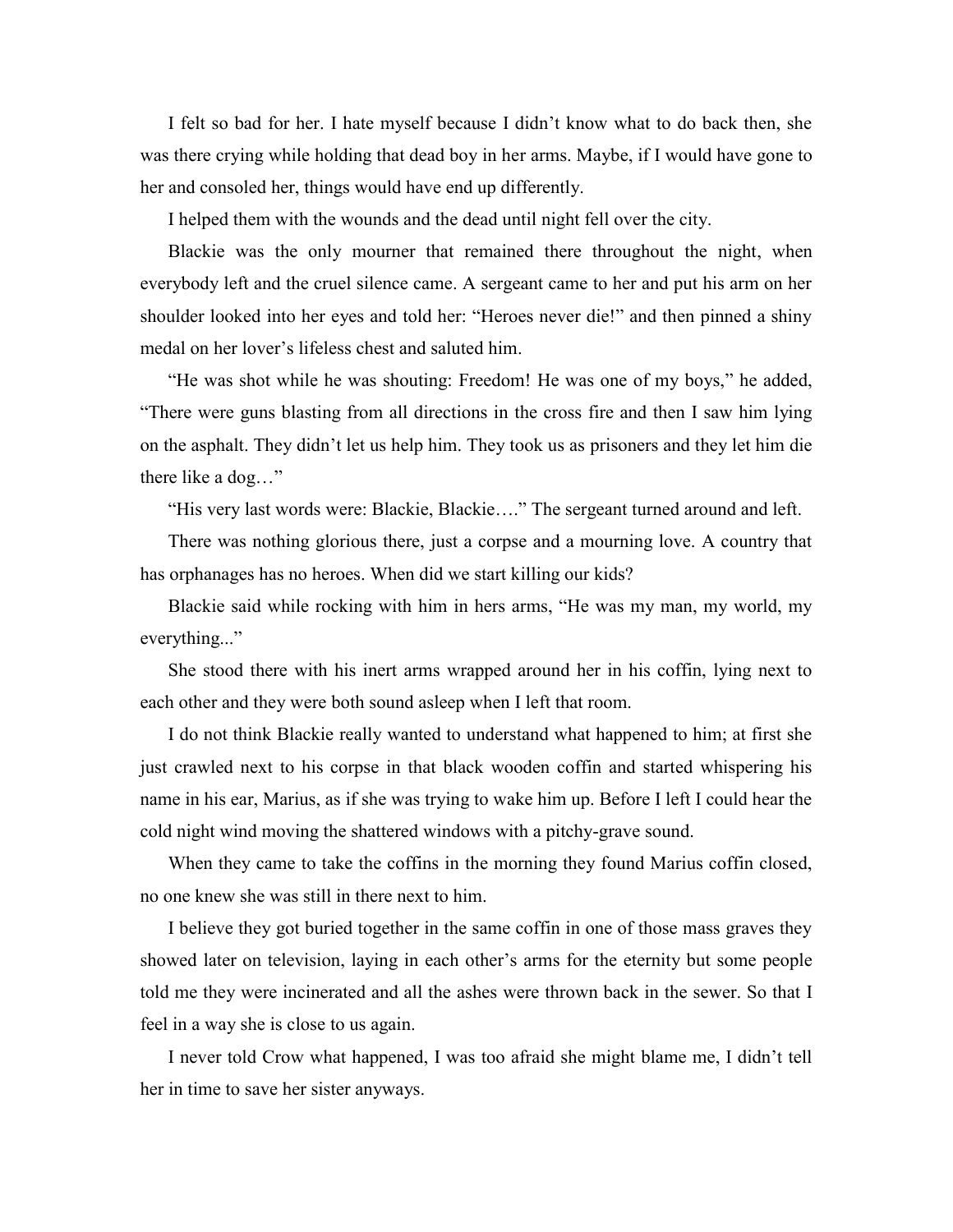Crow looked for Blackie for weeks. I don't think she ever gave up the hope of finding her sister. Every night after sunset she used to walk through the lightless streets of newly freed Bucharest whispering her name over and over again: "Blackie, are you there?"

## \*\*\*\*\*

The snow came two days later, the white layer of forgives that covered and cleaned the bloody streets. Newly liberated Bucharest seemed normal again.

I remember that Christmas day in 89', when they executed Ceausescu. We were watching cartoons on TV through a shop window when suddenly the screen went black and then they showed the ruling dictatorial couple, a firing squad and images of their bodies, a black winter coat riddled with bullets. The dead dictator with his brains blown out…. and his lady. Their last wish was to die together. Cartoons started again shortly after that,

I remember that moment every time I saw that image again and again every time someone was ripping Ceausescu's picture out of the schoolbooks. He used to be on the first page of every schoolbook and manual.

"They killed my grandfather", Nicu sobbed, "Ceausescu! My last hope!" At that moment, Nicu took out from his pocket a black and white picture ripped from a newspaper of Ceausescu and his wife Elena at Disneyland, surrounded by Mickey Mouse, Donald Duck and Snow White. And then he started to sing quietly to himself an old patriotic song dedicated to comrade Nicolae Ceausescu and his wife Elena about his burning love for them, teaching the people and leading the country towards a prosperous tomorrow. Nicu always hoped Ceausescu somehow would find out about him and take him, his grandchild, away from the sewer. I hated him because he had that hope in his heart. I hated everybody with any little bit of hope. That was the last time I watched the Romanian national television. Communism died that day. But sometimes I wonder what else died.

Crazy was shooting with his Tuberman only after girls now, careless of what was happening around him. He felt free like everybody else, he felt liberated.

Later that evening they also announced they were going to free all the political prisoners from jail. Jail was ecstatic "Daddy is coming back. Daddy is coming to get me." He started jumping up and down.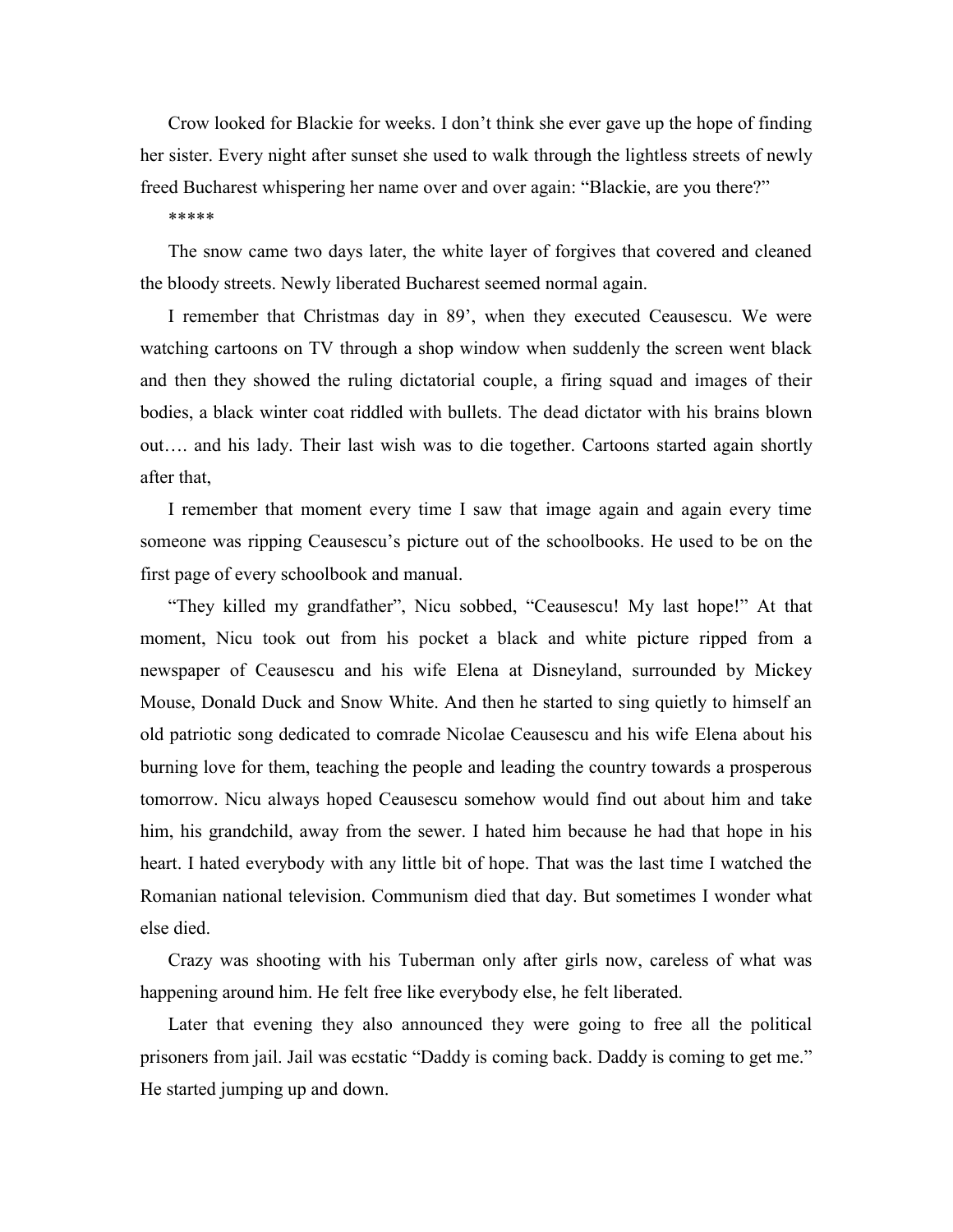"They took him three years ago!" he started to dance for himself celebrating in his mind. The streets were flooded with the smell of newfound freedom.

\*\*\*\*\*

Vlad burst throw the manhole ecstatically: "I got more food!" He threw down a big bag full of food and he jumped down". We all ran to see what was inside the bag. Vlad was proud that he could be a good provider.

While she was eating, Tuca asked happily: "Where did you get all this food?"

"This guy in a suit came to me and he gave me vodka and paid me to stab an old man in the back, a communist, just once!" He said showing one finger.

" He told me: "You can have all this money, all you have to do is to stick the communist one time in the back and then run back in the sewer." He told he would take me to the bordello after that. And when I did it, it feel so good that I couldn't stop, and I did it a dozen times…"

He was proudly showing us his big shinny knife with blood still on it.

I was the only one shocked, well at least the only one that stopped eating.

"The more worthless they think you are, the more surprised are when you kill them!", Vlad said stepping energetically back and forth.

"You should have seen his face expression: What me? Killed by a homeless? How is that possible?" he said laughing while biting from the salami.

"The only thing I could think about after that was: Which communist I'm going to kill next" he busted out like a great hero.

"You don't have a God?" I asked him, angered.

They all looked at me, Tuca gave me that reproaching look again.

"Money is the new religion, and temples are build all around you" Crazy said while he was looking up the bright colorful square that just a little while ago was empty and gray.

"This thing!" he pointed nervously to my head and tapped furiously my temple "…this thing, is what keeps you in the sewer" Crazy continued.

"Sometimes God reaches in the underworld and pulls out a virtuous," Tuca jumped in Vlad's defense.

"Our human society seeks to heal itself. We are the Moral Hygienists of today's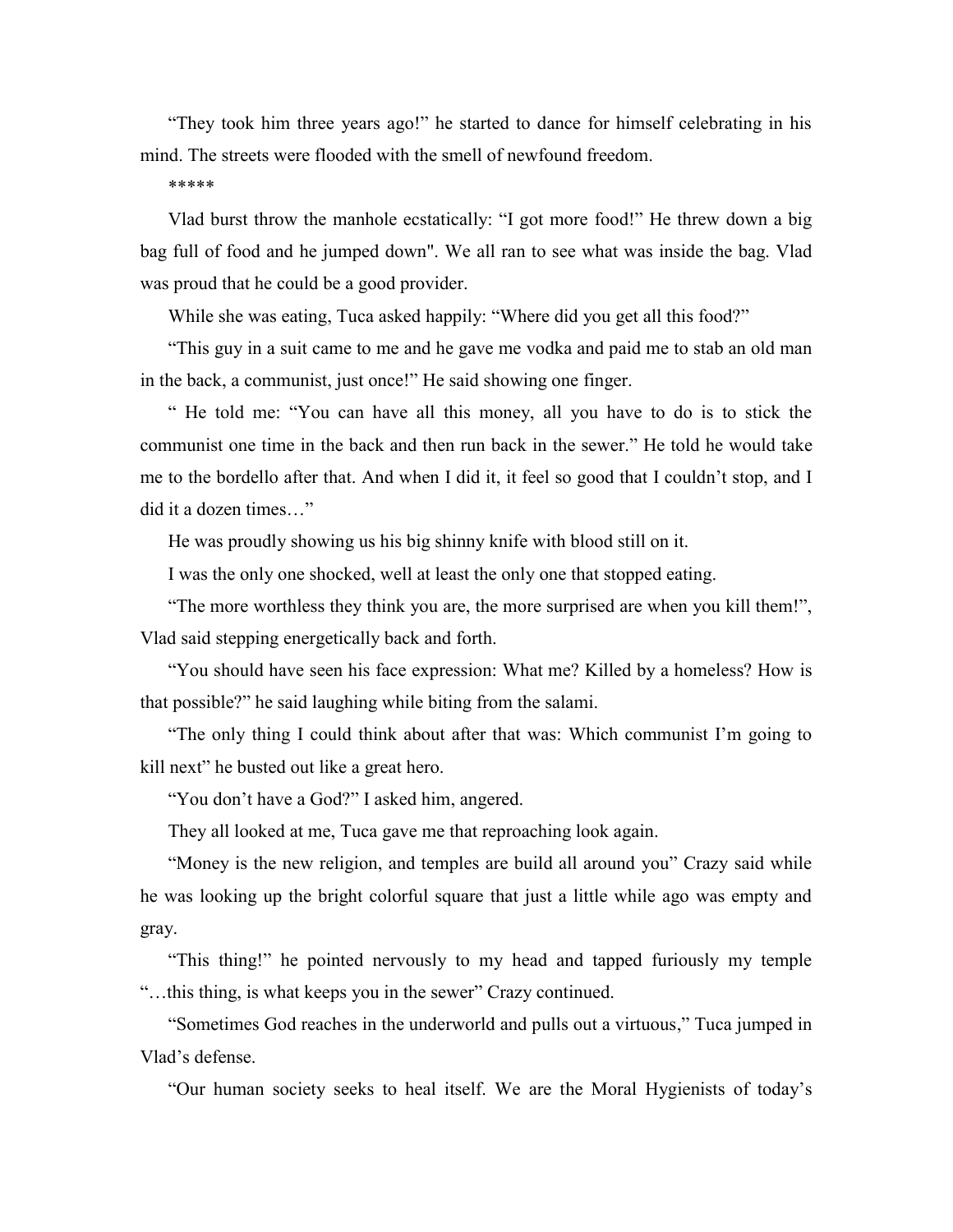world. We are the leaders, the ones that know how low it can get" Crazy said raising up in the middle of us and taking a bold posture.

"Yeah! Like he said!" Vlad approved, uncertain of what Crazy meant.

"It is from my experience that the lies don't anger the man as much as the simple real truth does…social debt." Nicu added while indulging in the taste of foods that we never had before.

I stood there thinking about Mama, the Janitor and all those other people that had hurt us. Did they win by transforming us in the monsters they once were?

"It's unrelated but I also helped load heavy bags in trucks at the market and in the end of a hard day's work I suddenly realized the truth: there is more money in beggary than in hard work.

People don't want to see us work, it's a social; thing." And with these words, Nicu ended up the discussion.

\*\*\*\*\*

I never felt lucky. I never felt I deserved to be lucky because I thought I was cursed forever, this is how you feel when you start your life in an orphanage. Every time something good was about to happen to me, I would run away. I was afraid of good. Also I believed that the good luck wants revenge eventually for not taking advantage of it and becomes a bad luck that follows you everywhere.

But that day was my lucky day. I never realized that till years later, that she was the girl the Oracle had shown me.

She was an American girl, but that kind of girl that makes you love America.

The first time I saw her, she was seating on one of those big humanitarian aid trucks that invaded Bucharest, dispersing bags of goods. Everybody was pushing, elbowing and shoving each other to get as much stuff as they could carry home. They didn't care what they got as long as it was something from America's humanitarian help: clothes, food, or even a simple pen.

We had all imagined the Americans as a mixture of gods and movie stars. I stood still, motionless, stricken by her presence there, like under a spell.

And then, she turned her head to me and looked at the only soul out there that wasn't moving in that square teeming with people. We had the look, the look that you will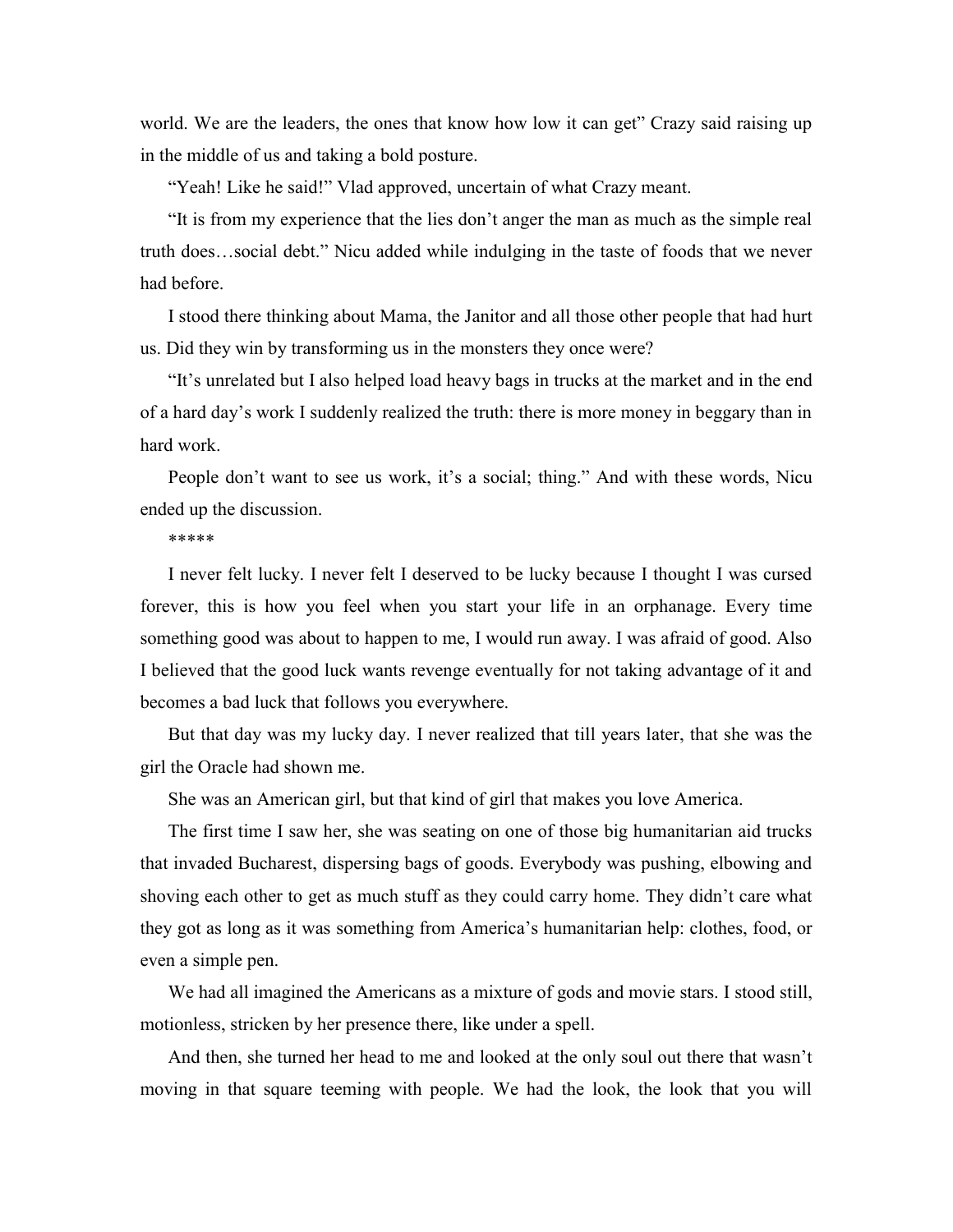remember forever, even if forty years will pass and you will be in your home putting your grandkids to bed and you will still remember that sudden connection that you had with someone. It was that kind of look.

I waited, she knew I was waiting for her and I could feel that that it was making her happy in her little heart.

She got down and came straight to me when they finished giving everything away. I was both excited and confused. I never imagined that I could feel like that, but I was happy because I was living this feeling for once in my life.

I don't know what happened next. My mind was blocked for several minutes as in a coma when abruptly I woke up in reality and realized that she spoke Romanian with a funny accent.

"Oh, I'm just a small town girl, living in a lonely world…"she said, smiling and looking at me with a silly face while answering to a question that I apparently had asked her.

Her hair was war reddish and her eyes were brown. I was mesmerized by her, I wished I had the power to smile back to her but I couldn't get the strength to do it. I felt paralyzed with fear.

"What's your name?" she asked me. "Daniel." I answered softly,

"Daniel… you remind me of my grandpa" and she tilted her head a little bit. "Was his name Daniel, too?" I asked.

"No!" she laughed, "But he has kind eyes. Like you."

She liked something about me? Nobody ever liked anything about me…

"There is something magical about people, because they have the power to be happy after they have been through so much pain, through communism…" she stopped when an older small man came closer to us and she politely got closer to him to hear him.

He looked left and right.

"Do you have any, hmm, adult magazines?" the old man asked her whispering while still looking around to see if someone was watching. Back then, the naughty magazines were not published in Romania and people with connections smuggled them into the country, You just need it to find one, a dealer.

"No!" she said taking a step back a little bit frightened and surprised. "OK…" He left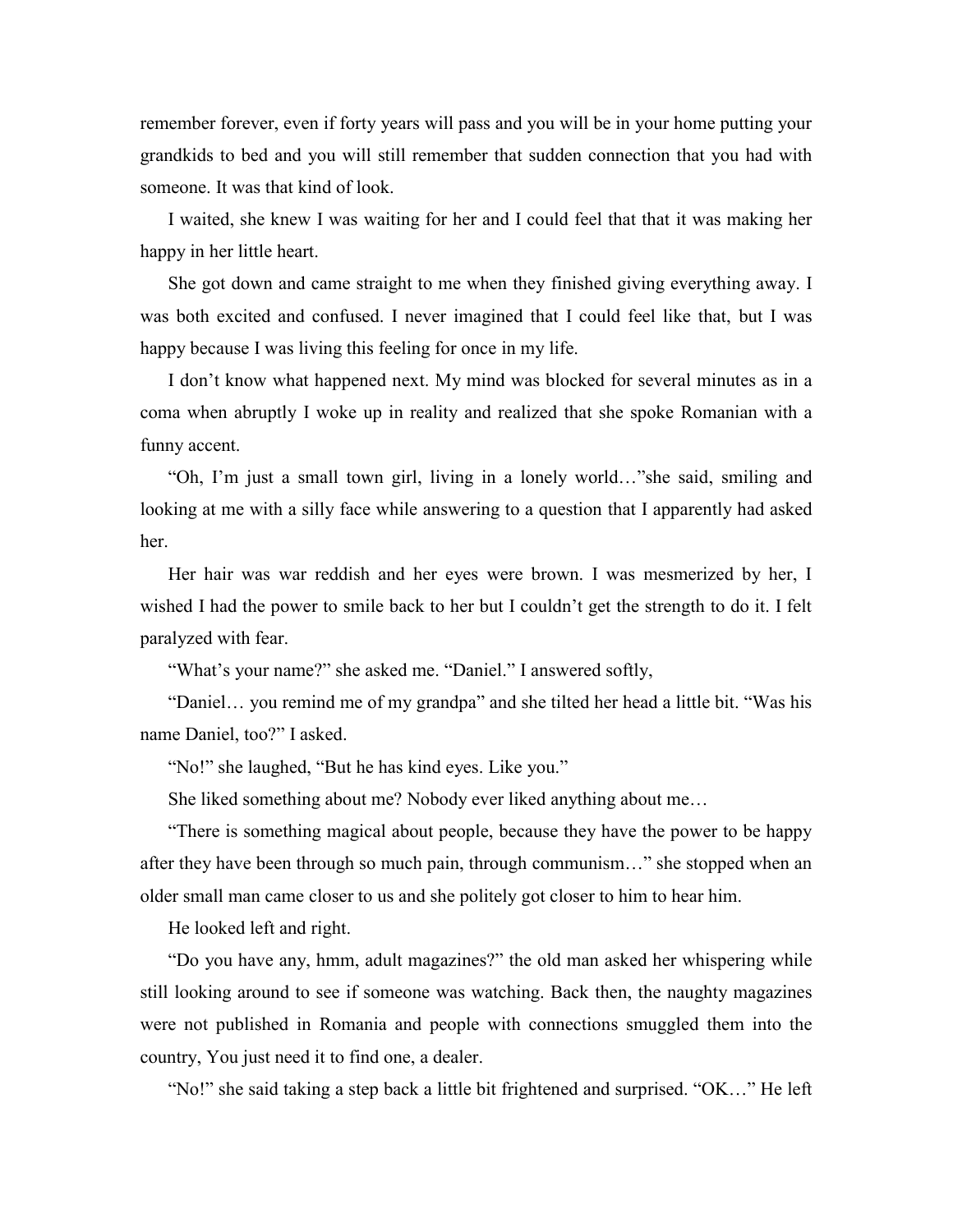quickly, frustrated.

We took a few seconds to have the power to pass that weird pause. I smiled, she smiled back.

"Do you want to know my name?" she asked eventually.

"Mariana" she said, smiling silly again. Her name sounded so Romanian to me. Mariana was able to see the hidden beauty within us.

"There is no such thing as right or wrong / But ones who's weak and one who's strong" she used to quote one of the poems she wrote.

As a child she grew up in a small town in South Carolina by the seashore. She spent her summer vacations with her Romanian grand-parents, they had big shelves of magazines from the old country and spent many days absorbed in the realm of their ancestors' natal land. Mariana believed that by knowing more about her origin, she would learn more about herself.

I fell into a deep sleep that night. It was a time that my mind needed, to understand that someone like her could exist in this world. I really had to dream of her, take her out of this world to know that I loved her. And just for knowing that she existed, if I was to die tomorrow, I would die a happy boy.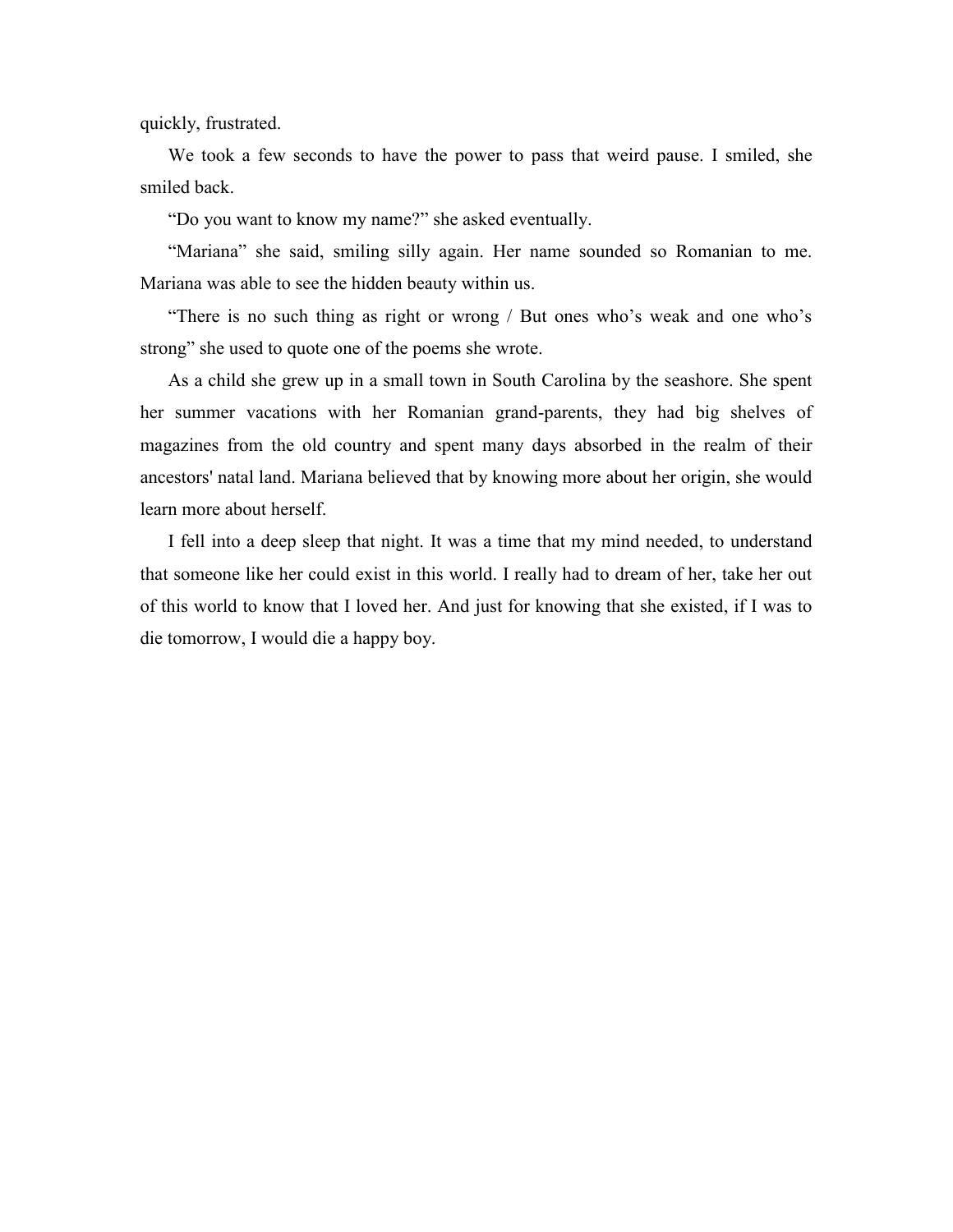Chapter 7: Sacred Times of Revenge

"My son died!" Fatty cried out angered, "and this piece of garbage lives?" he added, grotesquely contracting his face muscles to show hate and disgust.

He came out of nowhere while we were on the fourth floor of a deserted block apartment construction site looking for rebar to rip from the walls and sell as scrap metal.

Fatty had really red eyes with big veins sticking out, I saw that when he was staring at all of us, he looked as he had been crying for days. I never found out to this day if his son died at the revolution or for some other reason.

We all froze up, not just because we got scared, but because we felt that something macabre was going to happen and we thought that if we held still and didn't catch the militia's attention in any way we just might survive this. Just like one of those bugs that stay still when you turn on the light in the kitchen waiting to see if you are coming to kill them or they are blending in with the floor before they start running.

He had brought with him a new militia, Costel, very young, the kind of guy that would make you believe that he still believes in justice and the protection of the innocent, dressed in a slightly oversized uniform and new shiny boots.

Crazy moved very slowly towards the construction while none of us realized that he is doing that, and jumped in with a big bang. He was lucky, he did slide all the way down through the big tube and we heard a loud thump and cracks coming from the end of it.

He made it out in the end, he was safe. We all heard him running away and cursing.

Fatty got instantly mad and he raised his black baton looking for someone to hit, when Stammer burst running towards the hallway's steps. But he didn't make it. The new young skinny militia Costel caught him by the coat and threw him in the middle of the room on a pile of broken bricks and boards.

I will always remember his last look, trying to get up and looking up with fear briefly at me as if he was saying: "This is the last second of my life."

The first truncheon hit Stammer in the neck and took him down to the ground again and the next four strikes sounds reverberated in my ears as cracking sounds.

All I could think about at that moment was: "Who is going to be next? "

Finally Fatty got tired and broke into tears while he was still hitting Stammer's head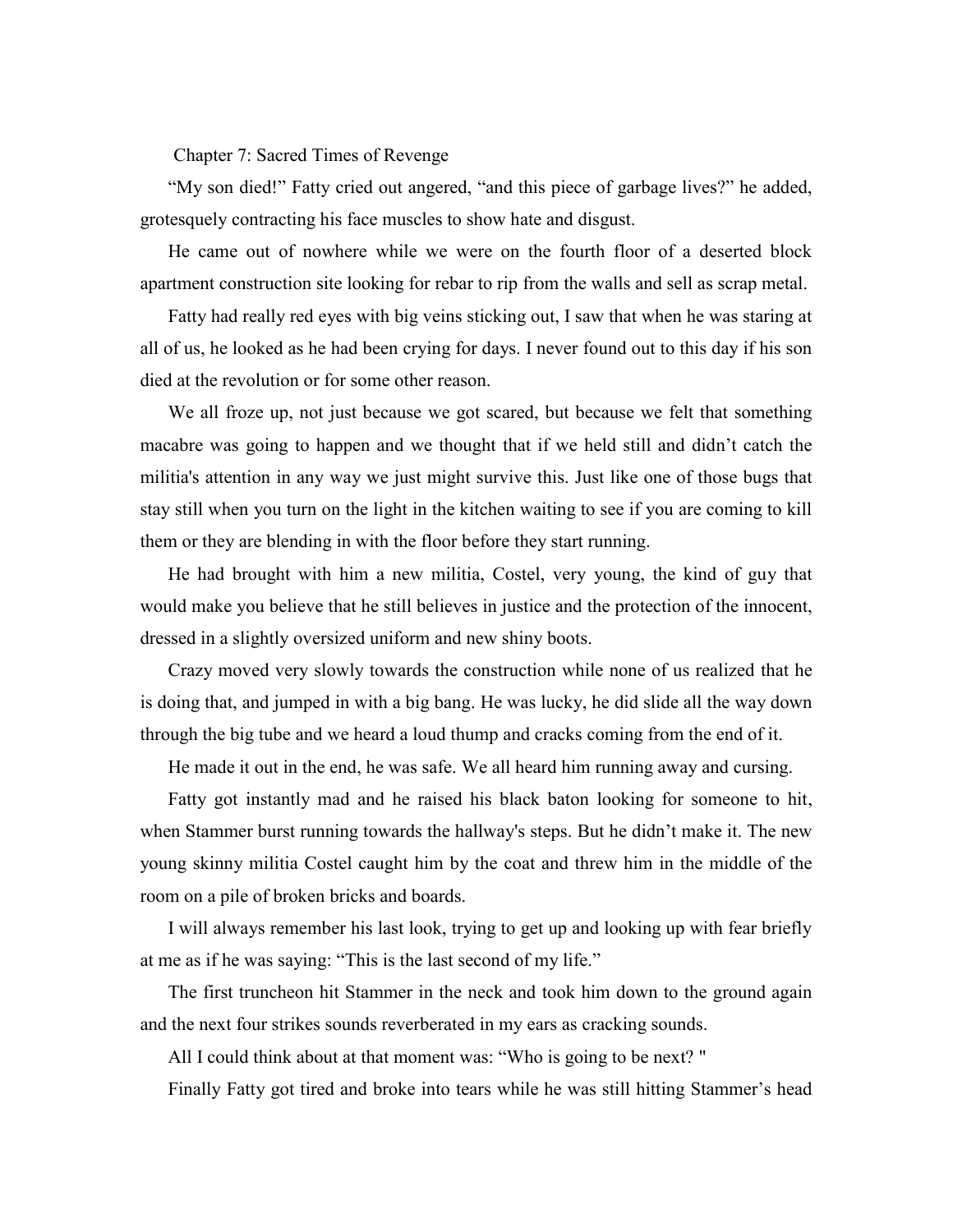that looked now like a bloody pulp with no eyes, ears or nose. Costel said something to console him, but I don't remember what. I ran away. We all ran for the stairs, tripping, pushing each other towards the exit, towards salvation, leaving behind Stammer's carcass and our hopes for better life in the newly liberated Bucharest.

They were still there. I remember thinking to myself: "Whom should I tell about this? The Police? The Priest?" I was too afraid to tell anyone but God.

Nobody would care anyway, nobody listens and life goes on without Stammer. \*\*\*\*\*

"Liberty! Freedom! Victory!" they both shout while giving the two-fingered V salute, a new celebratory gesture. V for "Victory! The dictator is dead!"

The celebration of Ceausescu's death brought everyone peace, as if the greatest thing that could happen to Romanians had just happened.

None of us got caught up in the revolutionary fever after what happened to Stammer but Crazy got closer to the car screaming and yelling: "Victory! Victory" in a kind of weird and creepy way.

Crazy pulled the nail out of one of his grenades and threw it in the back of the car with a quick hand move. I could see the grenade bouncing a couple of times on the back seat between the children's chairs and finally falling on the car's floor before I realized what it was.

The parents' head turned instinctively, looking to see what Crazy had thrown in their cars.

Suddenly I could feel the blood from my brain drowning into my legs when I realized there was nothing I could do to stop what was about to happen. I remember thinking that I had four maybe five seconds to run away when I felt Vlad's strong hand grabbing my arm and pulling me into motion to run with him.

My legs felt soft and stuck, he got me running but I felt that time was slowing down and that cold metal grenade was touching the back of my head somehow, as if it was about to explode within my brain. I knew that I was going to die for sure if I didn't get far enough from the car, but by the time I became conscious of it, we were already running around the street corner.

The blast was short and powerful. I looked back and I heard undistinguished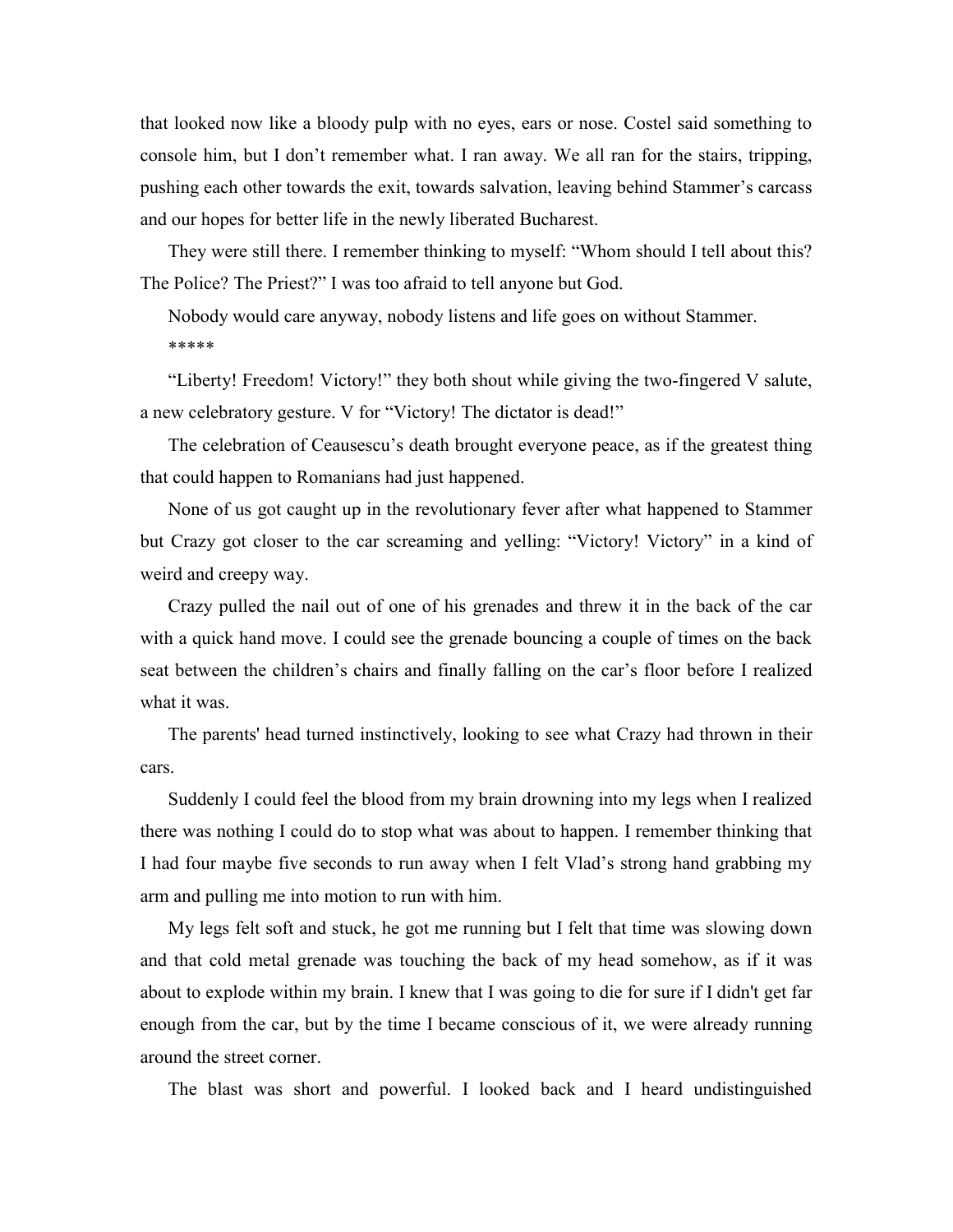screaming and saw pieces of car's windows and other debris flying through the air.

We ran again about five blocks. Crazy was the first one to stop, holding his left hand on his groins and leaning on a wood fence.

"Why did you do that? Why did you throw the grenade in their car?" Vlad said nervously, confused and breathless. Even he hadn't seen that coming from Crazy.

Crazy laughed and looked up to us:

"That family had so much freedom and now they are going to have more! I hate everyone who's happy; they don't deserve it…" he said sitting down with his back to the wall, "That got me so mad!"

We both stared at him, mainly disappointed. He didn't like our look, he turned his head form us and looked somewhere else over the fence.

"Listen! They had their fun while I was suffering." Crazy tried to explain. He pointing to himself in anger while citing a well-known Romanian proverb: "Let the neighbor's goat die too..."

He had known these people for a while and his envy got so powerful that he couldn't take it anymore. "They were passing, by my begging spot, in the market, by me, every day, happy, eating ice-cream…they never bought me any…or gave me any money…" Crazy kept justifying more to himself than to us what he had done.

"There were kids in there…" I said softly but Crazy didn't want to listen to me.

"They just stood there looking at my suffering and I was there next to them. They allowed it to happen and they did nothing to help me… they pushed me. They bullied me with their indifference. Well, help me or kill me, because if I come after you… I will kill you!" he said getting more and more agitated, gesticulating.

"Make no mistake! We are at war! They are out to kill us with their indifference towards us! They're killing children…Do you know how many times I thought of whacking myself because of them?" he continued.

Vlad just left as a silent ambulance was speeding by us. \*\*\*\*\*

# **January 2**

I saw Mariana again today. She didn't know and she gave me hug.

I made jokes, she laughed and looked me in the eyes. They were sad jokes, from a sad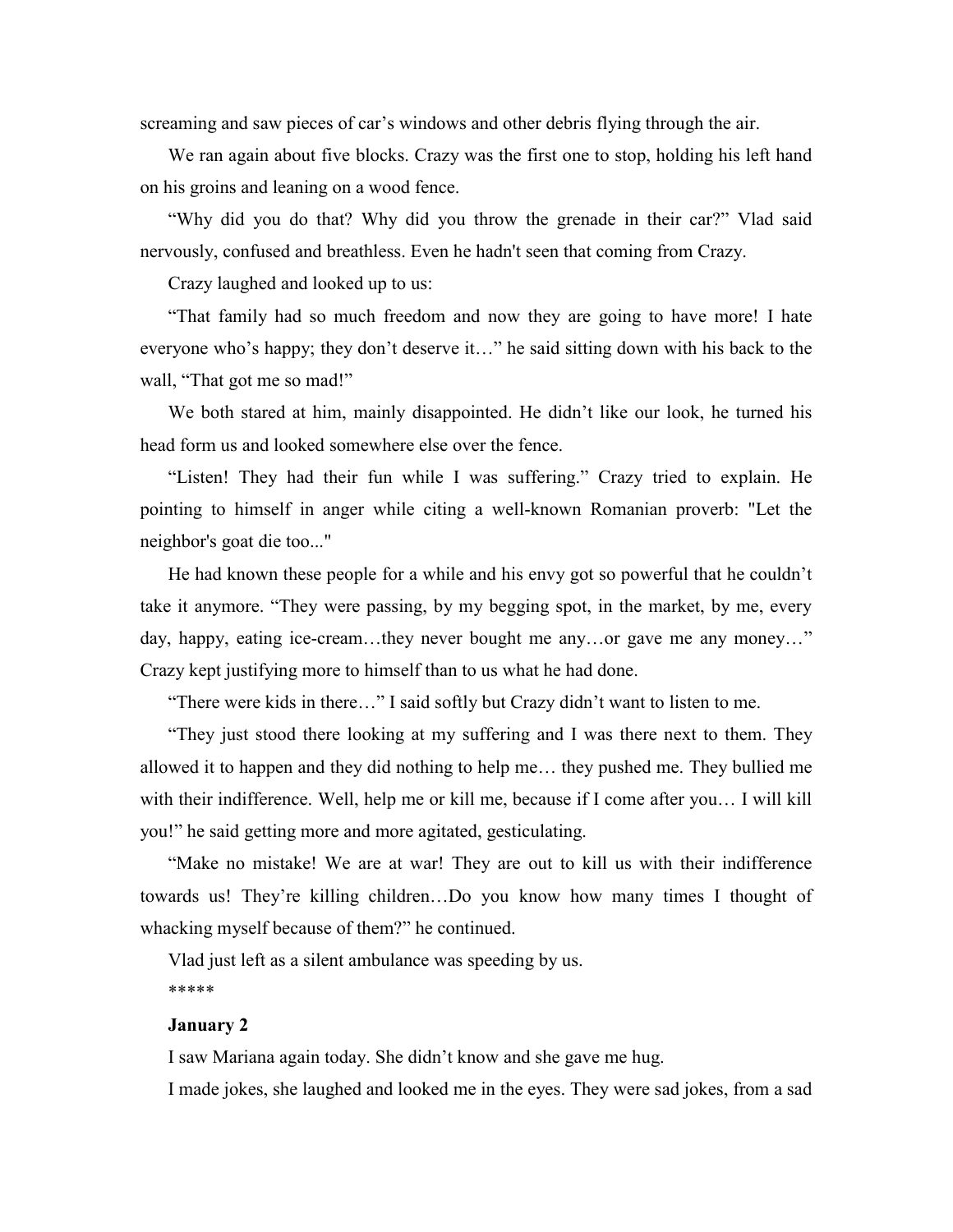soul.

I made a stupid joke and hit on her, laughing. Why was she still here? She looked into me deeply this time. Why was everything so quiet all of a sudden? My mind couldn't accept it.

She listened to my stories and found meaning in them that I didn't know. Tuca brought her into the gloomy, dim sewer. Mariana liked Tuca's drawings on the wall, she took lots of pictures, and she was fascinated. I like the drawings too but I never told anyone.

Did I really imagine that this could happen? I looked at her when she was looking away. Will my mind ever accept?

She touched me! I acted as if it was no big deal. I shivered inside.

I can't write anymore. This is stupid!

\*\*\*\*\*

One night Crazy crawled next to me and confessed:

"Did you ever hate God so much because he made other people so happy?" he suddenly burst into the silence of the night.

"All I understand is that God is testing me, over and over again," he continued. Everybody was paying attention to us.

"You killed that family…" I told him but I didn't know for sure what actually happened to them.

Crazy took a second for himself, to think how he could explain to me what he felt.

"Yes I did, but God didn't stop me or the grenade. No miracle happened…I wanted to test God for a change...He tests us all the time." he whispered.

No one said anything. They were all listening to our conversation.

"Sometimes I look at their faces, children the same age as me and you, us… What did they do to deserve a life so much better than mine? They are spoiled and stupid and they ignore me when I beg them for money, and they still get a new bicycle on Christmas. I hate them, I hate them with all my heart..." he was getting more and more revolted, quietly.

"One day I'm going to meet Him…and He will have to answers for all He put me through…" he was almost crying by now.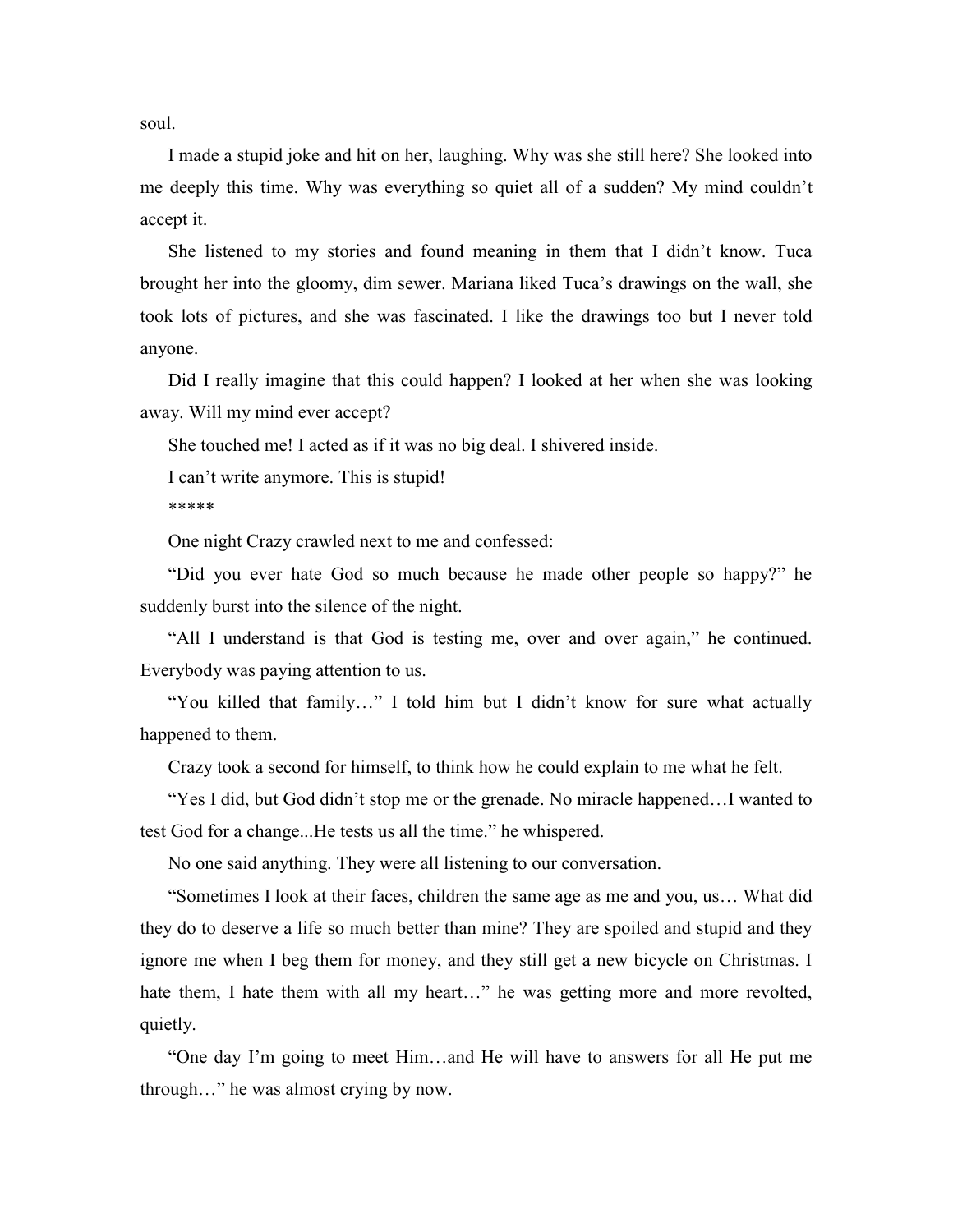I felt he had some remorse about what he had done but all that was buried under a mountain of pain and hate.

"And now that I got the power, me, the ugly little homeless boy…that grenade. Why should I be any better than them?" he asked me." Why shouldn't I enjoy their pain, their desperation for a change?"

"But they never did anything bad," Vlad said compassionately.

Crazy raised his voice with a menacing look in his eyes: "Because they never had to lie or steal, they had everything given to them on a golden plate. Never tested by God. Unwilling angels, they would be as bad as you and me if they had been in this place."

Crazy kept silent a moment and then he continued:

"Did you ever imagine that maybe their indifference against us caused God's anger in the end? All those deaths?"

"What do you mean?" I asked.

"The Revolution I mean. If it would not have happened we would all have died of starvation." He was looking for a meaning, "Maybe we, down here, are more precious to Him than all those up there."

He got us thinking. He put a seed in our heads.

"I don't care anymore." Crazy voice blended into the night, ending the conversation.

I felt that he was afraid that there was no God after all and no Heaven. The world didn't end and the skies didn't fall. God didn't do anything about it.

I wanted to lose myself in the objects around me and become an object without feelings, moved, pushed around, hit. I didn't care. I didn't want to feel anything anymore. I just wanted to watch, emotionless, how times go by.

He really got me thinking on that at least.

We all went to sleep philosophizing about our meaning in this world.

I just wanted to sleep and sleep till I woke up in the marvelous world of the future, when there would be no more homeless, no more disparities.

\*\*\*\*\*

"Let's go back to the place where everything started, let's go back to that orphanage cemetery" Vlad said out of nowhere, taking everybody by surprise the next day.

We all looked at each other to see our reactions. Did we want to go to see our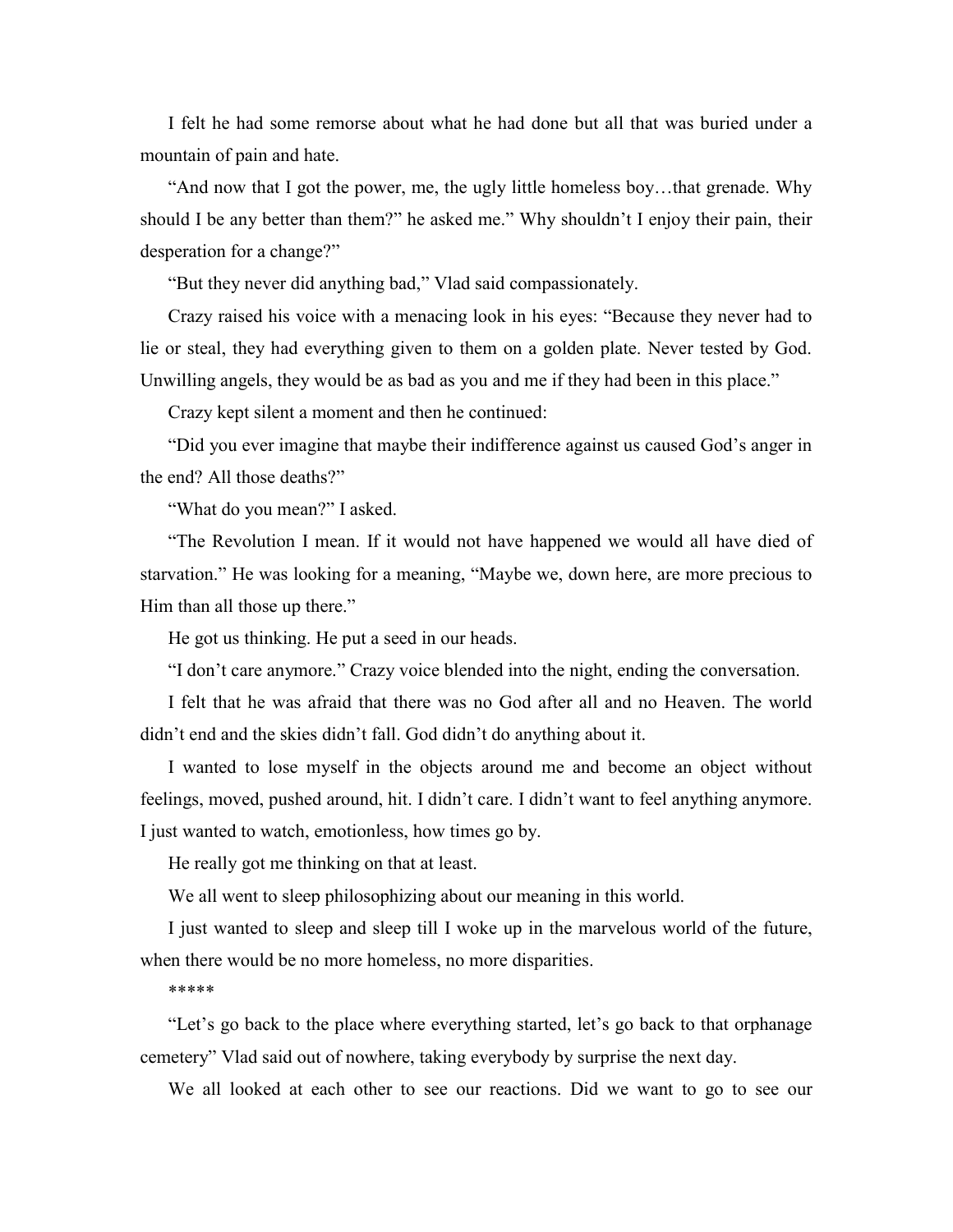childhood graveyard again? Did we want to see the Janitor again? Just thinking of going back to that place scared me motionless.

They all felt better knowing that Mama was not there anymore.

"We have the revenge demon that lives in all of us" he yelled at us, seeing our hesitation.

"That demon will grind your soul, will change you if you don't give him the satisfaction he wants. He will make you hate everything and everyone in the end..." Vlad continued his speech.

He was right. I craved revenge in my soul, but I was still afraid of the Janitor, I still saw him as an undefeatable God. Who can kill a God?

"This is our time now. We have a gun now," He said, raising frantically his gun into the air and pounding his chest with his other hand.

"Yes, the demon!" Crazy realized "But we didn't put him inside us… they did it with their starvations and beatings…and he screams to get out!" he got up, ready to go, getting one of his grenades with him.

"We should all go together, as brothers and sisters. Maybe we don't have parents but we are brothers to each other. We were all born from the same pain and suffering…" Tuca agreed, giving courage to all of us.

"When is all this going to end?" I remember thinking to myself.

"Yes! Let's go!," Nicu decided "They have our files, our life stories, our parents' names…"

We were left full of fear and hesitation but also with the excitement of the confrontation that would follow. Vlad took out his shiny knife from his belt and gave it to Tuca just in case she was going to need it. One Eye was too afraid to come with us and Crow said she needed to stay and take care of Mariuca's kid.

Right then at that moment, I realized that each of us had different nicknames for that little boy, but none of us actually knew his name. Crow called him "Love" like she called her mother.

In the end it was Vlad, Crazy, Nicu, Jail, Tuca and me. We barely looked at each other in the bus that took us *there*, we all knew what we were going *there* for.

The orphanage wasn't changed. It just looked smaller than we remembered it. Same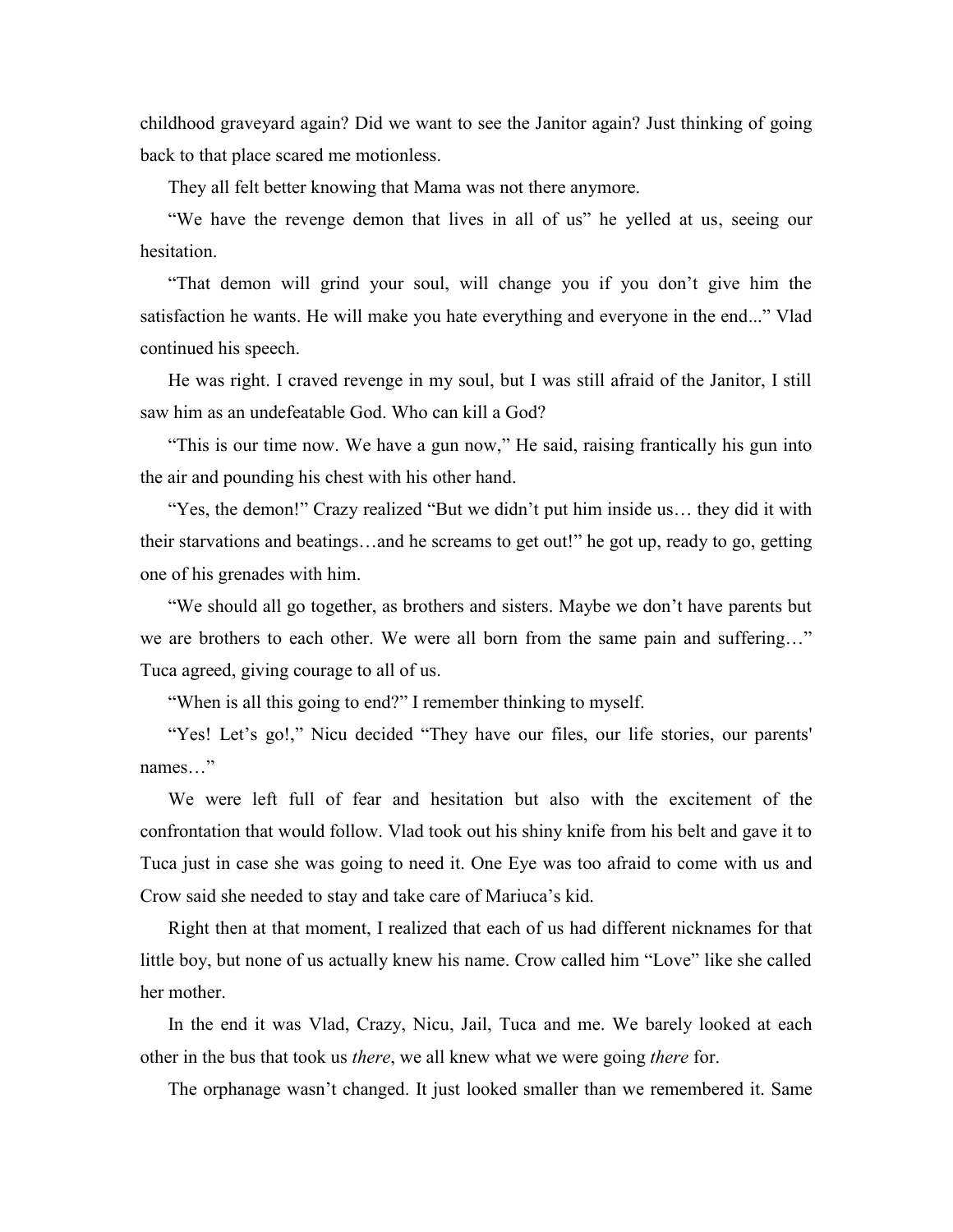scared eyes looking at the world outside, just like us, not so long ago.

As we got closer I thought I could see myself in there, tied to one of the beds as they used to do. A much younger boy, or maybe one of spark of memory dying in my mind at that moment.

Vlad went right in, proud of himself, authoritarian. In that moment, I understood why Tuca loved in him.

Crazy followed him with the grenade in his hand and then Jail with Vlad's Tuberman. At this point I don't think Crazy cared if he would die holding the grenade to his chest as long as he could take the Janitor to hell with him.

I was the last one to enter the orphanage and I was shaking from all my bones while I followed them into the Janitor's and Mama's room. I had never been to their room before, they didn't allow us. Well, at least, I didn't.

When I saw the Janitor, I froze and I fought with myself to keep my breathing normal. They were already around him, talking with him and I stood behind Jail, so he would not get a good glimpse of me.

"I'm not the six year old boy that you can beat up every time you feel like it anymore." Vlad said, affirming his stature.

The Janitor laughed, he was older but he still looked as strong as an ox, but by now Vlad was as tall as him and hopefully stronger than him. And also he had a gun.

"You know there is no way you will get away with this." He looked back at him, fearless. "We have a surveillance camera at the gate now, and I know what you did to Mama…"

"I don't care, you're going down today," Vlad said while stretching his big long muscular arms and looking at him, ready to start the fight.

"O.K. let me have one more shot of this rachiu." The Janitor said still sitting relaxed on his chair, closing his eyes.

"What are you doing Vlad?" I remember asking for myself, "You were supposed to shoot him, not start a fist fight with him!"

"You know, you kids were the last ones that jumped the fence. I put an electric wire on it after you jumped…" he finished his drink and reached for the bottle to refill his little glass when he continued "…of course we had a couple of burned ones over the years…"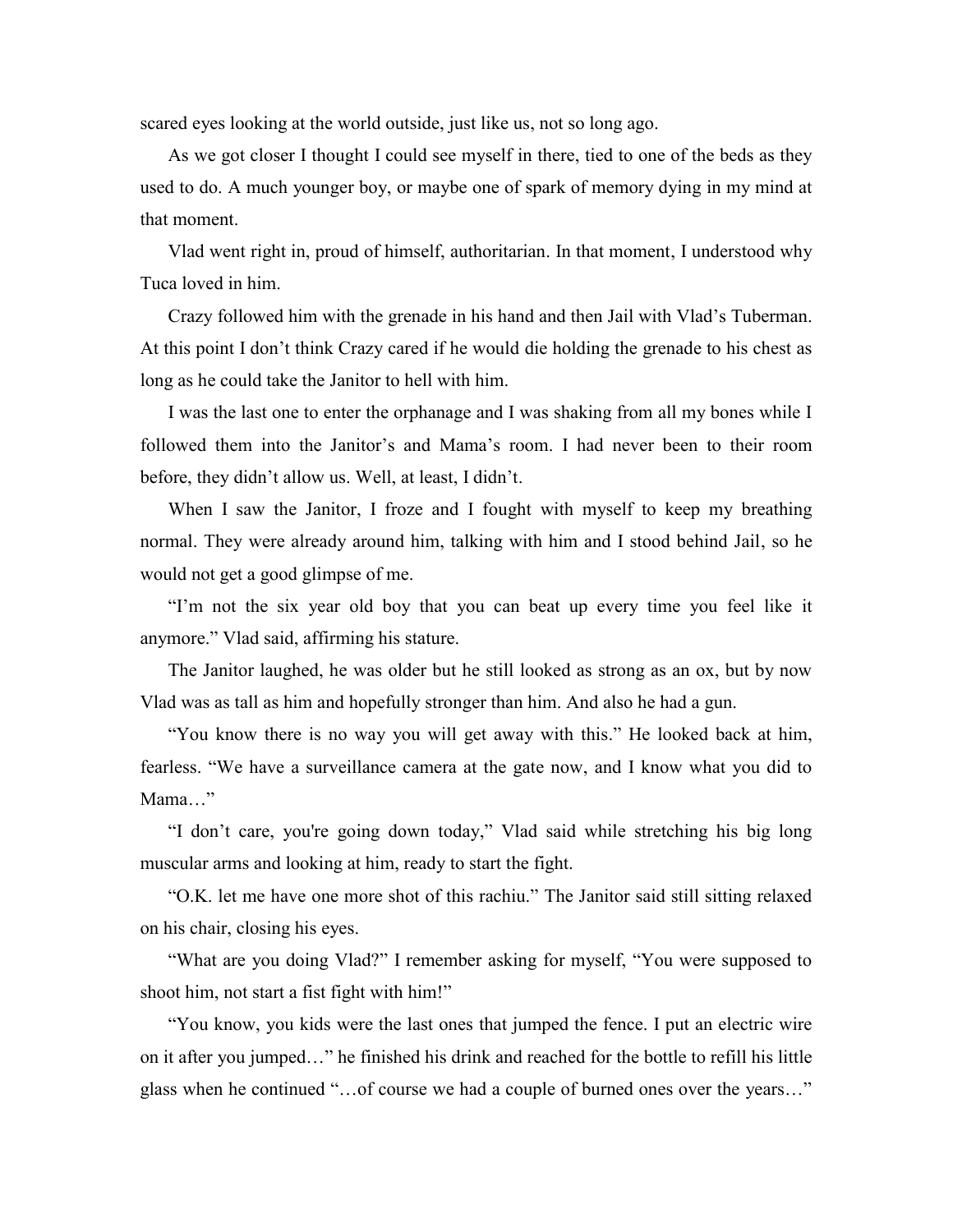he laughed mimicking the kids getting electrocuted while we all looked away, disgusted.

And then, suddenly and silently, the janitor tried to take down Vlad with the rachiu bottle, aiming for his head.

He missed and Vlad flinched just in time to pull his gun out and shoot.

They both felt on the ground at the same time, entangled and contortioned. A heavy fall of two Gods resounded through the room.

"You shoot me!" the Janitor moaned quietly, but surprised. I was relieved. He was shot somewhere in the hip. Vlad pushed himself up dizzy from the Janitors's grip and looked at the fallen God.

"Tie his hands!" Nicu jumped with a piece of rope he had prepared, fighting to get a loop around Janitor's hands. They all hurdled on him to help Nicu tie the first knot.

"No! I will not allow it!" the Janitor screamed, upset, "You will break my arm! Let me go!" but it was too late. They had already tied him up tight although there were a bunch of loops hanging loose.

We stood there looking at him collapsed on the floor. He didn't look so big and scary now. Suffer!

We only did what we all learned from him: to hurt people and take pleasure in it. "Remember the old paper press machine?" said Vlad with a big grin on his face, while turning to see us "I want to break his fucking head with it!"

The old paper machine was still there, waiting as a guillotine waits to be used again on its victims. But this time, Vlad became the executioner when he shove the Janitor's head in it.

"I should have killed you all a long time ago" the Janitor said with his face between the planks covered in a mix of sweat and hair. I could feel the smell of his blood dripping down his leg filling out the room, I know other people don't smell blood but I am one of those who can feel its stench.

"Yes but if you would have killed us, you wouldn't have been paid for taking care of us anymore, so you chose to torture us instead." Vlad said squeezing the machine's handle tighter and tighter.

Everybody was waiting ecstatically for the cracking noise, but me. Maybe.

"Shame on you! I raised you! You are my children! Why are you doing this?" the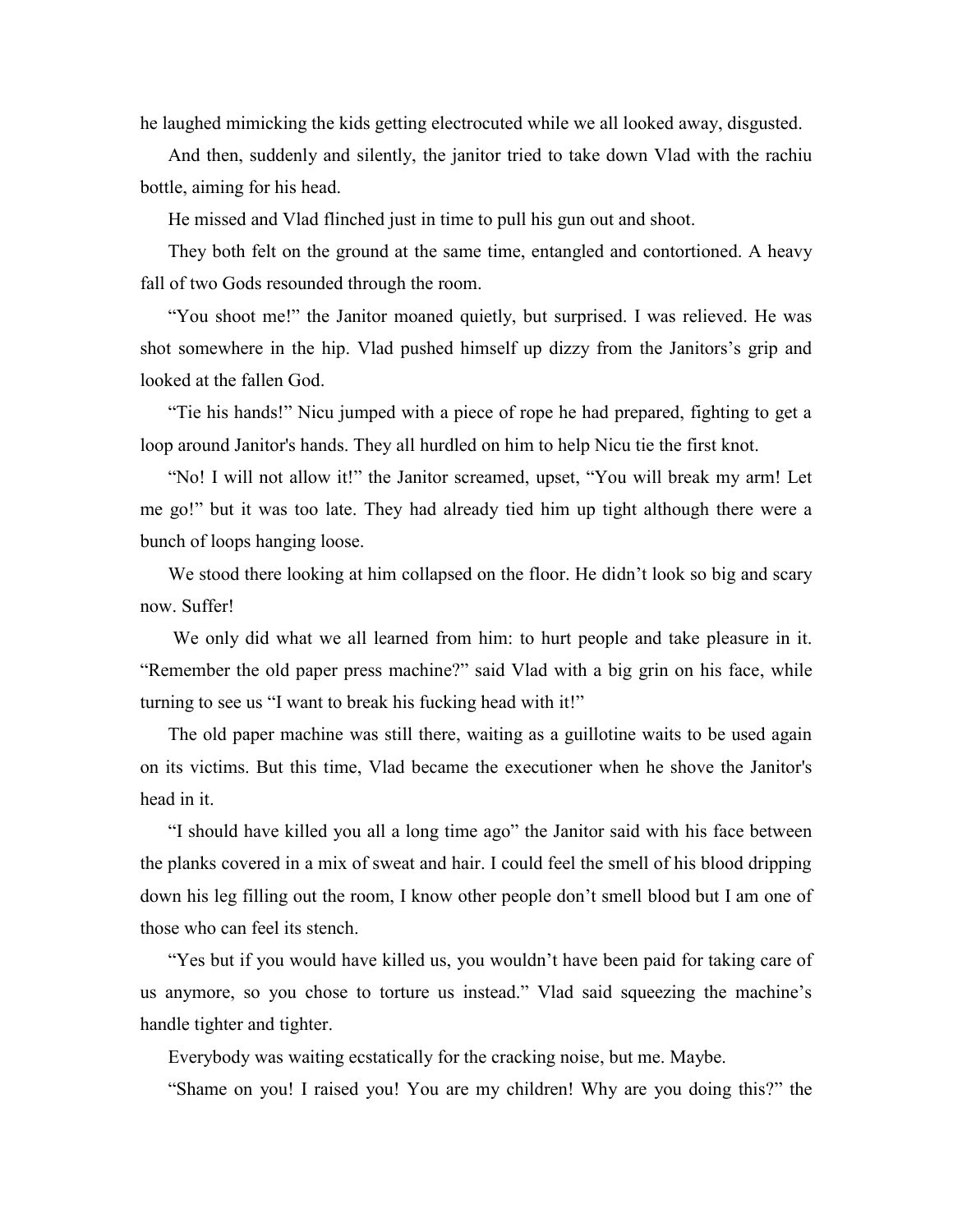Janitor was crying and begging for mercy.

And then at that moment I saw the humanity in him: his fear of his own death. And it moved me. He didn't really want to die and looked for a way out, he looked at me.

"Stop it! Vlad!" I screamed and jumped on his back and put my right arm around his neck trying to pull him down, vainly.

Vlad got angry but he finally stopped turning the press handle and he pushed me in a corner then grabbed my shirt collar and started hitting me. He hit hard, like a hammer.

"No. Leave Daniel alone!" Crazy run towards me and jumped between me and Vlad, "This is not what we came here for…"

And there in the middle of our uproar, we heard a simple crack that stopped us still..

It got quiet and I could hear the wind outside. Vlad let go of my collar slowly as we all tried to see what happened.

The Janitor was hanging dead with his head smashed into a formless mass. His blood was dripping from the table making a rainy noise. Above all this was Tuca, crying and shivering from all her muscles but still holding the handles. We were all lost in the aftermath of the trauma.

"He's dead," she said with a big smile on her face, looking at Vlad "He's really dead! I did it!" and she started laughing and crying at the same time while running in Vlad's arms.

Nobody said anything, Nicu took the files he came for quietly and we all left the room.

\*\*\*\*\*

We got back to the safety of our underground sewer.

And there they were… our life stories, wrapped in that gray-brownish paper that they called "The Files", staring back at us, merciless, holding the truth of what we are and where we are all coming from.

"Read mine first, please…" begged One Eye, shoving his file in Crazy's face before anyone else. We all frowned at his impudence, but nobody said anything.

Crazy opened the file slowly as the old paper was starting to split in the corners. There were only two pictures and a half of paper sheet typed with some official signatures and stamps.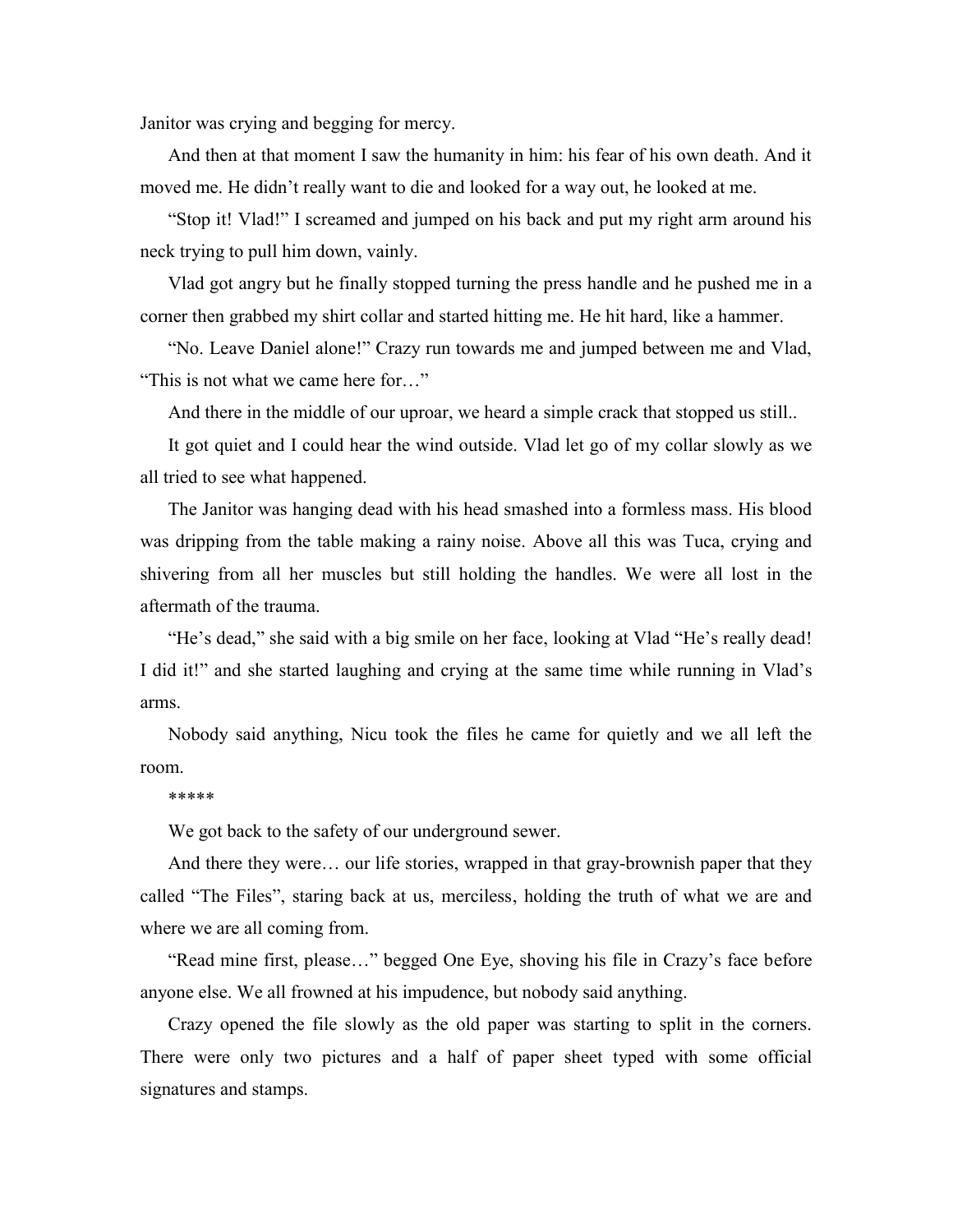We all stared at a timeworn picture taken by the seashore with an elderly woman sitting on a big rock and holding up a small child next to an older child. The small child was the only one not looking straight at the camera so we couldn't see his face very well.

"Look at this picture, your clothes are so clean and beautiful…" Tuca said pointing at the other picture in the file that was One Eye's only child's portrait.

"They look like rich people, look at their clothes… You must have been rich when you were a child" she sustained in a deep meditative voice.

"And you had two eyes," Vlad continued with what none of us never dared to notice.

We shared a moment of awkward silence. One Eye should have come with all of us to face the Janitor, but in the same time Vlad was too cruel to him. I always thought of One Eye as a good friend that was there for us, overcompensating his handicap with his kindness, as if we could somehow help him overlook his own burden. I knew he was afraid of fights because he ran every time one was about to start.

"It says here that this is your granny and this is your brother Mihai… you were one year old and your brother was three. You lived in Constanta, somewhere close to the Black Sea when your mother and father died in a car crash…" his voice became faint toward the end.

"But I have a brother!" he jumped out, happy. "I have a brother!"

It got quiet again with all of us staring at the picture as if we were trying to absorb the whole story in our mind. I was already dreaming about the sea and the beach when Crazy began talking again:

"There's an address written here on the back… I can't make the number up anymore, but the street it's Aleea Daliei….and look, there is a phone number…you can call them…", but he never got to finish the sentence because One Eye pulled the paper out of Crazy's hands and climbed up the manhole and ran to a public phone.

Everything happened so suddenly that nobody had time to say anything. "Read mine next! Please!" Crow said.

Crow and Tuca were holding hands when Crazy opened her file, she screamed when she saw a picture of her dead sister Blackie falling from of the file. She tried to reach for her sister's face as if she was there in flesh and blood when she fainted in Tuca's arms.

We got scared seeing her lose consciousness. We didn't want to lose anyone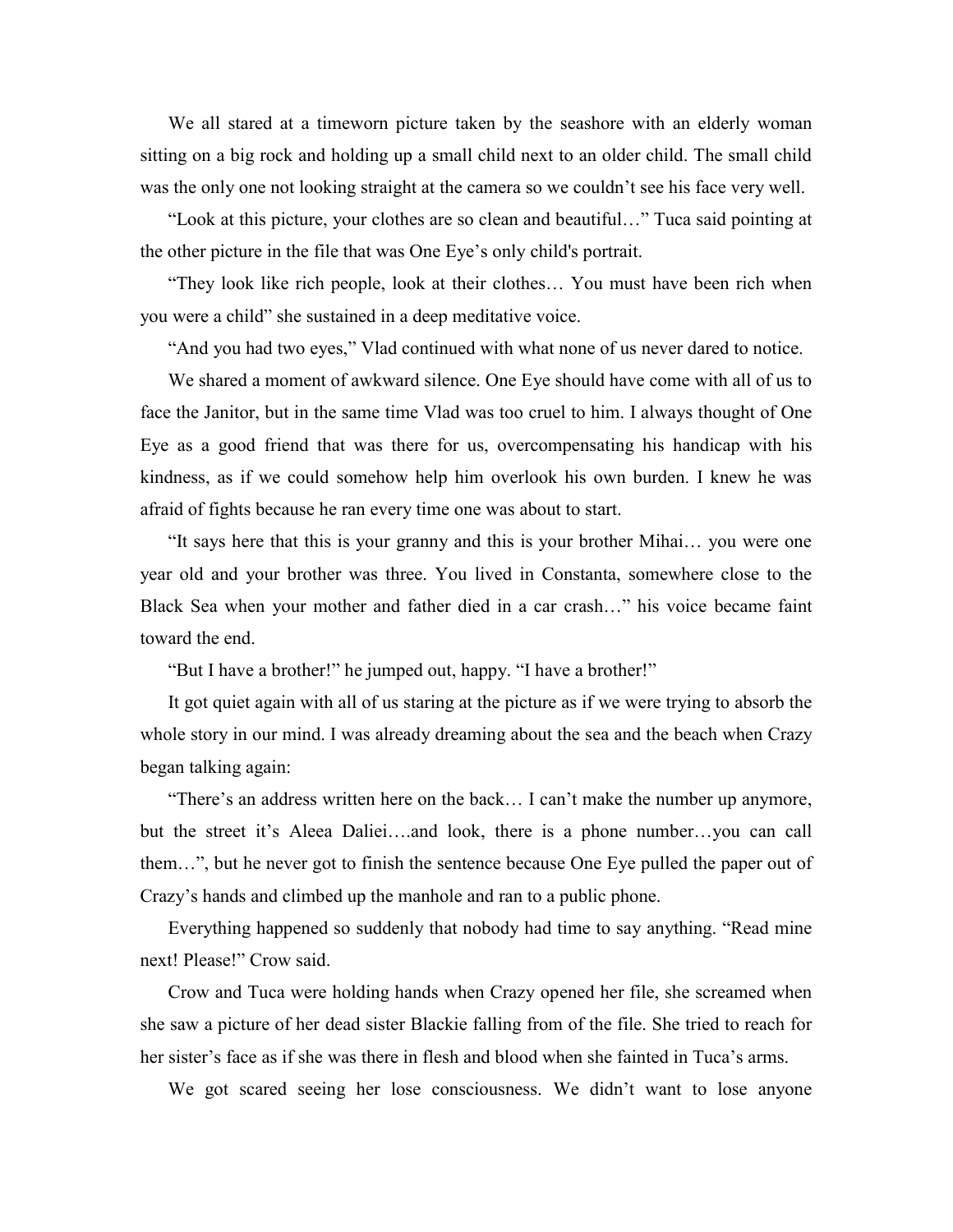anymore. We were so few anyway. I spend some time with Crow waiting for her to give me and Tuca a sign that she didn't deserted us yet while the others were reading their files.

"I don't want to open my file" Vlad said to me, "I need to wait till the moment is right"

Crazy interrupted Vlad:" This was Burn's file, you see… he was telling the truth he had a mother, this is his picture, he was a Hawk of Romanian Homeland, he told us the truth…" "How about you Crazy? You want to read your file?" I asked him.

"I already read it…there is nobody to go back to..." he answered, disappointed.

"My parents died in the great earthquake of '77, people found me in the wreckage of a crumbled house. .It said that none of my relatives wanted me, so the authorities brought me here" he kept his head down, "Oh!...and there were no pictures in my file."

"How about Nicu?" I asked them while looking at him. He was sitting in his corner rocking back and forth.

"We couldn't find his file… he will never find out the truth…" Vlad said.

Nicu looked up to me with tears in his eyes as if he knew we were talking about him, I felt bad for him.

"Now I'm sure that the communist secret police took his file. Nobody will have any proof that he is Ceausescu' grandson," Cray said, looking unwilling to admit it.

We all looked at him at the same time. He looked at us confused, with tears still pouring from his eyes, asking himself why we stared at him.

"So he is really Ceausescu's grandson? Really?" I asked out loud. A bizarre moment followed.

"Here is your file!" Crazy slammed a heavy, full file in my hands unexpectedly. The file looked like it had been through a lot of hands in his way to me. "This is Sleeper's file" Vlad showed us the last file.

"Sleeper never found us, he never found the safety on the underground sewer. Often I wonder what happened to him after he left the orphanage…" I said quietly.

"Everything goes…when life is like this…I remember him from our good times," Crazy answered pensively.

"There was nothing good to remember, it was bad, and it was all bad" Vlad said.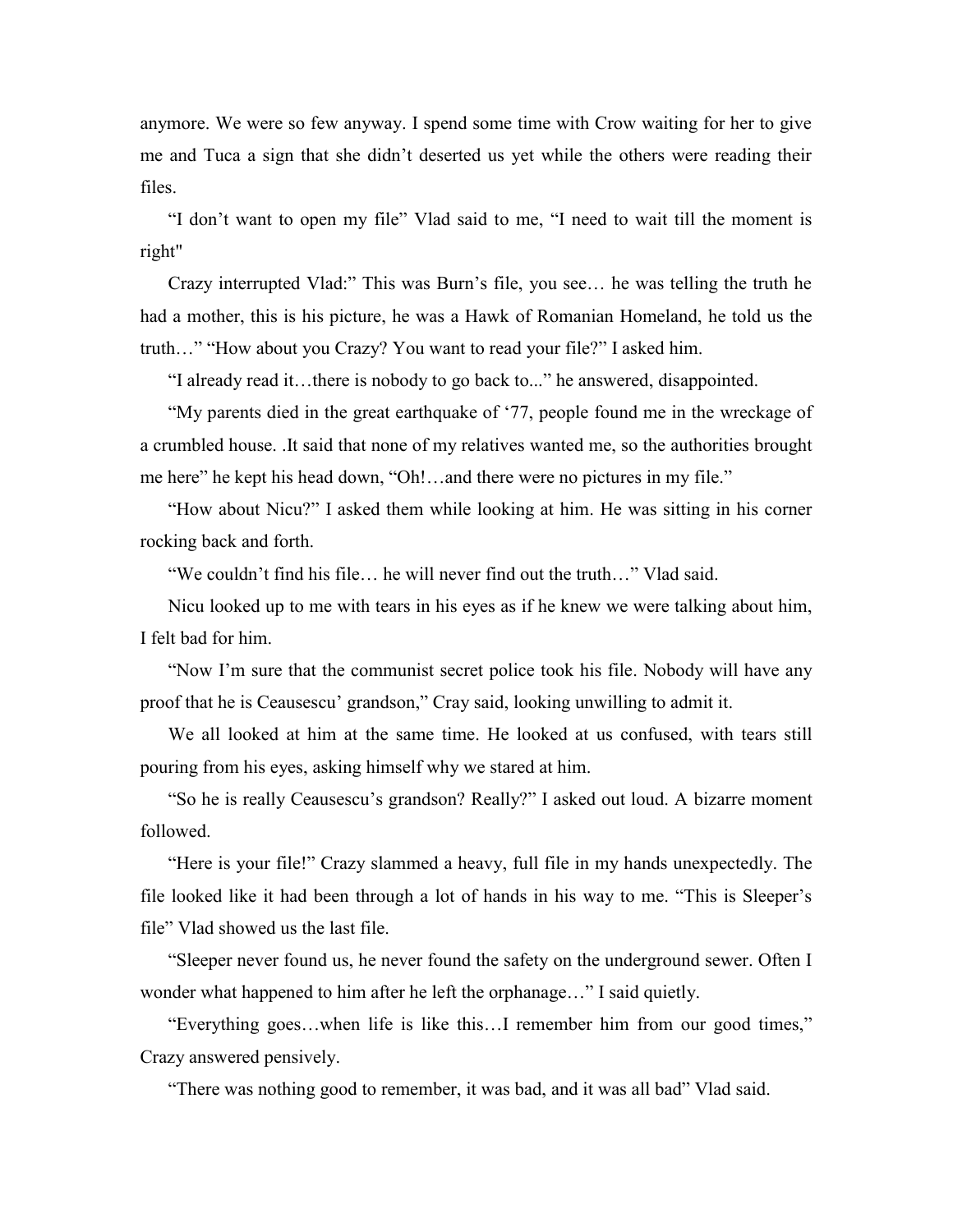They all retrieved to their corners, sorting things out. A little bit later, Crazy broke the silence with a happy scream:

"Birthdays! We have birthdays! All of us, not just the rich kids!" "Relax Crazy," Vlad yelled, "everybody has a birth date!"

"Yes! But now, I know what mine is: October 6!" he laughed, "October 6," he repeated in ecstasy.

Vlad and I went to our secret place so he could read our files in peace.

\*\*\*\*

"So, I got stood up by a homeless boy!" a voice said calmly behind me. "What?" I asked while awakening from my thoughts and turning around.

"I mean, how much lower than that can a girl get?" Mariana said while looking happy too "Remember? We had a date?" she asked me, smiling. She looked all dressed up for a date

I was perplexed that I forgot, but then again I had had a rough morning with all the killings going on.

We went to a sweet shop to eat some cake, a lady and a homeless boy. Everybody in there was looking at us and talking about us. She didn't care, she paid for the cake, I barely paid any attention to her.

I didn't understand what was happening to me.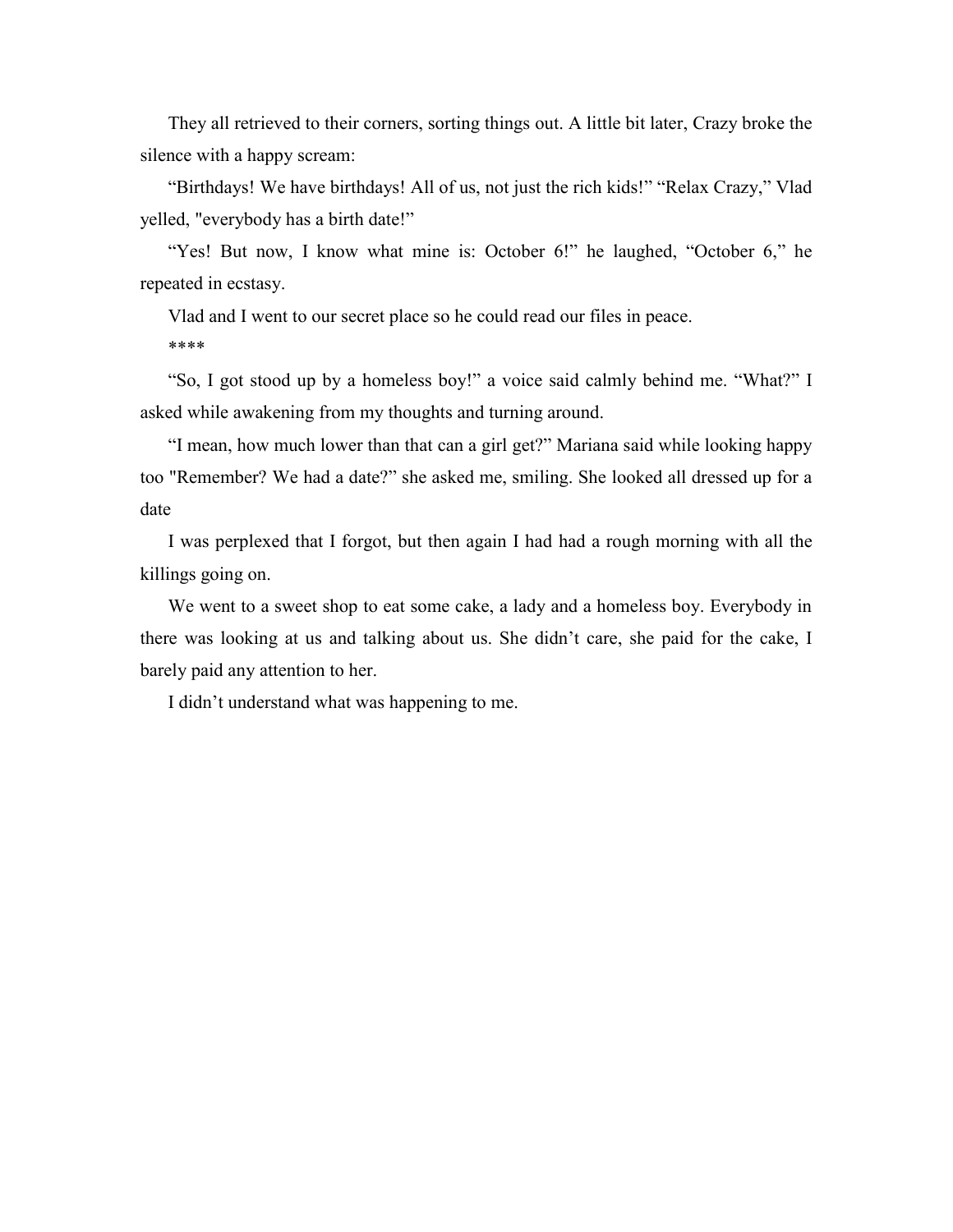Chapter 8: Freedom for sale

I always got the feeling that something vital was about to happen just a few seconds before it happened. It's like seeing a time ghost.

"Daddy! That is my Daddy!" Jail said losing his voice at the end of the sentence and looking stunned while pointing to a man sitting by the window of a dirty white bus that just stopped at a red light of the intersection where we were begging. We all raised our heads up and looked at the guy getting a glimpse of a rough, well build man sitting by the window and reading a newspaper.

I remember thinking for a second: "Jail looks just like his father..."

I stood there, trapped in the moment as the light changed and the bus started to slowly drive away through the intersection, and I didn't come around until I saw Jail running frenetically after the bus: "Stop the bus! Look at me, Daddy!" He was yelling from all his lungs, crying as the bus was driving away "Look at me Daddy…".

We all knew it was pointless, but we started to run after the bus as well and yell:" Stop the bus! Stop the bus!" It was all in vain.

Nobody but an old wrinkled woman sitting in the back of the bus turned her covered head back to us, surprised for a second, and looked at us with contempt, disgusted to see us.

"Stop the bus!" I yelled at her again while running, but she didn't care, by now she already had turned her eyes away from us. Why should she care anyway?

And at that moment, as I was hearing Jail's shouts of pain and desperation as he was losing all hope to get reunited with his father, I heard a short and clear whoosh whisper and I felt something flying next to my right ear and hitting the bus in the rear window with a loud thump.

I looked back and I saw Vlad on the street corner, picking another rock from the street corner as he yelled at us "Get down!" and then he threw a stone in a car's side window coming from the other lane. The driver pushed the brakes and stopped the car, shocked at what happened.

And then, when all hope was lost for Jail, I truly saw Vlad for the first time in my life: a benevolent God squishing out all his strengths in one thrust for a sewer's child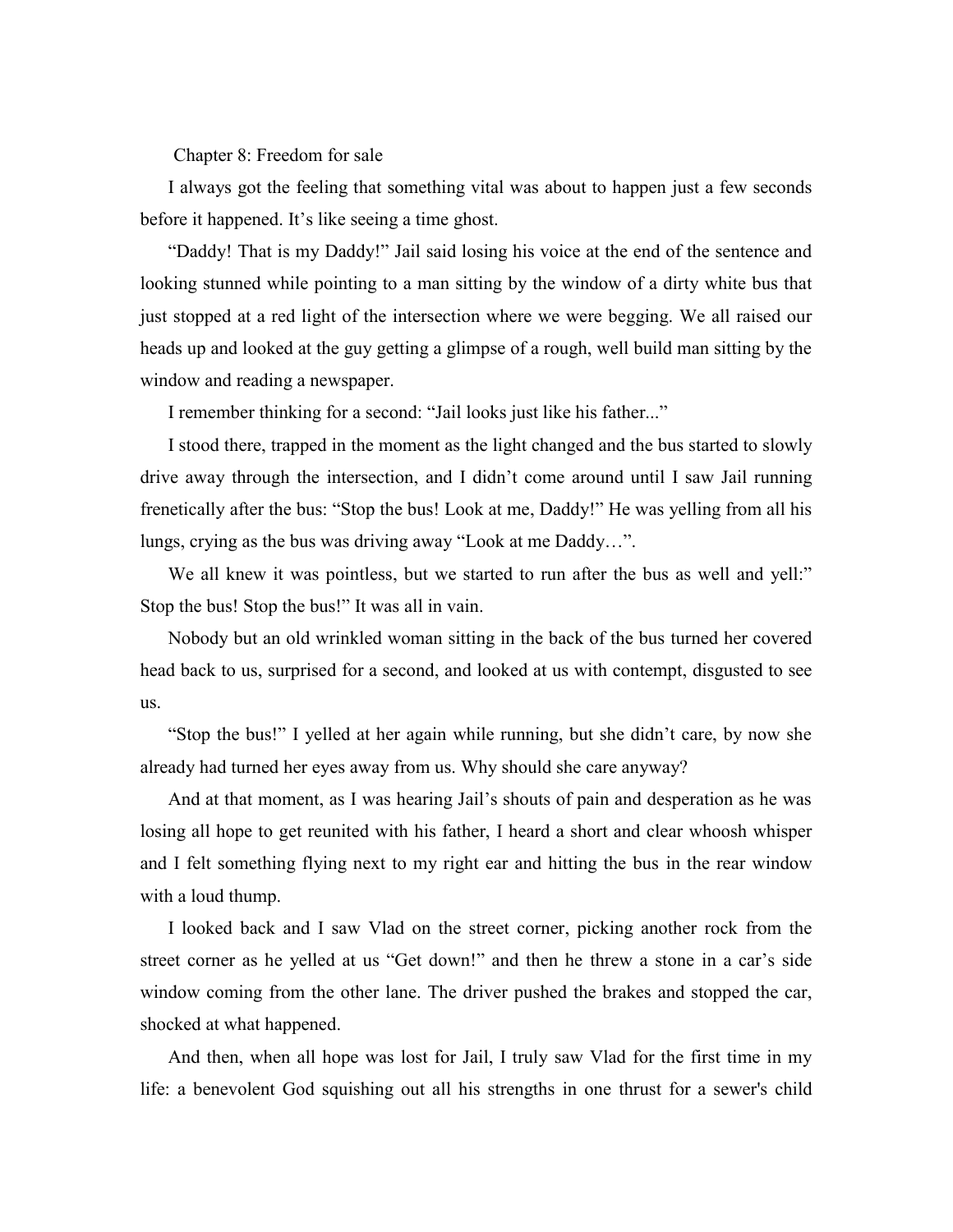happiness.

I watched as the third rock flew through the air, through the power lines and broke the bus back window.

The bus finally stopped and I could see pure heaven in Jail's eyes as his father turned his eyes and saw his son for the very first time in a very long time.

That man jumped out of the bus and fell on his knees with big tears in his eyes, as Jail run into his arms.

They hugged and cried for an eternity in that fatherly embrace, right there on the sidewalk. We all felt that the emptiness in our souls was getting a little smaller in that moment and maybe for the first time in our life, we all felt hope for ourselves.

"Let's go get ice-cream…"his father said wiping his tears with the back of his big hand. "You used to love ice-cream..."

I wanted to go after them. I wanted to share their happiness. But Vlad grabbed my hand and stopped me.

"Leave them alone. He doesn't need us anymore," Vlad whispered pulling me back and holding me in place, "He is happy now…he doesn't need us anymore. Good for him," he told me again.

And that was it! Jail never looked back. We never saw him again. \*\*\*\*\*

As we turned to go back to the intersection, I got for the very first time a glimpse of the new Romanian cop: young, corrupt, full of greed and ready to tear anyone in pieces for any kind of financial gain. You see, in Ceausescu's time nobody was allowed to have more than a house and a car, so even if you got money illegally, there was nothing you could do except get caught and go to prison.

But this new police guys were out there, hungry to get more and more, lacking any sense of right and wrong, watching for any opportunity to make themselves rich by sin, to get money.

This new cop was as young and tall as Vlad. He had been there the whole time looking at us from across the street and none of us even saw him when he stopped his police car and got out in the middle of that madness.

I was scared thinking that he was going to come over and arrest us or beat us for what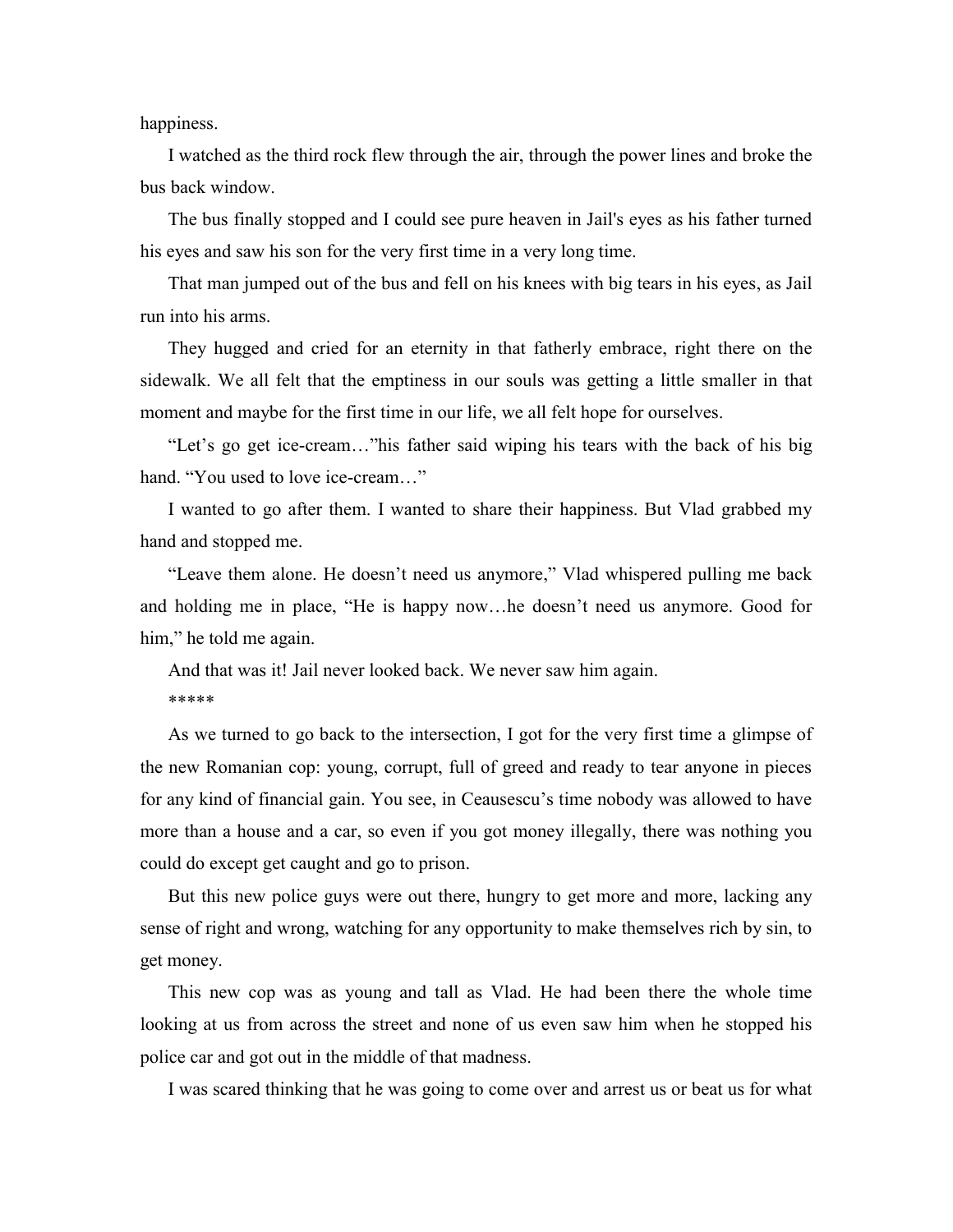Vlad did. But this cop didn't move, he just stood there holding Vlad's look while they stared at each other; two kids from different worlds, enemies by birth, meeting for the first time.

He finally got up in his police car and left. We saw him later that week and found out that his name was Christian, he was extorting money from the young prostitutes who were now appearing on old Bucharest's streets corners. Clara was our friend, she was a young girl that became a prostitute to support her brothers and sisters when her father was institutionalized in an asylum. Nobody cared about her but Vlad, and she was keeping him up to date with what the cops do and where they were going to be.

"I'm poor!" Clara used to say, "I'm not free. You are free when you are rich. You can go everywhere and do anything you want…" she used to say this dreaming for a better life.

Everybody was looking at the TV for hope. Everything started there, the revolution and all that followed.

"I'm not free, I'm poor. I don't know why those people of the revolution wanted freedom for? They were already rich. Back then we had bread and a job. Now we are losing everything, but we are free!"

"Me?" Clara answered, as if one of us had asked her a question.

"I don't know where I'm going to sleep tonight. Maybe at the shelter or maybe in the park with the Bushmen…" she kept going as if she had a conversation with one of us.

With the Bucharest's rebirth overnight, people lost their communist grey uniforms and wore new colorful clothes, indulging in the freedom of western music and new food. But with all that a new evil spread into the country through the entrepreneurial impulses, breaking the old state monopoly barriers, flourished corruption and the political-financial mafia. Everything could be bought now, even justice. The new-old government kept the control quietly, while giving the complete illusion of freedom. The master puppeteers untangled the old strings from the timeworn generations and knotted the new fresh blood.

The crumbling Communist era was upon us. Deserted stores with broken windows appeared next to colorful quick marts. The sidewalks, filled with young emancipated beautiful girls who discovered the freedom of money were shared with packs of street dogs.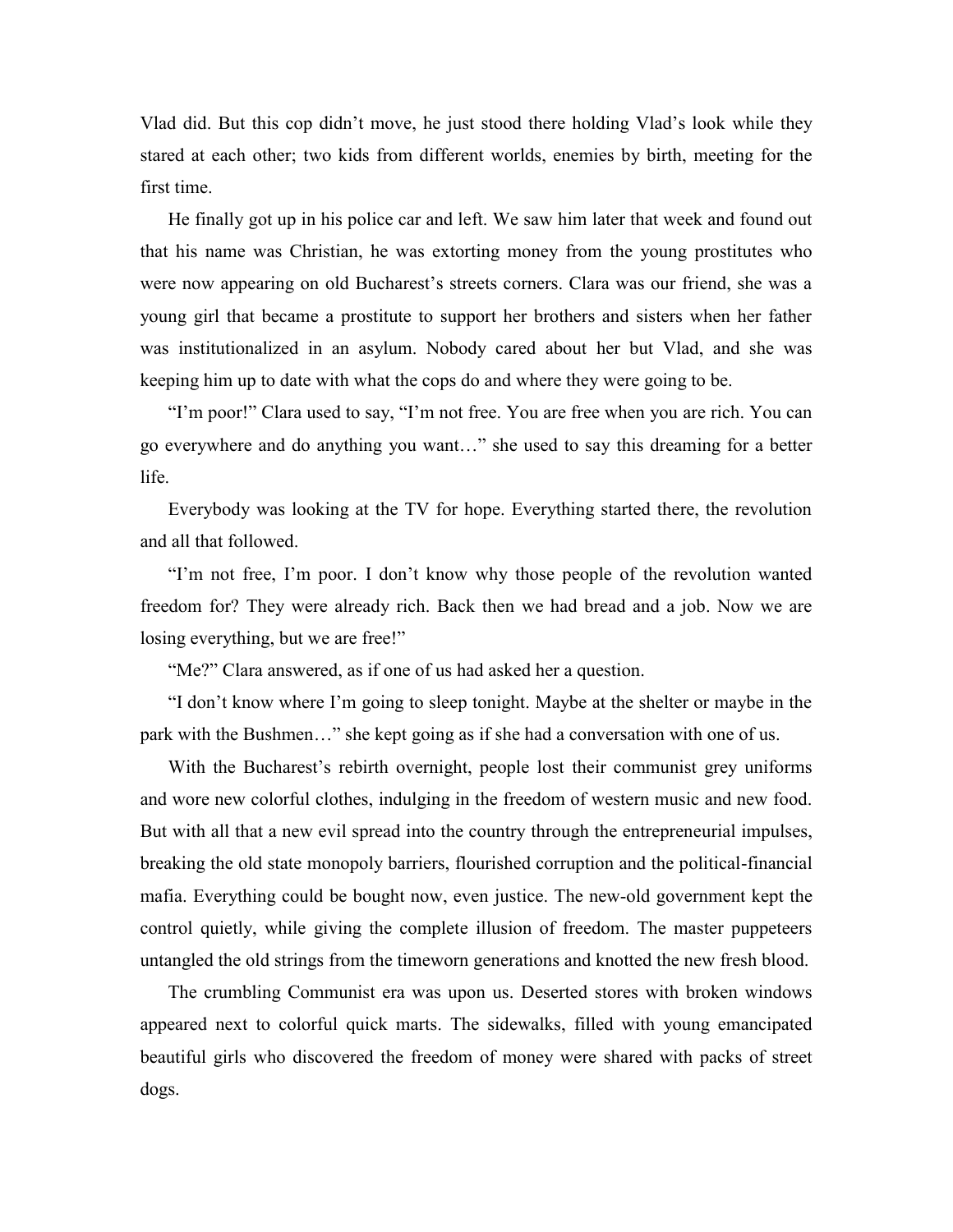## \*\*\*\*\*

I liked Mariuca's little boy, he was a sweet boy with his big blue open eyes, always trying to hug everyone he met. I thought, that, maybe one day, if I had a boy, I hoped my boy would be like him.

I was not there when they sold Marica's little boy, but from what Crazy told me it went this way:

Vlad gave Mariuca's little boy to a middle-aged American, took the money and walked away to the end of the curb. Vlad didn't look back but Crazy did.

The American was under the secret police surveillance or maybe they just happened to drive by when they saw the whole transaction and threatened to arrest him. One of the cops had his hands in the air, looking angry and he didn't put them down until the American reached into his packed got his wallet and gave the cops some money. One of those two cops was Christian, the new young cop.

"Ten thousand dollars!" Crazy exclaimed, amazed while looking in our eyes and he grinned.

"We can buy an apartment…we are not going to be homeless anymore! We don't have to live in the sewer anymore..." he raised his hands as if he wanted to praise the Lord.

He didn't show any signs of remorse even when Tuca slapped him really hard and hatefully.

Good thing Vlad was not there or Tuca might just have killed him on the spot.

"You fool! They didn't take him to adopt him! They took him to harvest his organs." I told him quietly and bitter with tears came in my eyes.

At that moment I knew I was not going to see that innocent child with blue eyes again in my life. It hurt so badly. That was the worst pain I had to suffer in my life, it was deep in my chest and in my head.

"Mariuca, trusted you… She trusted us..." Crow said crying, barely breathing and looking at all of us.

It got quiet. Crazy was feeling some kind of guilt but there was nothing that he could do about it now. We all knew except Crazy that we were not going to see Vlad again.

"They don't buy children anymore." Nicu broke the silence, "They have a phantom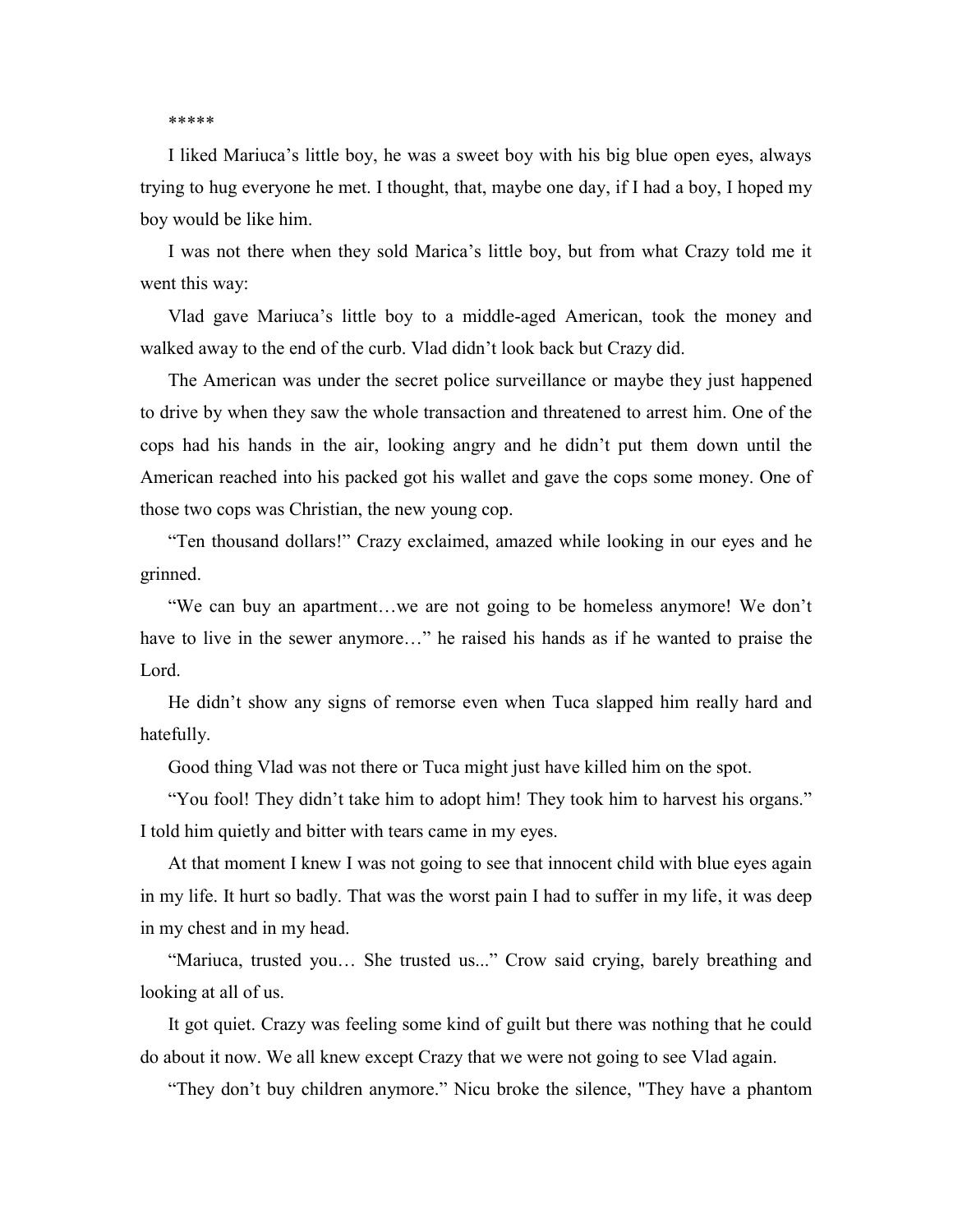ambulance that snatches healthy children right from the streets and somebody told me they also have a breading village somewhere in the country side where they grow babies for organs."

His thirst of showing his knowledge of the world got him an angry look from the rest of us.

"You always know when to say the right thing, don't you?" said Tuca, fuming.

"Who would want the kidneys of a homeless kid anyway…" he said, looking at me, "I'm just saying…" he mumbled quietly for himself.

"How did you ever imagine that they took him to give him a better life? They took him for his young unspoiled organs…or he is a pedophile, Crazy!" Crow yelled at him a second time with thirst while Crazy was holding his head down.

Vlad was gone and I never expected to see him again.

Crazy started to brag and spread the rumors that we had enough money down there in the sewer to buy an apartment. It finally got to Fatty's ears and now everybody was looking for the newly enriched Vlad.

Four days later I saw Vlad seating in a middle of a feast surrounded by a lot of young girls and boys in one of the old Bucharest's Lipscani Street bodegas. I stopped there, looking straight to him trying to make my own eyes believe that it was really him in the middle of all that laughing and talking in a high-pitched voice.

"Come friends and eat, today I don't care about the money. Come all to my table" he enticed his new friends to eat and drink more and more. Who were all those people? I never saw them in my life.

He looked drunk and depressed. An accordionist paid by him was playing an old sad romance.

"What? I drink like every other man!" he defended himself from what he thought I was going to reproach him.

I didn't say anything, I just stood there close to him looking at his sad face, he was suffering. After a while he looked back to me.

"I didn't sell the kid…. I sold myself, my soul for a bottle of liquor and the warm embrace of a diseased prostitute…" he said while looking at me from under his big eyebrows while holding his big long hand on three girls' shoulders.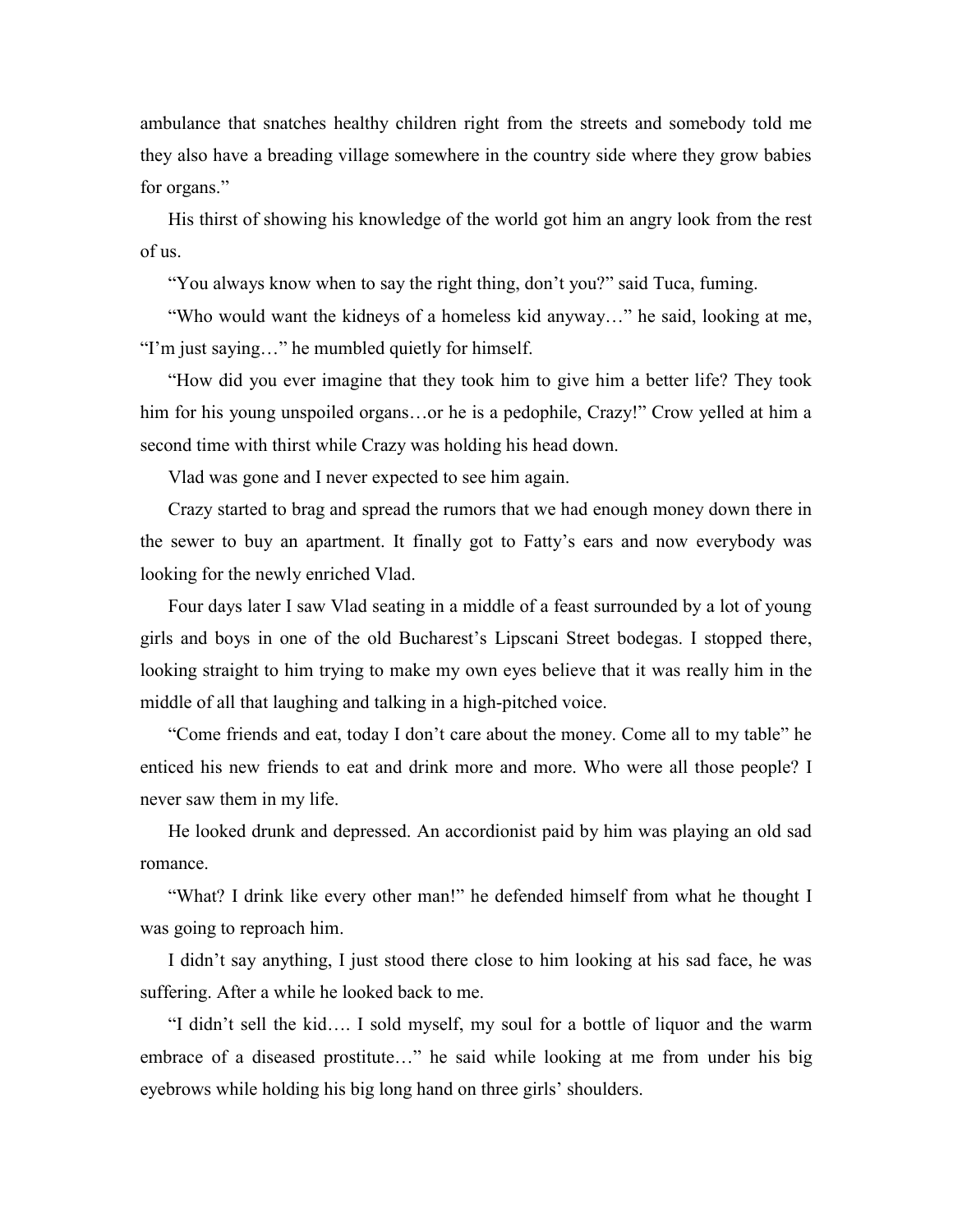Nobody was listening to our conversation, not even the girls that he just had called prostitutes.

"It's good to get help when you pray…" he smiled for himself. "Maybe people are right, maybe God deserted me…" he said opening his fist and looking at his missing fingers.

"All that is left for me now is to be other people's God… Should I be a benevolent God or an evil God?" he said looking at his newly made friends.

"They preach us about God everywhere. You see Daniel, nobody would need God, were it not be for this unkind world. Your God is within the others. Look at me, what women will ever love me now?", and he cried out, shoving his missing fingers in my face. They smelled weird. an odor that I didn't smell before.

He didn't give me time to answer and yelled to his buddies:

"God damn you, life!" he said sounding miserable, "If life is for sale, let's mock it!"

They stopped for a second and looked at him, surprised, and then they all started laughing copiously.

He then turned around to the fiddler and asked him: "Please sing to me and my old friend your saddest song. I will give you money and pay for your wine… tonight we end my bitter life…" and he took another sip from his wine glass.

I left, I never told anyone I saw him in the "Little Paris," as we used to call that area. Two nights later he came back to us ashamed with what he had done, afraid and broke. Tuca and Crow didn't say anything, there was nothing to be said anymore.

\*\*\*\*\*

The fat cop was still running after us when we went around the corner, he looked furious now. I never imagined that he could run for so long.

"Run all the way to the roof, where we sit to see the town…" Vlad said, pushing me to run into the old apartment building, "and take the stairs," he added, breathless.

My legs were becoming heavy, uncontrollable at the verge of collapsing to the ground. "What? Why?" I asked him. I didn't have a plan of my own on how to lose Fatty, maybe just hide somewhere, but to run to the roof? Then he would surely get us there.

"Just do what I say." He powerfully squeezed my arm while giving me a frowned look with his green crystal eyes.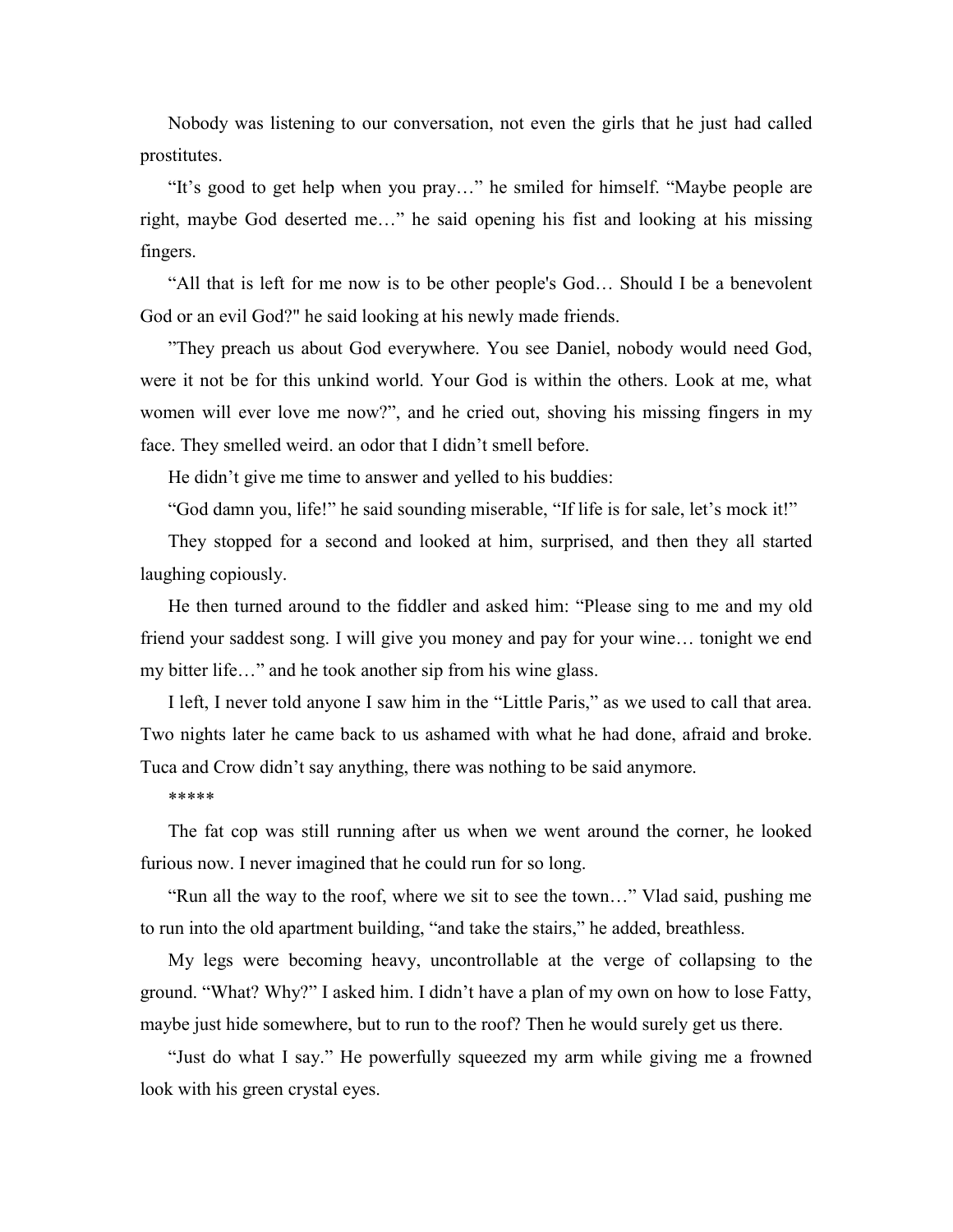We ran in the building, there was no way back now, I went up the stairs and Vlad jumped into the elevator and closed the door just in time, so Fatty wouldn't see him, but had plenty of time to hear me running up the stairs.

"Hold it! Stop! Give me the money!" he yelled again and he threw his baton in my direction trying to hit me. He missed. "Your mothers... You'll see what I'll do when I catch you two…" he mumbled, struggling to go up the stairs while picking up the big black baton that he has just thrown to me.

I could hear his blue dark pants stretching and feel his sinuous coughs at the back of my neck. Why was he still chasing me?

I was scared, Vlad managed to hide away in the elevator, but what could I do? I remember panicking and asking myself like crazy "What you are going to do Daniel? He is going to break your head just like Stammer's." I started pushing the elevator buttons every time I got to a new floor but the elevator didn't come and the cop was getting closer to me and I was getting closer to the last level of the building and the roof.

I became mad and yelled in my mind crying to Vlad: "Come on Vlad, let the elevator go, please!"

There was nowhere to go when I got to the last floor but run through the window on the roof. This was it!

I was looking for places to hide when I heard his horrible voice, out of breath:

"Oh, what I'm going to do to you!" he said while taking his militia hat off his bold sweaty head. "I'm going to break your legs first, and then your arms, and the last thing you are going to see is this baton breaking your face…" he whispered to me, getting closer.

I don't think I ever felt as close to death before as I was at that moment. I remember thinking "This is it! Is going to happen…I'm going to die."

He got me cornered and raised his baton straight above my head ready to club me and yelling one more time: "Tell me where the money is!"

I closed my eyes ready to take the hit. And then it happened.

"You see this is my good old pipe, I club militias with this pipe" Vlad took us both by surprise, appearing behind him, while swinging his metal pipe.

Vlad's pipe was twice as heavy and long as Fatty's baton, it looked more like a black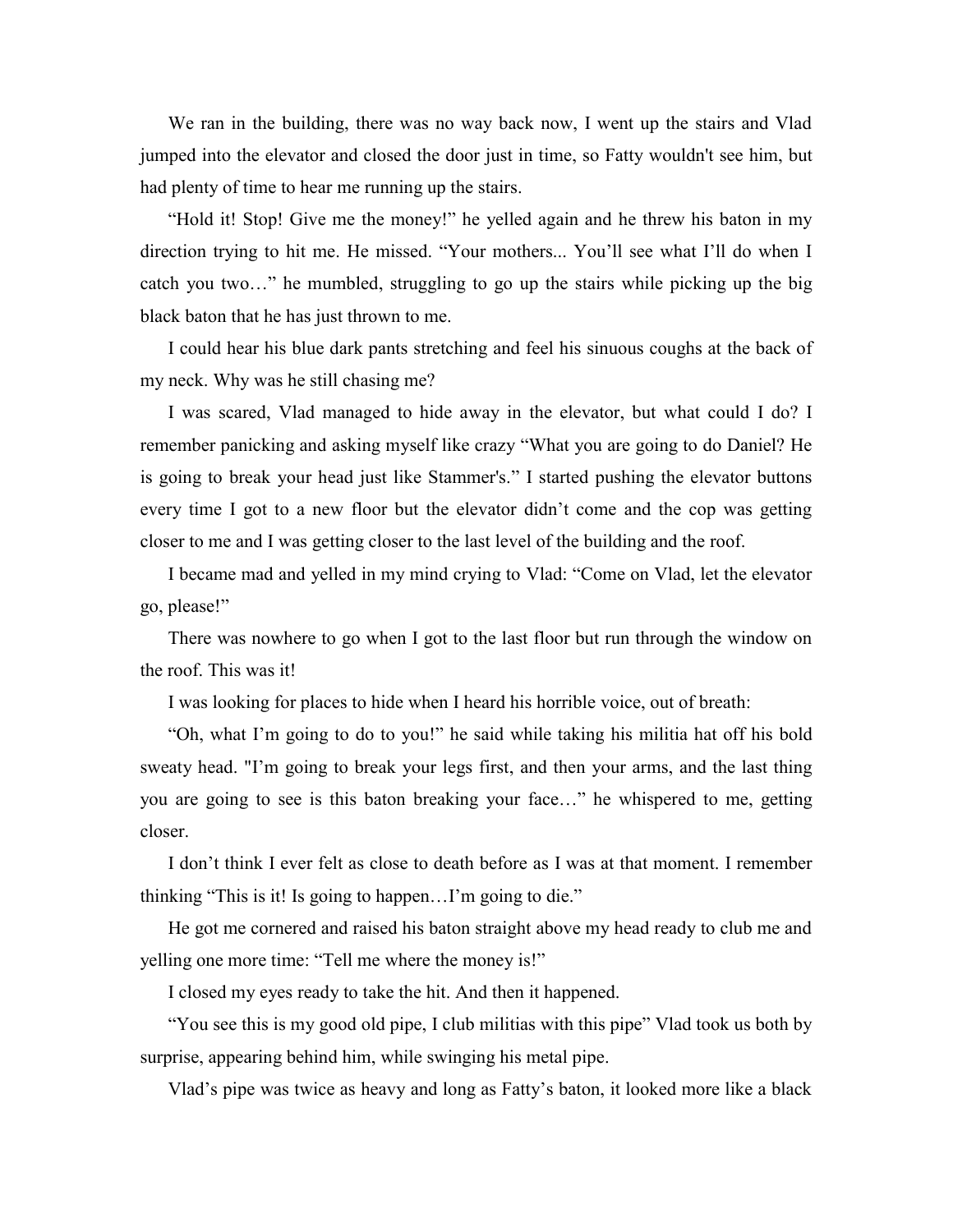sword when he was swinging it in his hand.

Fatty saw something in Vlad eyes at that moment, something that scared him into backing into my corner, into me.

I could feel the militia's fear growing bigger and bigger as Vlad was getting closer and closer to him. I remember thinking: "Up here, there is no earthly law, no one to see us, we can do whatever we want to him, and we can escape!"

"Back then we were small and weak, but time and pain made us big and strong," Vlad said looking at Fatty the way one looks at a bug before stepping on it, "You thought we forgot, you thought you would never pay for what you did?"

He raised the pipe as a sword above Fatty's head, just the way had done with me seconds before.

"Today, I'm going to use my weapon, so you will get to see what we had to go through all these years growing up with you on our back."

Fatty suddenly and unexpectedly reached to take out his gun from the holster as quick as he could but Vlad saw that coming and by the time the militia let go of his baton to grab the gun handle, Vlad had raised his right foot into the air and put all his force to bring it down on Fatty's wrist.

I heard a terrifying genuine crack.

The militia face burst into a silent scream of pain and stood there still on that spot till he got the power to grasp for little air in his lungs. He raised his crippled contortioned hand to look at it and then I saw a small white bone sticking out through his forearm skin surrounded by blood. The pipe blow to the right side of his head came with another cracking sound and paralyzed Fatty's body close to the building edge.

He tried to articulate something to us while his jaw was moving up and down in a spastically, uncontrollable way. Vlad stood there and watched him for a little while till he got bored and then he pushed him over the building's edge.

When we left the building I saw Fatty's body surrounded by a crowd of curious people.

He fell on a car, well, at least half of his body.

\*\*\*\*\*

My yellow file contained just a name and an address with an underlined note: "Friend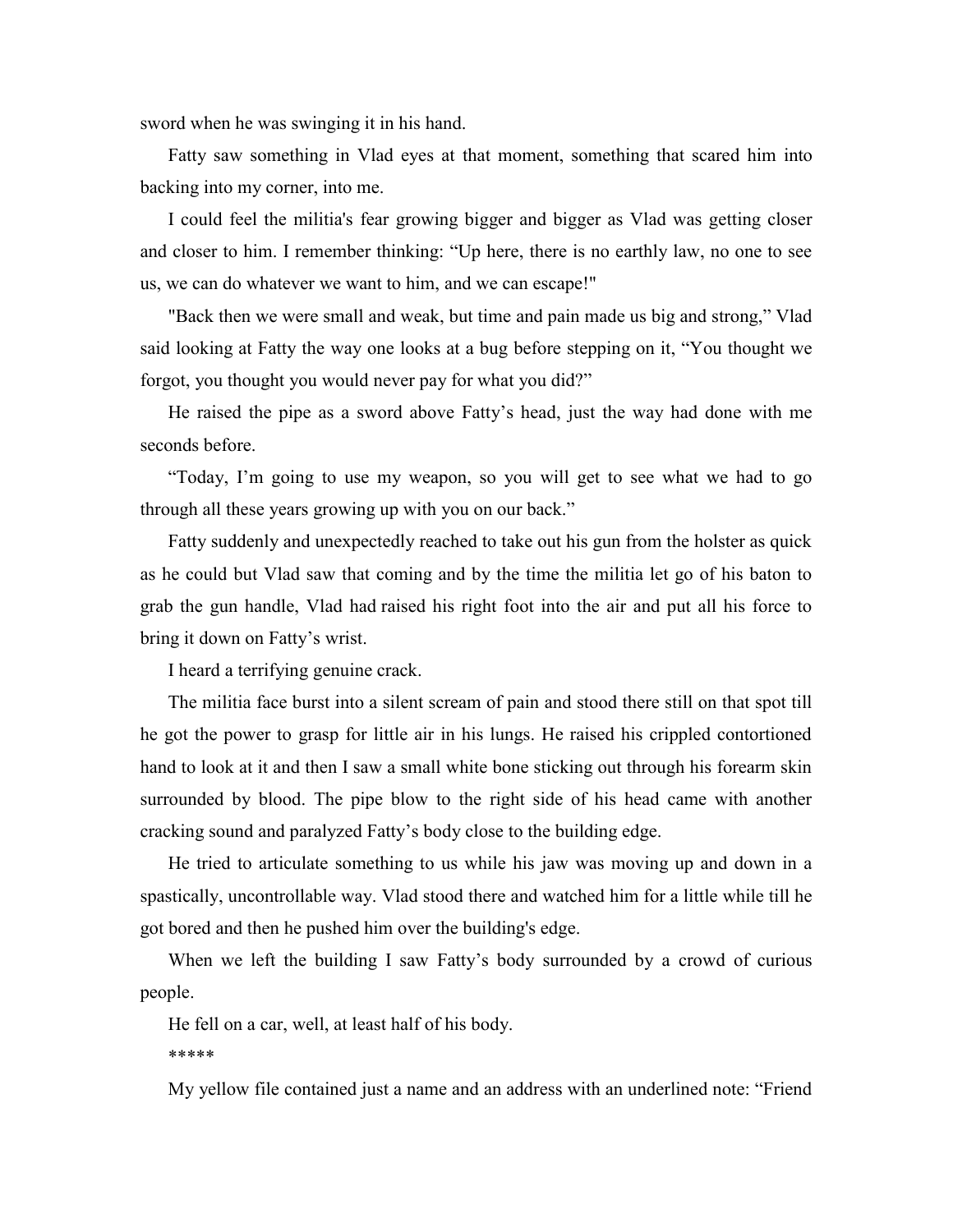of victim" signed and dated by an officer Stanescu.

"You want me to come with you?" Vlad asked, chewing gum and measuring the apartment building up and down with his eyes. I shook my head.

There was a warm peach sunlight that morning that covered everything in bright orange lights.

"No, I need to do this by myself" I told him while looking down at my yellow file.

"She knew my mother, it is like meeting her through her friend's eyes."

I looked with affection at the aged cement apartment building, feeling that I knew I was somehow meant to live in one of these suits until something, somewhere in my life went terribly wrong.

I remember going up the stairs, touching the walls with the tips of my fingers and looking at the pen marks made on the old paint. There was a cupid's love heart doodle with two names that someone had tried to scrap out but I could still make out the names: "Daniel + Mariana".

I found myself asking if I had seen that before, it looked familiar, when I stopped in front of an old cedar door. I barely got the courage to knock.

It took a while, but a middle age woman with gray hair opened the door looking down at my dirty clothes first and then raising her head to look into my eyes. She thought I was one of the kids that wander around on Christmas days, singing carols to get treats or money.

"II only have cookies, no money" she spoke with a soft voice ready to close the door. "No… I'm here to ask you about my mother: Doina!" I raised my voice as some children started singing at another door.

"Who?" said she turning quickly back toward me.

"My mother. Doina Elena!" I shouted and suddenly her face paled horribly, she looked down the corridor left and right.

The kids started singing very loud a Romanian Christmas carol:

"Open the door, Christian Man

We are coming again to you

The road was long and we are tired.

From faraway we came…"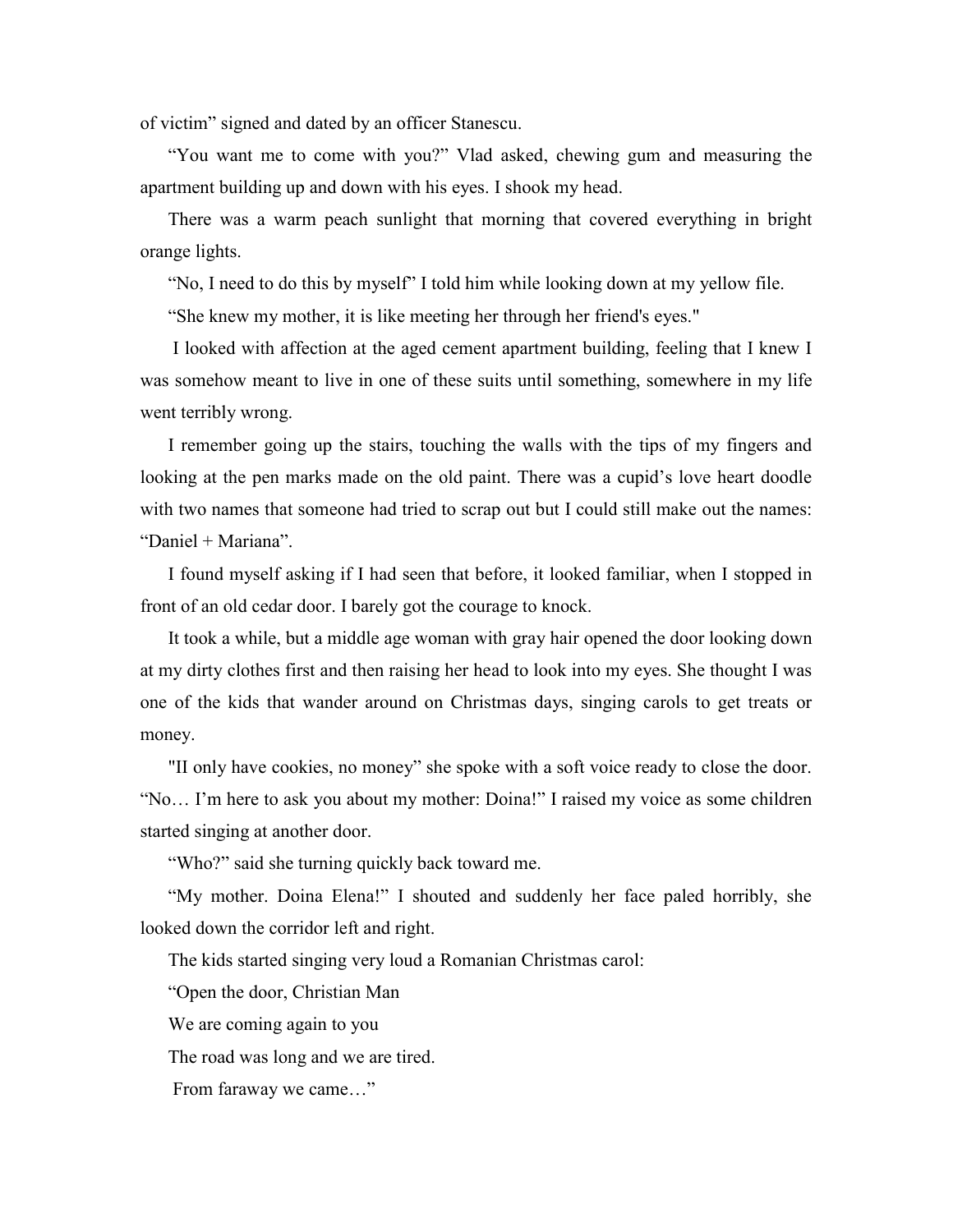She hesitated for a second as if her mind was not yet made up, then she reached for my shoulder and pulled me in the apartment. "Come in."

Her apartment was dark and smelled of decomposing wood, the draperies were almost closed, leaving just a little bit of light to get through. A phonograph was spinning the disk of an old romance in the corner, chanting about a lost love and eternity, I still remember the words: "Maybe our roads will meet again one day, the roads and the love, the thought and the happiness. I will always hope for the love we never had."

"Yes, Daniel, I don't remember her choosing this name for you. I think it was the name of your father, the American. He was a Counselor of the American Embassy in Bucharest" she walked towards a wall that was entirely made out of bookshelves with hundreds of old books, where she picked a dusty leather album.

"The American? So my father is an American?"

This old skinny tall woman took a heavy breath and pressed the shriveled photo album against her chest and then she spoke: "Your mother, I knew her well, she was my best friend. We grew up together in the same block apartment."

She began to tell the story as she knew it:

"Somehow she found out to which orphanage you had been taken. One day she left her job and she came to get you. She had a plan to run with you to America, where your father was. I told her she was crazy, but she never listened to me."

"She didn't know if she had a baby boy or a baby girl. But she thought that when she would get to the orphanage, she would just feel which baby was hers" she said, moving her hand strangely.

She stopped for a moment as if she didn't want to remember: "When she died, the militia came, broke all my ABBA records and arrested me, They interrogated me for months. They accused me to want to flee with her to America." She laughed nervously and then she looked out of the window at some children playing soccer in the street.

"Life had not been kind to me… I thought I was going to rot in jail for the rest of my life, all those years of solitary confinement, periodic beating and rapes, hunger…and then 12 years later the revolution came and they let me go…" She took a heavy deep breath and continued "but by then I had lost everything, my youth, my looks, and my life. Sometimes when I was in there at night, I used to get angry at her and yell: You did this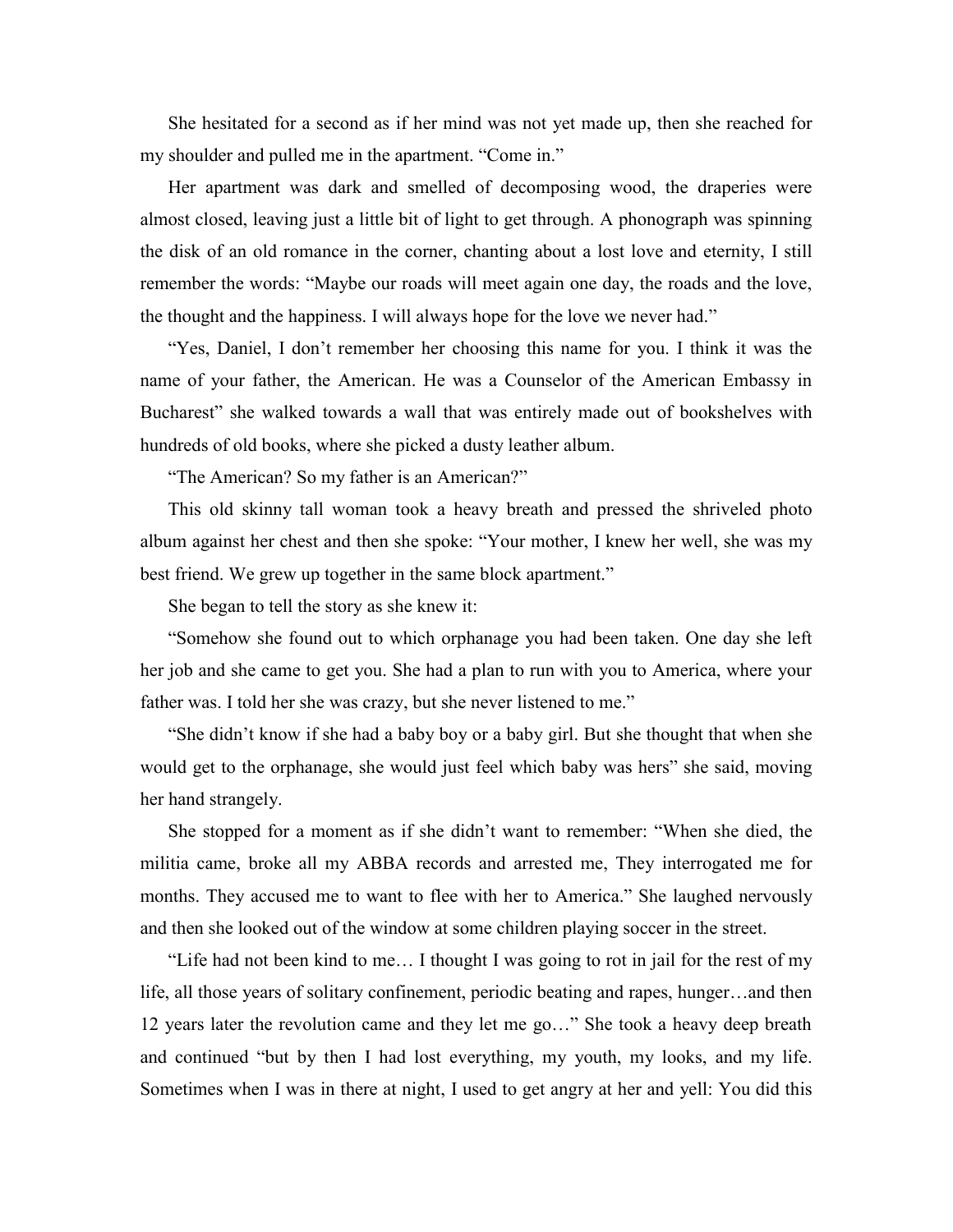to me! You put me in here!" and her sad eyes looked straight at me for the first time as she told me: "But it wasn't her fault, it was the communists who locked me in there..."

"Look here, at this photo of her and me in the Cismigiu Park" she said, suddenly giggling, while pointing to a gorgeous blond girl glowing with youth and hope. I looked at my mom's picture, hypnotized, she had bright blue eyes tangled in a vibrant smile.

"We ordered parfait ice creams and left, forgetting to pay. Halfway through the park we realized what we had done and we started laughing." And then she started laughing as if she was living that moment again.

She took the picture out and gave it to me. I took the photo and looked closely at my mother's face for the first time in my life. I couldn't imagine that someone like me could be related to her, even more that she was my mother.

I barely could stop my tears and I aimed for the door when she stopped me.

"Wait! I have her letters. She wanted me to throw them in the stove but I kept them…" she said reaching for a drawer and she added: "I never read them. I couldn't. They are in English"

"You father, the American Counselor never found out what happened to your mother. He probably just thought she had decided not to see him anymore when the Romanian secret police arrested her for country treason and having a secret affair with a foreign diplomat." She handed me the letters while she stood there with her face close to the wall as if she was hugging someone.

She looked at me with her sad watery eyes, watching me till I was all the way through the door, feeling overwhelmed by the all those memories that I had brought flooding back to her and she said: "The hardest thing to do in this world is to keep you mental sanity...Trying to make sense of everything. Choose what you want to remember and what you want to forget!"

She took a flask from her pocket, unscrewed the cap and took a long drink.

I left and promised her I would come back to visit her sometime. I knew she had suffered much in jail, I knew because she had the look of someone much older than she was and long-time suffering makes you look old.

Nicu came back that night in the sewer and told us.

"I went to Ceausescu's grave in Ghencea cemetery. So many flowers, so many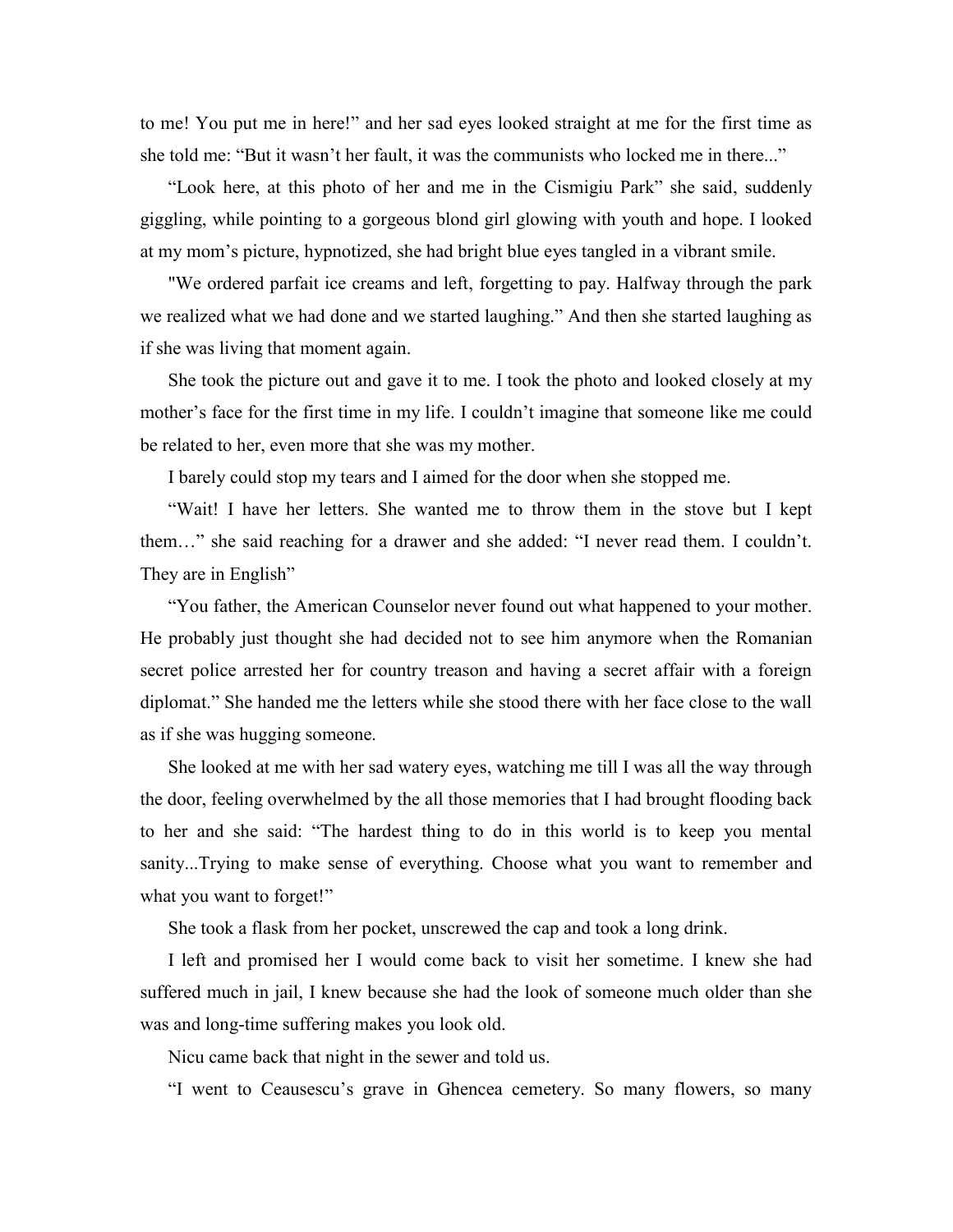people" he said, "He was my only hope for a better life, now he is gone too…"

That night I fell asleep with my mom's picture in front of my eyes so I could dream of her.

## \*\*\*\*\*

It was one of our last nights together, down there in the bleak dark silence of our childhood sewer home when I finally got the courage to ask Vlad what he was writing about.

"It's not a novel; it's a window into our world, entitled: The kids that never had any chance," he said, raising his hands in the air as if he was projecting the title somewhere on the ceiling.

"Any chance of what?" I asked.

"Any chance to become anything …what else can we become, trying to survive, but mere criminals?" he said taking another gulp from his rachiu bottle while raising his shoulder and shaking his head.

"A gruesome story of an event that others don't want to hear about, but it is our life... it did happen…" he continued with a changed commercial voice as if he was selling me my life story back to me.

"I never asked to be born… I never asked to suffer…" Vlad got carried away. I laughed, he made it seemed so important. We got quiet.

"You ever wonder what happened to Mariuca's little boy?" I asked him, fearful. "No." Vlad responded bluntly.

I was afraid that he would be mad at me because I dared ask him that, but he didn't.

"Mariuca was the only girl that loved me, me, just plain old me, the way I am and the way I am not," he said sadly and then he took another swallow from his bottle.

"I told her that we don't belong with them, but she chose him. She thought he could give her a better life up there." I could hear and see the disappointment in his voice and on his face. Vlad raised his hand up as if he was reaching for the lights coming through the manhole.

It was true, Mariuca always dreamed of a mysterious stranger who would appear and rescue her from the blackness of her life. She was a beautiful woman after all.

"She was my first and only love…the books say that you are going to forget and find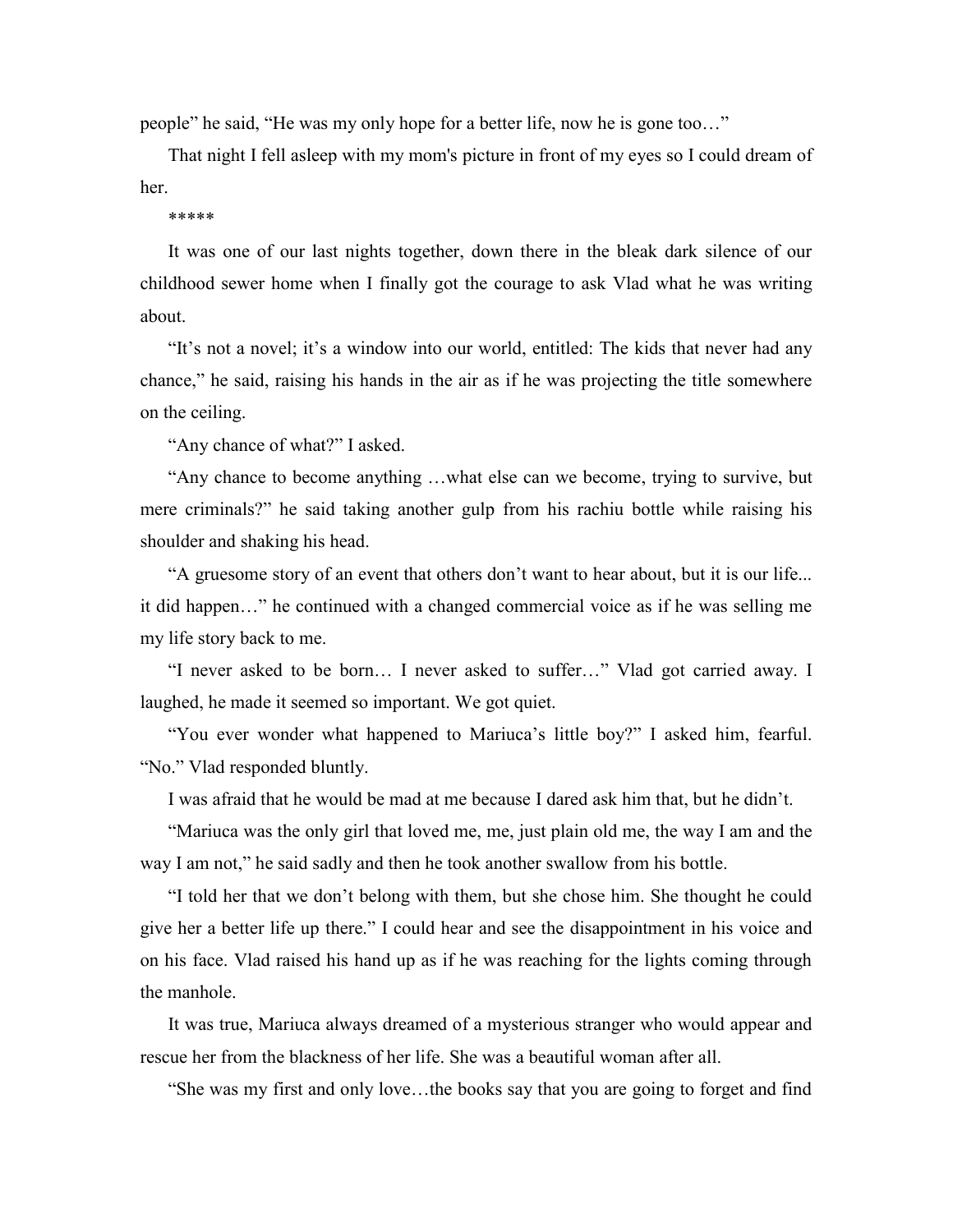a new love… but it didn't happen to me. I waited and waited for years, but the pain didn't go away, it became a part of me…maybe I am not built that way, not built to forget."

It is hard to forget something that haunts your dreams night after night, I wanted to say something, but I couldn't.

"Nobody gets out of the sewer, or even if you do for a moment, the sewer will pull you right back in," he said pulling his hand back to his heart.

"She broke my heart. That day, my God died and I hated her. She killed him," he kept going.

"You know, I dreamed about her on the last Sanziane night when Heaven opens and she came to me in my dreams." He smiled for himself.

"Later, I have been having all these vivid dreams of Mariuca…"

Vlad hit something in me that night, something deep. The fear of an unknown romantic life, the fear of what the future would bring. Was I ever going to have that feeling of being in love?

I started thinking of Mariana, my heart got warm. She was a young humanitarian wannabe with a struggling spirit, suffocated by her merciless academic environment. You can be an immigrant even in your own country, you can be a foreigner in your own neighborhood or you can be abandoned in your own home.

I loved her.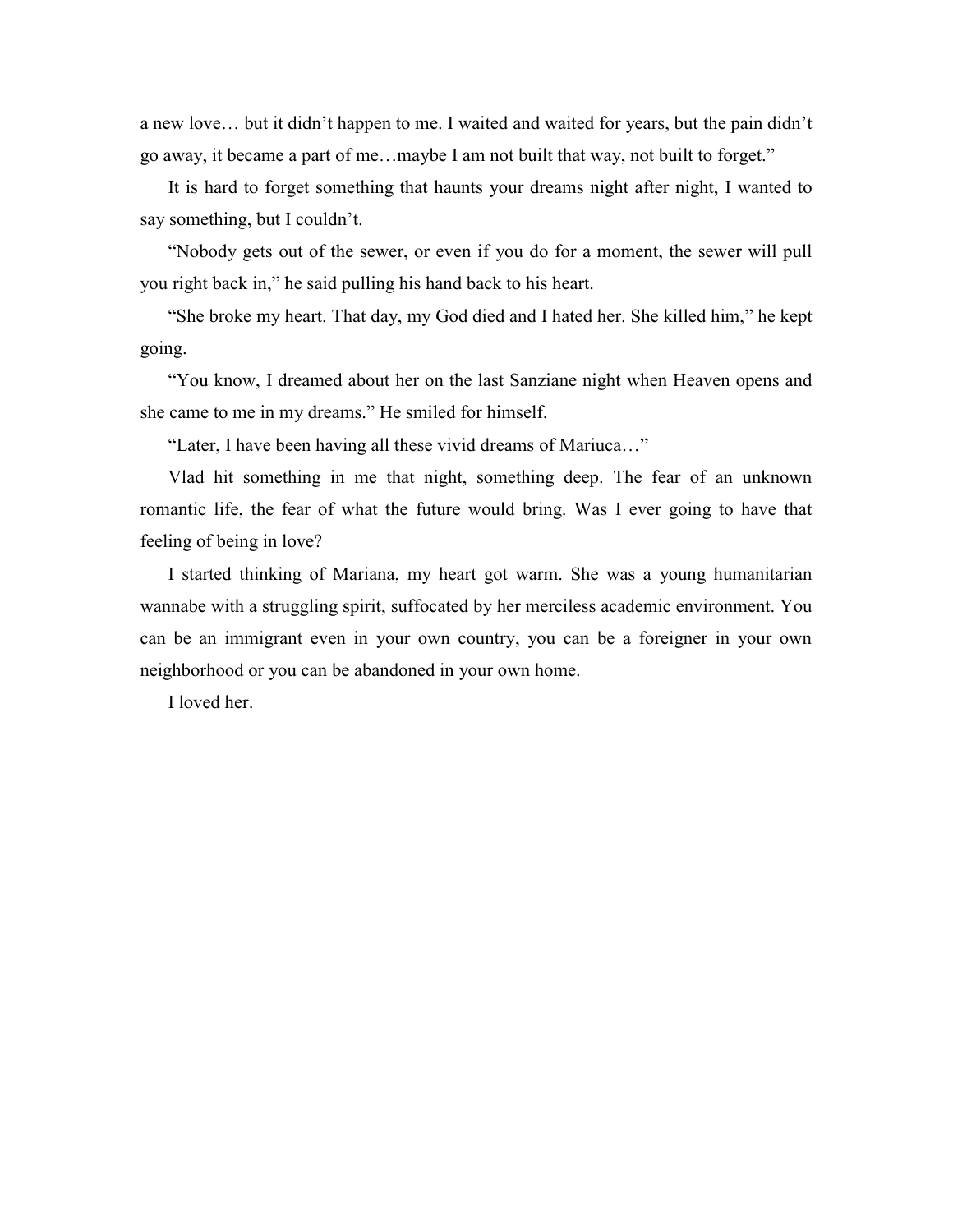Chapter 9: Prayer for a Father

Vlad was actually a good guy, but it took a while to get to see him that way. He would only do bad things to survive.

What I will tell you next may seem cruel and unnecessary, but only the one who went through the reality of the torture knows that, sometimes the only way the mind can survive the pain is by physically killing the demon. Not for the thirst of revenge, but for the redemption of knowing that the demon it's not going to hurt you again.

It wasn't very difficult to get to Vlad's father village. We found a countryside bus route that took us there straight from the Bucharest North train station to a small cluster of villages lost in the middle of dazzling sunflower fields under a torrid sun. Vlad had already started asking people on that bus if they knew his father on our way there.

Vlad's father was well known for his undeserved luck and wealth, he was rich in land and he had large flocks of sheep and cattle. He was now a middle-aged man with lecherous inclinations. It looked like he spent a lot of his weekends in the Bucharest's bordellos. When I saw him for the first time, I understood he was lacking that worldly humility that only a peasant can develop in the sanctity of his land and in his family moments.

The reunion with his father was sterile, lacking any kind of feelings, odd. I stood there embarrassed, invisible to everyone while Vlad forced his father to tell him why he brought him in this world. He looked at Vlad through his squeamish eyes as he began to tell the story of his very first woman:

"I loved your mother. She was a young girl in the village and I had a little crush on her when I first came of conjugal age. I'd seen her at the village round dance, there were about fifty of us boys and girls dancing out there." He closed his eyes, rocking on his porch chair while holding a glass of his palinca drink.

I felt he saw Vlad, somehow, not as his child but as a buried mistake from the past that had risen to haunt him.

He opened his eyes and looked at Vlad and me, obviously disliking that we were still there, and continued: "She was on the other side and that is when I saw her the first time that way, as a man, and I started shivering and panic," and he took another gulp.

"Nothing happened at that time but I became sad because I knew, I didn't have the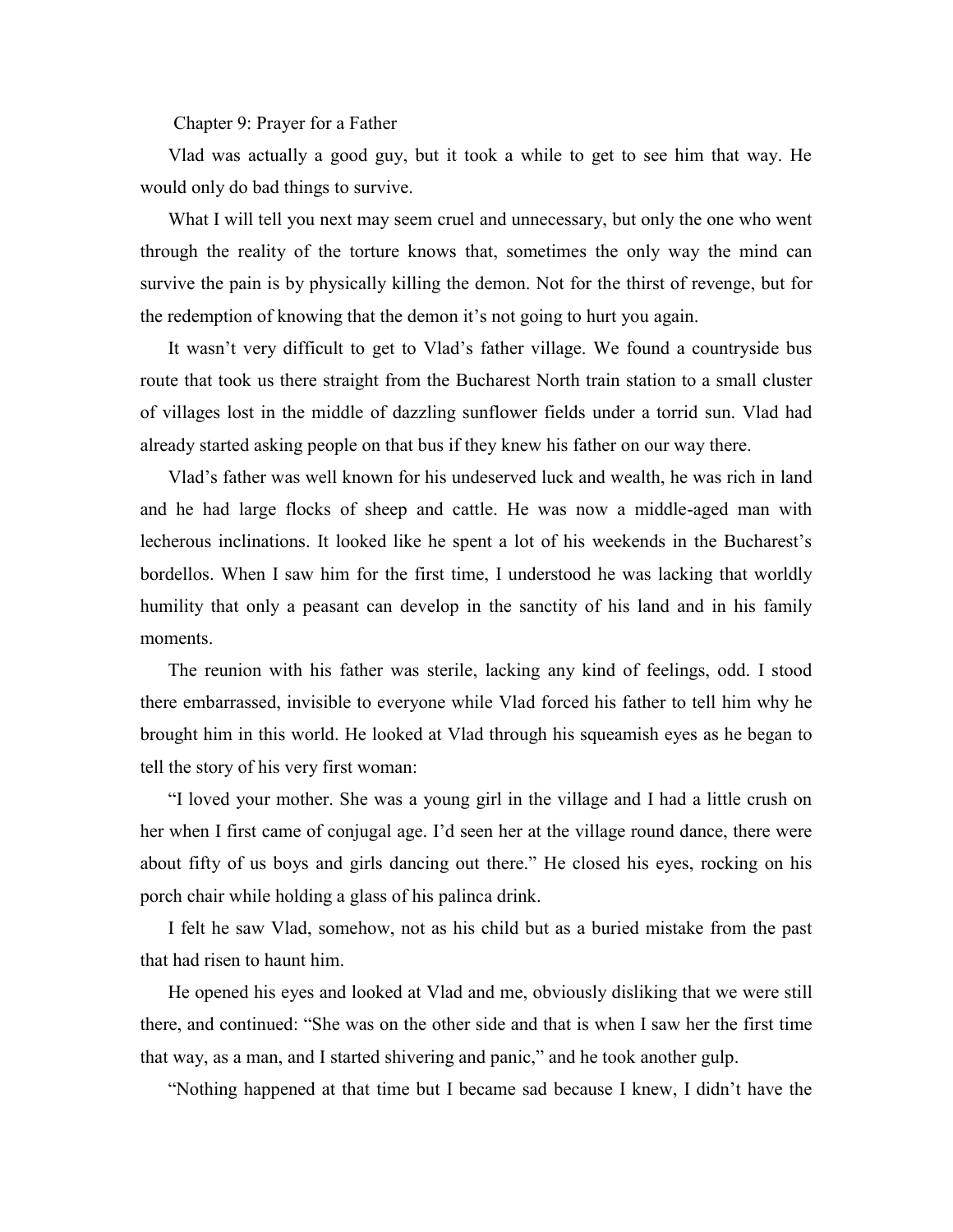courage to go and talk to her. A couple of days later, while we were having the mid-day meal after harvesting hay all morning, my father asked me: What's with you, idiot? Why don't you eat?"

I barely got the strength to tell him: "Maricica!" "Maricica?" he asked me, confused.

"Yes father, Maricica," I answered, feeling my heart was the size of a flea. "But she is poor!" my father said, disappointed in me.

"I felt so bad and hated myself for falling in love with a poor girl. Stupid young heart," he said, angry at himself and hitting the chair's hand rest with his fist.

"Nothing happened, but then two days later we got all dressed up and went to her father's house, I never passed her gate that day I stood there with my head down looking at the ground and wringing my hat in my hands. My father did all the talking with her father, your grandfather, and then Maricica came out on the porch, and he asked her: "Do you like Vasile?"

She looked at me and I became petrified and I was about to faint when my father returned and he told me that the wedding was going to be in four weeks. I didn't believe it!"

Suddenly Vasile raised and put both hands on the table and stood with his legs apart and knees slightly bent while raising his voice as if he was in a quarrel between two drunks in a tavern, leaning close to Vlad and reproaching him:

"Your grandfather deceived my father promising that he was going to bless the marriage himself with twenty gold coins, two pigs, a horse and a cow, and would make sure that Maricica would bring her share to the house. After the wedding, he only came with five gold coins and a pig" he said laughing and raising his hand up in the air. His tirade stopped and Vasile went back to his normal voice.

"One night as Maricica was getting close to give birth to you, my father got drunk and he became angry with your lazy, poverty-stricken grandfather. He yelled at her, slapped her and hit her in her belly…" he acted out a hit below the waist with his big fist.

"Then she began to bleed between her legs and she ran away to your grandfather…but she never made it all the way to his house…She gave birth to you under an oak, alone in the November rain. When the villagers found her, she was already dead, they told me her skin was purple and her eyes were white staring down at you. She gave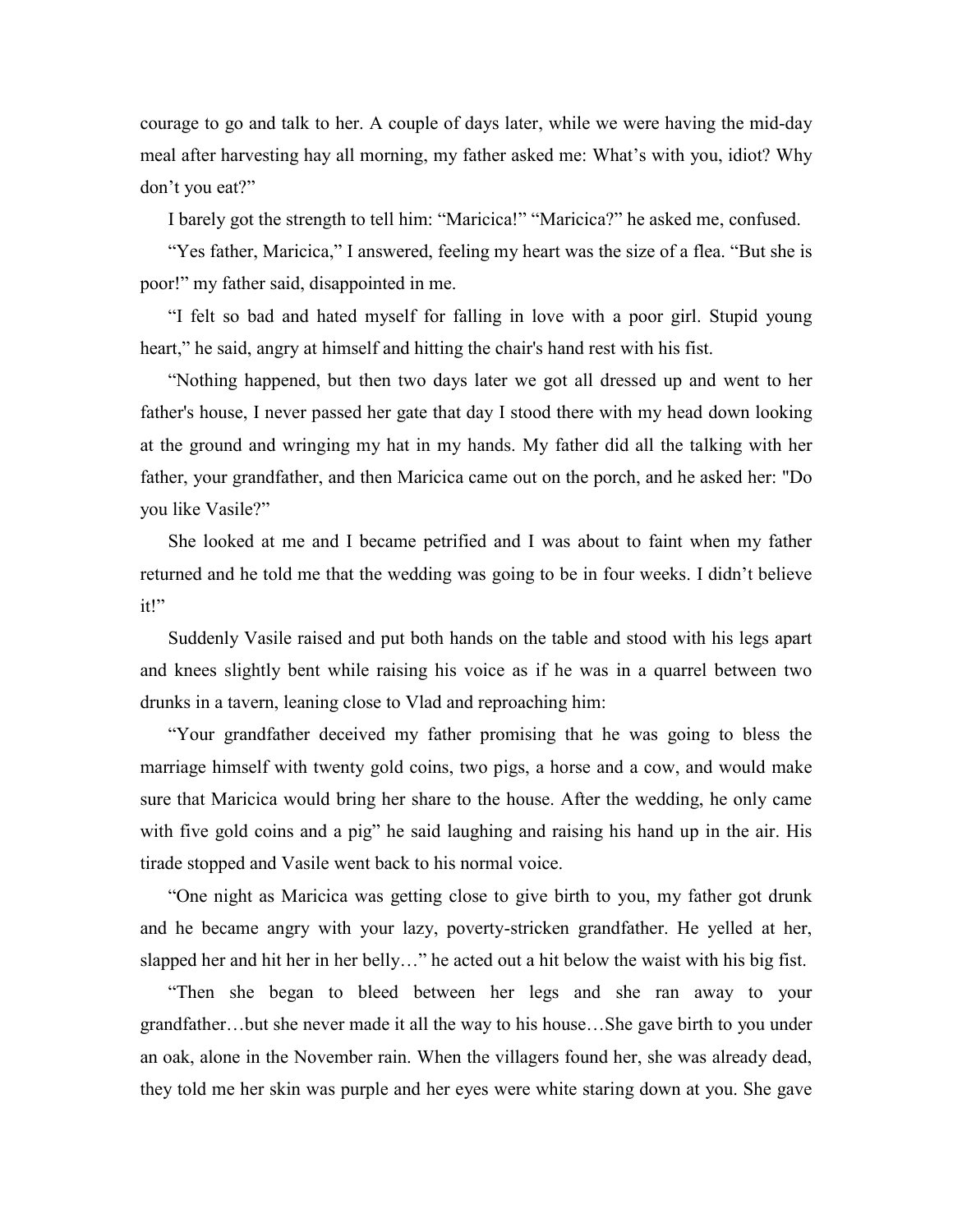all the heat and warmth from her body to you, so you could survive through the cold November night. Nobody wanted you, so when the authorities came, they took you to Bucharest and..."

As he was telling the story, an old peasant with a walking stick came slowly through the open gate. The dogs didn't bark at him, they knew him.

Vlad's father stood there, measuring Vlad with his eyes while he looked at the old man making his way towards us.

"Look! This is Maricica's son. Look how big is he now, the vagabond…" his father yelled laughing at the old man who by now was slowly getting very close to us.

The old man stopped and made a surprised expression, more like a rehearsed grimace than a real emotion.

"Ion's Maricica!" said his father.

"Aaaah…" the old one exclaimed. The old peasant realized who Vlad was.

I was wondering what made his father consider and say he is Maricica's son and not his son after he had confessed that he fathered him. He was not thinking at Vlad as his son because of what happened? Was he still waiting to get the rest of the promised gold and animals?

"Maricica's son's, Yes" he said putting his old wrinkled hand on Vlad's arm to feel his muscle strength. "What a young able man! God bless you! We could use his hands in the cowsheds" he said turning to Vlad's father.

"Sit, let's eat something," his grandfather said looking at both of us, smiling. He called someone's name from inside the house and a very shy young woman who I believe was Vasile's third wife brought fried pig's skins from the kiln, still warm.

The old man jumped to be the first one to take the treat and looked to Vlad's hand as he was reaching to the plate. Somewhere in the valley, a big clock was chiming noon.

"Let's drink to your mother!" Vlad's father said, reaching fast for a rachiu bottle to take a drink.

He then put the bottle down generously in front of Vlad so that he could take a drink.

"So, what happened to your hand? Did you cut it in a door or something?" his grandfather asked carelessly while eating the skins.

I was shocked and scared. Gently, I took two steps back. He couldn't have picked a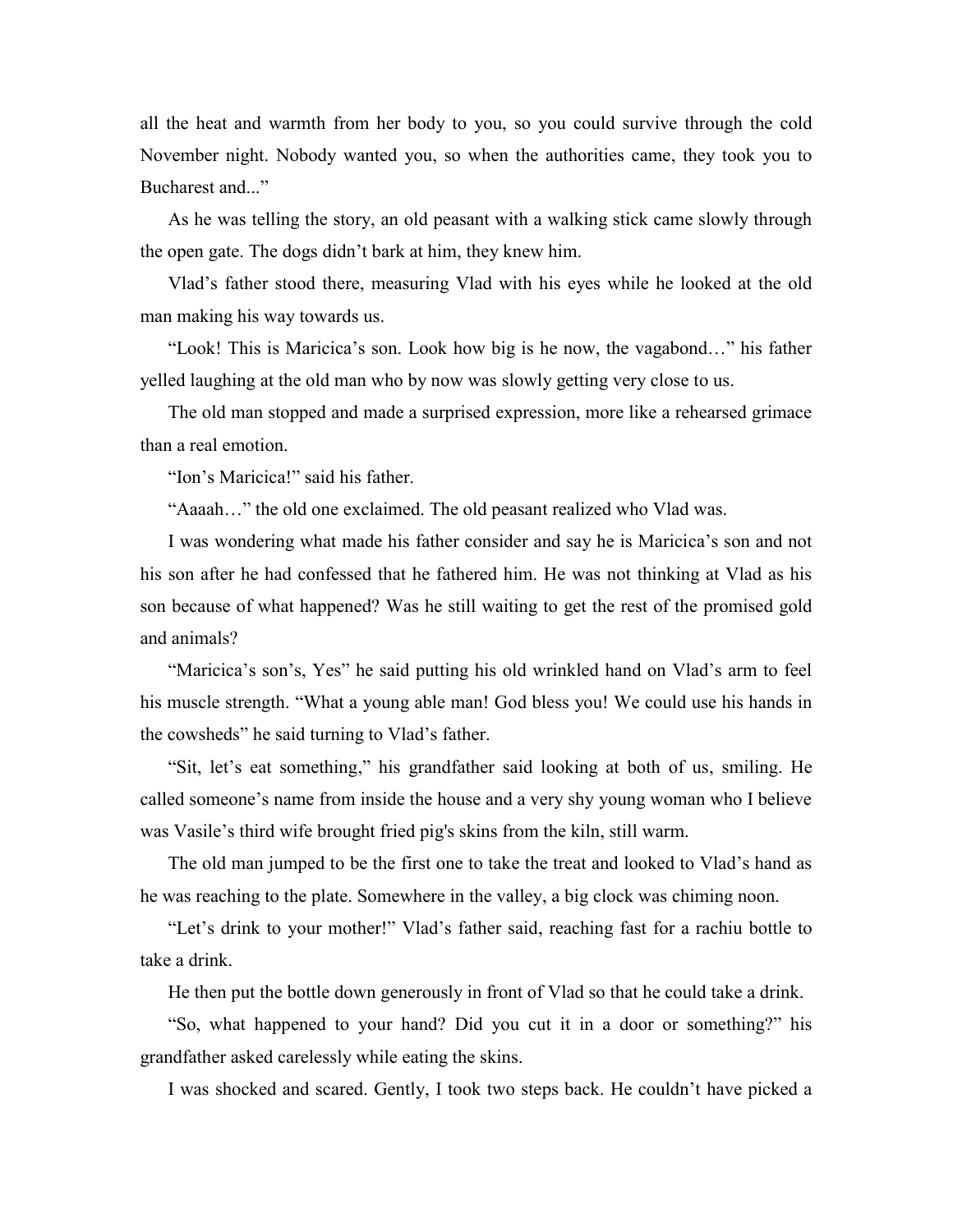worse question to ask him. Nobody ever dared to ask Vlad what happened to his fingers, ever, and anyone with common sense knew that you are not supposed to ask.

If I had been able to speak, I would have yelled at them to run the hell out of there, but it was too late.

It seemed that everything became silent for a moment in my head, and everything froze under that early afternoon's burning sun, even the clock's bells.

Vlad's kindly glow was long gone by the time I looked up to him: a hard-faced teenager rummaging through his awful past in the middle of that dank and fetid moment. I could see his hand muscle becoming tense and his eyes looking empty, soulless, deserted as if he was not inside himself anymore.

He broke the bottle on the table's corner with a powerful blow, leaving him with the shattered bottleneck in his hand. Broken pieces of glass flew all over the table and some fell close to my shoes.

His father and grandfather turned their eyes towards him, surprised by this disturbing twist of fate, but by then it was too late for them.

Then with a single strike Vlad stuck the sharp bottleneck deep within his grandfather's jugular and he kept pushing up and up as blood was dripping on his hand. His grandfather entire body became stiff and spastic as he was trying to stand up while gazing into Vlad's mad eyes.

He looked surprised, somehow, as if he didn't know why Vlad is doing this.

"You hit her in her belly..." Vlad growled with hate. "You hit her in her belly," he screamed, while the fight was taking place more between their eyes now than between their bodies. I saw the old man weak hand trying to push Vlad away in vain.

They stood like that for a moment like in a holy union till the young woman's scream, coming from the house, broke the sanctity of their fight. Vlad throb turned his head around just in time to see his father running away to the gate. He didn't get far.

Vlad ran after him and cudgeled him several times with his grandfather's cane. The second time he hit, I heard a crack sound. The fight was over, everything got quiet, a grave silence, and even the bells kept silent.

Vlad stood up looking to the panorama of the village seated in the valley. That was his dream, right there, that was all he ever wanted to belong to. He wiped the sweat and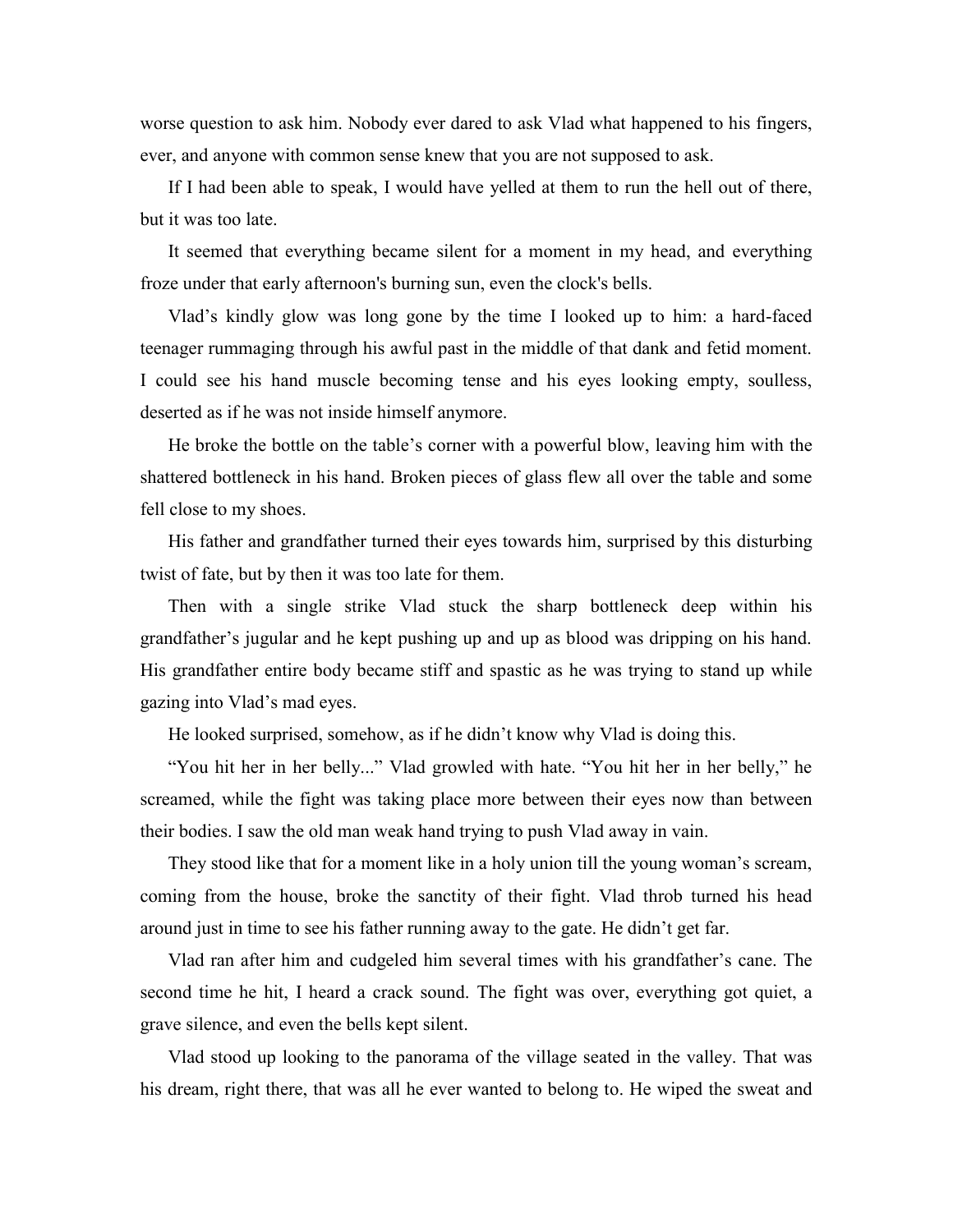blood that was splashed on his forehead with the back of his hand and told me without turning to me, still gazing in the distance: "Let's go! There is nobody waiting for me here."

He didn't say anything to me till we got all the way back to the city. I was too scared to articulate anything and I was looking for militia cars. In my mind, they were coming after us. He sat down crouched in his seat and in his thoughts, careless of what was happening around him, covering his face with his bloody hands.

Before we got out of the bus he turned to me and said: "Not knowing the truth was the best thing that ever happened to me. Death will set me free!"

His eyes looked lost.

"What are you dying of?" I asked him confused.

"TB, AIDS, herpes, take your pick!" he answered lifting his shoulders. He left me there by myself. I didn't see him again for days.

\*\*\*\*\*

"Don't be stupid, Daniel. That's the funny thing about love, you cannot control it. What is meant to happen will happen..." Crazy cut me off out of nowhere, while I was telling him about my Mariana.

"She might marry someone that is wrong for her and she might not do anything about it. And then after a while, she will not see you for the rest of your life and she will start lying to you and pretend that she can live without you, but years later, after putting her grandchildren and her husband to sleep, it's only going to be you and her within her broken heart, out there alone in the night, alone in her mind." Crazy kept going.

He grabbed my hands and looked into my eyes:

"Nobody can tell you who is going to be the love of your life but only you can tell. So you go and tell her you love her and fight for your love, fight for her…" he said while we were still walking. It seemed to me that everyone else understood the way she looked at me, but me.

We stopped. This was it. Coltea Orthodox Church that was on Crazy's file, sitting before our very eyes. He got in and I followed him captivated by the u over-the-top gold and silver decorations and vivid religious icons twinkling in the candles' light.

Crazy never told me the whole story of his parents and I've never seen his file or any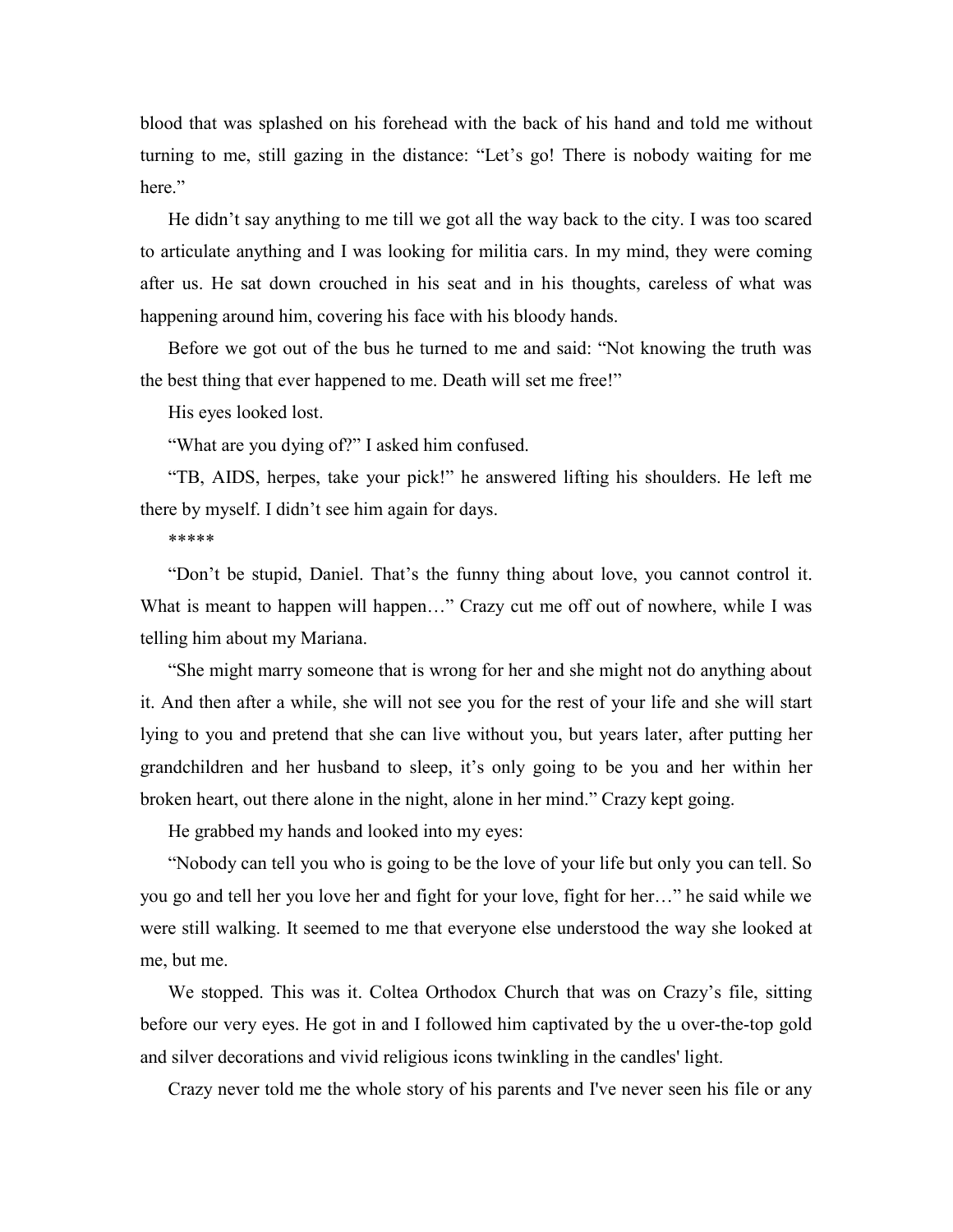pictures in it. The only thing he asked me was to come with him to the church. We knew this church, we used to beg by the door for food on Easter and Christmas but we never got in, they never let us.

An old woman with a head scarf kneeling down gave us a loathing look on her way to kiss and kneel in front of every icon in that church. The worshippers didn't like us in there, they thought we are there to steal, and truth be told, Carrion used to steal. I sat next to the burning candles, I liked their smell.

Crazy went humbly to the doors of the iconostasis and waited till the old priest came out through the carved wooden doors in a cloud of sweet smoke.

The Father took a moment to remember the young couple:

"They lived in sin and she had a little boy, after he died. I hold their wedding and your father's funeral the same day, in this church, it was the Christian thing to do. She had you in her arms, and you we're crying, while he was stiff there in his coffin. They loved each other but they let the Devil put his tail into their happiness…" the priest said vaguely recollecting what happened a long time ago.

He took Crazy's hand and put it on the Old Testament and started preaching:

"There is a great evil out there in the world, beyond the limits of our earthly understanding" he looked up to the painted saints and apostles.

"The man is trying to understand the good and bad with his small mind, but if you don't stay on God's path, the right path, and you leave it for a meager pleasure, then your children will pay for your sins." He said this showing Crazy a path in the air with his hand that made me look above our heads to the blazing chandelier encrusted with shiny crystal beads.

"Yes the path, Father! I dream about the path." Crazy said, amazed, turning his head to me.

"The earthly union between a man and a woman has to be consumed only after God's blessing is given" the priest was citing perhaps an old religious book that he knew by heart.

"The purpose of the evil is not to kill you… The purpose of the evil is to entrails itself in you and to make of you one of his acolytes, and then you will serve him and become him... and then you will start torturing others, even your own kids..." the priest looked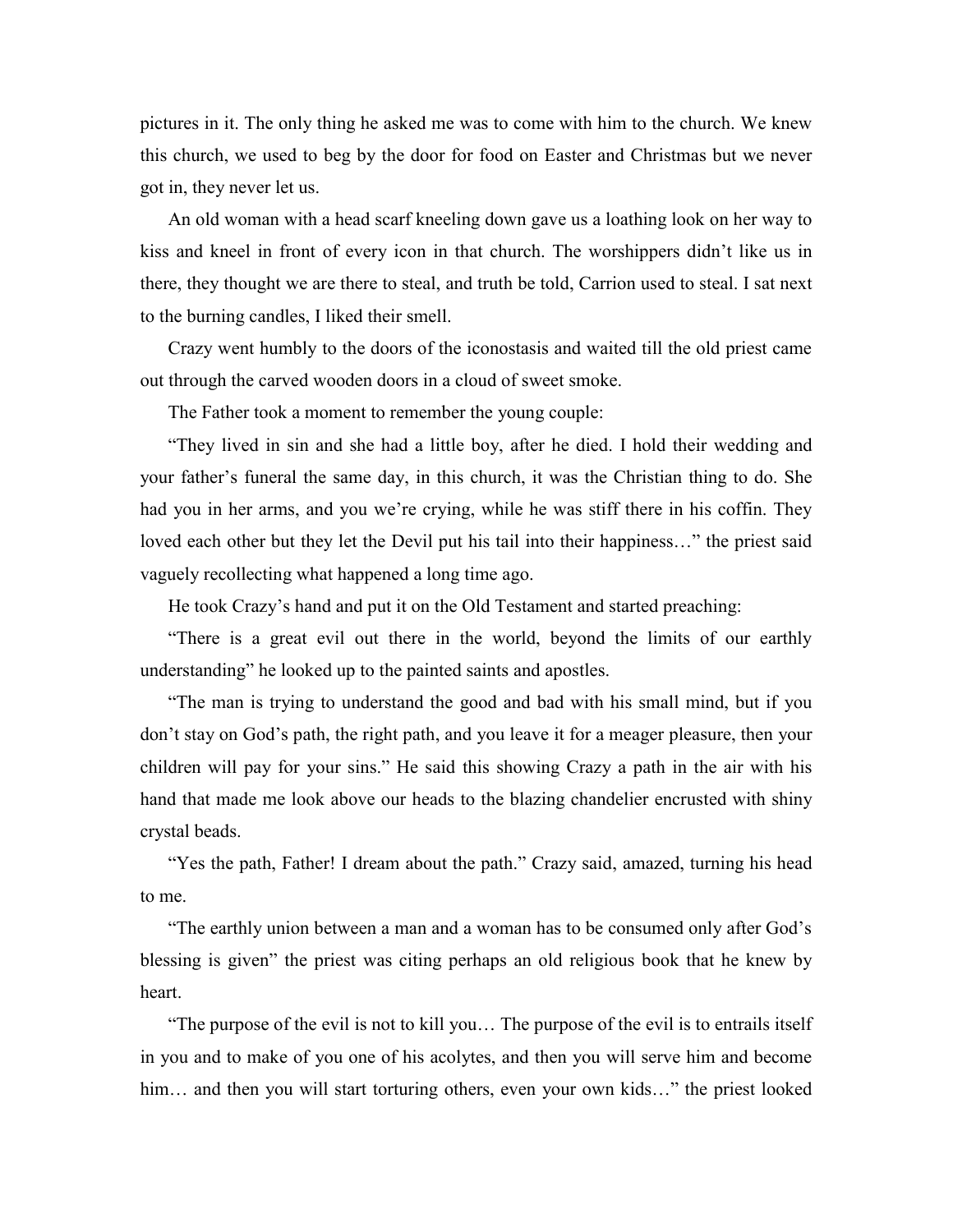suddenly deep in Crazy's eyes.

It got quiet as his last word reverberated with haunting sounds through the church's bell tower.

"This is how you know you are fighting evil: the pain, the torment the uncleanliness."

"And how do you defeat evil, then?" I interrupted him, confused.

"You never really defeat the evil…but you don't pass the torture to others, to your children, and that makes of you a good man, a God's man…" the priest said quietly looking at me, disoriented by my intrusion.

That made sense to me.

When we left the church, Crazy had already accepted that his life's sufferings and pains were only to pay for his parents' sins, for his father fleeting pleasure.

\*\*\*\*\*

The moment we came out of the church, the old Gipsy, who the people called the Guesser, stepped right in front of me. She was a creepy, unnervingly truth-telling woman and she would stare deep into your soul and articulate your own thoughts, the ones you didn't want to know. The Guesser was not like the other Gypsies with braided hair and a colorful skirt, she was all covered in black, leaving out to see only her brown wrinkled face.

"Let me tell you your fortune" she asked, moving from one hand to another a bouquet of withered flowers.

I looked at Crazy and he looked at me, surprised. We were homeless kids with no money, living in the sewer. Fortune tellers didn't come to us because we didn't have money and fortunetellers didn't stay in the front of the church's gate waiting for customers anyway.

The old shivering Gipsy took my left hand and stared a while into it and finally said: "There is a young girl with a pure love waiting for you... you told her that you are going to come back for her with your eyes but you have forgotten her already… she is knocking at your closed heart, looking for your soul... for you she is a lost dream but she gave you her burning heart forever. Go back and tell her that you love her and give her her life back!"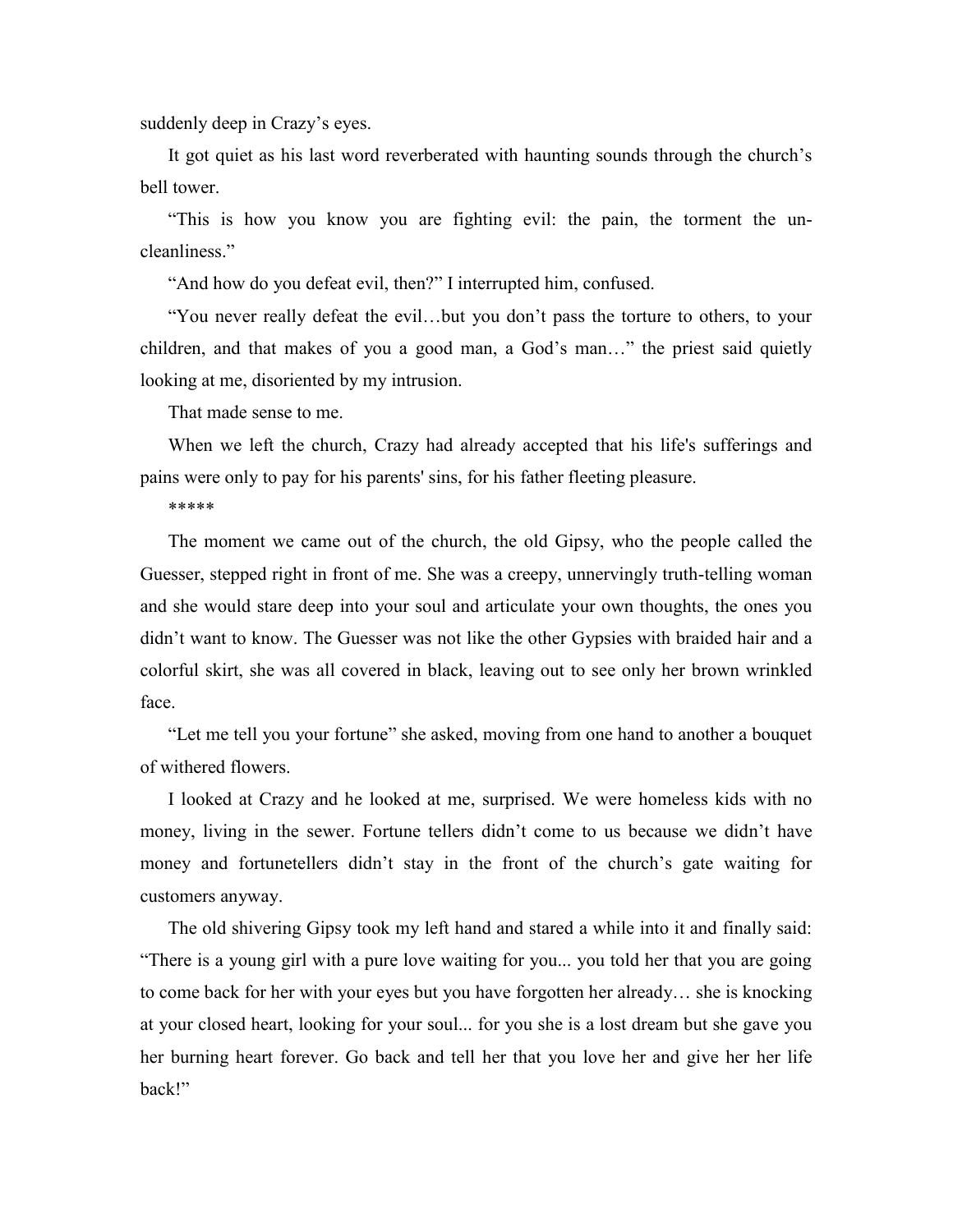The Gipsy let go of my hand and gazed into my eyes.

"She will always remember your pristine love…run to her now, before it is too late….Go! Seek her with your heart, not with your eyes," she yelled at me while remaining motionless on the sidewalk.

I panicked. Crazy got scared too and he pushed me: "Go! Run to her!" he yelled.

I ran. I ran to all the places I knew I could find her but she was nowhere to be found. Finally the Martyr told me:

"Yes! She asked about you…yesterday. Where you were… I didn't know what to tell her. She left back home to America, with her friends yesterday…" he looked at me confused for a second and then he burst out laughing loud:

"I lived to see this too! Ha, ha! A homeless sewer kid in love with an American girl!" He couldn't stop laughing even if he wanted to. It hurt so bad to lose her, to lose Mariana.

That night, I walked aimlessly in the dark streets for hours with a broken heart, thinking about her, trying to remember every little thing I ever liked about her.

It was raining that night, but I didn't care. I wanted to die of cold. I didn't care anymore as long I could stop the pain in my heart. Everything was lost. She would never know what I felt for her and I never had the courage to tell her that I loved her.

I didn't care if she ever loved me, all I wanted to tell her was that I loved her, but it was too late now.

At that time, I remember thinking that I would give my entire life for just one more hour with her and I feared my memories of her would eventually fade away.

I was now just another solitary dreaming soul in the vast sad world of lost love, wounded by a passing beauty and left with nothing but a bitter smile and a derelict broken heart.

Close to dawn, after a night of wandering through dark and shadows, I stumbled back to our sewer.

And as I was lifting the lid of the manhole, I saw a shadow crawling to me… and there she was, the angel, the love of my life, waiting for me.

"Why are you crying, silly boy?" she said.

I burst into tears again, my eyes trying to squeeze out any tear drop that I had left in me. My nose was running a sticky mucus that mixed up awfully with sweat, tears and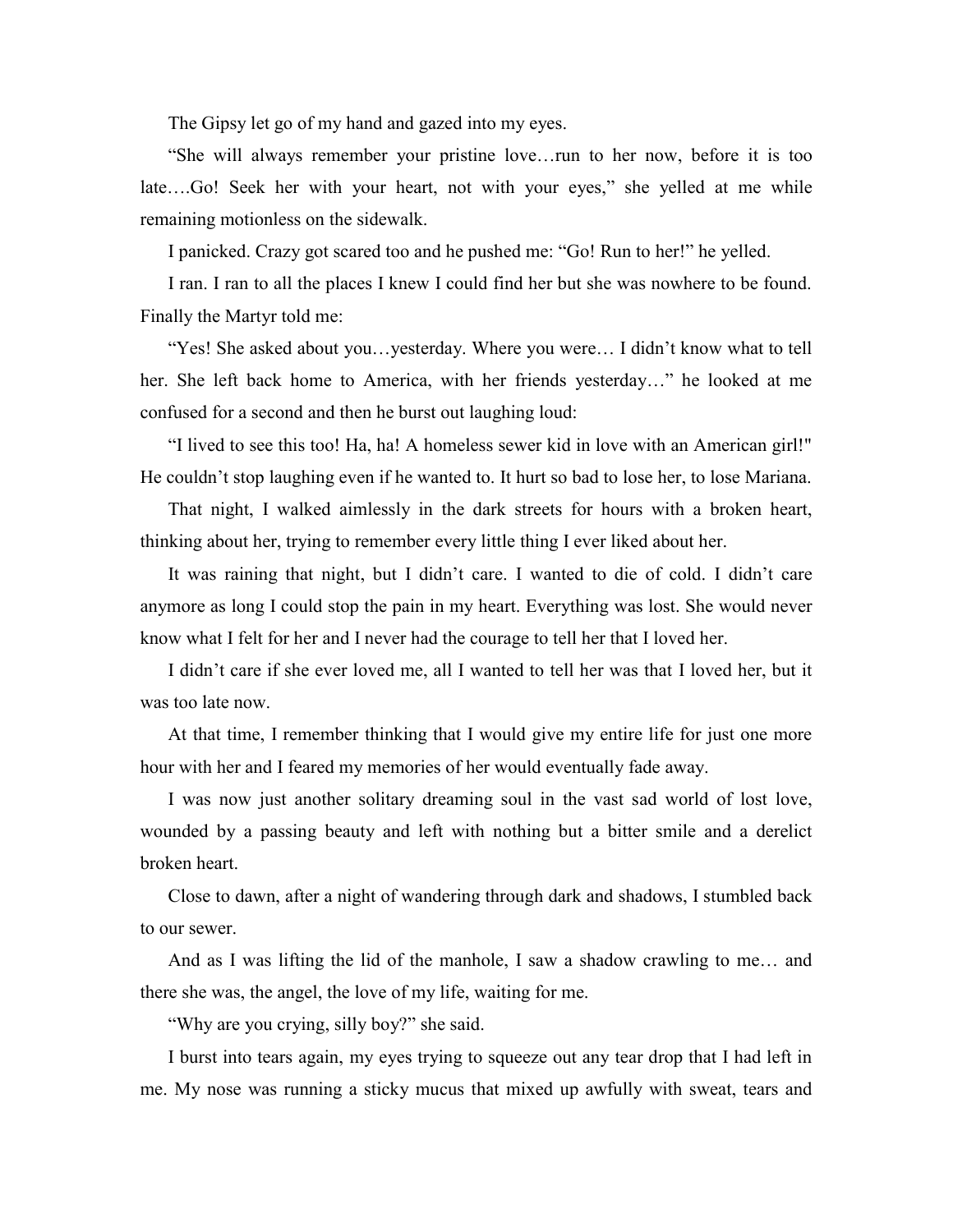rain drops.

"I thought that I would never see you again," I told her while trying in vain to wipe my face clean.

"I was never afraid to lose you, because from the first moment I saw you, I knew you would be mine forever," Mariana said, coming close to me and giving me the first kiss of my entire gruesome, miserable life.

And in that moment I felt the world breaking, a series of bad foredoomed events crushing to the ground and a rupture in the universe.

"You don't have to tell me anything, Daniel. Just dance with me," she said putting her forehead down to rest against mine. From a balcony above, someone was playing an old Romanian romance on an old phonograph, I still remember the words: "Don't be sad dear girl, it's a pity, but without tears there is no true longing."

Later that afternoon when we were in her hotel apartment, she told me:

"It is my perception of the world that a woman's love belongs entirely to her man. In love you have to surrender your soul to the other, or you are not really in love."

"Calculated love is not love" Mariana said, proud of what she believed in. \*\*\*\*\*

The only way to talk to detective Stanescu was at his home. Vlad and I were scared to be seen out there in the city since a rumor somehow started that two homeless kids had killed a cop.

"Someone always see what you do." Vlad told me. His plan was to go to Constanta, the city by the Black Sea shore where the tourist season had just started. Lots of beggars we knew went there for the beach, sun and money that people give easily away when they have a good time.

"I'll leave for a little while till everybody forgets about Fatty's death, then I will come back." Vlad planned the summer. I was supposed to go with Mariana to America, or at least that is what he had planed for me.

We waited and waited by the stairs of his apartment door and a couple hours later, Stanescu finally showed up caring two bags of groceries. He looked like a regular family man and we didn't know if it was him till he got close to his door. He looked surprised when he saw us sitting there by the stairs and he became reluctant to open his apartment's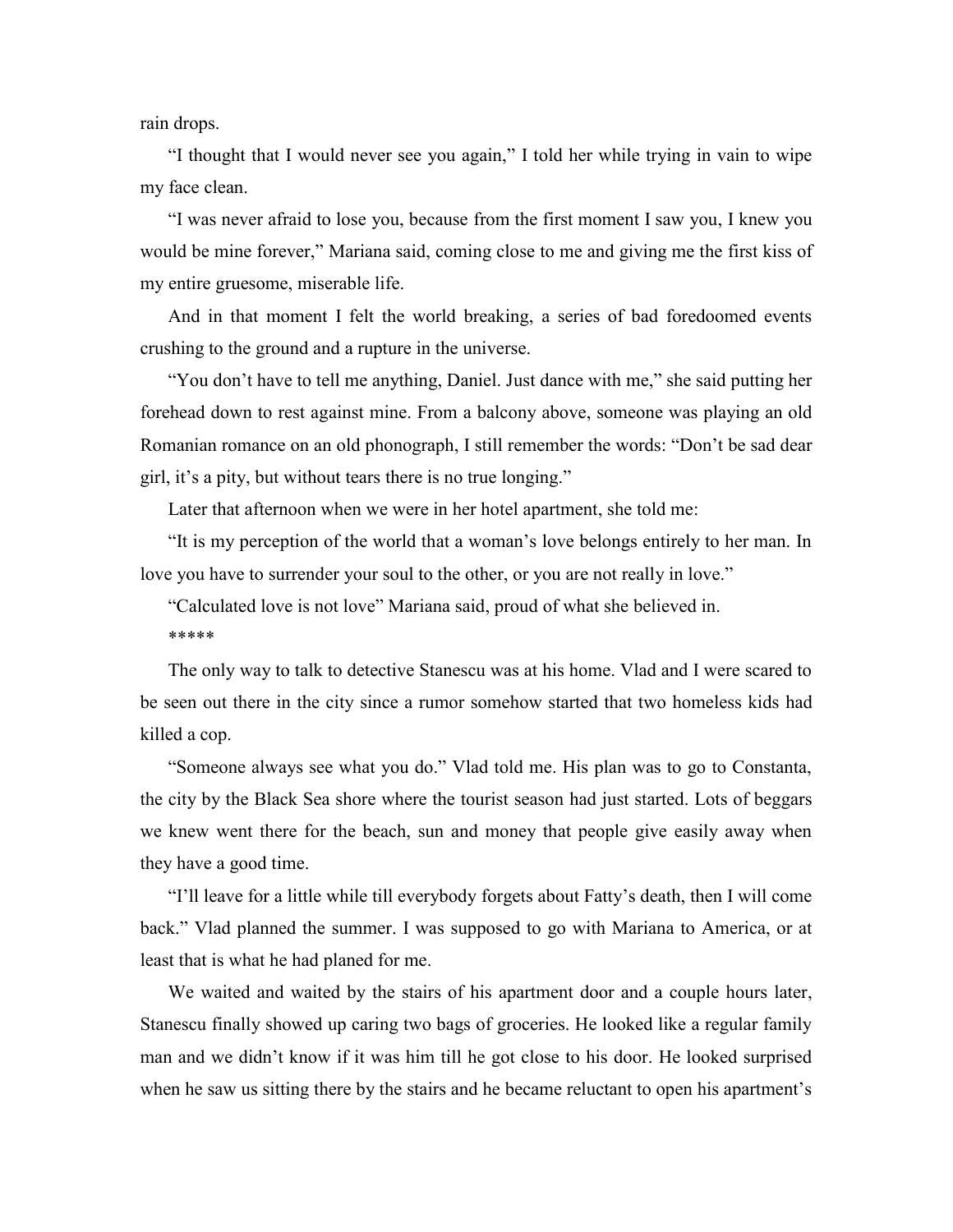door.

"Detective Stanescu!" I told him respectfully "I would like to ask you about a case you had twenty years ago... I wanted to ask you about my mother."

He looked at Vlad and saw him in that dim light that you find on stairs between apartments floors. Vlad looked very frightening in that gleaming murkiness.

"I don't remember all my cases…that was such a long time ago…twenty years…" he was trying to excuse himself so he could get away from the awkward situation as soon as possible. He pushed his key in, ready to run in the safety of his home when Vlad simply said: "Doina Elena".

He suddenly stopped midair still holding his key and turned to me. "So, you are her son?" he looked carefully at my face and smile. "You have her eyes," he noticed, more for himself.

He left his bags near the door and he came close to me.

"I remember her, your mother tried to jump on the orphanage roof from another building close by. When she jumped her shoe slipped and she didn't make it. She fell down right there in the interior court of the orphanage next to the power surge panel. I was in charge of the investigation in the beginning, till the Romanian secret police took over next day… I remember her, because she was a very beautiful woman. When I saw her lying there on the cement I somehow fell in love with her. I knew it was her last moments on this world, but that's how I felt. She was so beautiful," he confessed.

He didn't look like a sentimental guy, but I felt he had kept that inside for so much time that it burst out of him pulling him from his routine life.

"The ambulance took your mother to the emergency room and I held her hand, there was nothing that anyone could do to save her, but there was just a little bit of life left in her and she used her last strength to write on the wall: Daniel, I didn't forget you…" with her own blood" he said looking up as if everything was happening before his eyes once again.

"It was for me? Daniel? Or for my father the Embassy Counselor?" I asked barely holding up not to burst in tears.

"The Counselor?" he asked me, surprised, coming out of his hypnotic trance. "Yes, the American Embassy Counselor, my father." I replied quickly.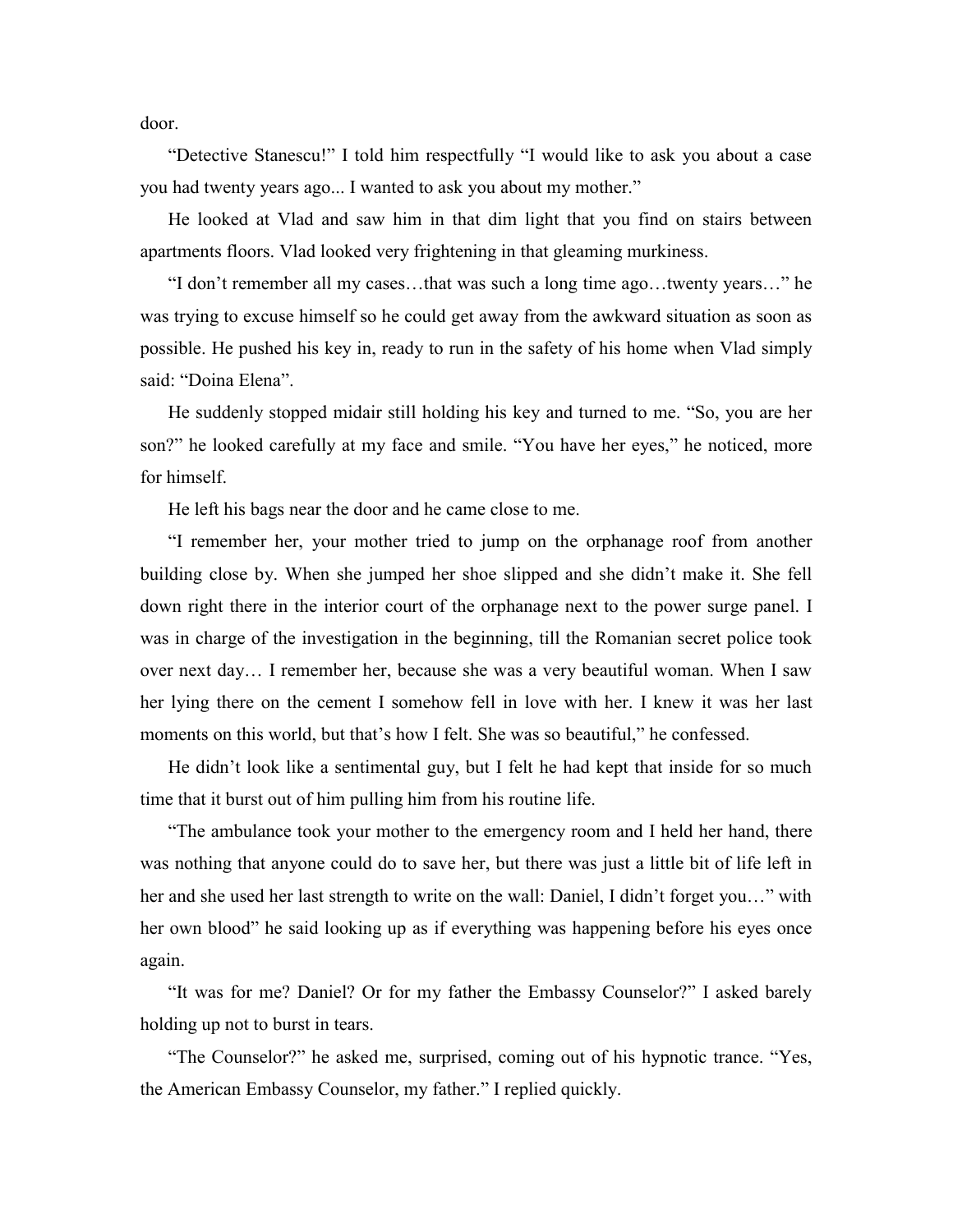"What? No! He was not the Counselor…he was an American alright but…he was not the Counselor, he was a driver, a chauffeur for the embassy," detective Stanescu tried to remember while shaking his head left and right and looking down to his hands.

"His name was Daniel something, a common name Smith, Jones, I don't remember but come tomorrow to the police station and I will…" he was thinking about how to help me when he got brutally interrupted.

"No!" Vlad yelled, "We are not coming to the police station!" and he raised up from the steps.

A silence followed those uncalled last words and the two men raised their eyes looking to each other's reaction. Did he know about the rumor of the tall homeless boy that killed Fatty last week, I asked myself.

Right there, in the middle of that boiling tension, I realized that maybe my father had lied about who he was to my mother. But did he ever know that my mother had me?

Detective Stanescu made a sudden clumsy hand move to pull his gun out of his belt and I watched, hypnotized, as the gun barrel made his way out of his holster. If he had pulled the trigger right at that moment, he would had shot me in the legs first, but he was aiming for Vlad who was at some distance behind me.

The two shots were short and they came from Vlad's gun. I didn't feel the bullets passing by me.

When I looked back I saw Vlad standing still with his right hand sticking out and the gun barrel fuming. Detective Stanescu groaned and felt on his back. It all happened so fast.

Somebody opened their apartment door, but by the time we looked to see who it was, the person closed it right back, fast.

I leaned over him knowing he was my only hope to find out who my father was. "Wait. Tell me my father's name, please!" I begged him.

Detective Stanescu was holding his abdomen trying to stop the blood pouring through his shirt and barely tolerating the pain. He looked at me loathsomely and said:

"I talked to the American and told him about you and your mother, but he never wanted a bastard child, he never wanted you, he didn't even wanted to know that you existed," and then he spit on me with a mixture of saliva and blood coming from his lung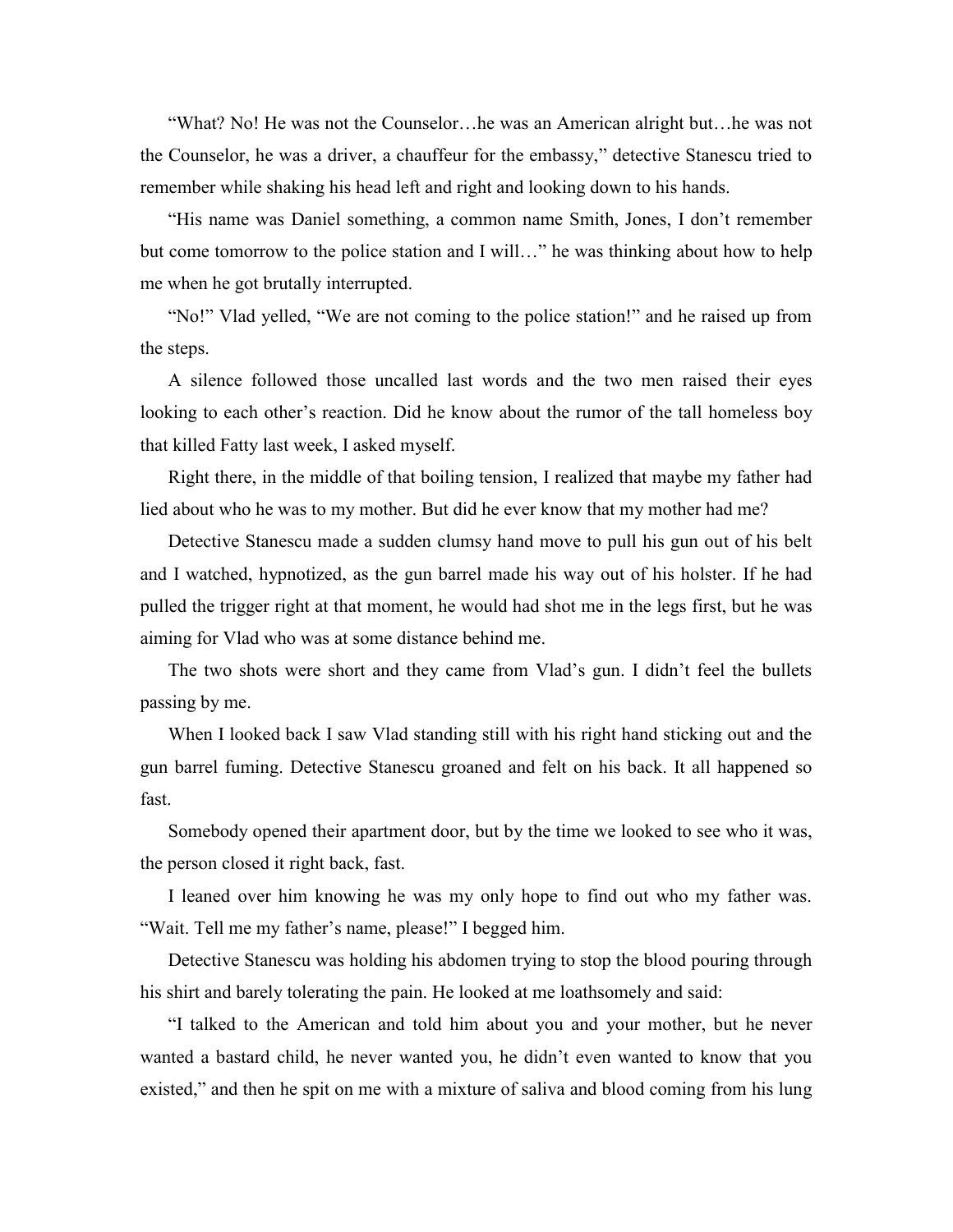in my face. His breathing became more heavy and clogged with blood in just a couple of seconds.

"Come on, let's go!" Vlad pulled me, full of the stamina of a killer, while looking around.

We left as the detective went into his final agony, wincing and mumbling incoherently. I think I heard his last breath.

\*\*\*\*\*

We went down the stairs to the building door just in time to hear the police car sirens in the distance. The sky was cloudy and the night just falling over the old Bucharest, from time to time you could see the striking summer moon.

We ran till we couldn't hear the sirens anymore and then we finally stopped.

"O.K.! We need to move fast! Let's go get all our stuff. I'll leave Bucharest and you will go with Mariana in America," Vlad said stopping to take a break and breathe.

"Let's take the bus," I said. I was tired, hungry and exhausted.

"No, it is too dangerous. We will walk…and stay close to the walls," he told me. We walked, staying mostly in the shadows away from the street lights.

After a while he stopped. He looked as if he had the time to think things through.

"Here, take this blade" he pulled his knife with that big flat handle from his belt and gave it to me.

"What do I do with this?" I said holding it in my hand while walking behind him in the early night.

"Did you ever kill anyone before?" he turned around and asked while looking into my eyes.

I didn't want to look gutless, so I nodded my head. He stopped and turned to me again.

"No, you didn't! You take this blade and put it in their neck like this and then you look into their eyes and suck every drop of life they have in them till is nothing more left of them than a lifeless rubber dummy. You are not killing people, you sacrifice animals."

Now I knew why people were truly afraid of him and his crystal green eyes.

"Never feel bad for killing one of them. They have no soul, no compassion" he preached me.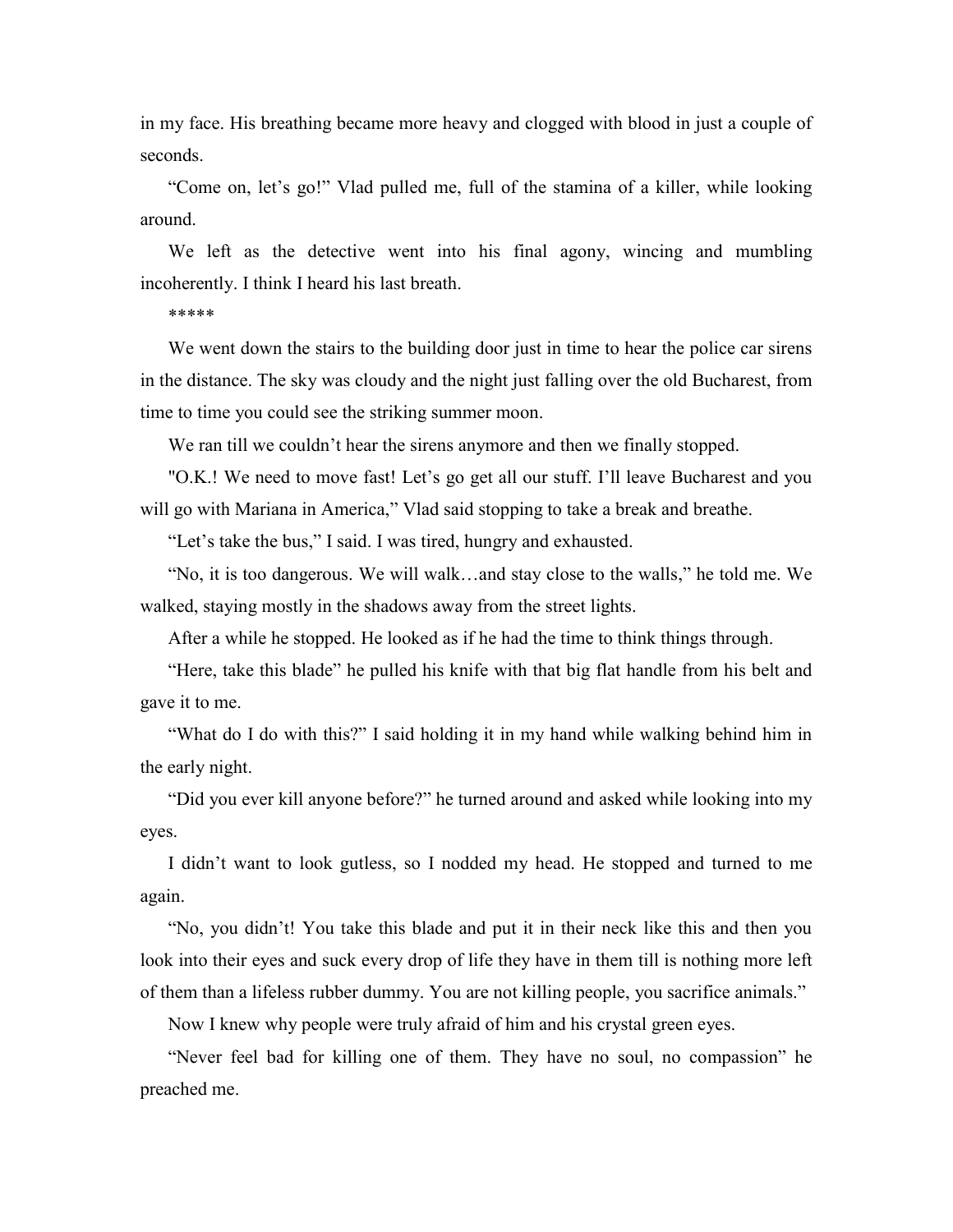"They are at war and they are killing children…" he kept going.

We kept moving slowly through the dull and soundless night, a couple of police cars drove by with their sirens and flashing lights on. It felt like it was going to take forever to get back to our sewer home but we finally made it.

"They are looking for us," Vlad whispered to me, getting me more scared than I already was.

It was long after midnight when we got back to our underground place and nobody was around but Crazy and the Martyr. Tuca and Crow were sleeping now in a house that belonged to a religious sect and they washed clothes for them, and nobody knew where Nicu was. Vlad went to talk to them while I was gathering my stuff. I could hear more sirens driving by really fast this time.

They told me that One Eye had just come back from Constanta, his brother didn't want him around for some reason, and I felt bad for him.

"We will show them that at least one of us survived them…" Vlad stated out of nowhere. He sat down and picked up his notebook and started nervously leafing through it.

"Any of you has a cigar?" he asked but nobody replied.

"Why are you writing and then erase some words and write again?" I asked him curiously.

"Because, a story is like a knife: you sharpen it, and you sharpen it, and when you get to use it, it will go deeper in the readers brains…" I felt he wanted to continue when he got rudely interrupted.

"You think the world cares about your story? You think the world cares about a piece of garbage like you?" the Martyr said laughing.

"There are millions of discarded children in the world, nothing new…" he continued. "Yes, but this one said "No more!" and he took a stand right in the middle of us.

The Martyr smiled at him, the way someone smiles at an innocent little kid that wants to change the world for the better. None of us could sleep through the night and we were all up trying to think things through. Trying to understand how we were going to escape from what had happened.

Then when the dawn came, Vlad told me: "My teeth are falling…its happening"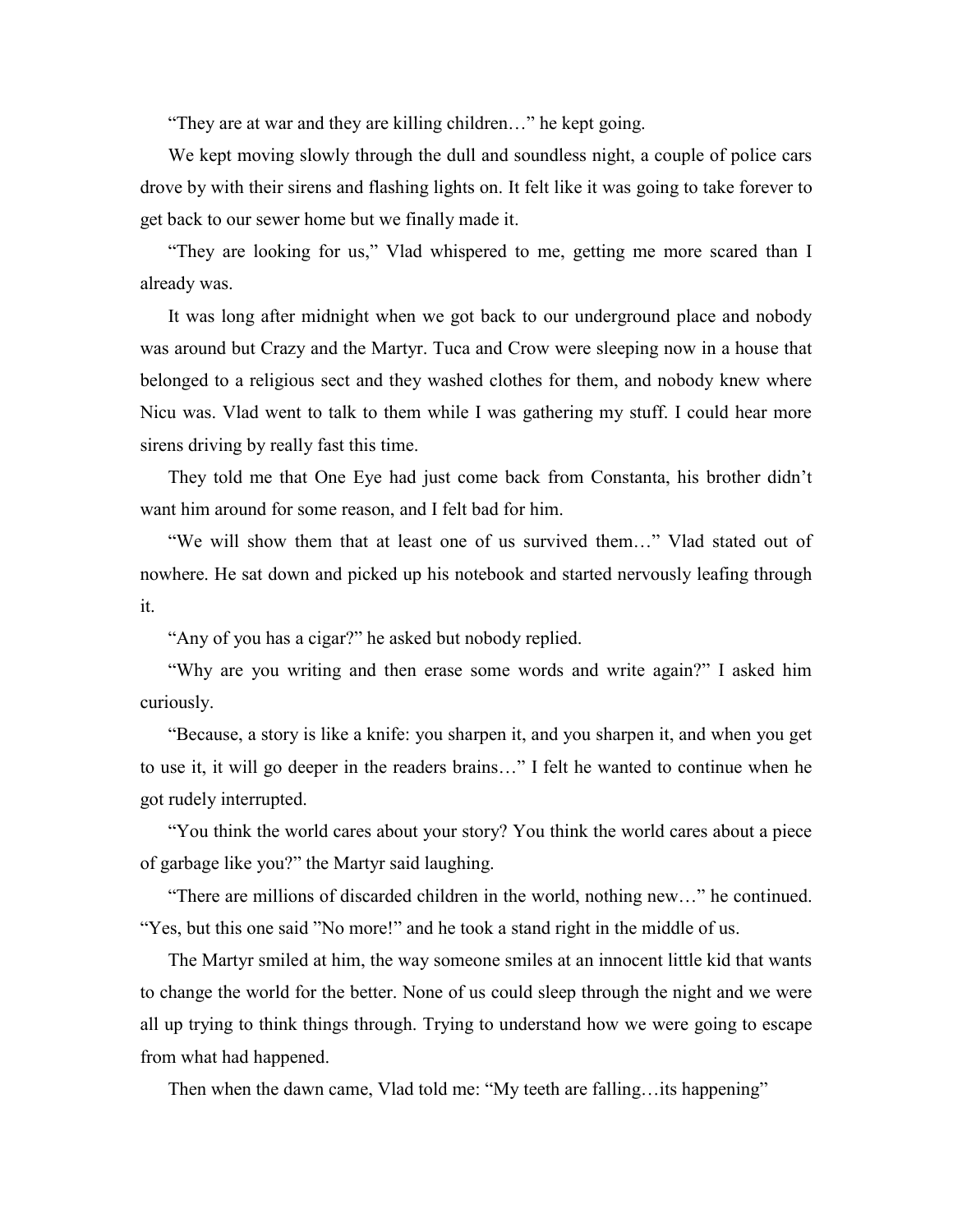"What?" I asked confused with my mind flooded by my own thoughts.

He smiled to me: "Look! I'll pushed them with my tongue," he pressed against two of his front teeth and they moved "See!" he asked. He freaked me out.

He pulled out one of his loose tooth with his bare hand and threw it on the ground. We all felt very bad for him and become really quiet.

"The skies are red! It's happening!" Vlad expelled a sad weep while looking outside through the manhole. "I knew it would…I knew,"' he told me."

The skies were red that morning.

Vlad sat next to me and looked into my eyes for a second.

"It's your eyes! You see...None of us ever had our eyes, our eyes are full of misery and pain, but yours are full of stupid hope. They have parents in them, and brothers, and sisters, and friends and soft beds in homes by the beach," he confessed to me.

He continued after a moment, changing his whispering voice into sporadic shouts. "I always hated you because of that, but now I just want you to survive and show these retards that one of us could make it out of their filthy sewer!"

He showed me his dirty, smelly notebook and then put it in my hands.

"Here, take my novel. This is all I have to leave to this world. I'm all done now" and he shoved the manuscript in my arms.

"Tell the world my story! Tell the world we were here in the sewer! Tell them about our museum of broken children," he said looking deep into my eyes.

"Me? But, I can't read!" I told him, ashamed and surprised.

"Don't worry, you will learn someday," he whispered and gave me a hug.

"I don't want to leave without you!" I started crying trying to cling to his arm, so he wouldn't go away.

He pushed me back and slapped me.

"Now you listen to me now! That girl over there for some crazy unearthly reason loves you and is the best thing that ever happened to you, to us. She is your ticket to get the hell out of this place and you're going to take it or I swear to God I'm going to kill you with my own hands."

We shared a moment of silence till things calmed down.

"Forget about me, I have no one to live for! I don't have much longer to live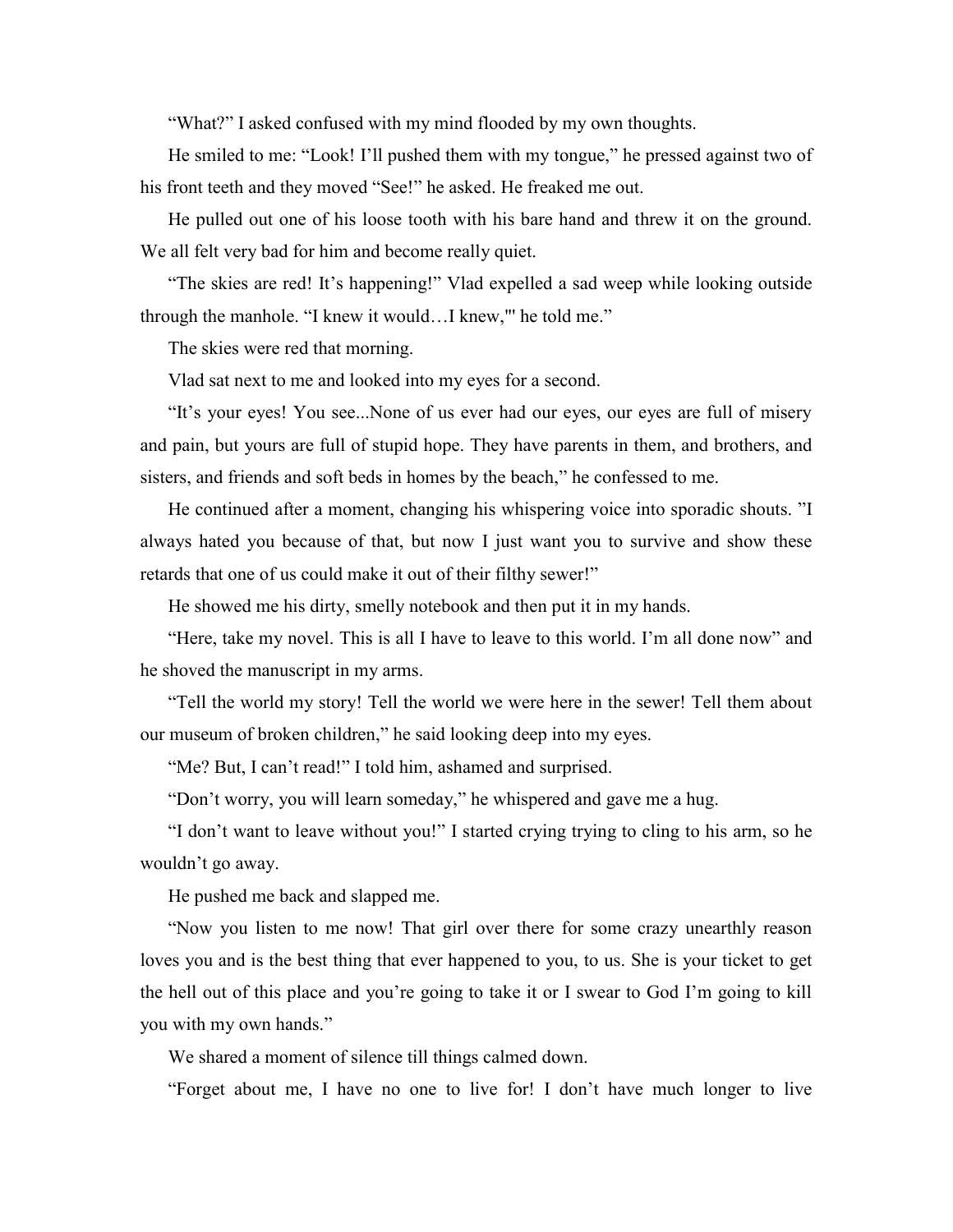anyway… maybe two weeks, but you still have a chance to forget all that happened here. You can start a family and be a normal man, a happy one," said Vlad with tears dropping from his eyes. "You are my brother from hell, my blood brother, the one who made it out, go live out there for me too!"

"But, I don't want you to die!" I cried louder in agony, while Crazy and the Martyr were looking at me helplessly.

He pulled my face with his big hands in front of his eyes and he finally admitted: "Daniel, I never told you…" he said looking deep into my eyes "but I have seen the Oracle too, last week…and I know what I'm supposed to do… and this is all I'm going to get…I am you Guardian Angel! Helping you is the only good thing that I can do with the rest my life." He added, very confident: "Imagine me! An Angel! A Guardian Angel in Heaven with Mariuca by my side!"

He leaned towards me and whispered:

"Now is the end. The end of pain. There will be no more pain for me. Everything is going to fade away." His voice sounded like he already had made peace with himself.

"Don't be sad for me! You never really die, if someone out there loves you, and if nobody loves you, then what is the point of living?" he reflected.

"You're going home! You're going to your girl! And I…I'm going to my girl…" he laughed happily.

"Here! Give Mariana this ring!" he push his hand into my chest, holding a diamond ring, a real genuine one, the kind that you see in the extremely expensive jewelry store down the main street.

"This is the ring that Horse found in the Garbage Mountains. I was with him that day and I saw it when it fell out through the hole in his pocket… I was walking behind him," he confessed.

"I kept this ring for Mariuca, but she didn't want me, she liked that rich guy better… and now she is dead and I don't even know where her grave is, so I could go and put a flower on her resting place" he said collapsing to his knees and bursting into tears.

"Who closed her eyes?" Vlad asked himself as if he suddenly realized her terrible end, "Maybe they are still open down there in her grave…"

It's easy to succumb to the pain, Vlad tears tore my heart apart and I hugged him .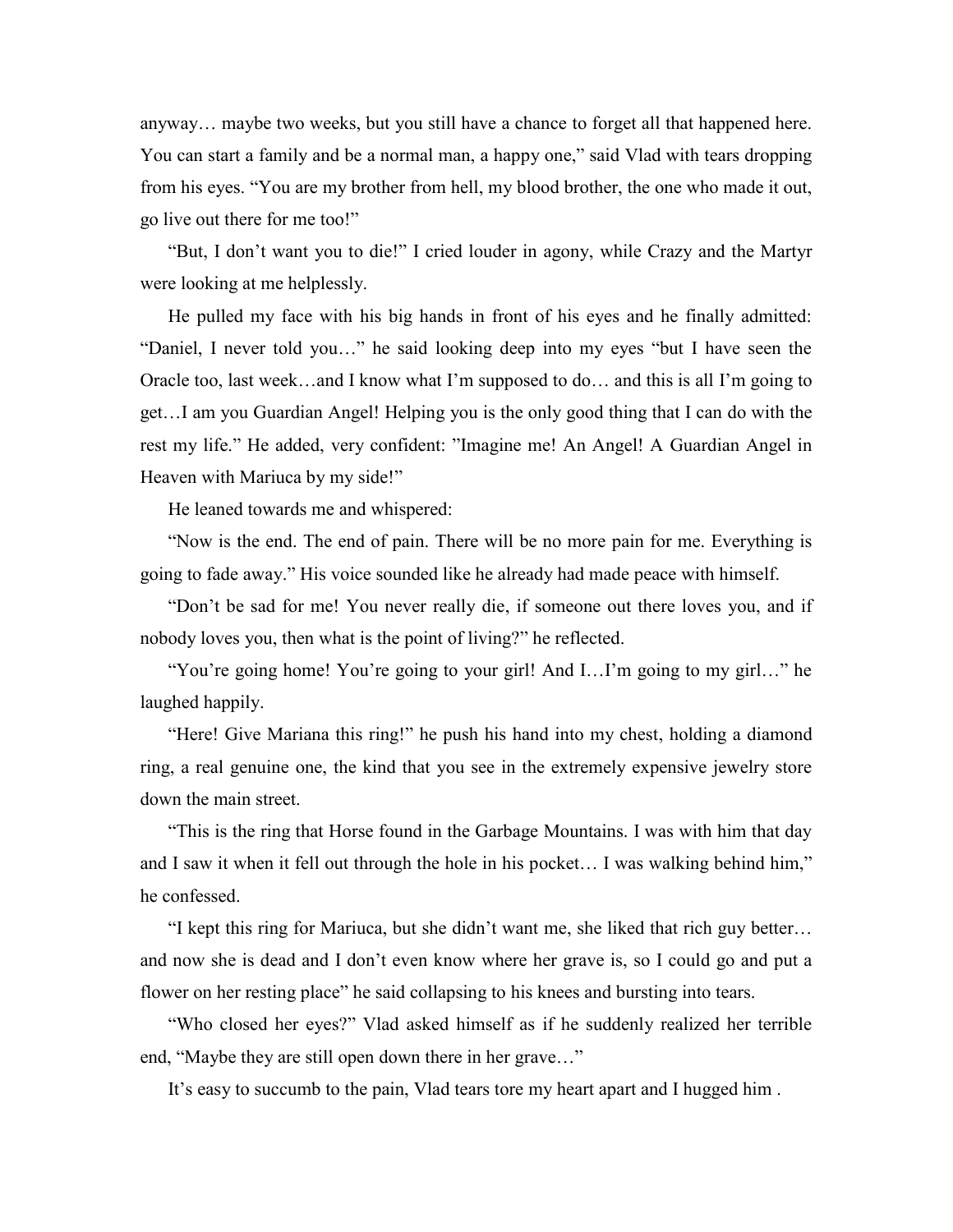"Thank you for all you did for me Vlad!" I yelled.

"No! Thank you for giving a meaning to my life!" he said, looking up at my face while still on his knees crying out to me: "I thought I was a nobody, I thought my life was worthless, till you came and gave it a meaning. Thank you!"

His display of gratitude was interrupted by Crazy, scared as if he had seen a ghost.

"Horse was there in the Garbage Mountains, looking for this ring, all this time... but, I guess he could have left any time he wanted, there was nothing keeping him there but his own mind." Crazy said confused by what he just saw in Vlad's hand.

"Then give it back to Horse!" I handed the ring to Crazy but he didn't wanted to take it. "This ring is cursed! It destroyed someone's marriage, which is why it was found in the garbage in the first place… it will destroy you, it destroyed Vlad's and Mariuca's life and Horse's life." Crazy said slowly backing up from it.

"Here, take it! Give it to Horse!" I said again and pushed my hand forward to him so he would take it.

"No!" He jumped back, afraid to touch it, "Horse is dead! He died over a year ago but I didn't tell anyone. I didn't think anyone would care…the other Searchers found his badly decomposed body, almost an unidentifiable corpse." Crazy said lifting his eyes from the ring for the first time and looking at us.

Horse vivid image sprang into my mind one time as I put the diamond ring back in my pocket.

I believed in everything Crazy said about the ring but I didn't have the power to throw it away.

It got quiet again and I could feel the boiling tension rising up until the silence was broken again.

"Look at Tuca's drawings. They are so beautiful. Do you still remember them?" Crazy asked touching their faces so gently with his fingers tips as if they were really there. "Horse, Blackie, Scabby, Burned, Spot, Mariuca, Carrion, Nelu, Jail, Stammered, Sleeper ... I miss them. God rest them in peace."

"Don't worry, when the time comes, I will take care of Christian, for good…" Vlad said.

"You mean you can beat that big young militia that went to the high school for cops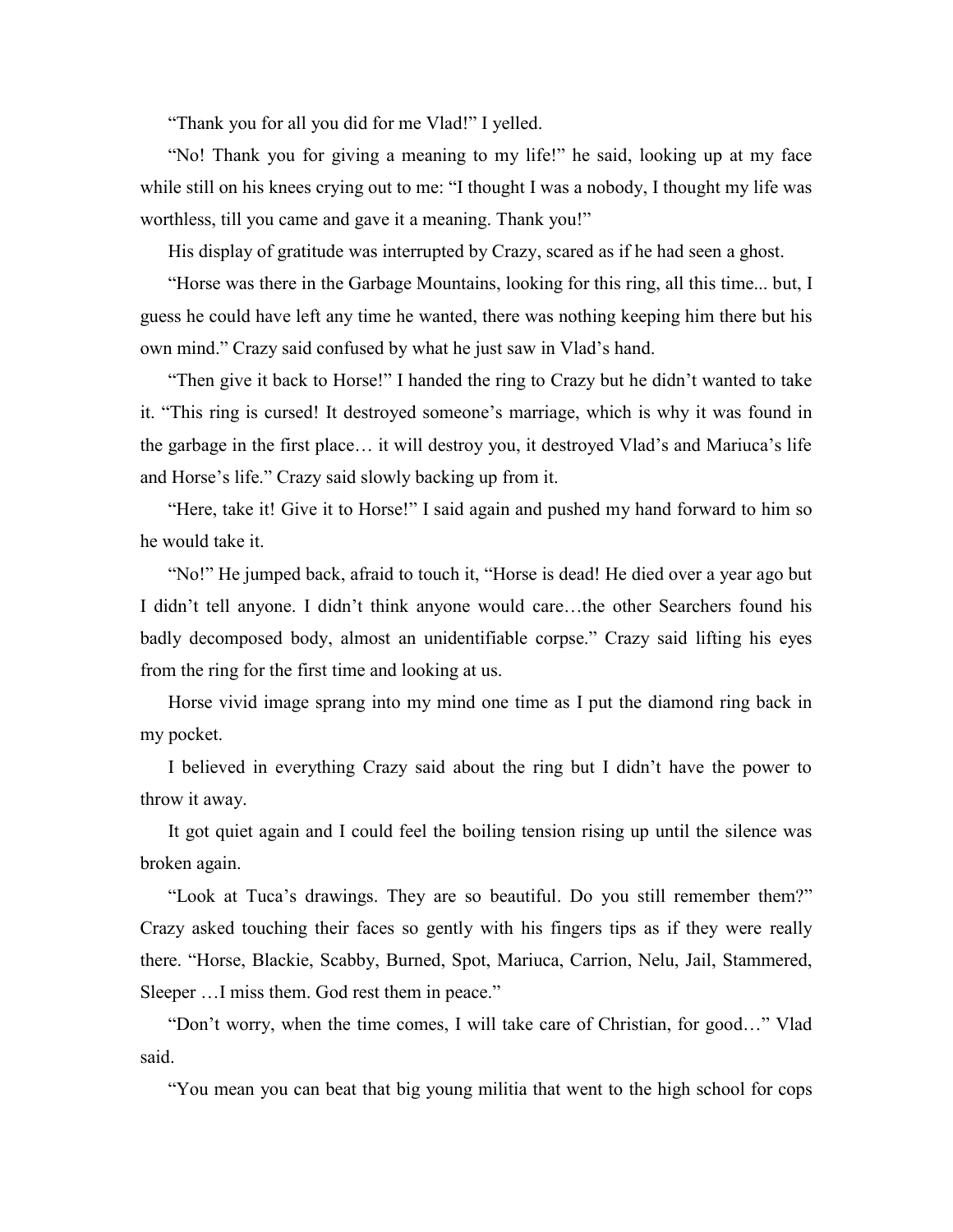and then to the police academy, and was trained to beat people for countless years?" I said ironically. "Yes, but I have the ferocity of a hopeless killer, the thirst to spill blood. Any blood, even my own. What can you tell me about that cop? He has no idea what people like us have been through."

"They are out there looking for us" Vlad said "but they are not coming down, they don't have the guts. This is our world, the underground, the city of the dead" and he reflected from himself: "He already defeated me, which is in my advantage."

"Nobody really wins anything, times always win everything" Crazy added.

"This fight between me and the cop is nothing bigger that between Evil and Good, it happens all the time, everywhere on this Earth!" Vlad said starting to sound like Carrion suddenly.

\*\*\*\*\*

We looked up at the first rays of the morning sun coming through the manhole with fear for the first time in our lives. We knew that nothing good was waiting for us up there. When did we get thrown in the middle of all these things?

"O.K. here's the plan!" Vlad exclaimed to get our attention, "We need to get this guy to his girl, the American girl."

"In about half an hour you will have all the militia in Bucharest looking for you two guys…" the Martyr said grasping on his beard, "…where are you going?"

"We need to get him to the Intercontinental hotel, downtown in the middle of all those official buildings, full of cops."

"The best way to get there is the subway. There is an exit fifty meters away from the hotel's main entrance, take that one..." the Marty suggested.

"O.K. will do that. Let's go!" Vlad said.

"I'll stay here" the Martyr said, "If someone asks I'll send them in the wrong direction." We left. I started to think about how this could unravel.

I hoped that Mariana would love me enough and do what any other rational being would not do: help me, and also understand that she would not be able to come back to Romania ever again.

"Crazy, do you have any more grenades left?" Vlad ask him. "Yes, just one…" he answered.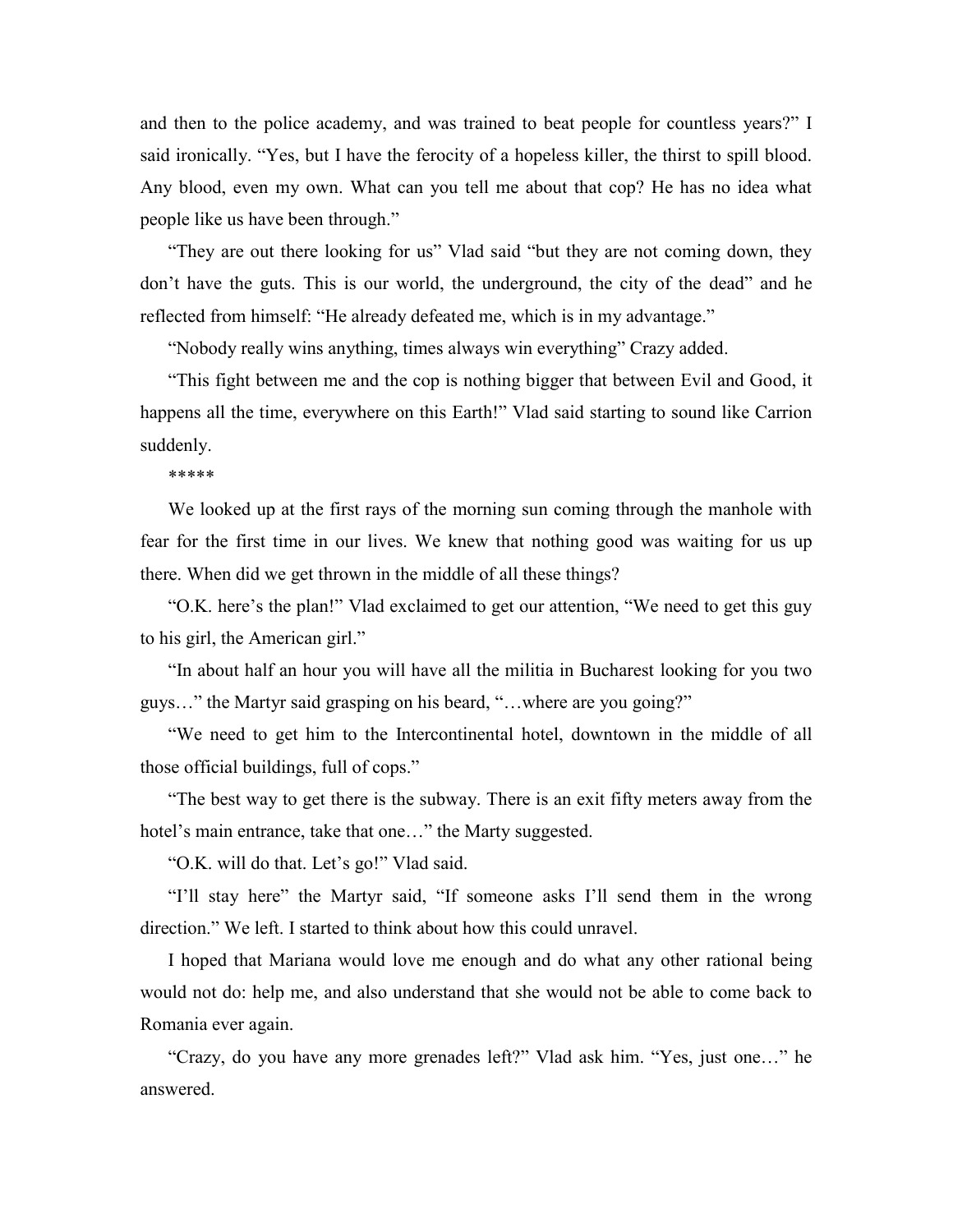"Where is it?" Vlad asked him again looking at Crazy's empty pockets. "It's in my butt," he answered looking sincere.

Vlad gave him a revolted look but by the time anyone had the chance to react the subway mechanic hit the brakes suddenly and we all got hold on something to prevent falling.

"You guys go get Mariana, I will find out which bus goes to the Bucharest airport and… hurry up!" Vlad yelled at us while he ran to another exit.

We ran up the stairs in a hurry and I was thinking about how I was going to tell Mariana everything that happened without frightening her.

Suddenly when we got close to exit on the street I felt that we were followed. I didn't look back, my plan was to go up the stairs and run but somebody was already waiting at the top for us.

"Keep your hands up…if you don't want to be a puddle of bloody mess right here on the sidewalk" a tall middle age man with a mustache said. He looked like he was working for the former militia or secret service, dressed in civilian clothes.

He lifted his overcoat to show us a gun hanging on his belt. He was all dressed up as if he was about to go to a business meeting or to a date. These were the "blue eyes boys", the secret police forces behind Ceausescu's regime, in charge of the arrests, torture and killings, now turned loose and on their own.

"Well, we've been waiting for you…" he said glad to see me.

We looked back, a small bony militia was also walking behind us, holding in his hand a gun.

"Who told you we are coming?" Crazy asked pierced by fear. "Your friend. The old one…" he replied.

"The Martyr?" Crazy asked full with anger, outrage burning alive inside him. "The Martyr?" they laugh together loudly, "He is no martyr. He is a traitor, an informer that the Romanian secret service uses to find out who is undermining the communist system. The martyrs are in the cemetery and that is where you are going to be soon."

I remembered that Vlad told me these guys were the ones who arranged for the Ceausescus to be executed, they were everywhere, and they had even been in charge of Ceaucescu's personal security.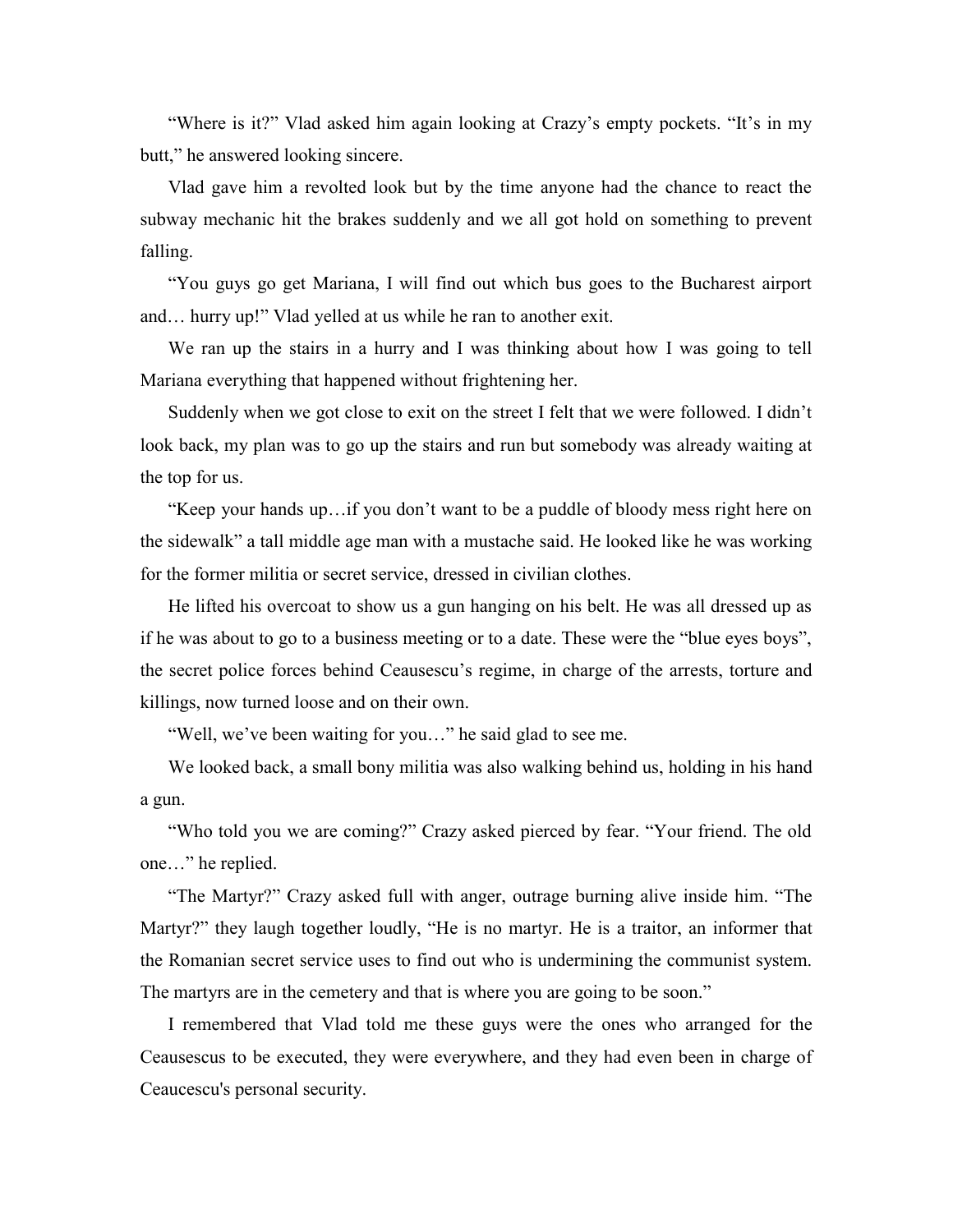"You killed a cop!" the small bony militia yelled at us.

"We know you killed Christian's dad…" another cop that just showed up said, looking at us with hate.

"I thought he really was a martyr," Crazy told me, disappointed in the man he was looking up to. Of course he was an informant: he was old, vulnerable.

They took us in a dark back alley covered by big trees where their police cars and two more militias were waiting.

"We will make sure he is not going to see the light of day again," the small militia said laughing loud and looking at Crazy. They put the handcuffs on his hands and pushed him violently in the car. We were ten minutes away from a merciless beating, followed by sure death. "I will take care of this one!" he grabbed me by the neck with a powerful grasp, "You guys go away" he ordered the other militia.

That was the last time I saw Crazy, he looked at me and yelled: "Life is sacred!". They drove away, I was there in that back alley all by myself with three other cops.

"O.K. Where is it?" the dressed up cop asked me pulling up his gun from his belt and pointing the barrel to my head.

"Who? Vlad?" I asked confused.

He whipped me really hard in the back of the head with his gun handle. The pain was horrible.

"Don't play dumb! Where is the diamond ring?" he screamed at me dreadfully nervous. "The ring?" I asked surprised, "I… here in my pocket…" and I took it out for him.

He rushed to grasp the ring out from my hand and gazed at it for a couple of moments. While still holding the ring up in the air he nudged his head signaling the cop behind me.

I turned around and looked at him, scared. I knew this was going to be the end of me. I thought that nothing mattered anymore and I started to cry. The small bony cop looked at me ready to pull out his gun and shoot me, but he hesitated and gave me a malefic look.

"Not here…let's take him up in the apartment…" he said reaching to get a very small knife instead and took his police hat off his head.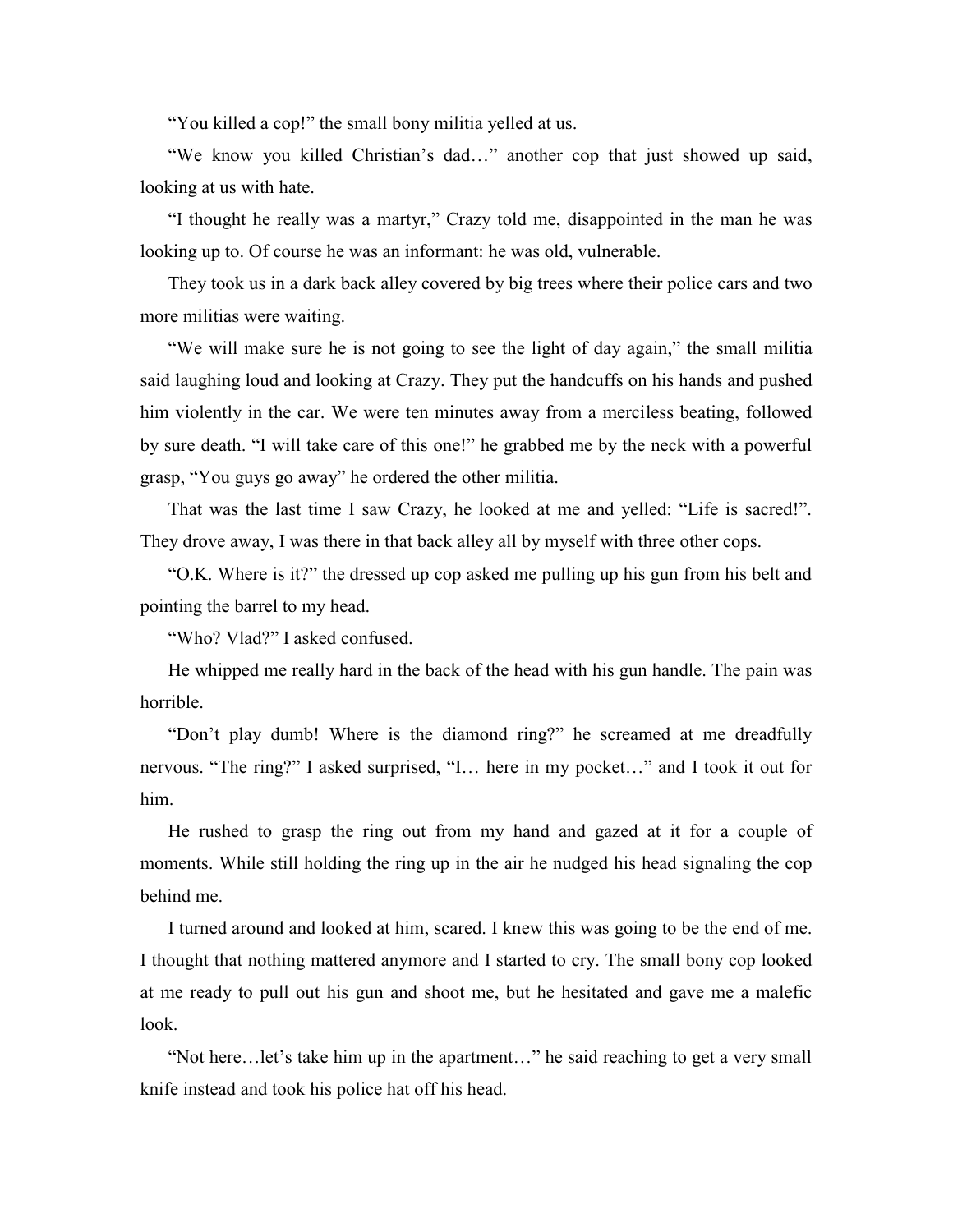With a quick move he cut my leg fast with the knife and yelled as if he was doing a martial move scream.

The cut was deep and burned before I could realized what just happened. The pain and fear came later and pulverized my brains like a bullet.

I was shocked to see the clear cut in my leg, and I watched as the blood was starting to come out through the cut and drip. I could feel they were all looking into my eyes to feast on my fear and resignation.

And then as the dressed up cop looked at me again and as he was about to start laughing or say something, suddenly the blunt sound of a heavy metal pipe bouncing of his scalp stopped him mid-way and his blue eyes froze as he fell on me chest sliding down my arm trying to articulate something while still looking at the rings diamond. A drop of blood splashed into the air and landed in my right eye.

One other cop behind me suddenly became scared and he was trying to pull his gun from the holster when he quickly went down with a strike from the same metal pipe that got him in the neck and the left jaw.

A woman grotesque scream came from somewhere up in a balcony: "He is killing them…Help!"

I turned my head fast and that was when I saw Him… my Father…my God…my Protector… instrument of death, fighting for my life, a sewers' child life. Vlad was fighting for my freedom with the small bony cop that jumped on his back. He got him by one of his arms and managed to raise him well above his head and brought him down and crushed him to the ground with great strength and thirst, splashing blood out of him in all directions.

Vlad was cops worst nightmare, a smart young man turned mad and unrestrained by any social chains.

And then and there, as he was taking the last bit of life from him with his fists, I saw mercy in his soul for the first time. Vlad stared in his eyes and he felt that he was gazing in the very eyes of God.

And as much as his heart was burning with vengeance and hatred, he could not do it. He saw a mere young man, a beggar, begging for his life and that reminded him of himself. We are all beggars in front of God, begging for a little more life from Him.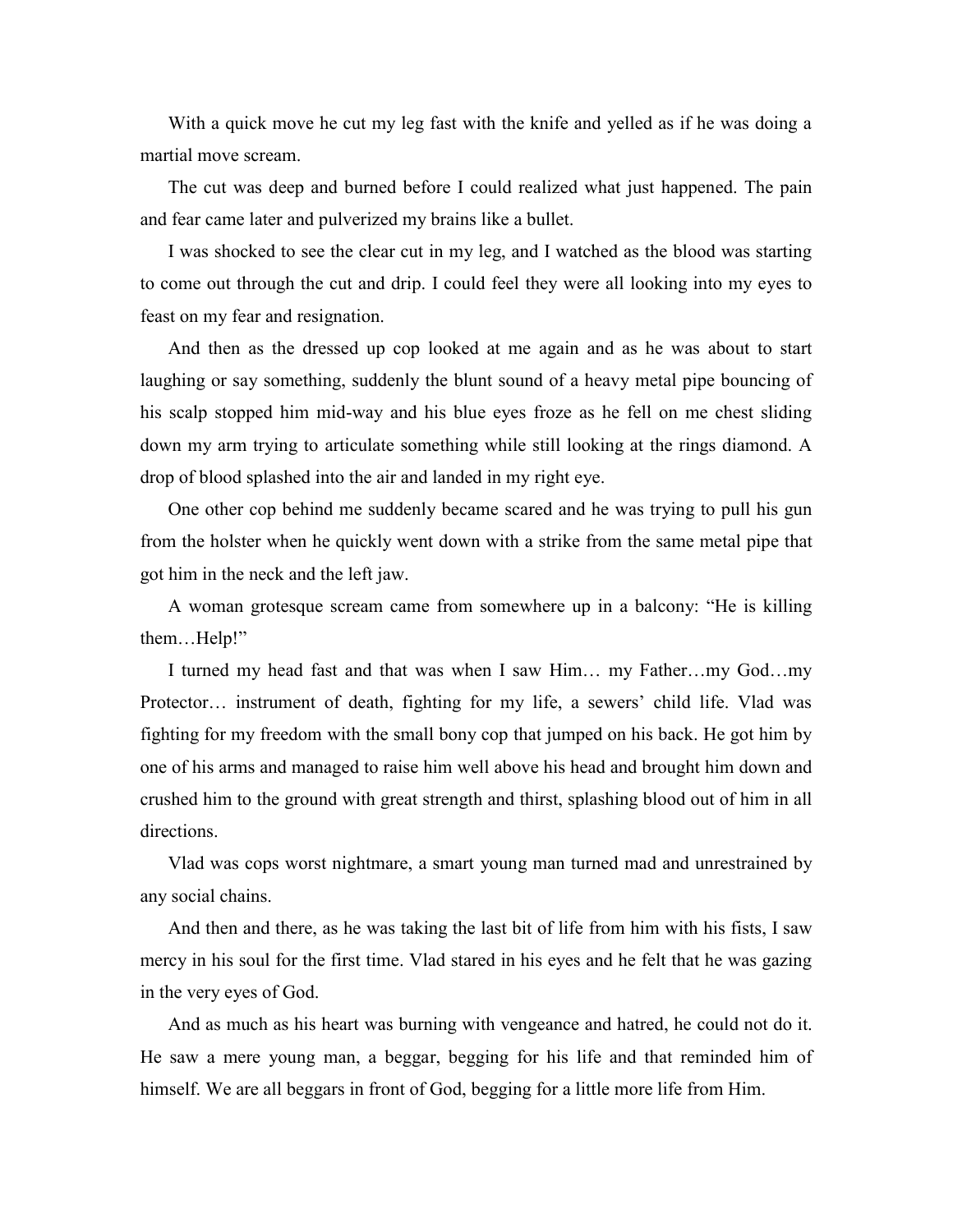He stood up and looked at him, a young militia lying down there in his piss, shivering, spitting his own blood and teeth, and Vlad let him live. He threw his pipe away.

Everything held still for a couple seconds until Vlad finally raised his head and looked at me.

One more militia appeared out of nowhere holding his gun up trying to aim for Vlad's head. It was kind of a long shoot and he was only looking down to his gun's barrel trying to get him in sight.

"Daniel!" Vlad yelled while trying to dodge being shot in the head while my mind was reacting agonizingly slow, trying to understand the situation.

In a split second I remembered I still had Vlad's knife in my sock somewhere and with all my speed I raised my foot, grabbed the knife and threw it right at the cop's head.

He fell down, he didn't have time to take the shoot. Vlad was fine and in a blink of an eye it was all over.

"I just killed a man!" I whispered scared and panicked when Vlad got closer. He looked at me and saw me terrified and shaking, then he looked down to the militia and he start laughing really hard.

I didn't look. I was too afraid to see blood and a dead man.

"He's OK. You hit him with the handle. Look, no blood!" he retorted laughing some more while feeling the militias pulse with his fingers.

He picked his knife and kissed it. I got the feeling that this was not the first time that this knife had saved his life.

"He is going to be fine…you know for a guy who wants to run with the circus you throw a pretty bad knife" Vlad said.

He couldn't stop giggling for a while. He was annoying me while I was trying to patch my wound with a dirty rag.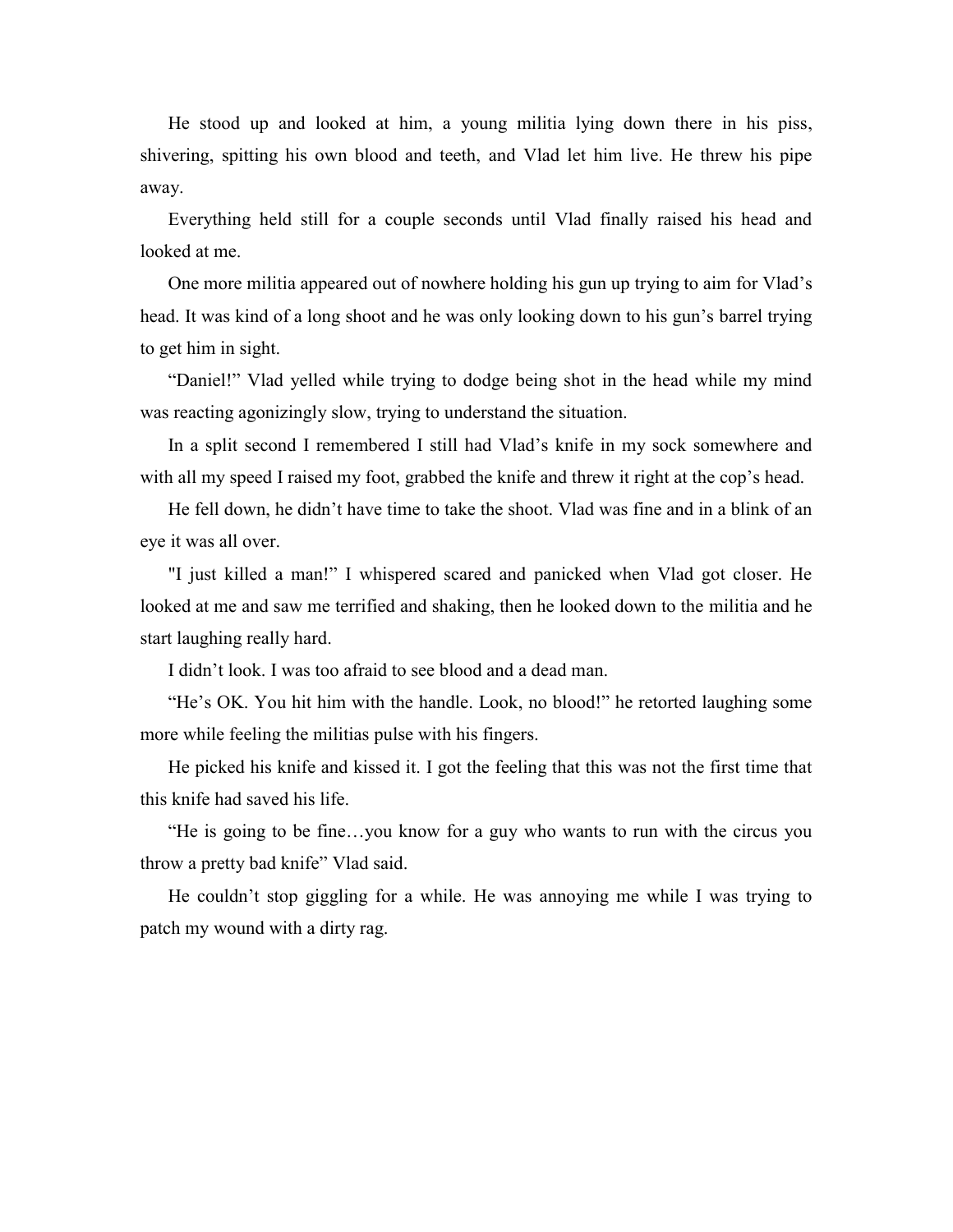Chapter 10: Youth without old age, and life without death

The rusty table in the interrogation unit had blood spots and markings, some of them looked fresh, some old. The room was a windowless subbasement with dirty thick walls belonging to what was now the old communist Romanian secret service building. They gave a new name to the institution that would make the newly liberated citizen believe that they were now actually protected and loved, but nothing really changed, the furniture, the system, the people were all the same. Down there you were two levels beneath the streets and you could scream as much as you wanted because nobody would hear you.

The militants brutally pushed Crazy inside and forced him to sit on one of the chairs that had a pair of handcuffs already hanging on them. The light was dim and Crazy couldn't see anything in the beginning till his eyes adjusted to the light.

"I'm trying to deal with this minor's situation!" somebody was yelling in a nearby office.

It felt like a lot of people suffered in there or spent the final moments of their life in that chamber.

"Your friend is here!" the cops yelled mocking something that looked like a pile of dirty clothes and rags.

Crazy didn't pay any attention in the beginning and was trying to adapt to the mold damp smell when he realized that lying in the corner was One Eye, severely beaten with blood coming from his both eyes.

"One Eye?" he asked as if he refused to believe the disturbing, uncomfortable sight and amazed that anyone could be so heartless to take the little bit of sight he had left out of him.

"Is that you, Crazy?" One Eye asked and he continued without waiting for an answer: "Looked what they've done to me, they broke my good eye….I can't see any more…" he cried while trying to reach Crazy with his bloody shaking hand.

He had taken a really bad beating, he could barely move.

"Why did they have to do that to you?" Crazy asked whispering from himself while fear shot through him listening to the hazy moans and cries of help coming from another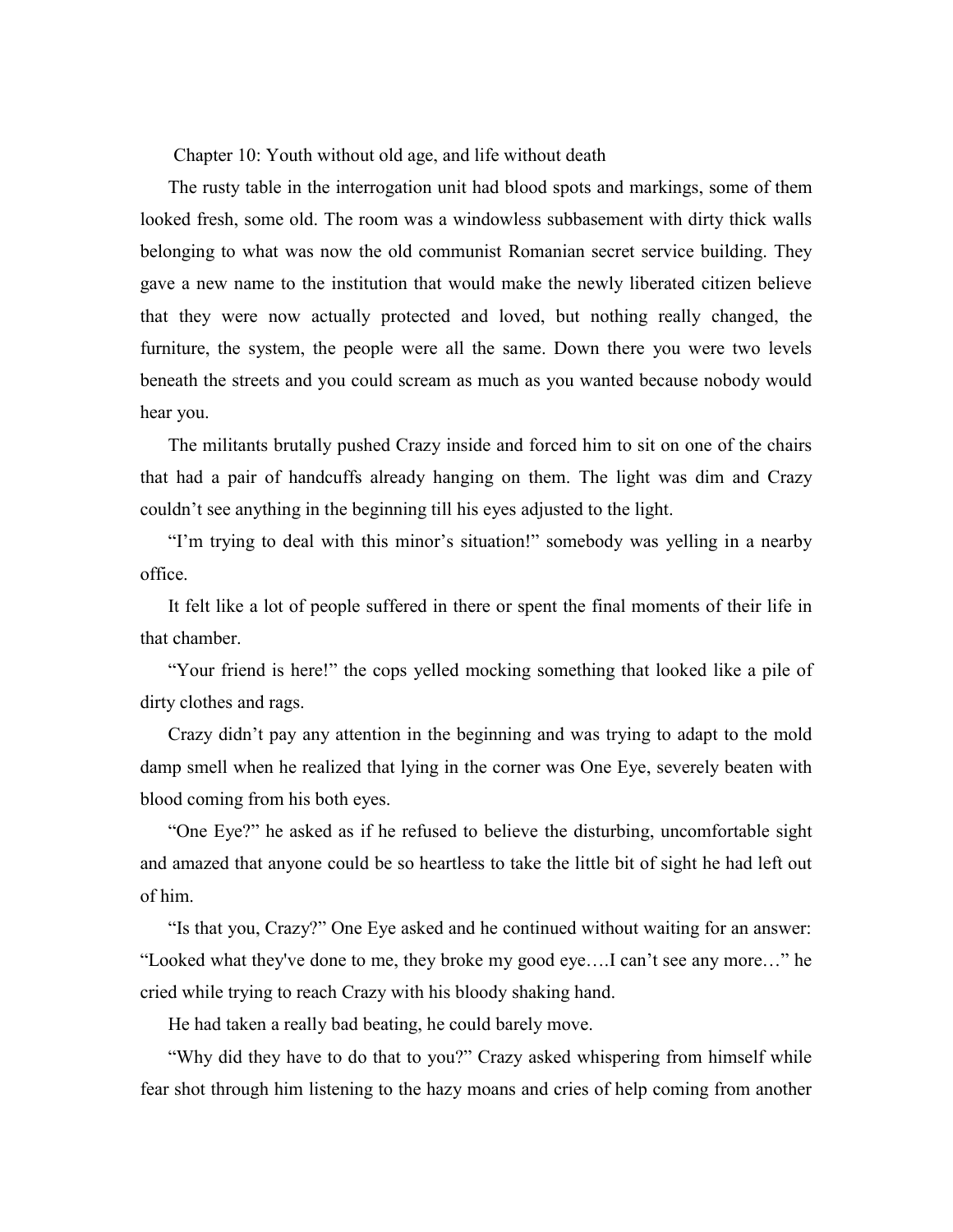part of building.

After a moment the room's big metal door swung open suddenly and hit the wall with a big bang while Christian and a really sweaty obese cop came in fast.

"I don't understand why you guys don't like cops. We are here for your protection! Ha, ha, ha…" the obese militia started laughing with fresh blood dripping from his hands. He wiped his forehead with a rag. There was a small trace of One Eye's blood or maybe someone else's left on his forehead.

"You know what I read in one of those library books?" Crazy asked them laughing too.

The militia stopped laughing and looked at Crazy surprised, they were sure that by now he would be extremely frightened, but the only move Crazy made was to sit better in his chair, relaxed.

"I read somewhere that all life on this planet is just like a spark in time. Puff…" he said spreading his hand with a fingers snap, "Short-lived, and in a couple of millions years everything will go back to the vast unanimated silence that all has started from anyway."

Christian and the obese cops looked at each other. They knew he would have the same fate as One Eye. But Crazy remained calm and smiled while he kept talking to them:

"Imagine: no more pain, no more suffering on this planet…" he closed his eyes with nostalgia.

"The mist is finally all gone and now I can see where I buried my parents. I think that our paths will meet again, sometime, maybe not now, maybe not in this life," Crazy continued.

"Do you have any idea what he's talking about?" the obese cop turned and asked Christian who shook his head.

"Just tell me where the tall one is," Christian got ready to strike him with the black baton when Crazy reached with his hands in his pants through his fly opening and pulled out a small ring with a pin hanging on it.

"Vlad is flying and …death is a blessing…think of something beautiful One Eye…" Such were Crazy's muttered last words while he embraced himself with his cuffed hands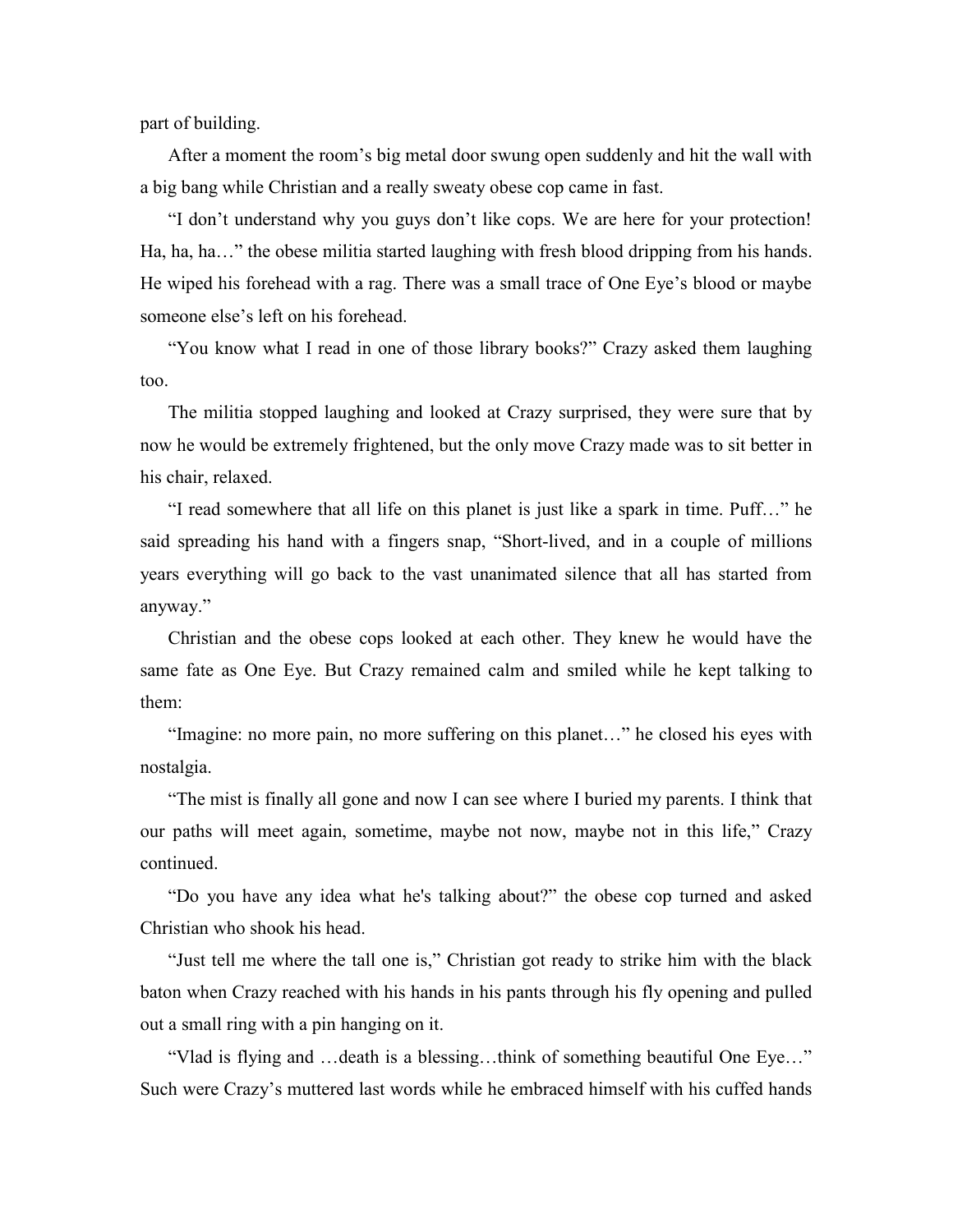reveling what he was holding between his legs for all that all that time.

"Oh God! He has a grenade!" the corpulent cop yelled panicked.

There was no way anyone could stop the grenade from exploding anymore.

Christian grabbed the obese cop and forcefully pushed him down in Crazy's lap, screaming louder than everyone else.

\*\*\*\*\*

"How am I going to tell her, Vlad? How am I going to tell her the whole story and then ask her to take me out of Romania? What normal girl will ever get involved with someone like me?" I asked him.

He stopped in the middle of the hallway and said:

"I don't know…but she is not a normal girl anyway, just break the news slowly to her and give her some time," he said, unsure.

I wasn't prepared, but I knew that I would never be anyway.

I knocked on her door and she opened the door, happy to see me but soon she realized that something happened just by looking into my eyes. I couldn't keep in me anymore so I started to tell her the story really fast.

"Mariana! Listen to me, all the militia is out there trying to find me and Vlad, and kill us. We need your help to get out of Romania…" I just stood there looking at her beautiful face for a moment.

I thought that I was going to lose her forever so at least I wanted to keep that image in my mind forever, but Mariana looked straight into my eyes and smiled.

I wondered what was wrong with her. Didn't she just hear what I said? The weird moment of silence was interrupted by her thrilled scream.

"That is so ….Great!" she yelled ecstatically while grabbing my hands and jumping up and down.

Vlad got a bit scared and amazed by her reaction and shook his hands and legs in a spasm, almost pulling his gun out of his pocket. We were both unsure of what was happening.

"Look, your friend even has a gun!" she said excitedly, pointing at Vlad while pulling me inside the room.

"This is exactly what happened to my grandpa forty years ago when the communists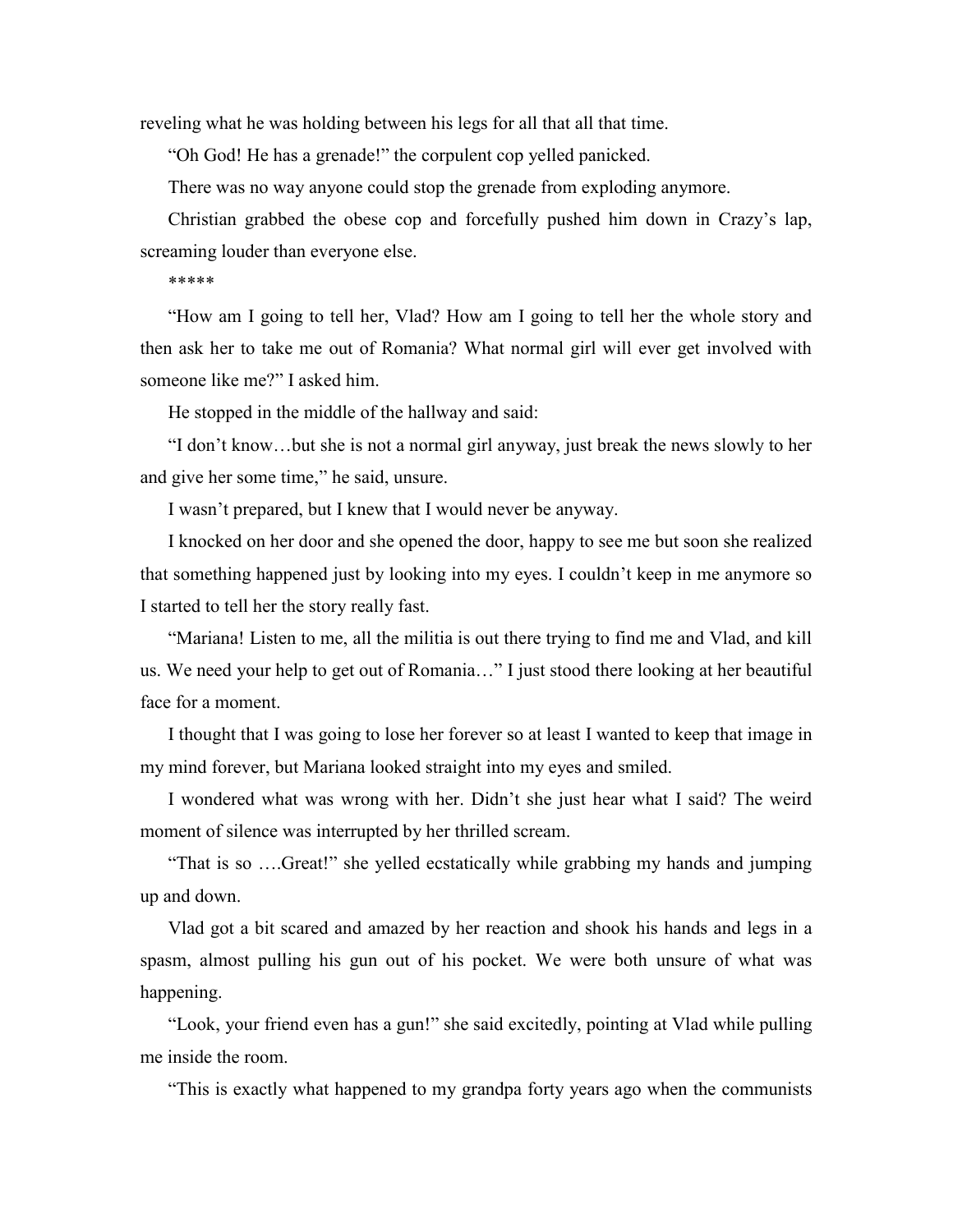haunted him but he escaped from Romania!" Mariana continued.

Vlad tried to adapt to the situation and sketched a smile, bewildered by her reaction while looking at me and then down the corridor.

"Come in! Hurry!" she said to Vlad.

I was very surprised by her reaction and I kind of liked the way she took over the control. "Here! I got you a present. A suit! Put it on, I will go get dressed and hurry up!" Mariana got some of her stuff to change and went in the bathroom leaving me and Vlad alone.

Vlad looked at me with a very surprised look on his face and whistled while putting his big hands on his waist. Mariana was not the kind of girl that we usually see in Romania: strong and decisive.

He said, very impressed:" Oh boy! American girls!" He smiled very invigorated for some reason and cheerful.

\*\*\*\*\*

It was a really big explosion with a deafening boom and a blinding flash that did rocket the room. Crazy and the obese cop were shredded and disemboweled to almost nothing and bits of them were spread all over the chamber. In the hallway, militias were already making their way towards the sound of the explosion just in time to catch the last swirls of black smoke disappearing in the middle of the room.

Pieces of shrapnel penetrated Christian's right leg but he wasn't dead yet. One Eye's body was still twitching in the corner.

"Call the paramedics!" someone yelled.

"I know where they are going…" Cristian shouted dumbfounded to them while picking himself up from the floor, amazing everyone. He wanted to show guts as if surviving the explosion wasn't a big deal, as if he was immortal.

"Are you alright?" a young woman asked him concerned, affectionate. He didn't answer. He looked around to see who was there.

"Call in a warrant to the airport to arrest them on the spot, now…" he mumbled to someone in the mob.

"Who?" said a voice in the crowd.

"Those guys, the homeless ones!" Christian said walking through the human debris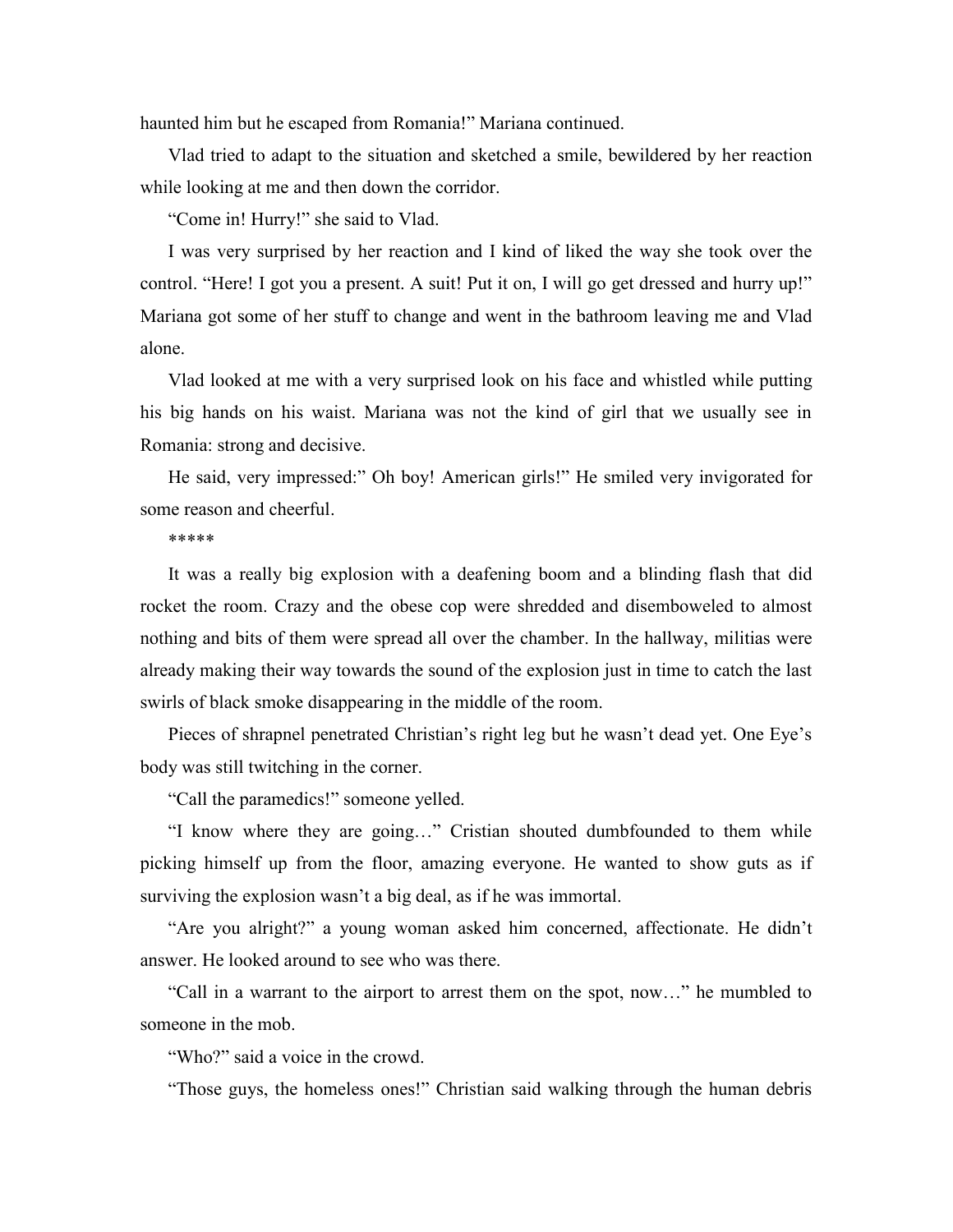blasted out the doorway. He pushed away some cops bunched up to see what happened who were standing in his way.

"Do it now! They killed my father…" he screamed and planted violently both his hands on a guy's vest with a tag that read "Dispatch" and shook him really hard and angry.

The guy didn't like it and was not interested in hearing anything anymore, he shrugged his shoulders, pushed him while stepping back and yelled: "Well… it's kind of difficult to get your sewer kids arrested when you don't have a picture of them and they don't even have a name." He looked back at the surreptitious glances of the crowd and listened to the whispers around him.

"Can you tell me exactly what I should put in the warrant?" he defended himself, annoyed more at the other militias than at Christian.

Christian pushed through the crowd again and made his way towards the end of the hallway. He grabbed a young, black haired, confused rookie cop by the arm and said: "Come with me! You're driving!" and disappeared just before two paramedics arrived with a stretcher.

#### \*\*\*\*\*

"There's no way we can get to the airport with all the militia and the secret police looking for us," I told Vlad assassinating his newborn hope.

He knew it and he didn't say anything while reflecting about what we were now mixed up to our necks into. I knew it was the end of the road and he knew it too.

"Unless a miracle happens, we are going to be dead by the end of the day, maybe in a couple of hours." I only said what both of us thought.

I was sure people saw us going into this luxury hotel, they knew we didn't belong there.

There are no miracles in real life, no divine intervention, just dead innocents. I was there at the revolution, I saw dead mothers holding dead babies in their arms.

Vlad's put his head next to the window looking as if he was about to faint. His sweat left dripping marks on the glass.

"Hey, you want to hear Stammers story?" he took a short breath and he continued with melancholy, "He made me swear I would not tell anyone, but since we are not going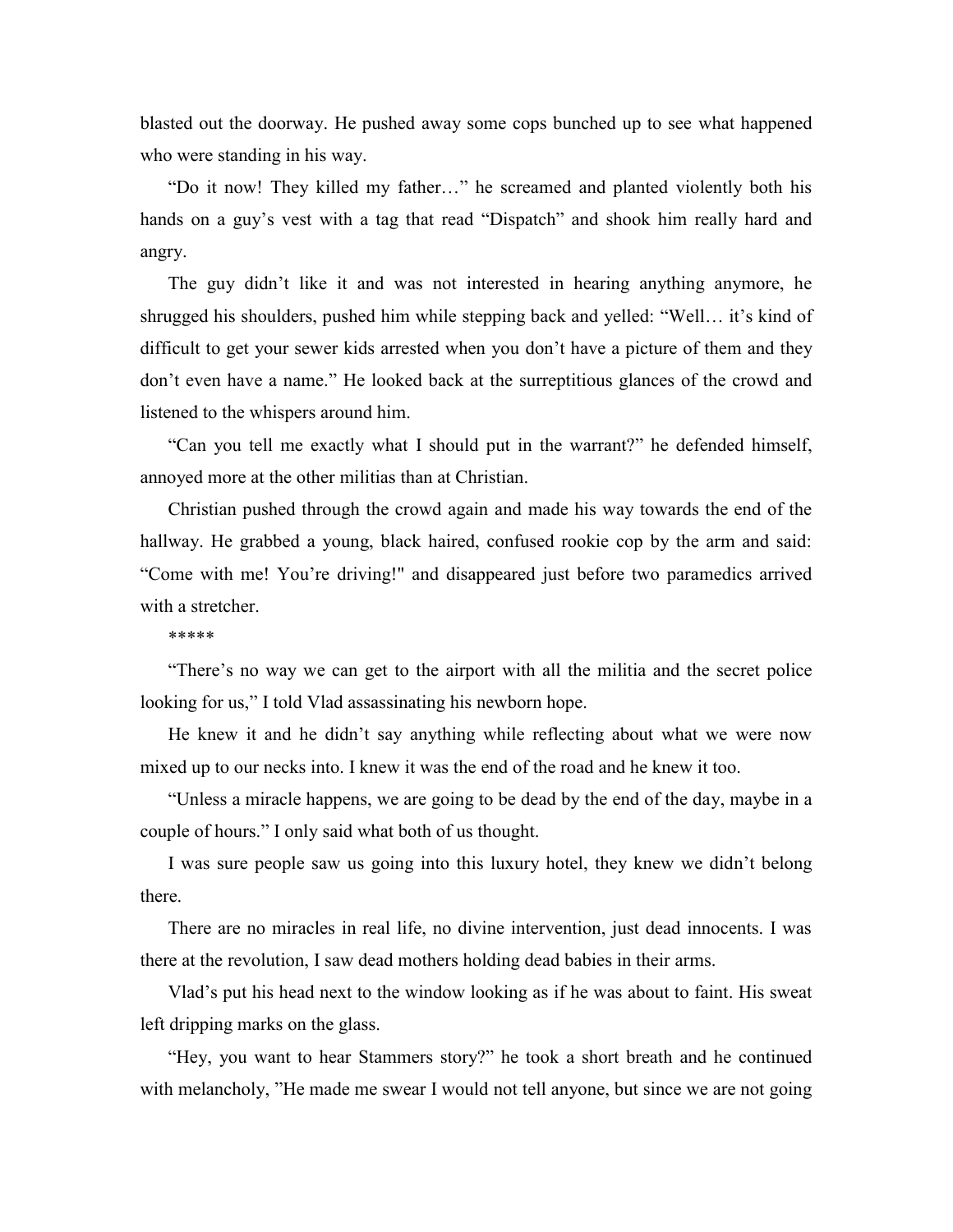to see each other anymore anyway, why don't I just tell you the story?" he asked sounding as if he was about to go to sleep.

He looked at me with his almost shut down scary blue eyes and laughed for himself while slowly taking another drink from a small vodka bottle that he had found earlier in the mini-bar. He turned his head back to the window and started telling me Stammers' story:

"When he was little his parents were poor and they couldn't afford to pay his ticket for the school trip to the firehouse to see the fire trucks…so, get this Daniel, he found a way to bring the fire trucks to him…" Vlad laughed and looked out the window, "….long story short: He got to see the fire trucks in action when they arrived to the burning school and the rest of the class didn't!" he kept on laughing for a while.

I don't know if that was funny or because of the tension we both were at that point but I started laughing too.

"After that his parents took him to our "concentration camp" and they never came back for him," he said and we both burst into laughing again till we came in touch with our sad reality again.

Vlad stared out the window looking nowhere and vocalizing his intimate thoughts unaware that Mariana had entered the room:

"You breed these people, you kill their families and take away their dignity, their food and their God. You take everything from them, you have everything and they have nothing, not even the desire to live another day! Sometimes I see them as dirty shadows walking down the boulevard," he said, "and then when they are starting to fight back, glad to lose their miserable life. You make them into a symbol of evil, a Satan, a monster, a terrorist ! I always saw their ghosts walking among us."

"What are you going to do if we make it out?" I asked him, hopeless.

"I will stay away from Bucharest. I killed too many cops. Maybe I will go see Bulgaria, I have a friend there, somewhere, Ivan…"

He started gazing down the window more carefully and then he jumped up on his feet suddenly.

"They're real!" he said for himself as if he was trying to convince his mind.

"Hey! Did you asked for a miracle, Daniel?" his voice sounded scared and amazed.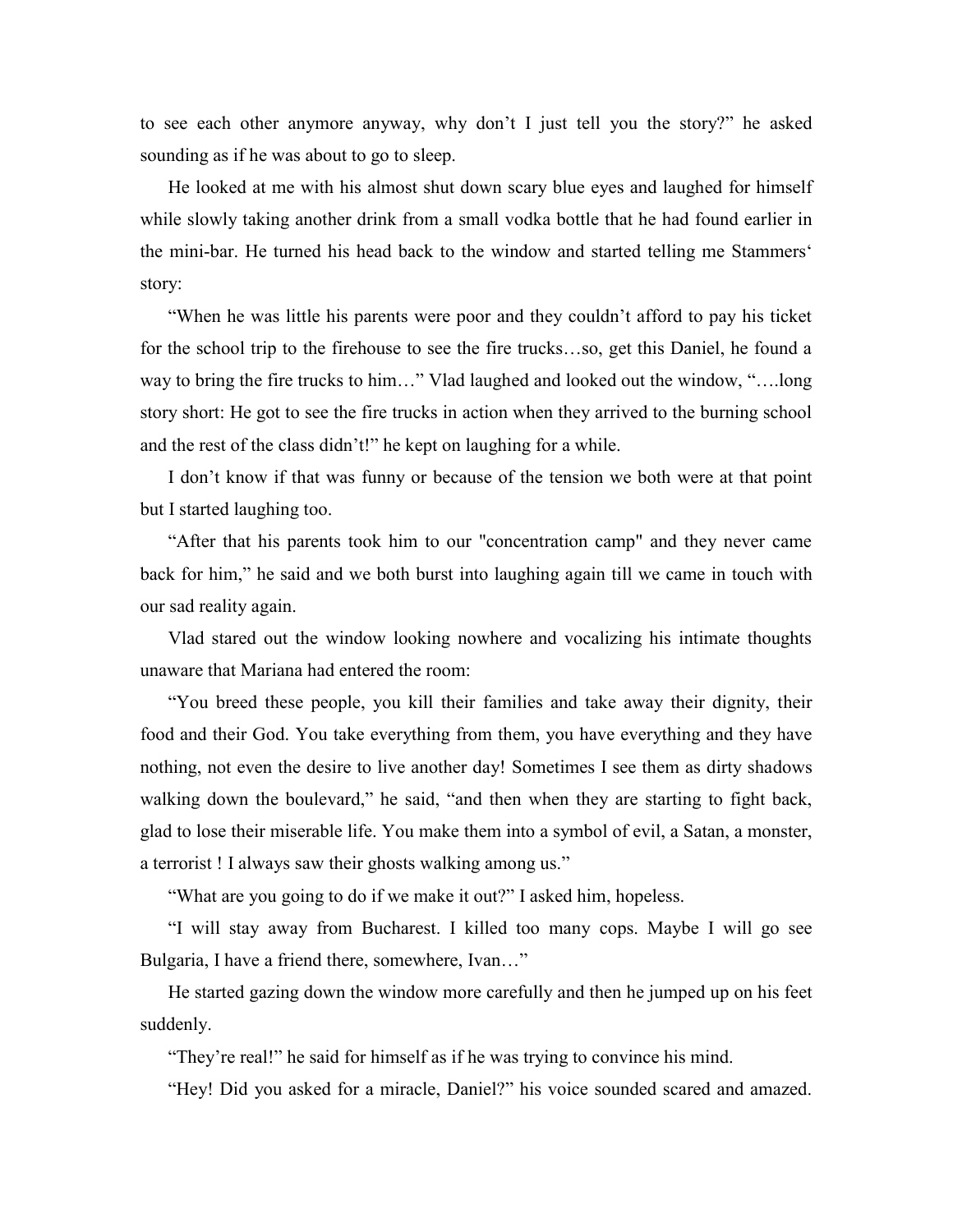"Yes...?" I said sadly.

"Did you ask for thousands of derelicts with clubs in their hands?" he raised his voice while pulling himself up together again, ready for action. He looked at me as if I was some kind of divinity.

"What?" I asked.

"You better dress up now," said Vlad.

I didn't tell Mariana anything about my wound.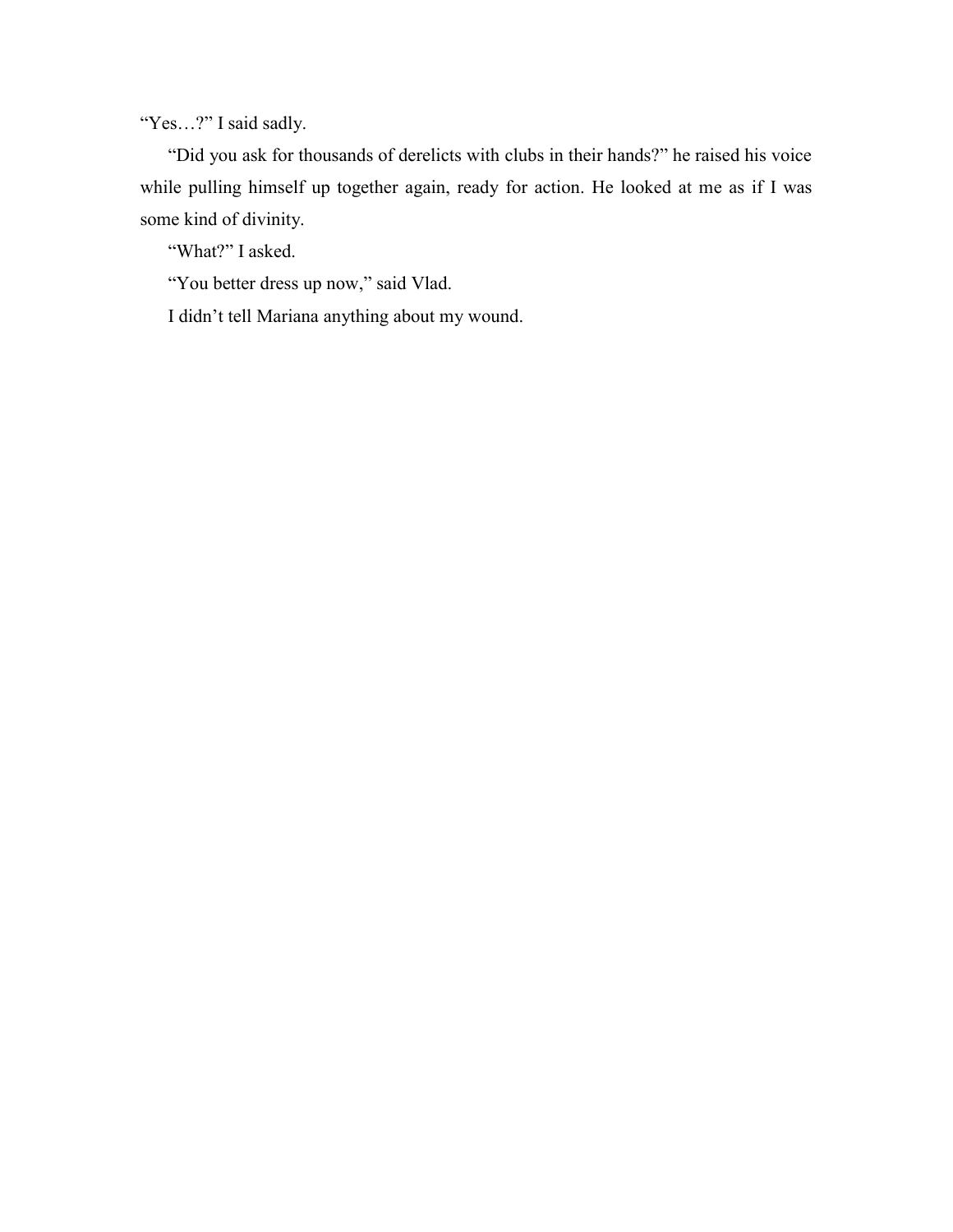Chapter 11: Green card to Heaven

## **Bucharest, June 1990 Meanwhile, in reality**

The square below us was full of miners chanting "Death to the intellectuals!" and "We work, we don't think!" There were thousands of them carrying big wooden clubs with nails hammered in them, uneducated and aggressive, coming out of nowhere and everywhere.

Their faces and clothes were dirty like ours and they lived in the dark like us but now for some reason they were out there in the middle of the day in everyone's line of sight in University Square, ready to start a massacre.

And that was the twisted reality bursting through my life again.

"Our brothers are here to protect us! You're not going to see any militia around here for sure!" Vlad yelled enthusiastic.

That was true, they didn't have time for us now.

Mariana turned on the TV just in time to hear a newscaster saying that the miner's mission was to occupy and clean the University Square of students and academia.

"This is not a conflict between classes, it is cruelty," Mariana said, "I am appalled me to look at it." There had been nothing fake in her all this time, just old divine goodness. When did I get so lucky?

By the time we got to the hotel's ground floor I could see a bus burning in the distance and people throwing exploding flaming bottles full of gas they called Molotov's cocktails into buildings. Cobblestone rocks were flying in all directions.

"There is no bus or cab to take you to the airport, miss" the doorman said frightened by what was going on outside the hotel.

"And we need to get to the airport fast…next airplane leaves in less than an hour," Mariana shouted to make herself heard in all that rioting.

But Vlad was not listening to her. He was looking to a group of miners kicking a guy with their feet while he was lying on the ground, unconscious. The young man looked like a regular student dressed in a nice suit that was now covered in blood and all I could make out of his face was his sun-kissed blond hair and his glasses. The atrocity!

"Just your luck! The only day you get dressed in a suit, and these guys are out looking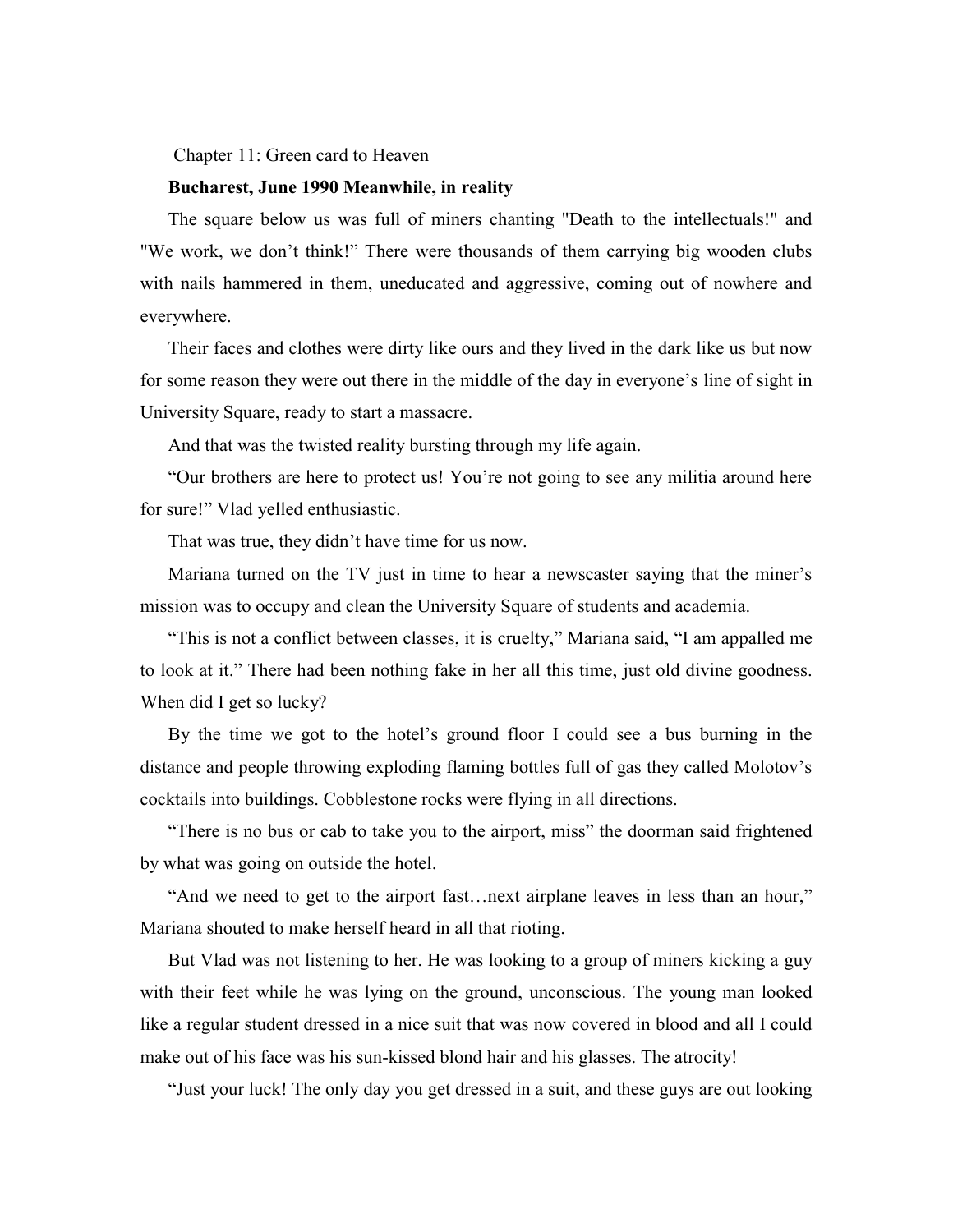to kill scholars…" Vlad looked at me, disappointed and making me feel guilty.

Now, Mariana and Vlad were afraid for my life. "We need to find a car," Mariana said.

"No! It's going to take too much time, the streets are blocked. Maybe the subway is still working," he said grabbing us by the arm and pulling us to run with him towards the subway entrance.

We ran among flying incendiary bottles, rocks, screams and I turned my head for a second just in time to see how a group of miners pulled out a woman from a crowd of commuters and started hitting her violently with their wooden clubs full of nails, looking proud of themselves.

"They got into the university building…" someone yelled but by now we were running down the stairs of the subway station.

We made it in the safety of the subway. There were miners in here too, but at least we didn't have to watch out for flying bottles.

And then we waited, and we waited for the sound of the subway coming from the darkness of the tunnel. We didn't know if the trains were still coming, and we didn't know if the conductor was going to stop in the station, but everything we knew at that time is that that we were late and we might just lose our last hope.

Every second felt like an eternity.

My hands were sweating and I could feel my heart getting smaller and smaller.

And then we heard it, the liberating sound of freedom accompanied by a fragile breeze.

We all looked at each other and laughed, happy. The tension was gone.

We jumped ecstatically in the train as soon as the doors opened. Sometimes small things can make you incredibly happy.

Vlad stopped laughing suddenly and walked to someone lying under the subway seats in front of us in the fetal position.

"What are you doing here?" he asked. He didn't wait for an answer.

"It is dangerous! Go home!" Vlad yelled.

I could see it was Crow, and I got scared before I started to wonder what she was doing under there.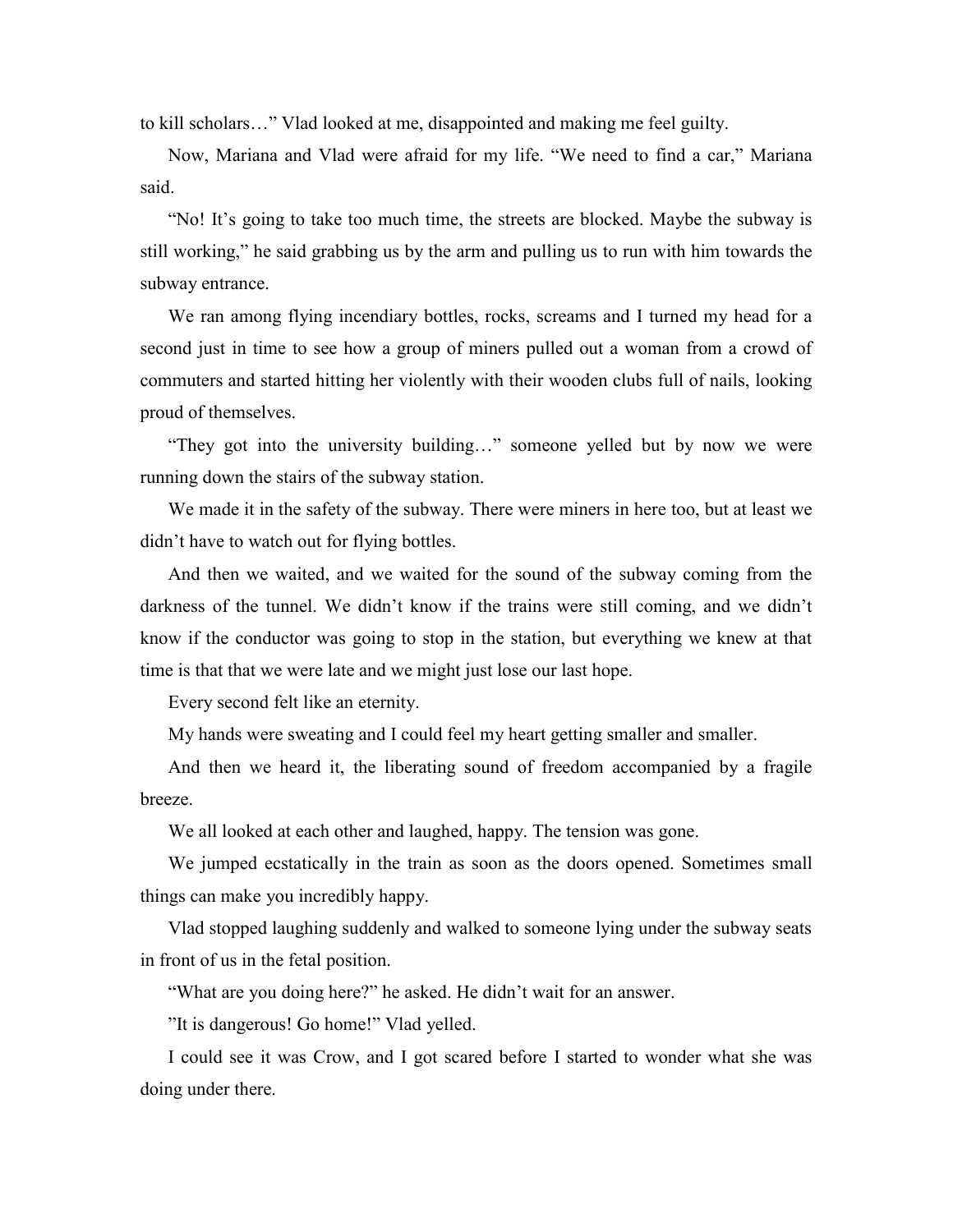"There is no home anymore," Crow said crying " They covered the sewer entries with cement and they buried everybody alive. It all happened this morning, by the time I got there they were all dead," she said while moving back and forth with her face red and dripping with tears.

"But there were children, boys and girls in there," I said shocked. We were not the only ones living in there.

"They didn't care, they just did it!" Crow continued crying.

"All I found was Tuca's hand sticking out of the cement…" Crow showed us with her fingers in a silent scream" and she started to sob and put her hand out as if she was tracing Tuca's fingers somewhere out in the air.

"She must've been scared and tried to push her way up through the wet cement and she got stuck in there. She should have waited, I would have come to save her," Vlad said looking down.

"It's too late now…" Crow cried out going back in the fetal position. We all got quiet and started mourning Tuca in our minds.

"So if Daniel survives, all our deaths will not have been in vain. You can still find your father and have a good life," Vlad said trying to pull himself out of the terrible moment.

Everything got quiet in the empty subway,

"My father knew I was born. My mother wrote him a lot of letters. My father knew I was here, but he never came for me, he never came to take me away from this nightmare." I said, revolted and angry, holding my hand to the wound without anyone seeing it.

Mariana turned to me and she said: "That is not true! Your father never got the letters; the Romanian Security Service stopped them all. He had no idea that you were born. This is why we never got any mail from our relatives, either." she said, surprised that I didn't knew that.

Hope grew again in my soul. A father! Waiting for me! \*\*\*\*\*

We reached the last subway station and I felt that the only thing I really wanted was for this nightmarish day to end. Crow remained in the subway, she kept crying under the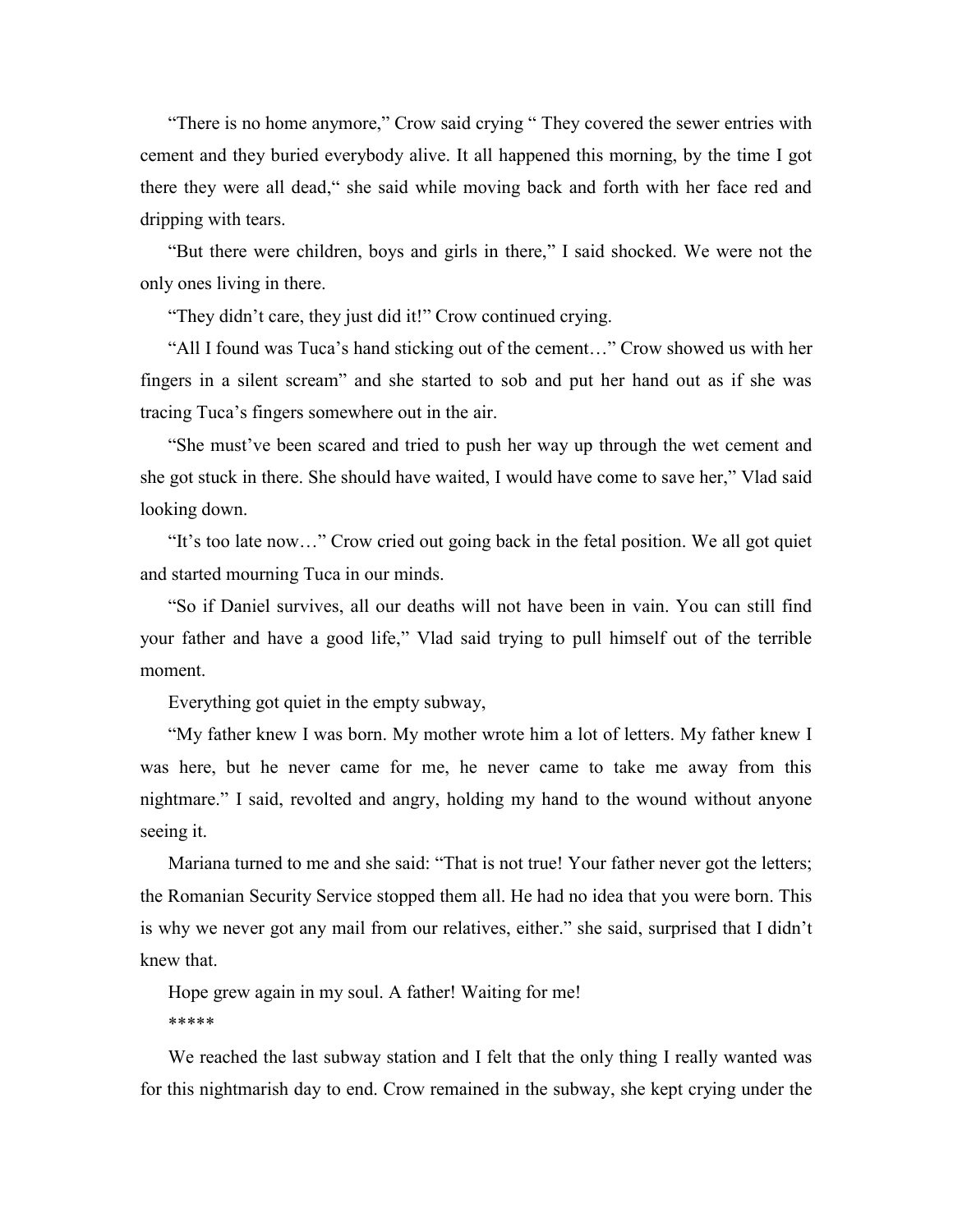"I will be back for you all one day!" I told her. That was of course if I could make it out of there in the first place.

Suddenly, with a violent jump Vlad burst running towards someone several steps away from us and grabbed him by his hair and whispered gently to him before he had any time to react: "And this is how you die!" and he took out his big shiny knife and with a single move he plunged the knife deep in his stomach. He was fast and I don't think that anyone beside us noticed what happened in that moment in that subway, or maybe nobody else cared.

By the time we all understood and got horrified, we realized that Vlad was stabbing the Martyr.

"You came to get your treason money from the securists?" Vlad yelled full with madness.

The Martyr was holding his hands over the wound, surprised. There was a little blood that you could see, at least in the beginning,

"So this is it? Is all going to end?" the Martyr said looking at us as if he just awoke from the hallucination of being an all-powerful manipulator.

"I'm not ready…I'm not ready…" I could hear him cry more and more slowly.

"A tooth for a tooth, and an eye for an eye. Talion Law!" Vlad screamed while holding his knife deep in the Martyr's abdomen, stopping the blood of bursting out.

Vlad stood there for a while watching him become inert, when he suddenly turned to me and said: "Why do all people who die, look in my eyes?" The Martyr was dead.

"When is this horrible day going to end?" I screamed. Mariana took a moment and said, "It's easy to believe in God when you have a home, family, friends…but sometimes you can see someone that is really tested, and you can catch a glimpse of God's face."

\*\*\*\*\*

I showed Mariana my passport.

"Is this your plan?" she asked me, disappointed, "I'm going to spend tonight in jail…" she said resigned to the situation.

"It's fine, I didn't believe it was going to work either," I told her.

She took a moment for herself and found somewhere to sit, then she stated, as if I

seat.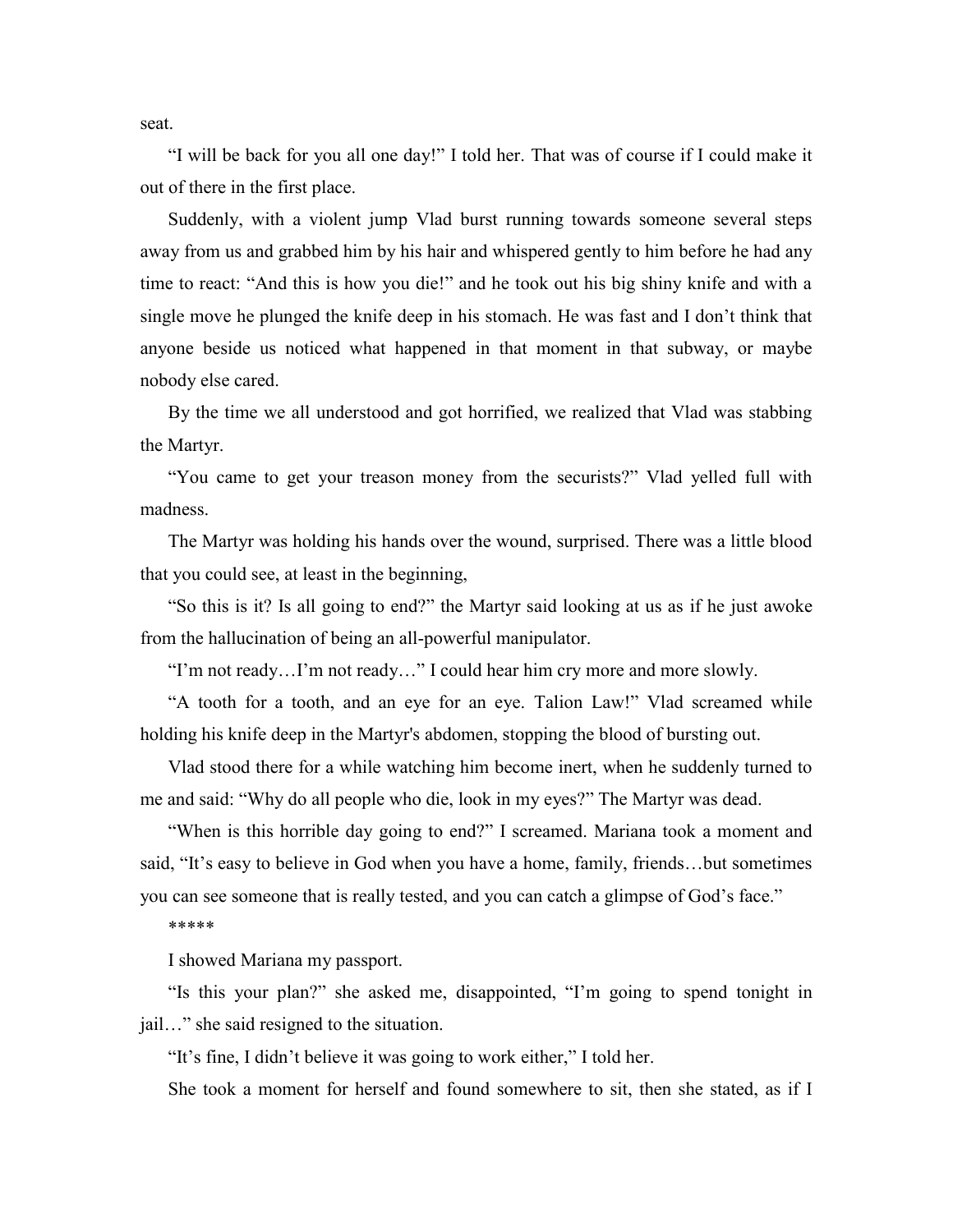already had asked her a question.

"Yes, I knew him. We were next to each other in the airplane that brought us to Bucharest three months ago." She closed her eyes to recollect his presence in her mind while holding the passport in her hands.

"He was so enthusiastic, he was hoping to get a Pulitzer Prize for this Romanian revolution's story. Poor guy…" I got the feeling she had liked him.

Vlad turned to Mariana and told her: "Now you have to help him! Help him, and this guy did not to die in vain,"

"You are younger than him, but with all the lost nights lately and those dark rings around your eyes you start looking a lot like him." Mariana was trying to convince herself.

"The smudge on the picture helps a lot!" Vlad said. "Yes! That too," agreed Mariana. \*\*\*\*\*

I walked in the Bucharest airport for the first time in my life. The sound of thousands of steps and voices going in all directions echoed in my ears, hypnotizing me. A small girl waiting at the gate for her mother suddenly screamed close to my ears "Mammy" and almost knocked me down, running towards her mother's arms. I noticed an old woman watching by the window the planes taking of, as a group of young boys were laughing loud, happy and ready to fly.

They were all Romanians, they all hoped to travel to a better life. I stood there looking at them while Mariana was buying the tickets for us. I was afraid to leave Romania, but in the same time I knew it couldn't be any worse wherever I went

People like Christian don't want to leave their country, they are kings in their own dark kingdom. While we the innocents have done nothing wrong but to be born.

"Come one, let's go, the flight is in 20 minutes" she said pulling me out of my trance to start walking fast with her. We walked through a maze of hallways while Vlad was running behind us just to keep up.

"I got the tickets, but we are late!" she said turning her head back for a second just to get a glimpse of me. We finally got close to the passport checking point and were sitting in line when Vlad said suddenly: "Good bye, my brother" and then he turned to her and gave her a hug while whispering her in her ear: "Good bye, my sister. Take care of my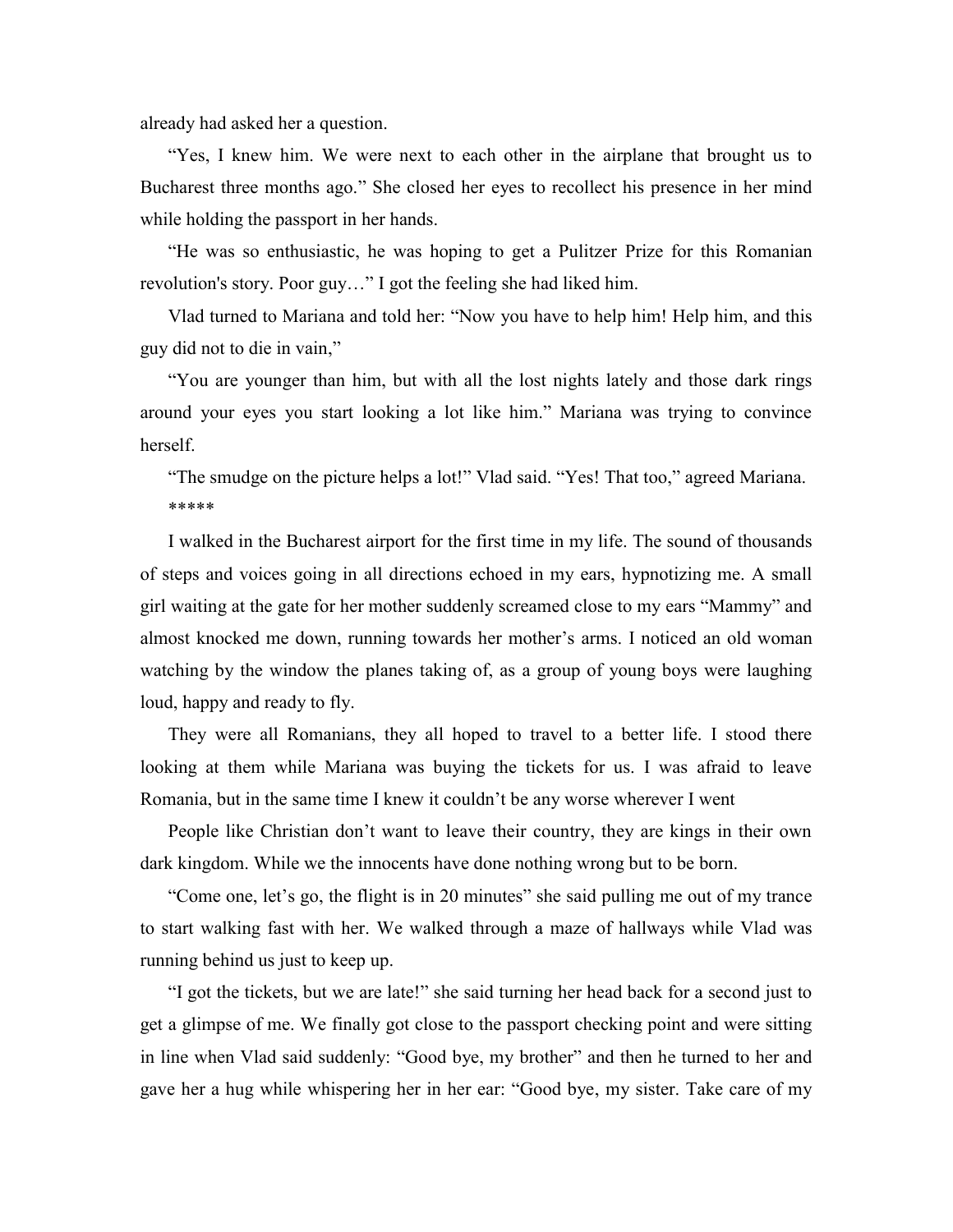brother. Take care of Daniel"

And the he turned his back to us just like that, walking slowly towards the exit, slowly dragging his legs. I needed it something more from him, from me, something out of the ordinary for our farewell.

For the first time in my life I felt vulnerable, naked without his protection.

I was still watching him going away when Mariana saw a couple of militia coming along the corridor looking left and right and she jumped closer to me and whispered into my ear: "Two militias are coming this way. Don't panic! Don't stop now, keep going towards the end of the line, I am going to keep talking to you in English, and you just nod your head." She put her hand on my left shoulder and I felt her hips next to mine and she gave me one more advice: "Don't look at them. Just keep looking down at your passport" and then Mariana started talking in her language while she was putting her sun glasses over my eyes.

It felt like an eternity for me and I could feel drops of sweat sliding down my forehead as I was thinking: "What do I do? Do I wipe my sweat or not? Are they going to see it?"

I was expecting fearfully to get spotted any second. I expected a powerful blow in the back of my head. I almost felt it. I knew the horrific moment passed when I heard Mariana's voice again. "O.K. they are gone now...they are walking somewhere else. We are safe." she said relaxed.

She put one of the tickets she bought into what had to be my passport and handed it to me.

"Now! Just do exactly what I told you". She looked at me with those beautiful brown eyes, too beautiful to look at by someone like me, and she told me: "One more jump through the loop, bunny and we are out to Wonderland…"

\*\*\*\*\*

The two militia stopped running.

Christian anxiously cocked his Carpathian pistol with his left hand and with his right hand he pulled the knife from his belt and plunged it deep into Vlad's back. Vlad felt on his knees with a quiet painful scream trying to reach with both hands for the wound.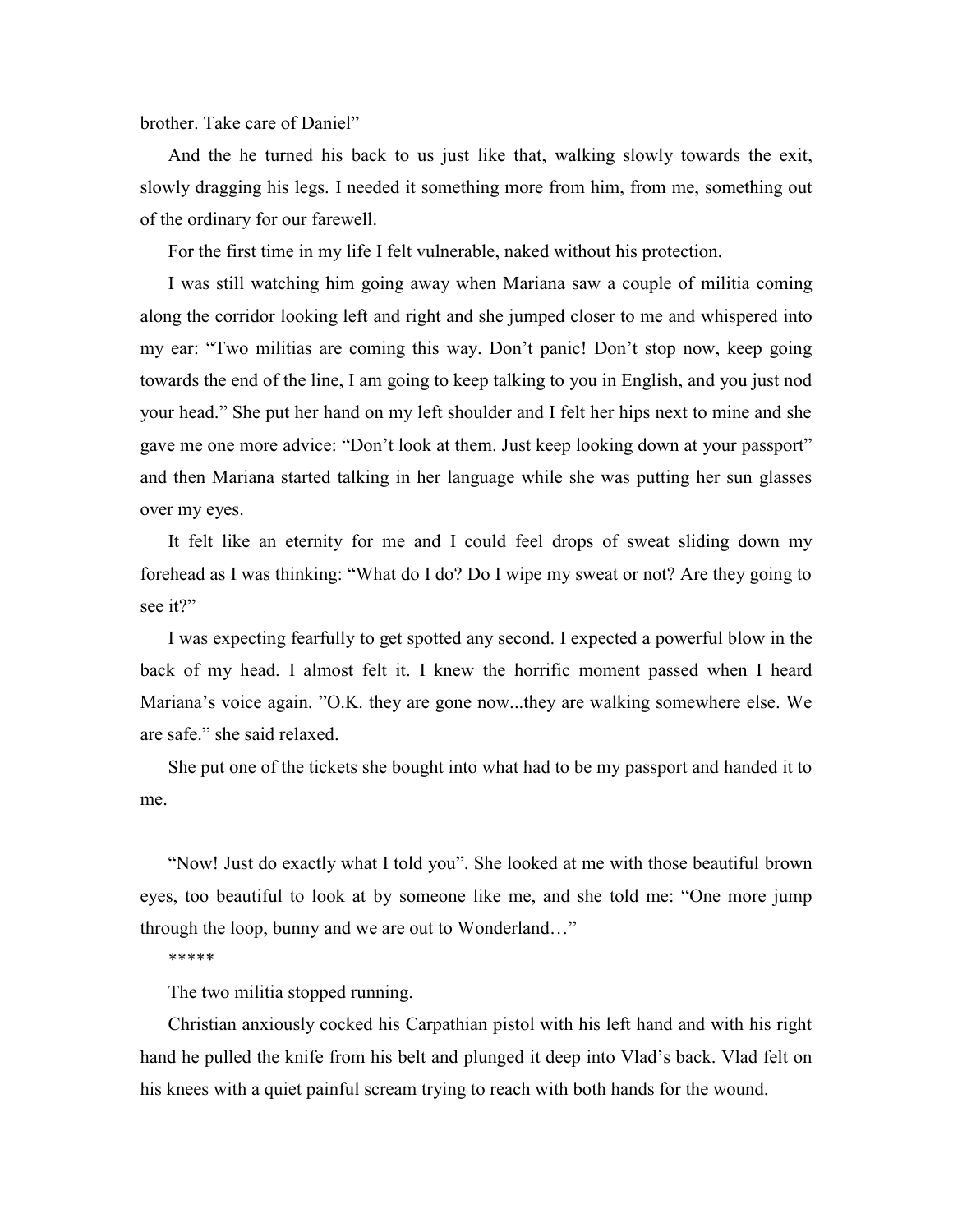"Aaaaa! Aaaaa! Come on… Time for payback! Time to dieeee!" Christian yelled in Vlad's left ear and hit the back of his head hard with his gun's handle.

People stopped in place looking at what was going on. Everybody around them froze and nobody knew how to react. This was the militia after all.

The other young militia stopped the revolving door so nobody could get in or out.

Vlad was in agony and he was trying to lift himself from the floor when Christian took a step back to get a good swing and kicked Vlad's mouth like a soccer ball with his big right boot breaking some his front teeth.

But Vlad was not the one to be taken down in agony by just pain alone. He felt down on his back this time screaming silently. It took Vlad a couple of seconds to get used to the pain and learn how to keep it under control.

"You killed my father!" Christian kept yelling at him while walking in circles with his gun pointed at Vlad's head looking for where to strike him next.

"You!... Killed! …" He was preparing to shout again really loud when he got interrupted. "Yes, your father…." Vlad shouted leaving Christian perplex, "I also killed mine, and my grandfather…!" he confessed closing his eyes as if about to lose consciousness.

Christian raised his gun and aimed for Vlad's head. Wait! The money… you can have them…are in the…" Vlad mumbled.

They looked in each other's eyes.

"What? Where?" Christian said leaning down a bit trying to listen to the dying man words while still holding the gun to Vlad's head.

He couldn't hear him and so he got even closer to Vlad.

And then Vlad squeezed out his last drop of strength and fast but shivering reached with his right hand in his pocket and pulled his old dirty syringe and stuck the needle deep within Christian's left leg.

Then while lying down on the floor he started laughing.

"Why are you laughing for? I'm killing you! Where is the money?" the militia said more angered and confused, ready to pull the trigger.

In all that agitation and tension Christian didn't feel the pain of the needle stuck in his leg through his militia pants and didn't realize what just had happen to him.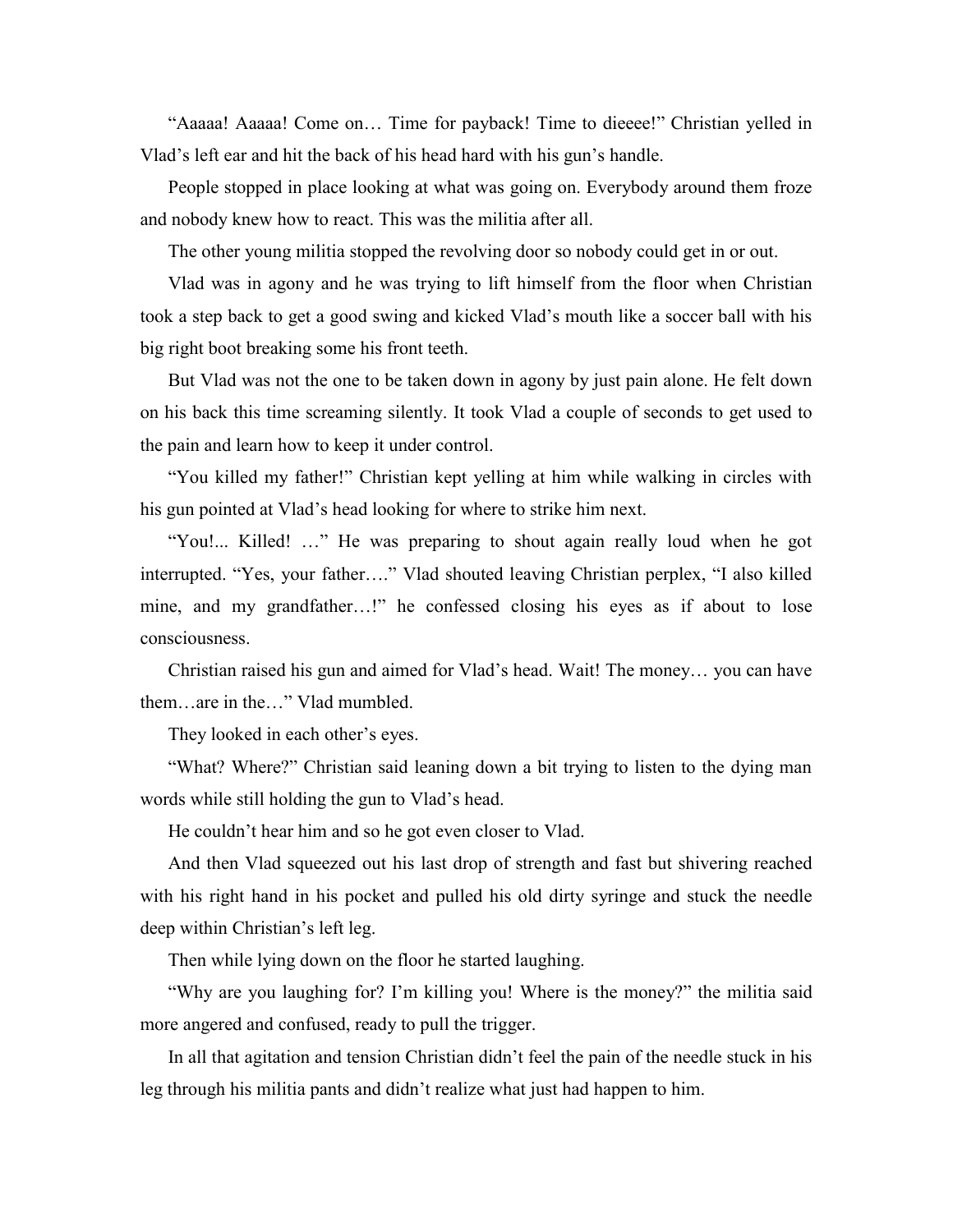Vlad pointed to the syringe.

"It's HIV! AIDS! All the money in the world can't help you now" Vlad said with a big grin on his face enjoying Christian's realization.

I have that feeling again. The feeling of brutal intimacy that you only get when you see a violent war, as if someone's brain was just blown to pieces and some of it landed on your face.

"Die!" Christian screamed scared and furious, while pulling the syringe out with two fingers in disgust and angered that he got tricked by a homeless sewer' child.

"Come one! Do it! Do me a favor! Where I'm going, you're coming! Soon!" he yelled and turned his eyes to ceiling as if looking for something.

And then at that moment, as he was looking at the very end of his life, knowing that this was it for him, I imagine that he had the power to smile for me, as if he was saying: "Don't worry about anything, don't worry about what is going to happen. We had a good run… You are my best friend, Daniel. You are my brother." Then I imagine that he raised his left hand and saluted me one last time, like he always did, my guardian angel.

I'm sure he kept that big smile on his face even when the bullet went through his head.

\*\*\*\*\*

Time slowed down as we got closer to the metal detector door. I could feel in those moments the officer's hesitation to wave me in growing bigger and bigger, as he was looking more and more at me and then again to the passport picture. I felt a divine force pushing down my head from above as I was trying foolishly to raise my eyes and look at the officer.

And then it happened … the sound of the bullet that ended Vlad's life reverberated like thunder through the entire airport. It felt that it would last forever and I remember seeing myself holding still, while everyone else turned their head to look towards the direction of the shooting.

"Everybody down!" a security officer yelled somewhere in front of us covering all the screams and everybody jumped on the floor. I turned around for a second and I saw two young militaries disoriented, running toward the exit, getting directions from bystanders.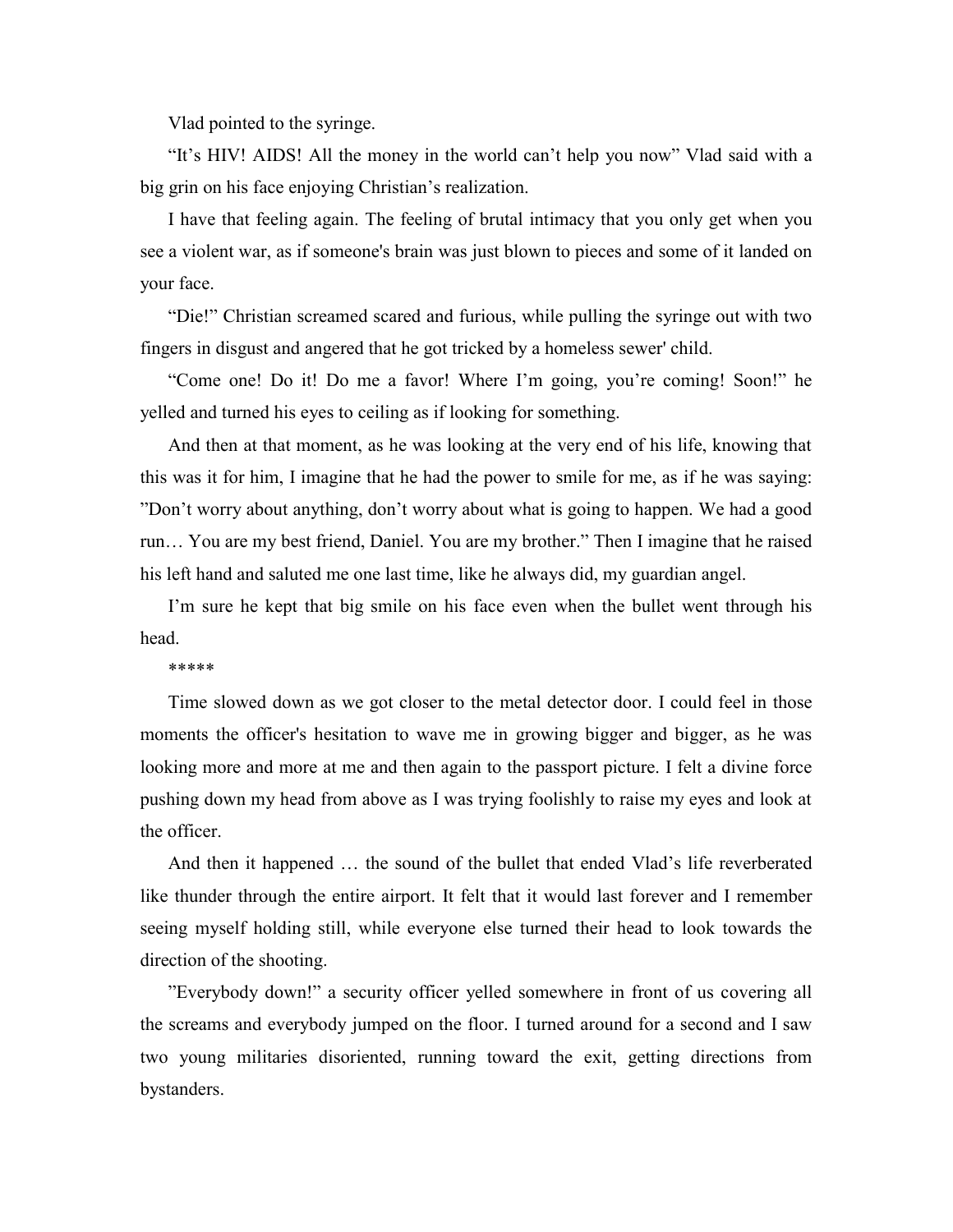A second bullet pierced the silence and then the security officer handed me my passport and waved to me and Mariana, yelling "Go! Go!"

I stood there incapable to understand what was happening, trying to turn back and look.

"Let's go! Let's go!" Mariana screamed in my ear and she grabbed my arm, pulling me to follow her, "Don't look back!"

We ran in the airplane.

The memory of that moment became instantly clouded, dark, as if my brain refused to deal with it at the time, it took me several months to remember what took place.

\*\*\*\*\*

I had to see Bucharest one more time from the air as I was flying away from it. Bucharest looked like a maze of short-ended lives and broken dreams, a decomposition of the order in the universe. I'm sure it was Heaven for others, but not for me.

And this is how I flew out of Romania, my country of birth and pain, in a warm June afternoon. I flew to America in that brand new blood stained shirt covered by the suit jacket, feeling like a misplaced phony guy waiting to be unmasked, getting scared every time the flight attendant stopped to ask me: "Would you like some orange juice, sir?"

The airplane lights became dim after a while and Mariana felt immediately asleep. I didn't blame her, she didn't know that I was wounded, she was tired. I was tired too.

My wound was feeling more and more numb as my mind was slipping into a victorious lethargy. I can rest now, it's over.

It was quiet, everybody was sleeping, I could think and cry, then think some more.

I tried to deceive time, to ignore it, not to feel it anymore till it burst out to me dimensionally. My whole life felt like a race against the clock now.

Then those eight quiet hours of flying over the Atlantic Ocean brought all in perspective.

I realized that although I didn't pay any attention to time, time paid attention to me.

Why was I the only one that escaped that nightmare? I was no better than anybody else that was there…I wasn't leaving behind just Vlad, Crazy, Nicu, Mariuca, Carrion, I was also leaving behind my destiny… and in a way I was escaping my own death.

I wasn't the seven years old boy anymore, who just escapes the orphanage looking on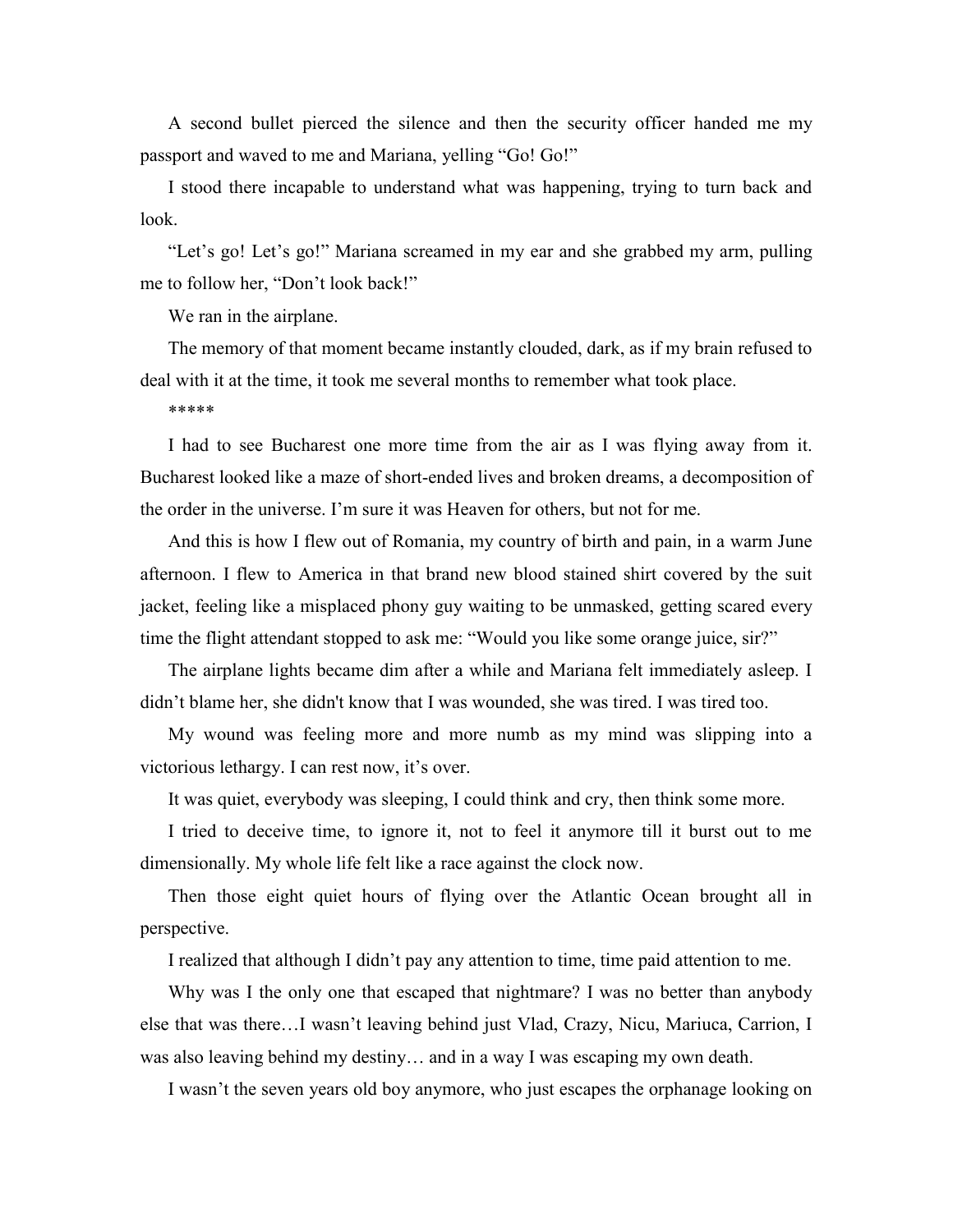the streets for a better life. I was an older boy that Mariana had turned into a man.

I looked back and saw myself through others' eyes. Some of us died in the sewer, but bits of all of us made it out and sparked as dying stars in the night. I saw myself suddenly as mingled parts of them all. I was thinking how they protected me unknowingly, teaching me and building me, and finally creating me.

All their faces started to float out before my eyes.

Scary, evil forgotten details of my life became visibly thrown in front of my eyes as on a big curtain for everyone to see. There were whispered voices and cracking sounds coming from everywhere. I felt ashamed and sensed someone's hand trying to still gently my brain.

The airplane suddenly changed into a church and I woke up sitting on a bench with others, mourning someone for whom the priest was giving the last rites. I got up to see who was dying and as I made my way to the altar I could see Vlad, holding Mariuca's hand in the first bench. They both looked at me.

The boys that they all mourned was us, the young us, the ones who just came out from the basement, fresh. We were all lying naked on the altar, lifeless.

I stood there for hours in silence, motionless until I heard my name spoken from above. "Wake up, Daniel" an angel voice whispered, "we are here!"

Those eight endless hours disappeared in a flash.

"We are going to land in about 20 minutes?" Mariana told me.

I looked out the window and saw the ocean for the first time in my life. It was blue, happy blue, not sad blue.

"It smells like salt here…" I told her, "…maybe just to me, but it smells like salt."

She woke me up just in time to feel the landing bump. It was liberating and it felt like a big jump from one country to another.

We stood afterwards in long lines and I tried to keep my head up as I felt I was losing consciousness.

The bored and sweaty custom officer didn't even look at my face and he waved me in, he was more concerned in asking his colleagues when the AC was going to start working again.

The jump through the hoops was over.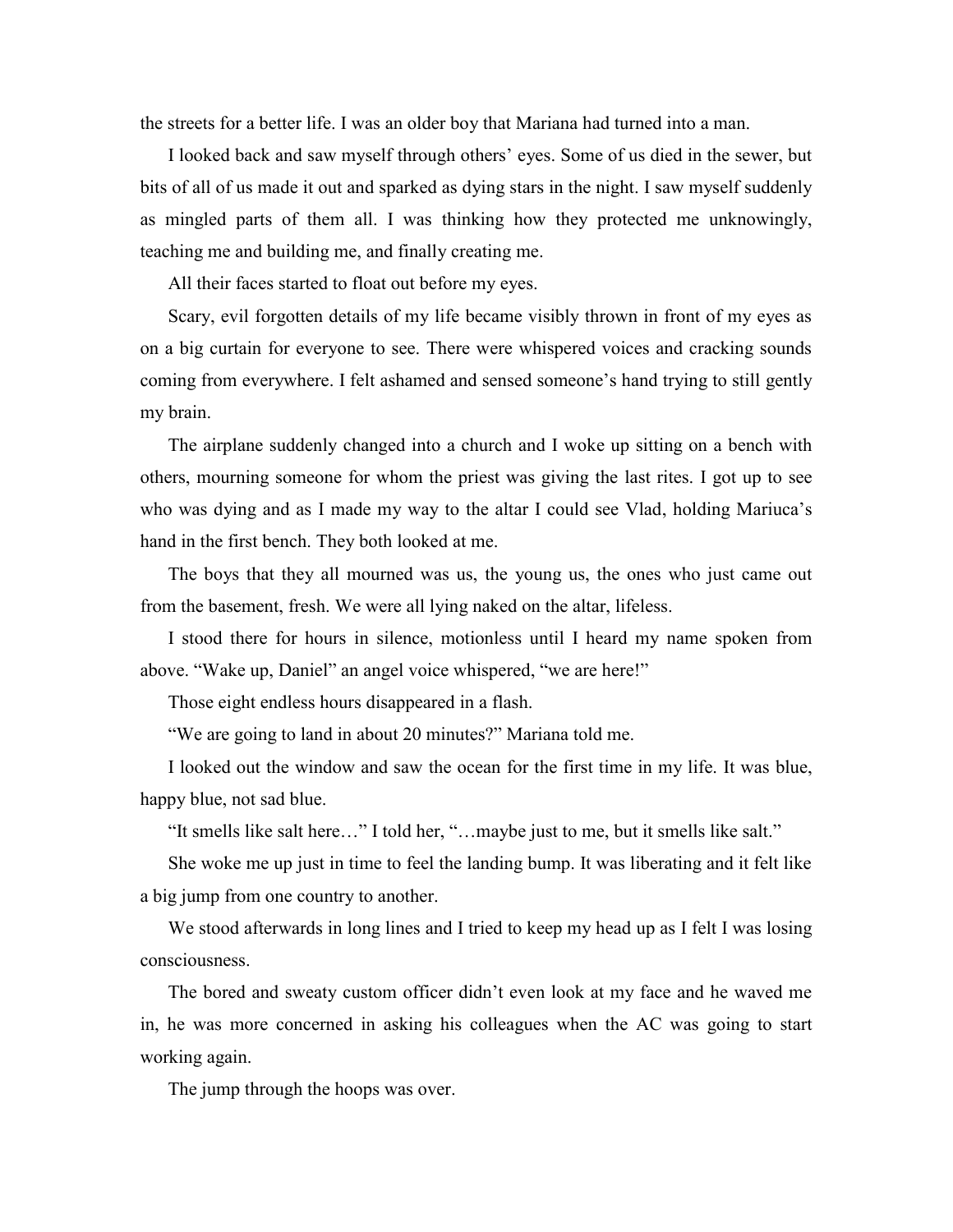Mariana was happy, excited. She was going to present me to her father.

I barely walked behind her, the pain was stabbing me every step and my head was screaming in agony. I did sweat and sweat, and my vision was getting darker and darker. My ears were ringing loudly and I could hardly hear her telling me: "There he is! Right there by the green car. My dad!"

She didn't notice what was happening to me. She didn't look at me, she looked at him now.

Mariana grabbed my cold dead arm and pulled me to run towards him, running…

I fell down. My senses were almost gone by now. I felt my scalp hitting the cement. It should have hurt, but it didn't anymore.

"Daniel!" I heard my angel's voice one more time as all the sounds were fading. The last thing that I felt was the warm sun and then the soft embrace of unconsciousness. I knew this was the end.

I remember Crazy once told me: "You don't die you just get thrown in the recycling bin of the universe and then molded in a new form of yourself..."

Everything was blackness.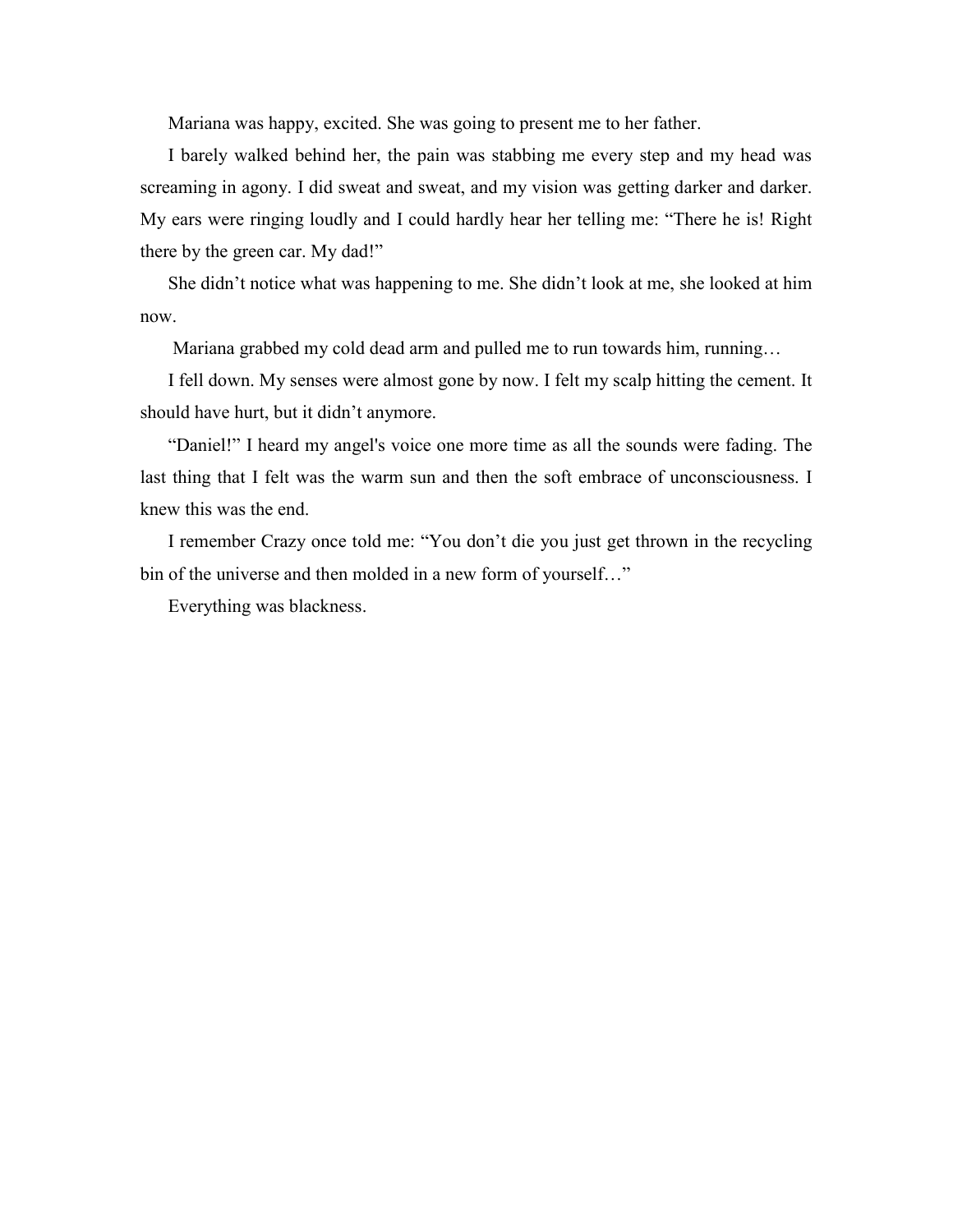### Chapter 0: My America

The first thing I heard was the sharp screams of hungry seagulls and I smelt a sweet jasmine aroma in the air. I opened my eyes and saw the sea breeze blowing the fine curtains away through the open window. It was a pleasantly warm, sunny afternoon and I could hear the ocean waves gently lapping against the shore close by. A small gray cat was sleeping on my chest, purring.

I moved my head gently to the right and saw Mariana sitting in a chair next to my bed holding her hands over her mouth, her eyes flooded in tears but happy that I was alive.

She kept her eyes wide open and came gently next to me; suddenly she slapped me pretty hard. The gray cat ran away.

"Why didn't you tell me? You got me so scared! I thought you were going to die!" she screamed at me angry for a second and then she jumped to kiss me.

I slept for days, partly because of the drugs they put in me, partly because I had been pretty tired for the last twenty years.

"I made it! This is America!" I remember thinking, as proud as if I was the first man on the moon.

I looked around and found myself in a room full of sea heirlooms and salvaged dock's finds. A big sea horse statue was watching over me from across the room surrounded by coral, sea shells and star fishes in a carefully colored assortment. The walls were covered in clumsy but graceful mural paintings of sea creatures.

"Is this your room?" I asked Mariana.

"Yap!" she said proudly, letting me go after a long hug.

"You got lucky. You have a rare blood type just like my father, he is a surgeon…", she told me.

I rose slowly out of the bed with Mariana's support accompanied by the squeaks of the old wicker bed and we stepped out on the wooden porch. I didn't feel any pain in my right leg anymore.

I insisted for going for a walk on a beach.

From outside I could see that the house seemed to have fallen in oblivion, the old timber of the roof was addle and the metal door notch with burgees models was eaten by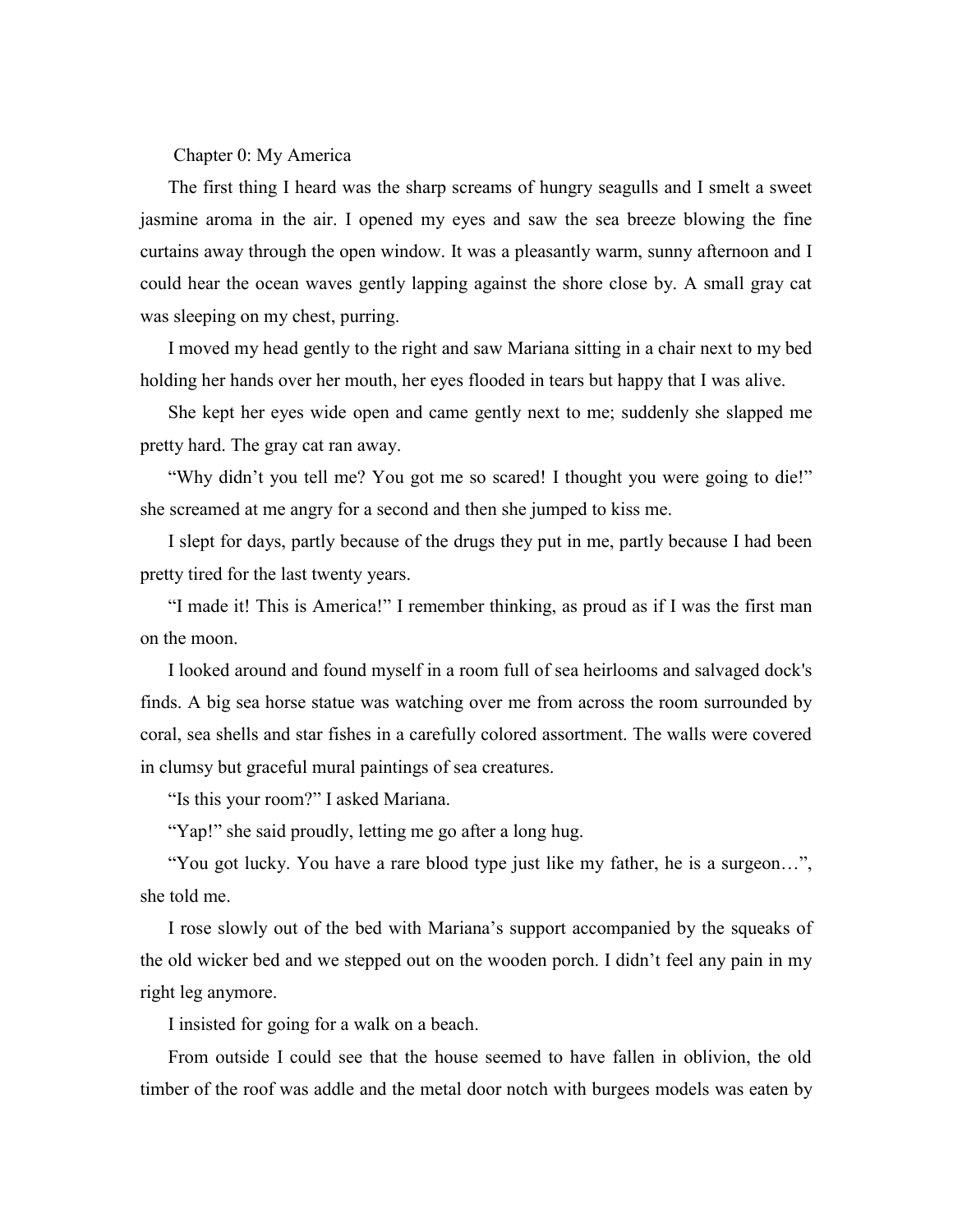rust. They didn't hire anyone to fix this house because they wanted only the men of the family to work on it.

Over the door, on the rock arch, one could see he fading face of a woman carrying a Latin inscription on her shoulders: "Bona Fortuna".

"That is my grandmother" said Mariana. "My grandfather was a sailor. He was the first one that came to America when he was a young man," she added with delight.

"He used to go fishing in the morning and work on building the house in the afternoon." We walked all the way to the seashore, and I sunk my legs in the salt water of the ocean looking at the melancholic landscape that I had dreamed of in my childish dreams.

Mariana stopped and looked deep in my eyes.

"I have something very important to tell you…" she said while I was melting in her arms. I felt small sand gains carried by the breeze gently hitting my cheeks.

"It so beautiful here" I said, disbelieving what I saw, "Am I dead? Is this Heaven?" She laughed, surprised "No silly! You're alive! And you're mine!"

This was indeed my personal heaven ordained by my personal God. \*\*\*\*\*

The old town looked like one of those idyllic village pictures I saw once in an American Magazine. Life was simple and quiet; everybody knew each other.

My first week in America? I just leaned back in the old rocking chair on the porch overlooking the seashore. The sun was strong here and it burned my skin right away.

I watched and listened to everything around me. A man with a child passed in front of me, dragging their feet in the sand. I couldn't see them very well but I could hear them.

"What do you want to be when you grow up?" the man asked the child. "A guest!" the child answered fast.

The man laughed, I laughed. My new life began.

Her grandfather's eyes are still vibrant blue and filled with fire. I can tell he was once the proud handsome man who hiked his way out of Romania through the mountains of the north to run away from Ceausescu's regime.

He stops in the middle of his story. "I never knew that she left for Romania, I wouldn't let her go!" her grandfather told me out of nowhere, taking me by surprise.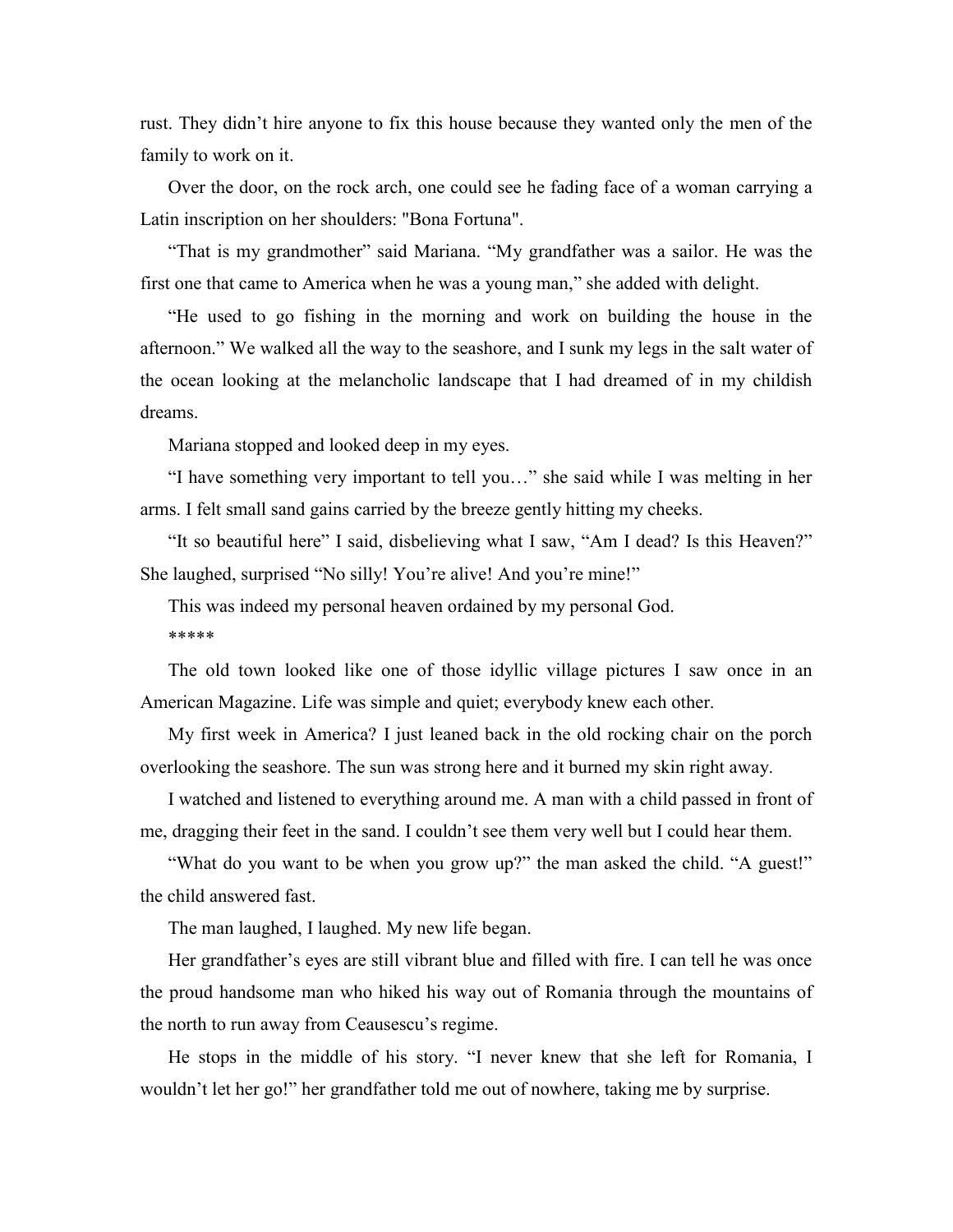I looked at him. He was a good man, a fisherman turned priest.

"I know you too have been tested!" he said looking at me, "but you are now forged in fire, you can survive anything…"

Why am I ashamed of what happened to me? Even if it is not my fault? Maybe it is somehow my fault? Why did I choose to be born there? Maybe it didn't mean anything to anyone, but that was my life.

My birth destroyed my mother's life. It killed her somehow…now I feel the guilt, tangled in the moral zymotic mildew of past analysis.

Life doesn't have to make sense, It's just life.

Mariana's grandfather was looking at me and for the first time in my life I wondered if I had a grandfather somewhere.

I looked away. I didn't know what to say.

He got closer to me and locked my head straight with his big old hands so I couldn't escape his eyes: "I know you have been tested!" he said again with a soft voice, "But you are a good boy! You hear me! You are a good boy!"

I burst into tears feeling weak… I cried.

I was mad and angered at myself, God… the world.

It hurt.

"You can cry now! Cry as much as you want!" he said patting me gently on the back while I was swallowing my tears.

I was crying for myself for the first time in my life.

"You are my grandson now. I just adopted you…I just adopted you" he whispered. \*\*\*\*\*

They all taught me about life. They all taught me English. I'm one of them now.

"An engagement ring should show character and love. Should reflect the time you spend thinking about her, not vanity or a piece of diamond that one day a drugged-head might kill for and take to the pawn shop" her grandfather told me in the old language.

I wondered what I had to offer her.

"Don't worry, the universe will manage to give you what is yours in the end" her grandfather kept telling me.

We went fishing together on Saturdays, we talked.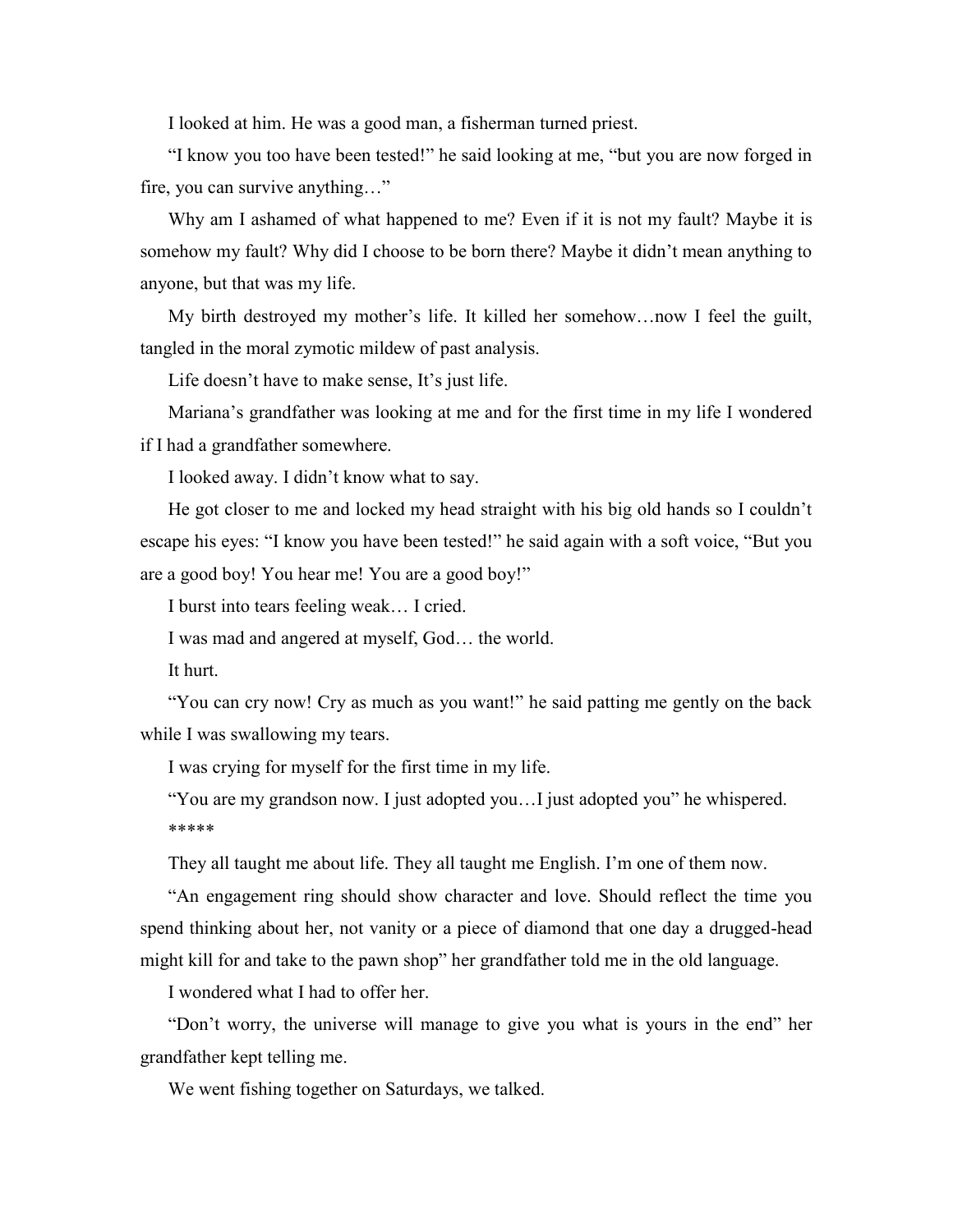"She was never like the others girls, looking for a rich man to marry. She was never a predictable equation. She is loving, caring, she is human…" he told me about Mariana.

"You have to look carefully at life…Sometimes the life gives you clues, it smiles at you." he preached to me while I helped him untangle the trammel.

"Look back. What did you miss?" he said unexpectedly.

I didn't understand everything he was telling me, maybe because I was too young.

As we were coming back to shore he pointed a big boulder sticking out of the sea to me. "She used to stay here on this rock for hours, with her legs dipped in seawater. Somehow, she felt connected to everybody else in the world that was touching the water, bringing her and them together."

The money came. It was hidden in Vlad's notebooks. He hid bills between the pages. There was enough there to buy an engagement ring but Mariana wanted me to start an education. "You see…in the end…as cliché as this may sound…the beauty is in the eye of the beholder." I remember her speaking these words to me that evening.

## **Three year later. Virginia Beach, VA**

I fail. I fail a lot and I get used to it. I never win, I just do a little better each time. Failing is what makes me grow, is what makes me stronger, resilient. A new life, a new country, a new language.

I struggle and I feel out of place, but at the same time I am at peace with myself.

I still feel lost, I still cry and I still feel embarrassed by my shortcomings but I am now proud of myself. It's new to me, but I haven't felt loved and wanted ever before.

\*\*\*\*\*

"Be positive," the nurse said waking me up from my late afternoon daydreaming.

I didn't look up in time to see if she gave me a smile or not. She just worked there surrounded by her noisy machines.

"I always am. Thank you for your encouragement", I replied quickly, trying to catch up while looking at my shadow.

Everything in here was white and flooded in sterile neon light.

She looked at me trying to make sense of what I just said, then she turned around to write something down.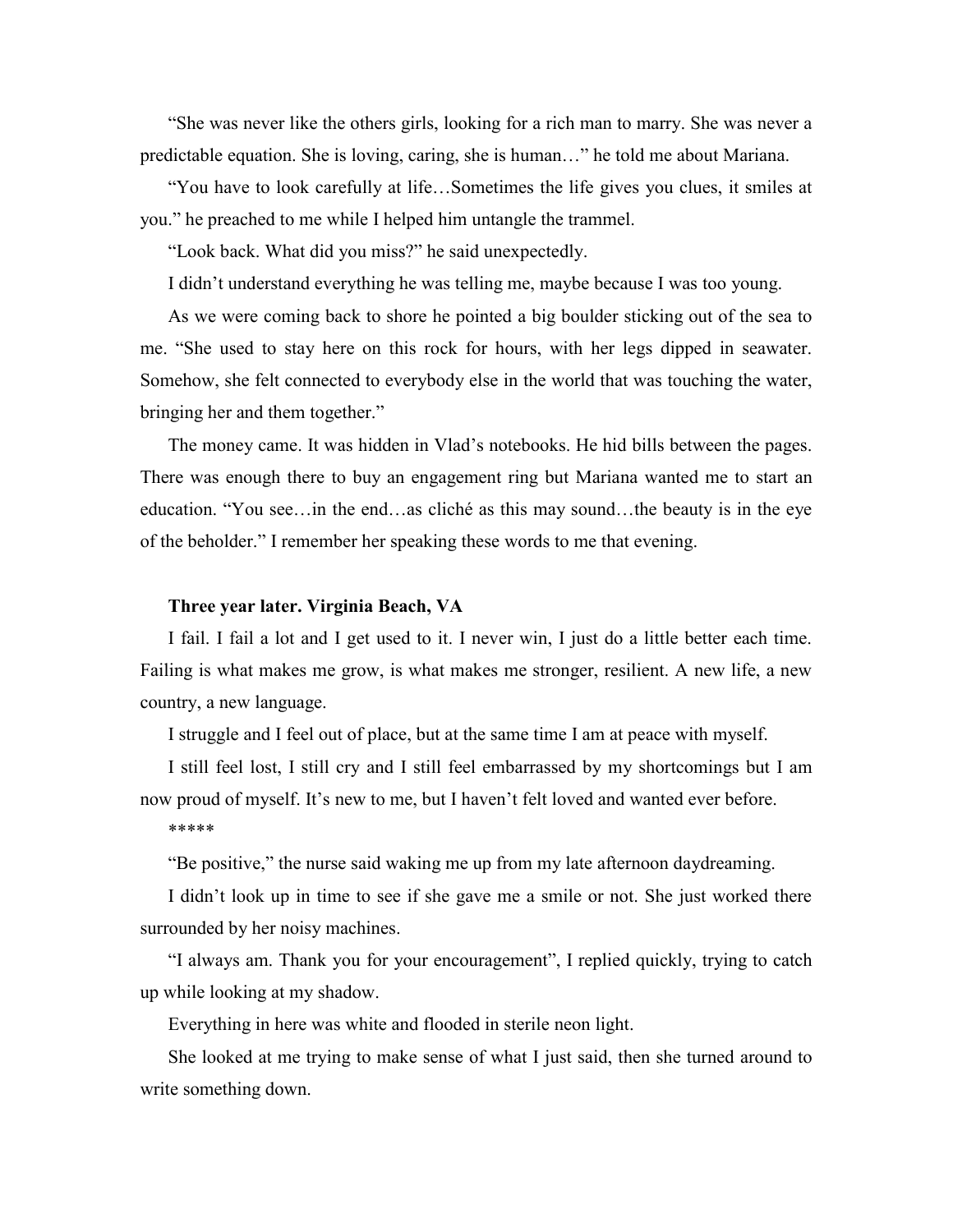"What? No! I mean your group type is B plus, positive! You asked me…" the nurse told me. We look at each other in confusion.

"You asked me what your blood type is…" she said again.

She was tired, I was tired too and I didn't remember asking her that. End of shift. I wondered if she was retired and still working or just close to retirement. I didn't remember asking her about my blood type. "Oh, yes! Thank you!" I found the strength to answer. Maybe another patient asked her about it.

That happened a lot to me, when I got tired I couldn't concentrate enough to speak my new learned language. It was like my brain was so drained that it went back to basics. I tried to keep my eyes open.

The nurse looked at me with compassion. I was the only one left in that waiting area, waiting for my results.

"Where are you from?" she asked quickly while her hands were working very fast. I looked at her white starched clean uniform and I answered:

"Romania…"

She stopped for a second as if she just got hit by lightning and looked at me. All I can hear now was the humming of the machines.

"Romania! My son is from Romania" she said changing her voice into a warmer tone. "Well my adopted son…Michael!" she added while she printed my results.

"Do you want to see him? My husband picks him up from school before he comes and gets me, so Michael is in the car" she told me excited.

I smiled.

"I want Michael to speak his native language and English but it is so hard to find Romanians around here…" she keeps blasting one sentence after another while leading me now to the parking lot.

It's dark and cold outside.

And then I fell it…it was something like a very short shiver in my head, mixed with fear, it's life breaking through again.

My heart started to beat really hard and my ears went deaf for a moment. The sleepiness that I felt before disappeared and I became angry because I couldn't tell if all was just a stupid dream or if it is really happening.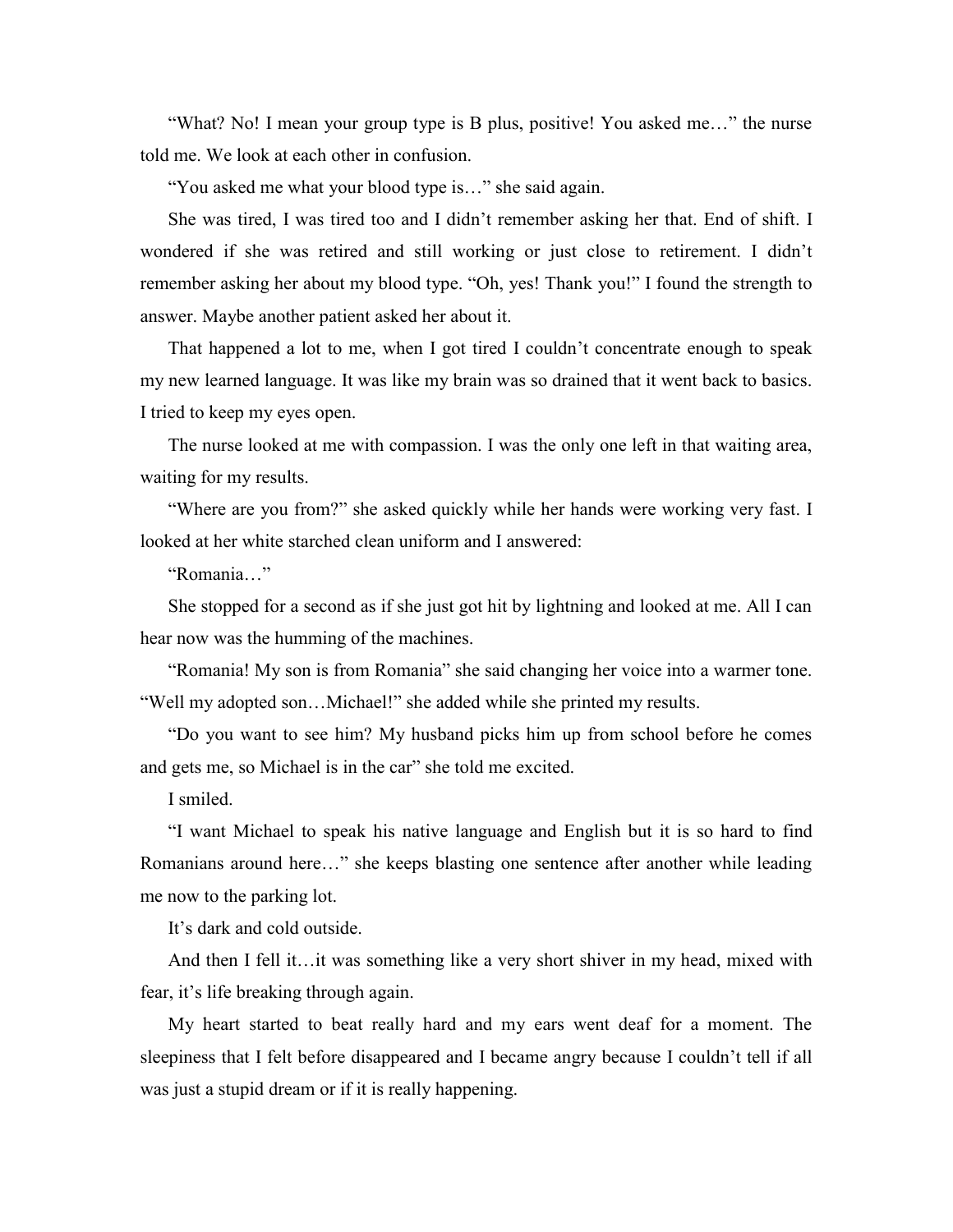I could feel my eyes starting to pour tears of happiness without waiting for my brain's reaction.

That was him! I would recognize that child anywhere. That was Mariuca's child much older, but it was him. I got close enough to see the scar on his neck.

I leaned over him and hugged him.

"Do you know him?" the man sitting next to him asked me in surprise.

He doesn't recognize me. Its ok, it's better this way. He doesn't remember the bad times. "Yes, I know him…I know him…" I cry out and looked up in the sky trying to see somehow Mariuca and Vlad up there.

They looked at me with compassion, they understood. Later on, on one of my visits, they told Mariana and me

"When we saw those kids on TV we knew we had to adopt one of them. We had good intentions but we were afraid of the dubious arrangements all the way to the end…you know: bureaucracy, corruption, scams…"

Later that year when I went back to Romania I found out from the people in the neighborhood that Crow had died soon after I last saw her. Somebody threw a bottle when she was walking on the street from an apartment above and smashed her scalp right in. The police didn't care who killed a homeless girl and they didn't even investigate. The building was ten stories high and anyone could have thrown the bottle from the balcony or from a window or even someone from the roof, they said.

I felt bad that she didn't know before she died that the little boy she took care for so long had made it after all.

\*\*\*\*\*

Mariana's grandfather died on a summer day. The sun was strong and the waves were high that morning. His boat drifted slowly close to the shore, full of fish ready to be sold at the market later in the afternoon.

"This is the way he wanted to go…" some of his fellow fishermen told us at the funeral, "out there in the loneliness of the ocean. It was where he felt most at home." The burial was short, everything happened so fast.

I remembered him joking and asking us all from time to time when he was getting drunk: "Please bury me with my fishing clothes on and next to my dear old wife. I don't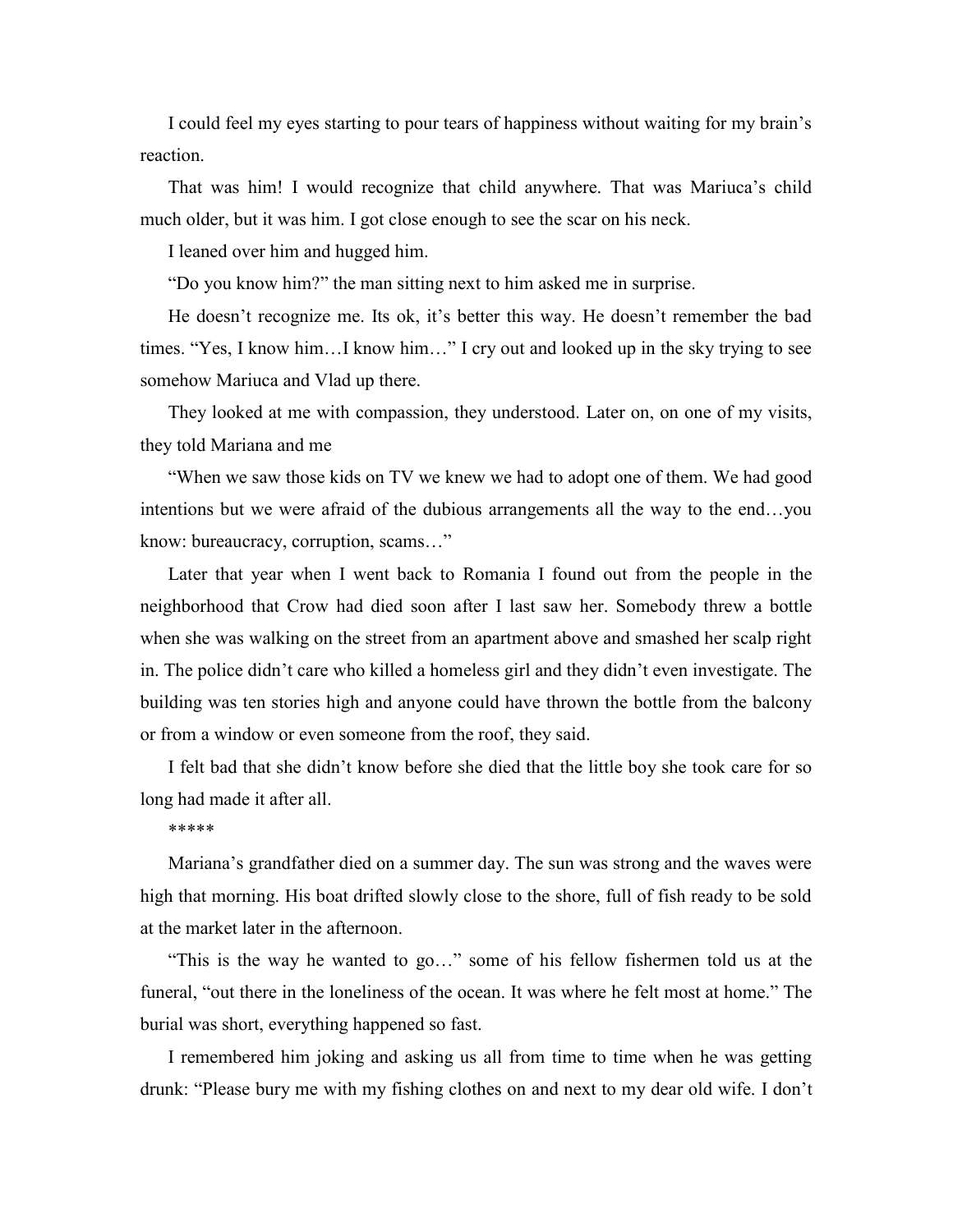want to spend my eternity in a stiff suit that I never wore before in my life."

I remembered him lying down in his small room, with legs across the bed's footboard, keeping his hand on a Romanian rachiu bottle filled with beer and listening to old Romanian romance songs played on his very vintage phonograph that he carried out through the mountains in his back pack.

And then, when we were looking through his things, I saw it…

I opened a drawer and I saw this old gun staring back at me asking me "What are you waiting for, Daniel?"

I touched the revolver with my scar and it all came back do me more vivid than anything else in my past. There were bullets in it, ready to be fired.

I knew what I had to do it and I knew what my blood brothers would want me to do it.

I took the handgun and hid it in my pocket without anyone seeing that I had taken it. I'm not afraid to confess, that was exactly how I felt at that time.

That evening I walked into Mariana's brother room and asked him if he could help me find my birth father.

"Yes, of course I can find him! I mean how many Americans where back in the 70's in Romania working for the U.S. embassy whose first name was Daniel anyways?" he said jumping quickly to help me.

I stared scared in the blackness of the screen looking to find an answer, looking to find hope.

"I will help you find him" he reassured me friendly tapping my shoulder as if he just realized how important this was for me.

We sat in awkward silence for a moment, my heart was racing and a void of fear was building inside me slowly.

"Look at the ambassadors list…any of them named Daniel?" I asked full of confidence. I could feel the minutes turning into years.

"No! I can't find him…" he said frustrated after a while.

I went and sat down on his bed and said what I was most afraid to say:

"Look at the staff then…" I whispered, "Was he a chauffeur?" I asked again "How did you know?" her brother turned around to me for a second.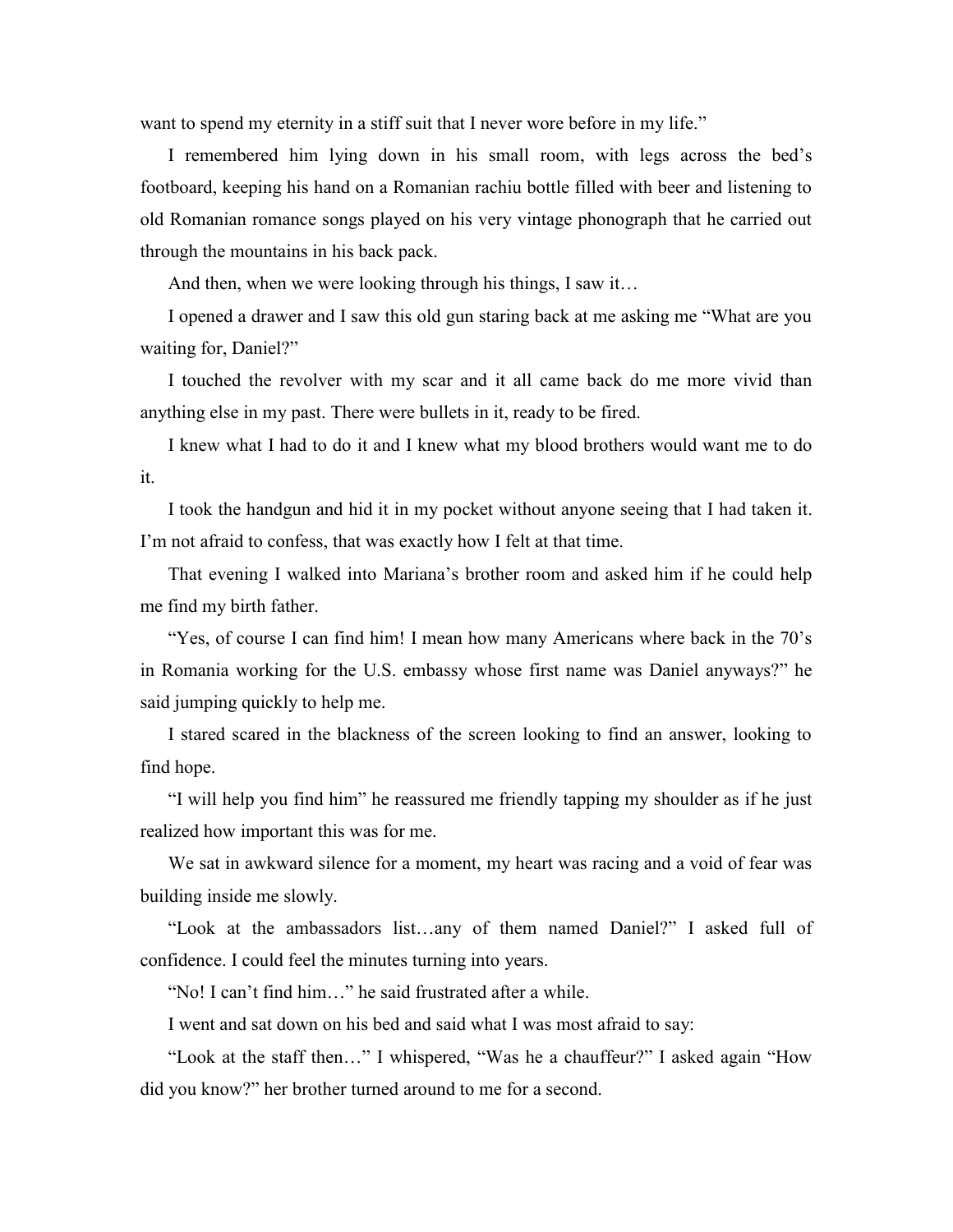"It says here he was a driver at the embassy and…" his voice faded as I was getting lost in my thoughts.

#### \*\*\*\*\*

In a way I could say I had an interesting life and nothing makes the victory sweeter than a long struggle. It was one of the greatest feelings in the world to become an American myself that afternoon.

I didn't celebrate, I was on the road for two hours afterwards. The house looked old and barely standing.

It seemed that kids were here once, playing under what was now an old rusty basketball hoop with a tore up net. Near the door was an old dog's house badly painted but I didn't see any dog around, just a small pet grave near the dog's house with a tomb stone and the name "Spot".

I gathered all my strength and fearfully rang the bell. It didn't ring or maybe I couldn't hear it from outside. I knocked several times.

It took some time but a fat middle-aged man opened the door in a sleeveless dirty shirt. He looked probably older than his age, unshaved and his hair was a big mess.

He barely looked at me for a second and asked: "Yes! Can I help you?" He didn't wait for my answer and quickly took another drink from his beer.

I remember pulling my hand out slowly of the coat looking firmly at his face and thinking: "This was my father. It could have been so beautiful…Why do I have to be here...Why do I need to do this?"

Images of him, me and my mother were flashing through my head.

I dreamed for a split second of a Sunday afternoon inundated by the summer sun ascending among puffy white clouds, with him, my father, pushing me on a swing, I was a happy little boy screaming "Higher! Higher!" while mom was close to us and laughing. I knew that was so common for kids around here but for me it was a dream. It was heaven for me.

We lived in a family neighborhood and...

"I said: Can I help you" he repeated raising his voice this time while giving me a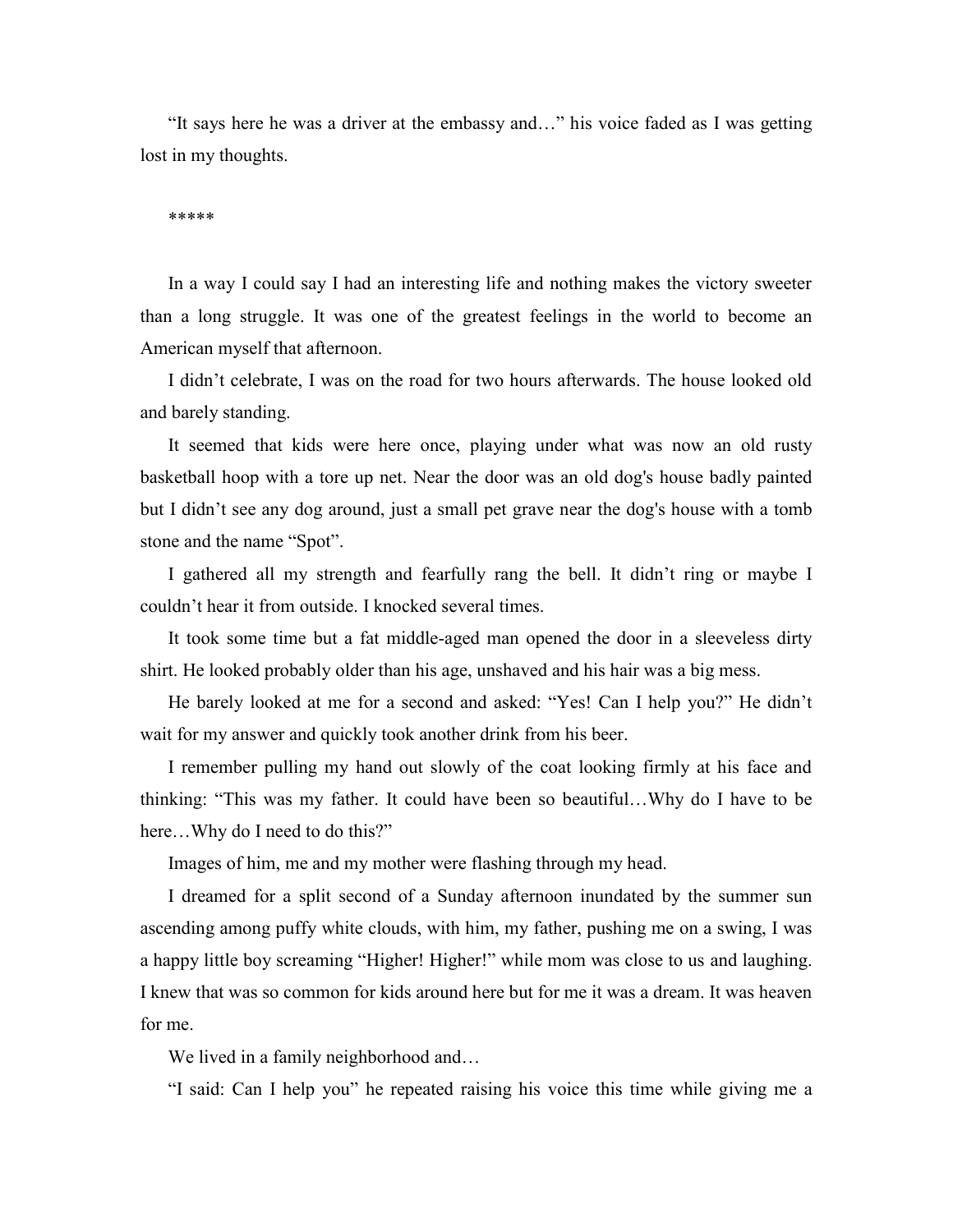suspicious look waking me up from the mirages of a dreamed life.

By now he was afraid of what I was about to take out of my pocket, I could feel his fear and saw his eyes getting bigger and bigger.

"Yes! This is for you!", and suddenly I pulled my mother's letters from my pocket and handed them to him. He hurriedly took the letters from my hands, somewhat annoyed, then he froze when he saw the senders' name on the letters. He didn't open any of them but it took him a couple of seconds to get the strength to raise his eyes up to me again.

"Are you my son?" he asked gently with a weak voice.

And as I stood there I could feel all that great sadness that had followed me all my life lifting up and disappearing in thin air.

"You knew?" I asked him trying very hard not to burst out crying.

His voice changed, I felt a shiver in his voice towards the end of the sentence "What's your name?"

And then a thought lighted through my head and I simply told him: "You never gave me a name…"

He did not know what to say as I turned my back to him and left.

I never saw him again, but I felt that in a way I still kept my pact with Vlad: I killed him, in my mind, at least what was left of him.

I didn't hate him. I knew he was a heartless man who wouldn't care if his son is at his door or if he was rotting in a grimy sludge of the sewer.

And as I left walking to my car, I heard his voice calling for me "Hey! Wait!" but I didn't stop because in front of me was my family waiting for me in our car, my wife Mariana, with our two kids sitting in their baby chairs Daniel Jr. and Michelle. And they were waiting for their dad...

…. and I am going to be there for them.